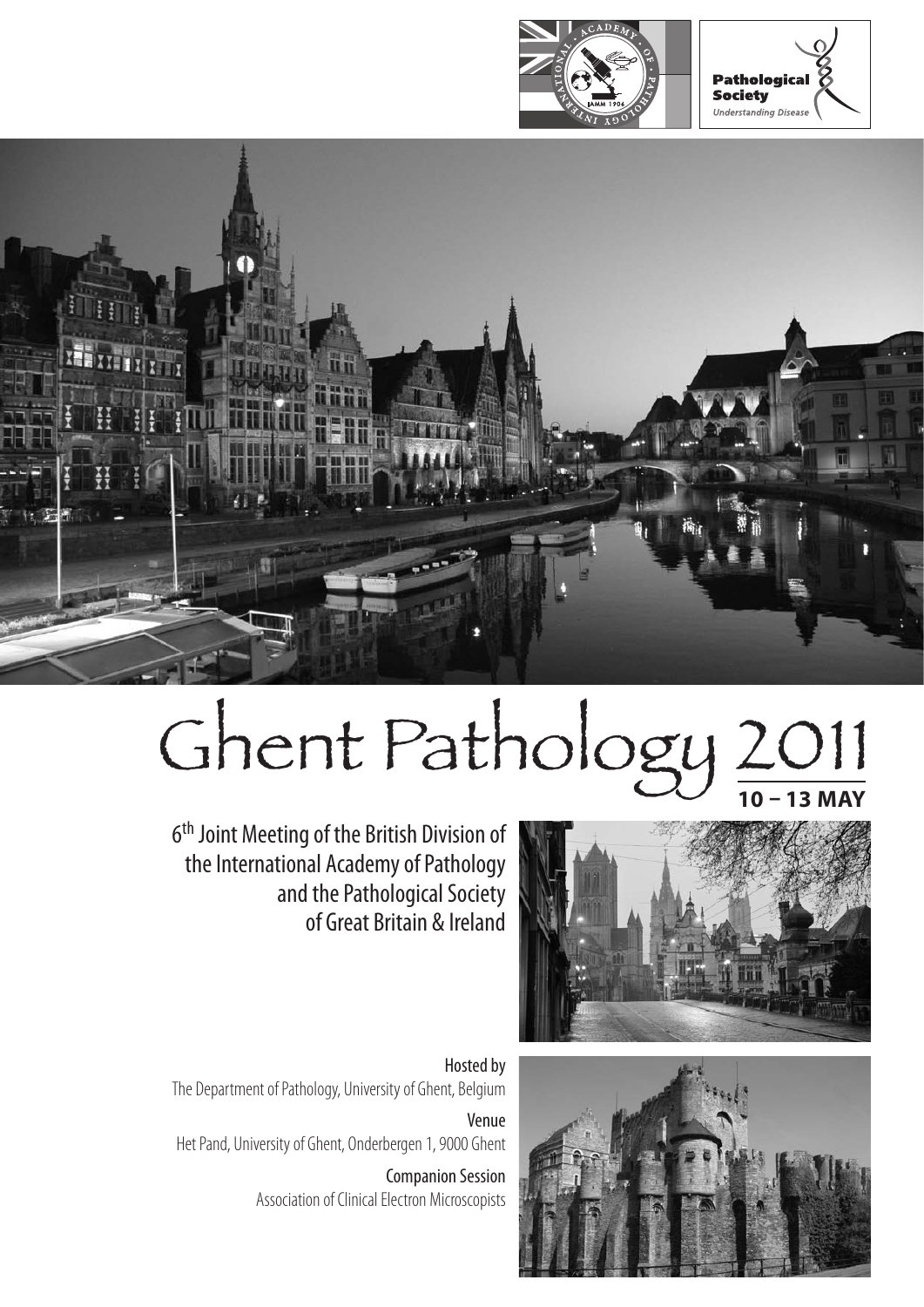# $\overline{C}$

**GHENT PATHOLOGY** 2011

> **Programme Contents**

| <b>ONTENTS</b> |  |
|----------------|--|
|----------------|--|

|                                                                               | 7  |  |  |
|-------------------------------------------------------------------------------|----|--|--|
|                                                                               | 9  |  |  |
|                                                                               | 10 |  |  |
|                                                                               | 11 |  |  |
|                                                                               | 12 |  |  |
| Detailed programme                                                            |    |  |  |
|                                                                               | 13 |  |  |
|                                                                               | 20 |  |  |
|                                                                               |    |  |  |
| See separate programme for the Association of Clinical Electron Microscopists |    |  |  |
|                                                                               |    |  |  |
|                                                                               |    |  |  |
|                                                                               | 48 |  |  |
|                                                                               | 49 |  |  |
|                                                                               |    |  |  |

#### **Programme acknowledgements**

This Programme is published jointly by the British Division of the International Academy of Pathology and the Pathological Society of Great Britain & Ireland © 2011

The front cover photographs are reproduced with permission. The typefaces used are Myriad Pro and Papyrus.

This publication was designed and produced in England by Byte & Type Limited, Birmingham (Tel: 0333 666 4321).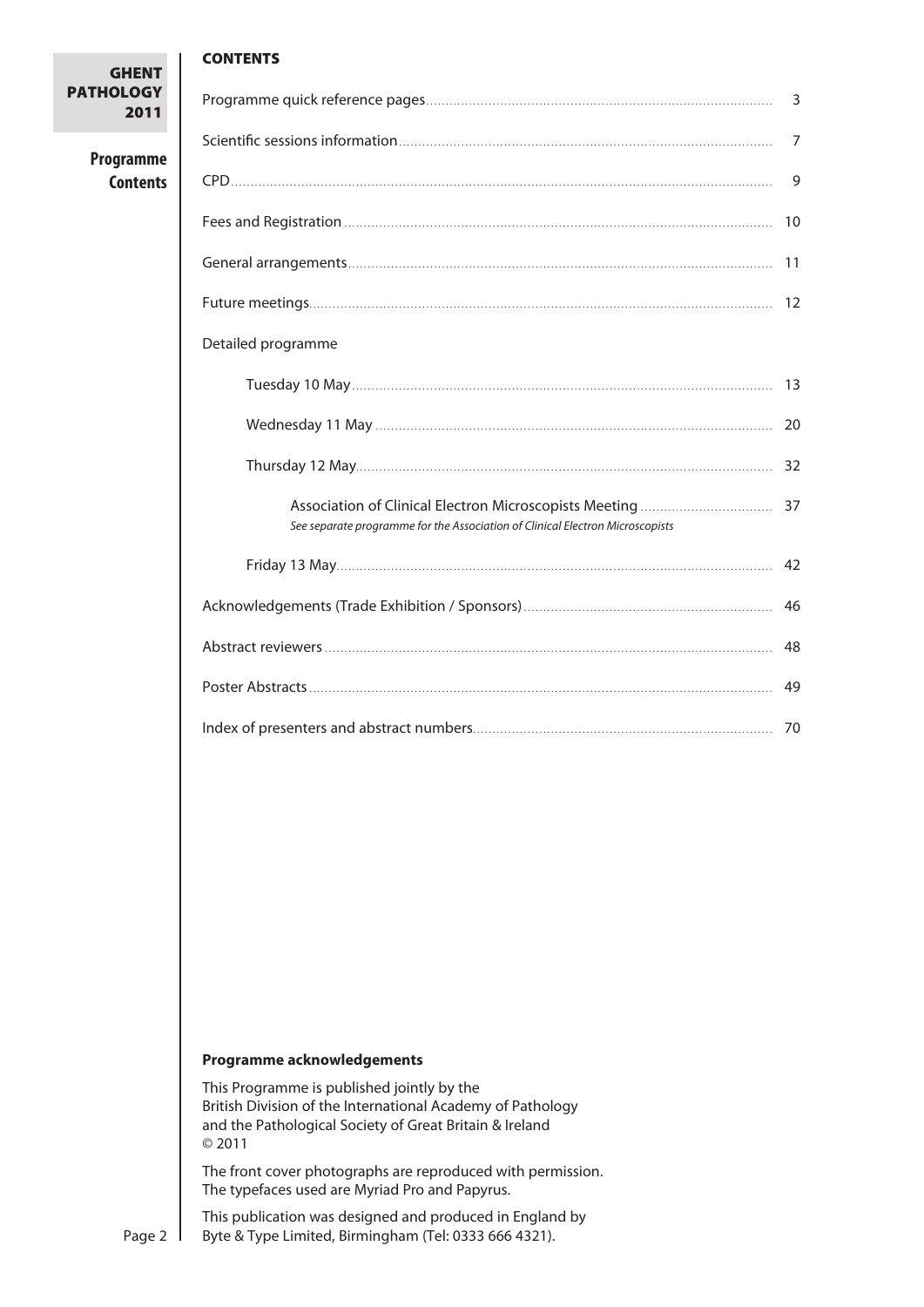| 12.45-13.00 [Room Refter - Storey]<br><b>Welcome address</b><br>Chair: Prof C Cuvelier, University of Ghent<br>Programme<br>Speaker: P. van Cauwenberge, Rector of Ghent University<br>13.00-17.00 [Room Sacriste - Storey]<br>Slide Seminar Competition - Case Viewing: Tumours of the Skeleton: Test Your Knowledge up to The Bare Bone<br>13.00-15.30 [Room Refter - Storey]<br>13.00-15.30 [Room Rector Vermeylen - Second Floor]<br>Symposium: Advances in Gynaecological Pathology<br><b>Oral Presentations</b><br>15.30-16.00 [Kapittelzaal - Storey]<br><b>Coffee</b><br>16.00-18.00 [Room Rector Vermeylen - Second Floor]<br>Satellite Symposium (Sponsored by Roche) - Targetted Therapies: An update on the Her1 and Her2 Stories<br>18.00-20.00 [Pacification Room · Town Hall · Ghent]<br>Welcome Reception - Hosted by the Lord Mayor | <b>PATHOLOGY</b>              |  |
|------------------------------------------------------------------------------------------------------------------------------------------------------------------------------------------------------------------------------------------------------------------------------------------------------------------------------------------------------------------------------------------------------------------------------------------------------------------------------------------------------------------------------------------------------------------------------------------------------------------------------------------------------------------------------------------------------------------------------------------------------------------------------------------------------------------------------------------------------|-------------------------------|--|
|                                                                                                                                                                                                                                                                                                                                                                                                                                                                                                                                                                                                                                                                                                                                                                                                                                                      | 2011                          |  |
|                                                                                                                                                                                                                                                                                                                                                                                                                                                                                                                                                                                                                                                                                                                                                                                                                                                      |                               |  |
|                                                                                                                                                                                                                                                                                                                                                                                                                                                                                                                                                                                                                                                                                                                                                                                                                                                      | <b>Summary</b>                |  |
|                                                                                                                                                                                                                                                                                                                                                                                                                                                                                                                                                                                                                                                                                                                                                                                                                                                      | (Quick Reference)             |  |
|                                                                                                                                                                                                                                                                                                                                                                                                                                                                                                                                                                                                                                                                                                                                                                                                                                                      | <b>Tuesday</b><br>10 May 2011 |  |
|                                                                                                                                                                                                                                                                                                                                                                                                                                                                                                                                                                                                                                                                                                                                                                                                                                                      |                               |  |
|                                                                                                                                                                                                                                                                                                                                                                                                                                                                                                                                                                                                                                                                                                                                                                                                                                                      |                               |  |
|                                                                                                                                                                                                                                                                                                                                                                                                                                                                                                                                                                                                                                                                                                                                                                                                                                                      |                               |  |
|                                                                                                                                                                                                                                                                                                                                                                                                                                                                                                                                                                                                                                                                                                                                                                                                                                                      |                               |  |
|                                                                                                                                                                                                                                                                                                                                                                                                                                                                                                                                                                                                                                                                                                                                                                                                                                                      |                               |  |
|                                                                                                                                                                                                                                                                                                                                                                                                                                                                                                                                                                                                                                                                                                                                                                                                                                                      |                               |  |
|                                                                                                                                                                                                                                                                                                                                                                                                                                                                                                                                                                                                                                                                                                                                                                                                                                                      |                               |  |
|                                                                                                                                                                                                                                                                                                                                                                                                                                                                                                                                                                                                                                                                                                                                                                                                                                                      |                               |  |
|                                                                                                                                                                                                                                                                                                                                                                                                                                                                                                                                                                                                                                                                                                                                                                                                                                                      |                               |  |
|                                                                                                                                                                                                                                                                                                                                                                                                                                                                                                                                                                                                                                                                                                                                                                                                                                                      |                               |  |
|                                                                                                                                                                                                                                                                                                                                                                                                                                                                                                                                                                                                                                                                                                                                                                                                                                                      |                               |  |
|                                                                                                                                                                                                                                                                                                                                                                                                                                                                                                                                                                                                                                                                                                                                                                                                                                                      |                               |  |
|                                                                                                                                                                                                                                                                                                                                                                                                                                                                                                                                                                                                                                                                                                                                                                                                                                                      |                               |  |
|                                                                                                                                                                                                                                                                                                                                                                                                                                                                                                                                                                                                                                                                                                                                                                                                                                                      |                               |  |
|                                                                                                                                                                                                                                                                                                                                                                                                                                                                                                                                                                                                                                                                                                                                                                                                                                                      |                               |  |
|                                                                                                                                                                                                                                                                                                                                                                                                                                                                                                                                                                                                                                                                                                                                                                                                                                                      |                               |  |
|                                                                                                                                                                                                                                                                                                                                                                                                                                                                                                                                                                                                                                                                                                                                                                                                                                                      |                               |  |
|                                                                                                                                                                                                                                                                                                                                                                                                                                                                                                                                                                                                                                                                                                                                                                                                                                                      |                               |  |
|                                                                                                                                                                                                                                                                                                                                                                                                                                                                                                                                                                                                                                                                                                                                                                                                                                                      |                               |  |
|                                                                                                                                                                                                                                                                                                                                                                                                                                                                                                                                                                                                                                                                                                                                                                                                                                                      |                               |  |
|                                                                                                                                                                                                                                                                                                                                                                                                                                                                                                                                                                                                                                                                                                                                                                                                                                                      |                               |  |
|                                                                                                                                                                                                                                                                                                                                                                                                                                                                                                                                                                                                                                                                                                                                                                                                                                                      |                               |  |
|                                                                                                                                                                                                                                                                                                                                                                                                                                                                                                                                                                                                                                                                                                                                                                                                                                                      |                               |  |
|                                                                                                                                                                                                                                                                                                                                                                                                                                                                                                                                                                                                                                                                                                                                                                                                                                                      |                               |  |
|                                                                                                                                                                                                                                                                                                                                                                                                                                                                                                                                                                                                                                                                                                                                                                                                                                                      |                               |  |
|                                                                                                                                                                                                                                                                                                                                                                                                                                                                                                                                                                                                                                                                                                                                                                                                                                                      |                               |  |
|                                                                                                                                                                                                                                                                                                                                                                                                                                                                                                                                                                                                                                                                                                                                                                                                                                                      |                               |  |
|                                                                                                                                                                                                                                                                                                                                                                                                                                                                                                                                                                                                                                                                                                                                                                                                                                                      |                               |  |
|                                                                                                                                                                                                                                                                                                                                                                                                                                                                                                                                                                                                                                                                                                                                                                                                                                                      |                               |  |
|                                                                                                                                                                                                                                                                                                                                                                                                                                                                                                                                                                                                                                                                                                                                                                                                                                                      |                               |  |
|                                                                                                                                                                                                                                                                                                                                                                                                                                                                                                                                                                                                                                                                                                                                                                                                                                                      |                               |  |
|                                                                                                                                                                                                                                                                                                                                                                                                                                                                                                                                                                                                                                                                                                                                                                                                                                                      |                               |  |
|                                                                                                                                                                                                                                                                                                                                                                                                                                                                                                                                                                                                                                                                                                                                                                                                                                                      |                               |  |
|                                                                                                                                                                                                                                                                                                                                                                                                                                                                                                                                                                                                                                                                                                                                                                                                                                                      |                               |  |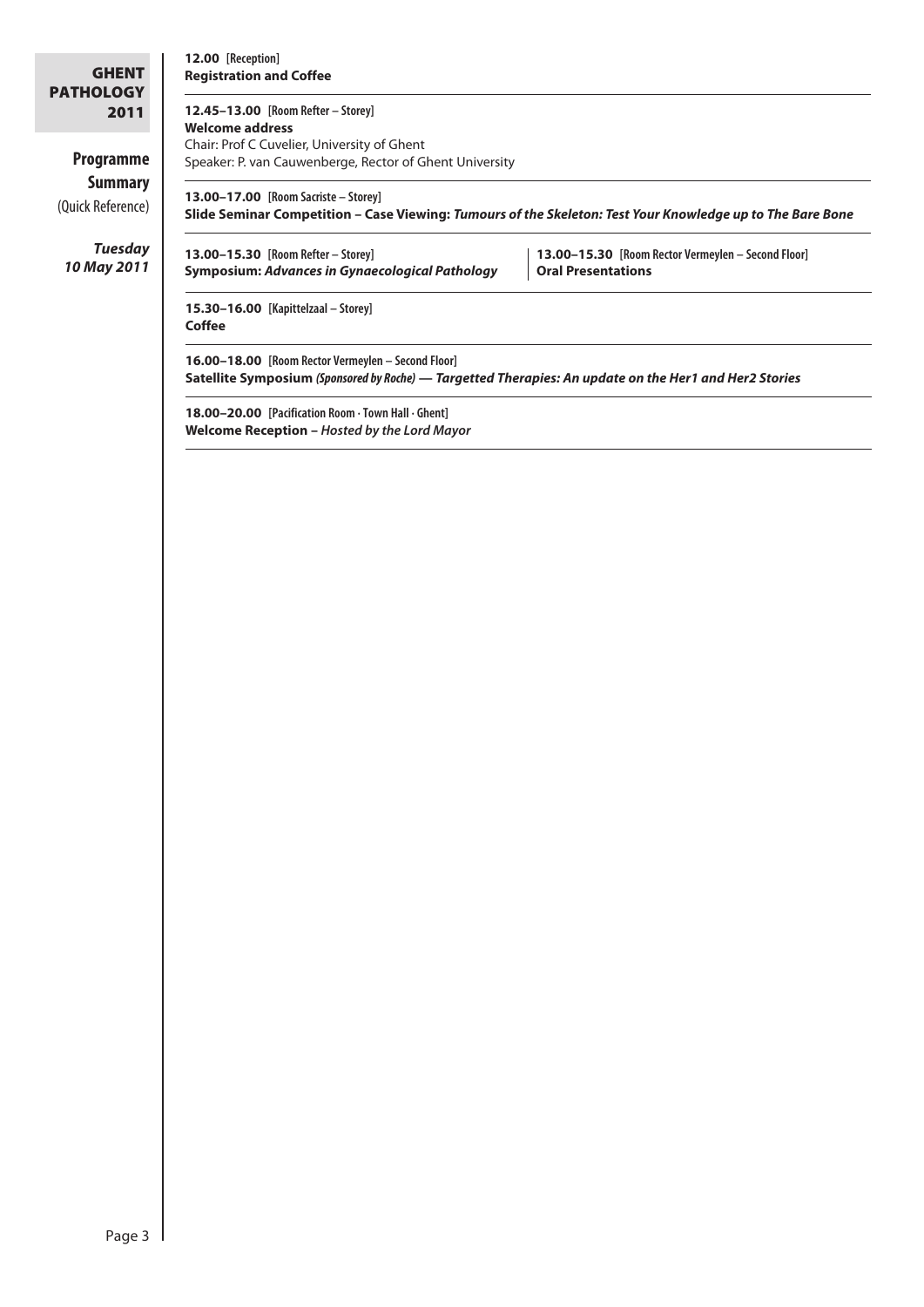| <b>GHENT</b>                                     | 08.00 [Reception]<br><b>Registration and Coffee</b>                                                                                                                                                    |                                                                                                                                                      |  |
|--------------------------------------------------|--------------------------------------------------------------------------------------------------------------------------------------------------------------------------------------------------------|------------------------------------------------------------------------------------------------------------------------------------------------------|--|
| <b>PATHOLOGY</b><br>2011                         | 09.00-17.00 [Room Sacriste - Storey]<br>Slide Seminar Competition - Case Viewing: Tumours of the Skeleton: Test Your Knowledge up to The Bare Bone                                                     |                                                                                                                                                      |  |
| Programme<br><b>Summary</b><br>(Quick Reference) | 09.00-12.00 [Room Refter - Storey]<br>Symposium: The Pathologist as Part of the Puzzle in<br><b>Diagnosing Inflammatory Disorders</b>                                                                  | 09.00-12.00 [Room Rector Vermeylen - Second Floor]<br><b>Oral Presentations</b>                                                                      |  |
| Wednesday<br>11 May 2011                         | 10.30-11.00 [Kapittelzaal - Storey]<br><b>Coffee</b>                                                                                                                                                   |                                                                                                                                                      |  |
|                                                  | 12.00-13.00 [Room Refter - Storey]<br>Keynote Lecture (Sponsored by: Ferring Pharmaceuticals)<br>Prof D Elewaut, Ghent: Mechanisms Regulating Combined Gut and Joint Inflammation in Spondyloarthritis |                                                                                                                                                      |  |
|                                                  | 13.00-14.00 [Kapittelzaal - Storey]<br>Lunch                                                                                                                                                           |                                                                                                                                                      |  |
|                                                  | 14.00-15.00 [Corridor]<br><b>Poster Viewing and Trade Stands</b>                                                                                                                                       | 13.30-14.30 [Room Priorzaal - First Floor]<br><b>Trainees' Session - Meet The Experts</b><br>Prof I Salmon, Brussels: Diagnostic Dilemmas in Thyroid |  |
|                                                  | 14.00-15.00 [Corridor]<br><b>Chairman's Poster Rounds</b>                                                                                                                                              | Pathology                                                                                                                                            |  |
|                                                  | 14.30-15.00<br>Coffee will be served during rounds                                                                                                                                                     |                                                                                                                                                      |  |
|                                                  | 15.00-17.00 [Room Refter - Storey]<br><b>Symposium: Lung Pathology Updated</b>                                                                                                                         | 15.00-17.00 [Room Rector Vermeylen - Second Floor]<br><b>Oral Presentations</b>                                                                      |  |
|                                                  | 17.30-18.30 [Aula · Ghent University] - Note: separate venue<br><b>Public Lecture</b><br>Prof P Piot, London: Old and New Challenges in Global Health                                                  |                                                                                                                                                      |  |
|                                                  | 19.00-20.30 [Het Pand Museum]<br><b>Guided Tour of Museum of History of Medicine</b><br>followed by Reception                                                                                          |                                                                                                                                                      |  |
|                                                  |                                                                                                                                                                                                        |                                                                                                                                                      |  |
|                                                  |                                                                                                                                                                                                        |                                                                                                                                                      |  |
|                                                  |                                                                                                                                                                                                        |                                                                                                                                                      |  |
|                                                  |                                                                                                                                                                                                        |                                                                                                                                                      |  |
|                                                  |                                                                                                                                                                                                        |                                                                                                                                                      |  |
|                                                  |                                                                                                                                                                                                        |                                                                                                                                                      |  |
|                                                  |                                                                                                                                                                                                        |                                                                                                                                                      |  |
|                                                  |                                                                                                                                                                                                        |                                                                                                                                                      |  |
|                                                  |                                                                                                                                                                                                        |                                                                                                                                                      |  |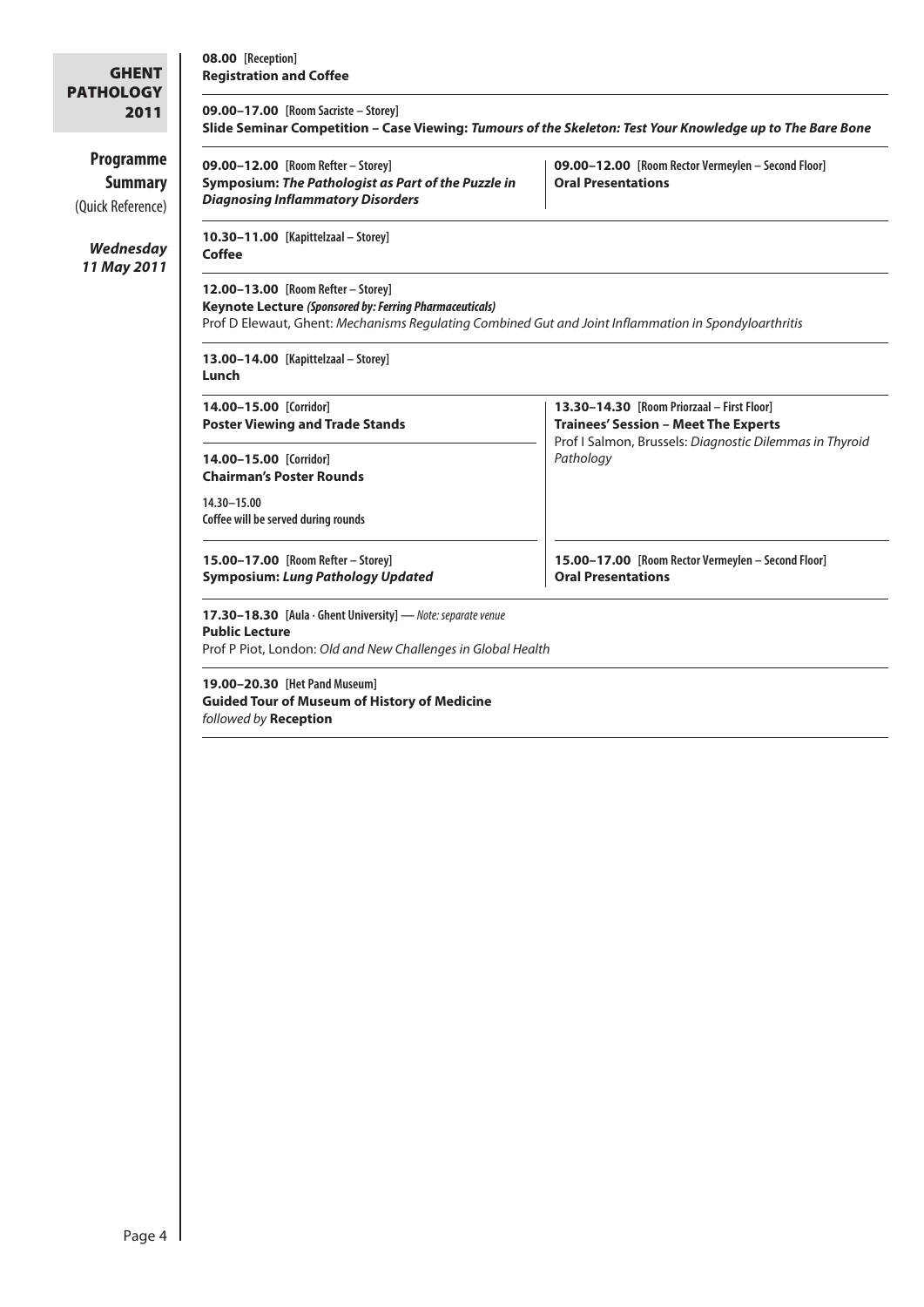| 09.00-17.00 [Room Sacriste - Storey]                                                                                                                                    |                                                                                                       |  |                                                                                                                                                                                 |  |
|-------------------------------------------------------------------------------------------------------------------------------------------------------------------------|-------------------------------------------------------------------------------------------------------|--|---------------------------------------------------------------------------------------------------------------------------------------------------------------------------------|--|
| Slide Seminar Competition - Case Viewing: Tumours of the Skeleton: Test Your Knowledge up to The Bare Bone                                                              |                                                                                                       |  |                                                                                                                                                                                 |  |
| 09.00-12.00 [Room Refter - Storey]<br>Symposium: Clinicopathological<br>and Molecular Advances in Benign<br>and Malignant Liver Tumours                                 | 09.00-12.00 [Room Rector Vermeylen]<br><b>Oral Presentations</b>                                      |  | 09.10-17.00 [Room Priorzaal - First Floor]<br><b>Association of Clinical Electron</b><br><b>Microscopists Meeting</b><br>See separate programme                                 |  |
| 10.30-11.00 [Kapittelzaal - Storey]<br>Coffee                                                                                                                           |                                                                                                       |  |                                                                                                                                                                                 |  |
| 12.00-13.00 [Room Refter - Storey]<br>Pathological Society's 30 <sup>th</sup> CL Oakley Lecture<br>Dr A Jubb, Oxford: Predicting Benefit from Anti-Angiogenic Therapies |                                                                                                       |  |                                                                                                                                                                                 |  |
| 13.00-14.00 [Kapittelzaal - Storey]<br>Lunch                                                                                                                            | 13.30-14.30 [Room Refter - Storey]<br><b>Pathological Society's Annual</b><br><b>Business Meeting</b> |  | 13.15-14.15 [Room Rector Vermeylen<br>- Second Floorl<br><b>Trainees' Session - Meet The</b><br><b>Experts</b><br>Prof S Pinder, London: Preneoplastic<br>Lesions of the Breast |  |
| 14.00-15.00 [Corridor]<br><b>Poster Viewing and Trade Stands</b>                                                                                                        |                                                                                                       |  |                                                                                                                                                                                 |  |
| 14.15-15.00 [Corridor]<br><b>Chairman's Poster Rounds</b>                                                                                                               |                                                                                                       |  |                                                                                                                                                                                 |  |
| 15.00-17.00 [Room Refter - Storey]<br><b>Plenary Oral Presentations</b>                                                                                                 | continued                                                                                             |  | 09.10-17.00 [Room Priorzaal - First Floor]<br><b>Association of Clinical Electron Microscopists Meeting</b>                                                                     |  |
| 16.00-16.30 [Kapittelzaal - Storey]<br>Coffee                                                                                                                           |                                                                                                       |  |                                                                                                                                                                                 |  |
| 17.00-18.00 [Room Refter]<br>Pathological Society's 9th Doniach Lecture<br>Prof F Bosman, Lausanne: Colorectal Cancer: of Dukes and Genes                               |                                                                                                       |  |                                                                                                                                                                                 |  |
| 19.00-22.30 [Augustine Monastery]<br><b>Conference Dinner</b>                                                                                                           |                                                                                                       |  |                                                                                                                                                                                 |  |
|                                                                                                                                                                         |                                                                                                       |  |                                                                                                                                                                                 |  |
|                                                                                                                                                                         |                                                                                                       |  |                                                                                                                                                                                 |  |
|                                                                                                                                                                         |                                                                                                       |  |                                                                                                                                                                                 |  |
|                                                                                                                                                                         |                                                                                                       |  |                                                                                                                                                                                 |  |
|                                                                                                                                                                         |                                                                                                       |  |                                                                                                                                                                                 |  |
|                                                                                                                                                                         |                                                                                                       |  |                                                                                                                                                                                 |  |
|                                                                                                                                                                         |                                                                                                       |  |                                                                                                                                                                                 |  |
|                                                                                                                                                                         |                                                                                                       |  |                                                                                                                                                                                 |  |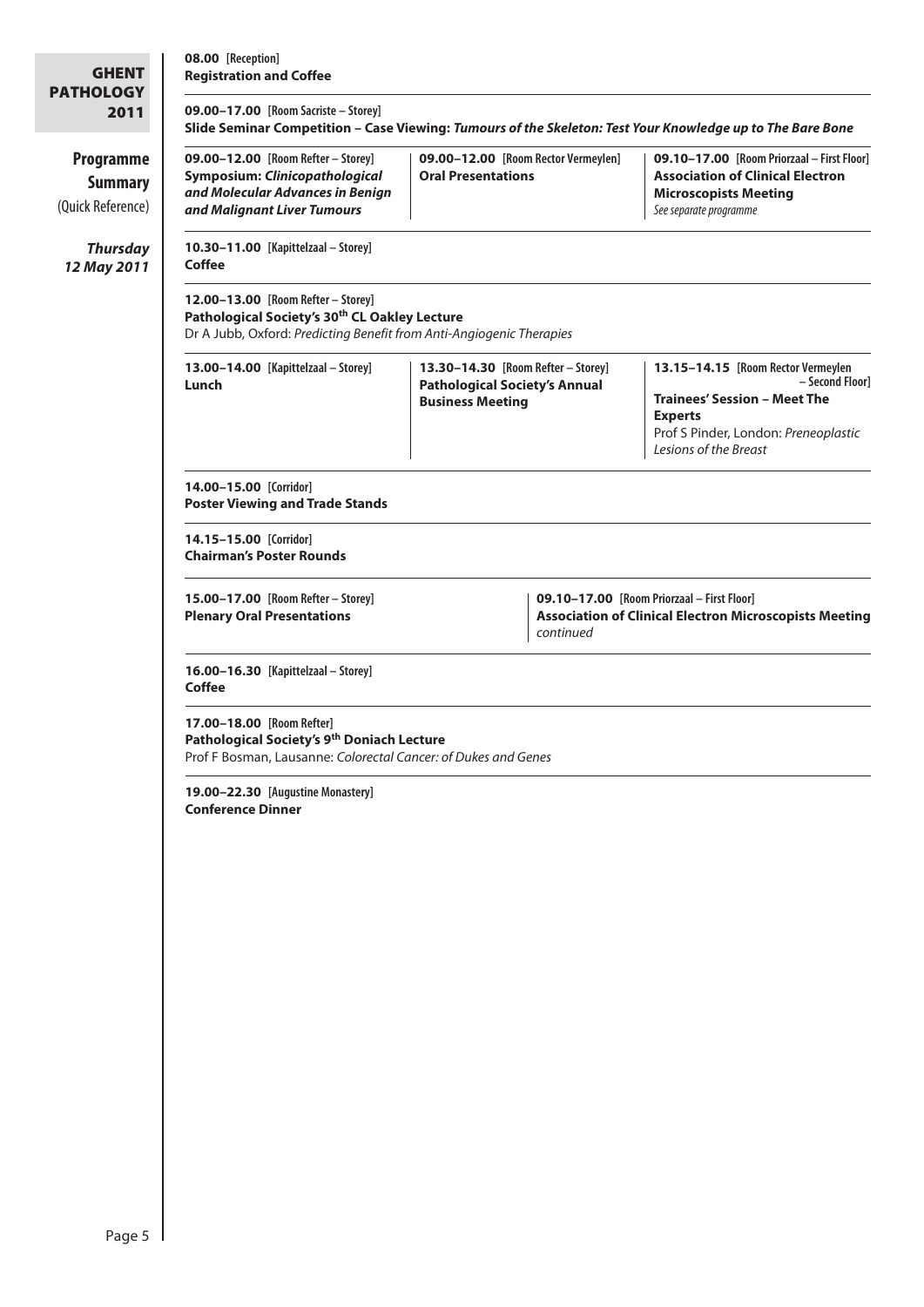| <b>GHENT</b><br><b>PATHOLOGY</b>    | 08.15 [Reception]<br><b>Registration and Coffee</b>                                                             |                                                                                                                       |                                                                                                                                          |
|-------------------------------------|-----------------------------------------------------------------------------------------------------------------|-----------------------------------------------------------------------------------------------------------------------|------------------------------------------------------------------------------------------------------------------------------------------|
| 2011<br>Programme                   | 09.00-12.00 [Room Refter - Storey]<br><b>Symposium: Recent Evolutions in</b><br><b>Endocrine Pathology</b>      | 08.30-10.50 [Room Rector Vermeylen<br>- Second Floor]<br><b>Trainees' Symposium on</b><br><b>Urological Neoplasia</b> | 09.00-09.50 [Room Priorzaal - First Floor]<br><b>Slide Seminar Competition</b><br>Discussion: Test Your Knowledge up<br>to The Bare Bone |
| <b>Summary</b><br>(Quick Reference) |                                                                                                                 |                                                                                                                       | 09.50-12.00 [Room Priorzaal - First Floor]<br><b>Slide Seminar Session: Soft Tissue</b><br><b>Tumours</b>                                |
| <b>Friday</b><br>13 May 2011        | 10.30-11.00 [Kapittelzaal - Storey]<br>Coffee                                                                   | 10.50-11.00 [Kapittelzaal - Storey]<br>Coffee                                                                         | 10.30-11.00 [Kapittelzaal - Storey]<br>Coffee                                                                                            |
|                                     | 12.00-13.00 [Room Refter - Storey]<br><b>BDIAP George Cunningham Lecture</b><br><b>Gut Going Right or Wrong</b> | Prof CA Cuvelier, Ghent: The Terminal Ileum, Follicle Associated Epithelium and M Cells: How They Manage to Keep Our  |                                                                                                                                          |
|                                     | 13.00 [Kapittelzaal - Storey]<br>Lunch (take-away)                                                              |                                                                                                                       |                                                                                                                                          |
|                                     | Conference Ends                                                                                                 |                                                                                                                       |                                                                                                                                          |
|                                     |                                                                                                                 |                                                                                                                       |                                                                                                                                          |
|                                     |                                                                                                                 |                                                                                                                       |                                                                                                                                          |
|                                     |                                                                                                                 |                                                                                                                       |                                                                                                                                          |
|                                     |                                                                                                                 |                                                                                                                       |                                                                                                                                          |
|                                     |                                                                                                                 |                                                                                                                       |                                                                                                                                          |
|                                     |                                                                                                                 |                                                                                                                       |                                                                                                                                          |
|                                     |                                                                                                                 |                                                                                                                       |                                                                                                                                          |
|                                     |                                                                                                                 |                                                                                                                       |                                                                                                                                          |
|                                     |                                                                                                                 |                                                                                                                       |                                                                                                                                          |
|                                     |                                                                                                                 |                                                                                                                       |                                                                                                                                          |
|                                     |                                                                                                                 |                                                                                                                       |                                                                                                                                          |
|                                     |                                                                                                                 |                                                                                                                       |                                                                                                                                          |
|                                     |                                                                                                                 |                                                                                                                       |                                                                                                                                          |
|                                     |                                                                                                                 |                                                                                                                       |                                                                                                                                          |
|                                     |                                                                                                                 |                                                                                                                       |                                                                                                                                          |
|                                     |                                                                                                                 |                                                                                                                       |                                                                                                                                          |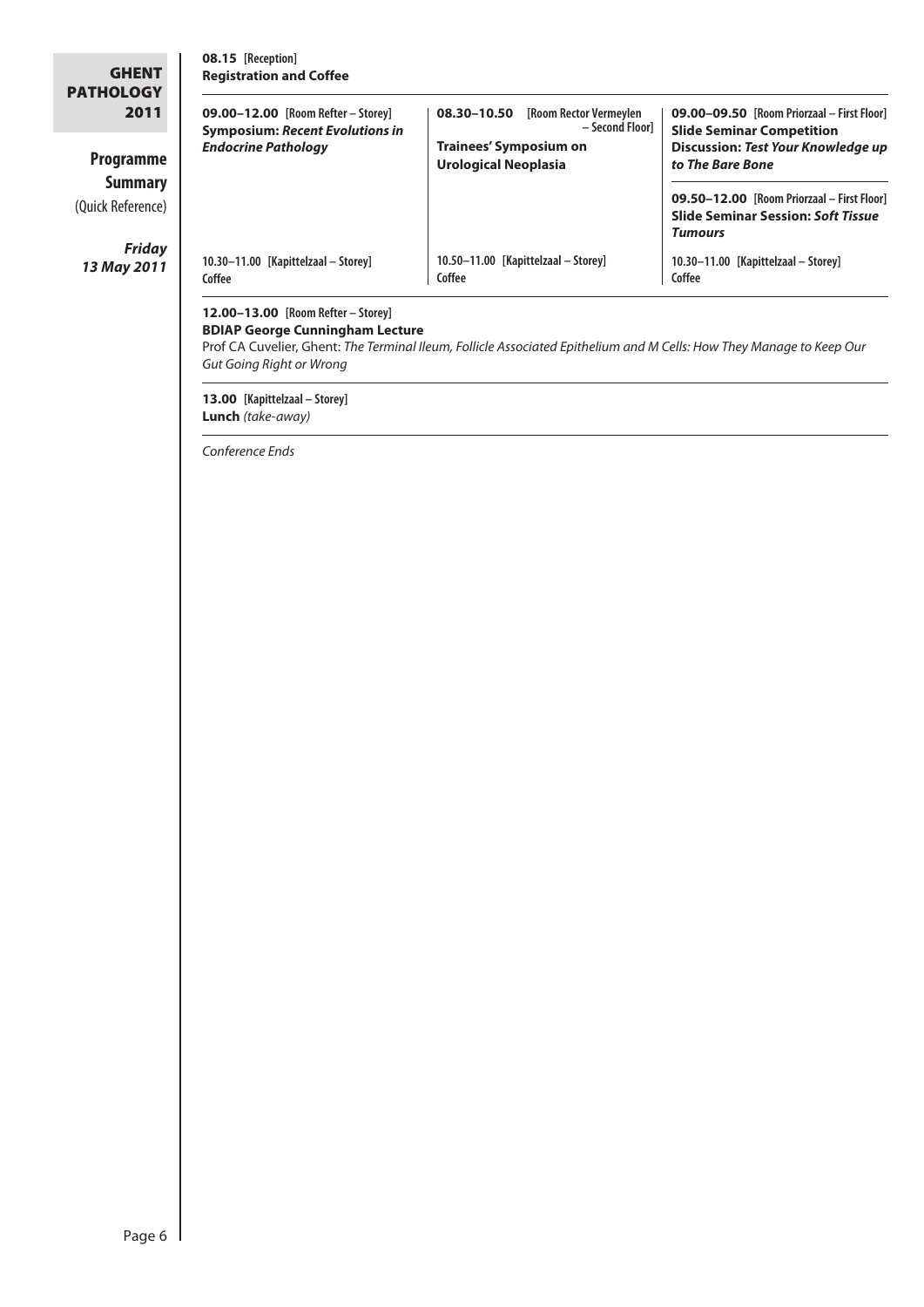**Scientific Session Information**

# COMPANION MEETINGS

### Thursday 12 May

09.10–17.00 **[Room Priorzaal – First Floor]** Association of Clinical Electron Microscopists

# KEYNOTE AND NAMED LECTURES

### Wednesday 11 May

12.00–13.00 **[Room Refter – Storey]** *(Sponsored by: Ferring Pharmaceuticals)* Keynote Lecture: *Mechanisms Regulating Combined Gut and Joint Inflammation in Spondyloarthritis* Prof D Elewaut, Ghent

17.30-18.30 **[Aula · Ghent University]** Public Lecture: *Old and New Challenges in Global Health* Prof P Piot, London

### Thursday 12 May

12.00–13.00 **[Room Refter – Storey]** CL Oakley Lecture: *Predicting Benefits from Anti-Angiogenic Therapies* Dr A Jubb, Oxford

17.00–18.00 **[Room Refter – Storey]** Doniach Lecture: *Colorectal Cancer: of Dukes and Genes* Prof FT Bosman, Lausanne

### Friday 13 May

12.00–13.00 **[Room Refter – Storey]** George Cunningham Lecture: *The Terminal Ileum, Follicle Associated Epithelium and M Cells: How they Manage to Keep our Gut Going Right or Wrong* Prof CA Cuvelier, Ghent

# ORAL COMMUNICATIONS **[Room Rector Vermeylen – Second Floor]**

### **Sessions will be held as follows:**

Tuesday 10 May 13.00–15.30 Wednesday 11 May 09.00–12.00 and 15.00–17.00 Thursday 12 May 09.00–12.00

### **Note to presenters**

Speakers are reminded that no communication may exceed the time allocated on the programme without the consent of the meeting, obtained through the Chairman.

### Plenary Oral Session **[Room Refter – Storey]**

The six highest-ranked submitted oral abstracts will be presented on Thursday 11 May 15.00–17.00.

### **Prize**

A prize for the best presentation, donated by the *Journal of Pathology* will be presented at the Conference Dinner.

# POSTERS, VIEWING AND CHAIRMAN'S ROUNDS **[Corridor]**

### **Poster Size**

Poster boards will be size 90 cm x 120 cm (portrait). Please *do not* exceed these dimensions. Fixings will be provided.

### **Viewing**

Wednesday 11 May 13.00-15.00 Thursday 12 May 13.00–15.00

### **Formal Poster Viewing and Chairman's Rounds**

Wednesday 11 May 14.00-15.00 Thursday 12 May 14.15–15.00

Poster round chairs will be circulating during these times to the winners of the prizes listed overleaf: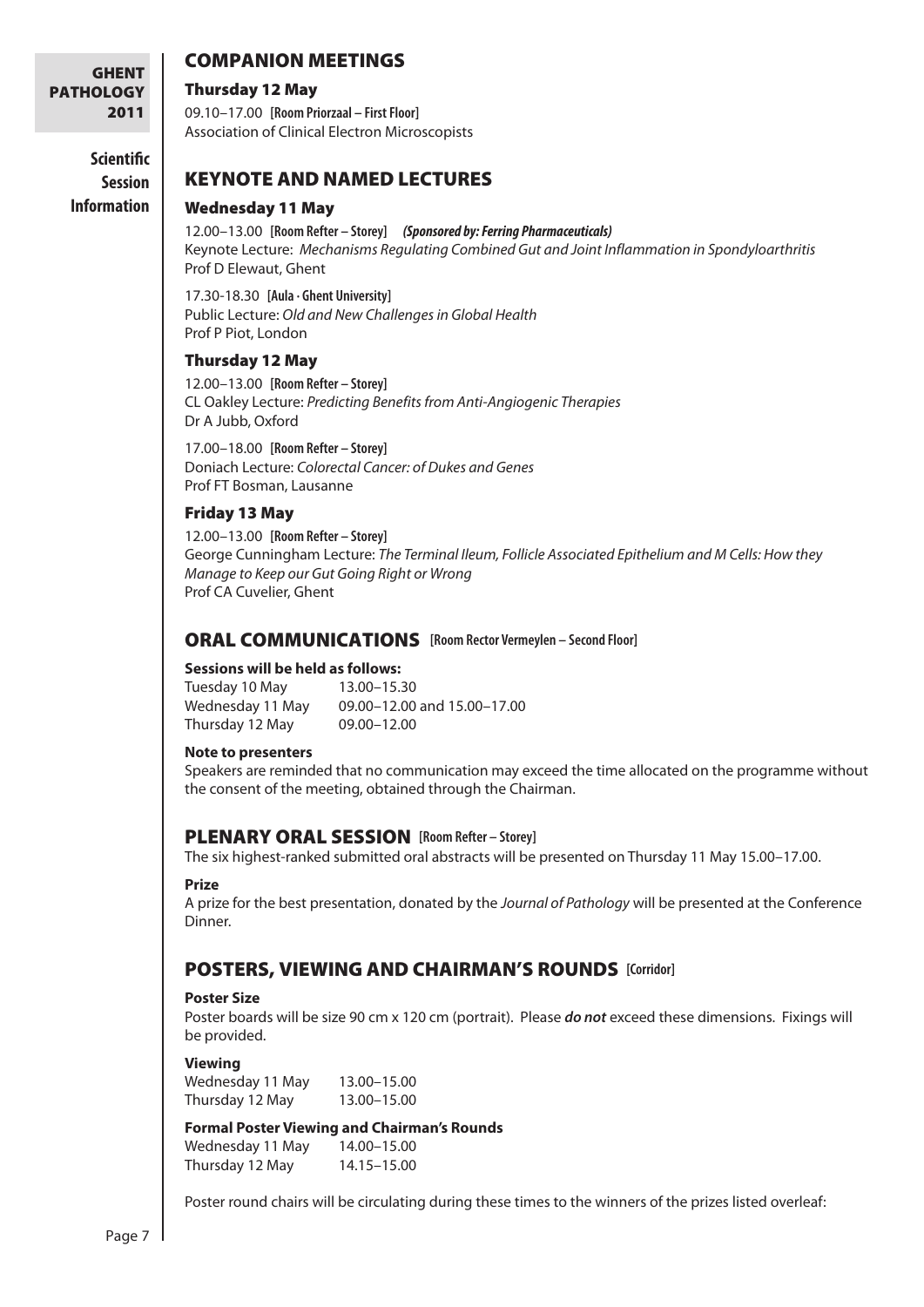**Scientific Session Information**

### **Prizes**

### **BDIAP Poster Prizes —** *NEW*

Awarded for the best 3 posters relevant to diagnostic pathology.

### **PATH SOC**

Pathological Society's Sir Alastair Currie Prize and second and third poster prizes.

### **Winners**

Winners will be announced at the Conference Dinner on 12 May.

### **Note to presenters**

Ideally, posters should be in place by 13.00 hrs on Tuesday 10 May and removed by 12.00 hrs on Friday 13 May.

### **Presentation**

The presenting author (or another contributor) must attend the meeting and present the poster during the allocated poster rounds in order for the abstract to be published in the *Journal of Pathology On-line Supplement* after the meeting.

# SLIDE SEMINAR COMPETITION & SESSIONS

### **Competition**

*Tumours of the Skeleton: Test Your Knowledge up to the Bare Bone*

### **Viewing Virtual slides [Room Sacriste – Storey]**

Slides images will be available for viewing on: Tuesday 10 May 13.00–17.00 Wednesday 11 May 09.00–17.00 Thursday 12 May 09.00–17.00 *(Please note the competition closes at 15.30)*

### **Competition**

There will be a slide competition using slide images, which will be available during the days/times shown above.

### **Prize**

A case of champagne. The winner will be announced at the Conference Dinner on Thursday 12 May. *At the discretion of the winner, by tradition, this is shared amongst those present at the dinner!*

**Competition Case Discussion Session [Room Priorzaal – First Floor]** Friday 13 May 09.00–09.50

**Soft Tissue Slide Session [Room Priorzaal – First Floor]** Friday 13 May 09.50–12.00

# **SYMPOSIA**

### **Tuesday 10 May**

**[Room Refter – Storey]** 13.00–15.30 *Advances in Gynaecological Pathology* **[Room Rector Vermeylen – Second Floor]** 16.00–18.00 *Satellite Symposium sponsored by Roche: targeted Therapies: An Update on the Her1 and Her2 Stories*

### **Wednesday 11 May**

**[Room Refter – Storey]**

09.00–12.00 *The Pathologist as Part of the Puzzle in Diagnosing Inflammatory Disorders* 15.00–17.00 *Lung Pathology Updated*

### **Thursday 12 May**

**[Room Refter – Storey]**

09.00–12.00 *Clinicopathological and Molecular Advances in Benign and Malignant Liver Tumours*

### **Friday 13 May**

**[Room Refter – Storey]**

09.00–12.00 *Recent Evolutions in Endocrine Pathology*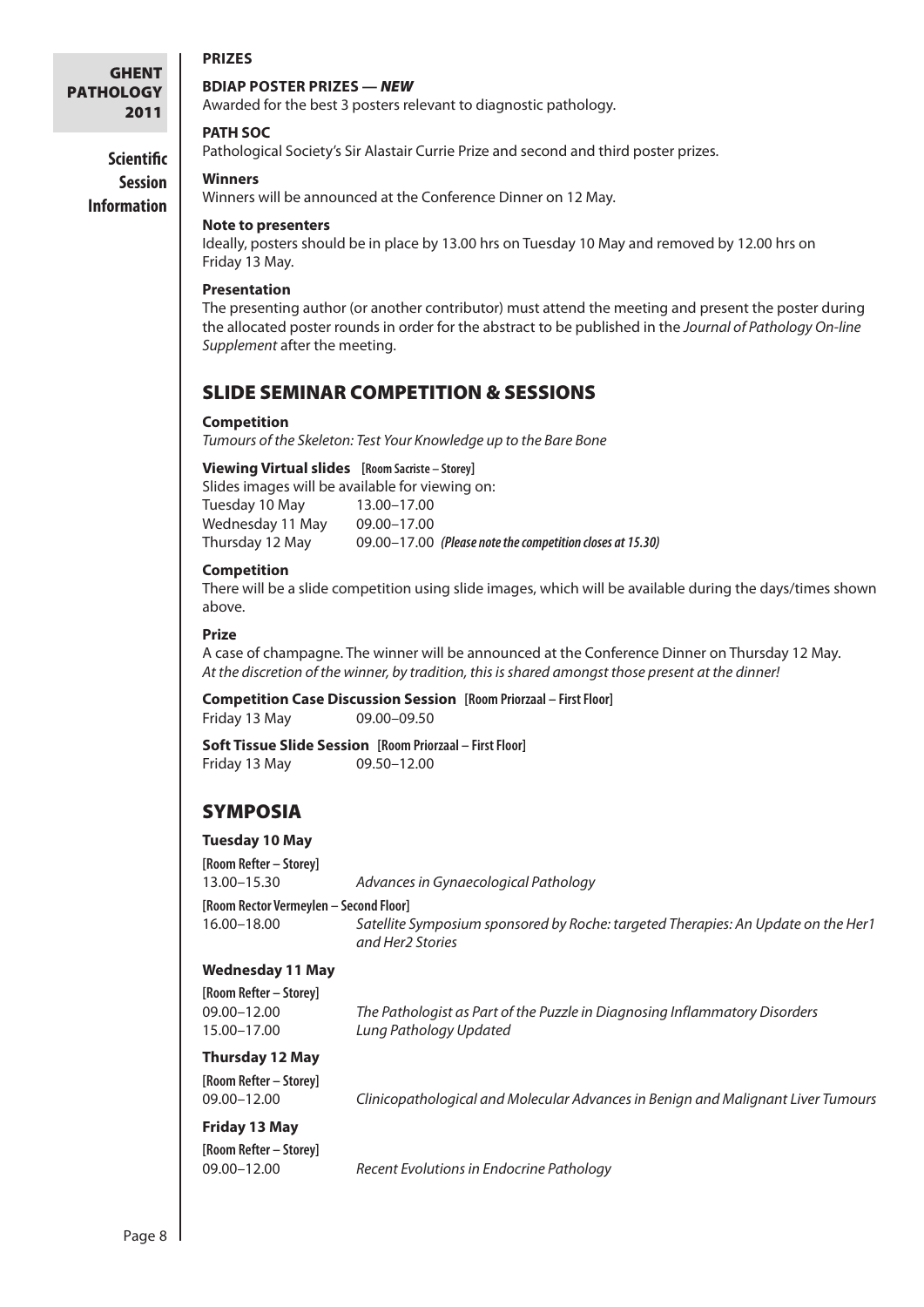**Session Information**

# TRAINEES PROGRAMME

### **Wednesday 11 May**

**[Room Priorzaal – First Floor]** 13.30–14.30 *Meet the Experts: Diagnostic Dilemmas in Thyroid Pathology*

#### **Thursday 12 May Scientific**

**[Room Rector Vermeylen – Second Floor]** 13.15–14.15 *Meet the Experts: Preneoplastic Lesions of the Breast*

### **Friday 13 May**

**[Room Rector Vermeylen – Second Floor]** 08.30–10.50 *Symposium: Urological Neoplasia*

# CONTINUING PROFESSIONAL DEVELOPMENT (CPD)

This Meeting has been approved by the Royal College of Pathologists for the purpose of Continuing Professional Development. The following credits will be awarded:

**Full Day**<br>5 credits **Half Day**<br>Not appli Tuesday 5 credits Not applicable Wednesday 8 credits 4 credits Thursday 7 credits 3 credits Friday 3 credits Not applicable

Delegates who are eligible for CPD points should complete the CPD Certificate Request form which will be provided at the meeting.

# TRADE EXHIBITION **[Corridor]**

Delegates are encouraged to visit the Trade Exhibition and are requested to support the companies represented there.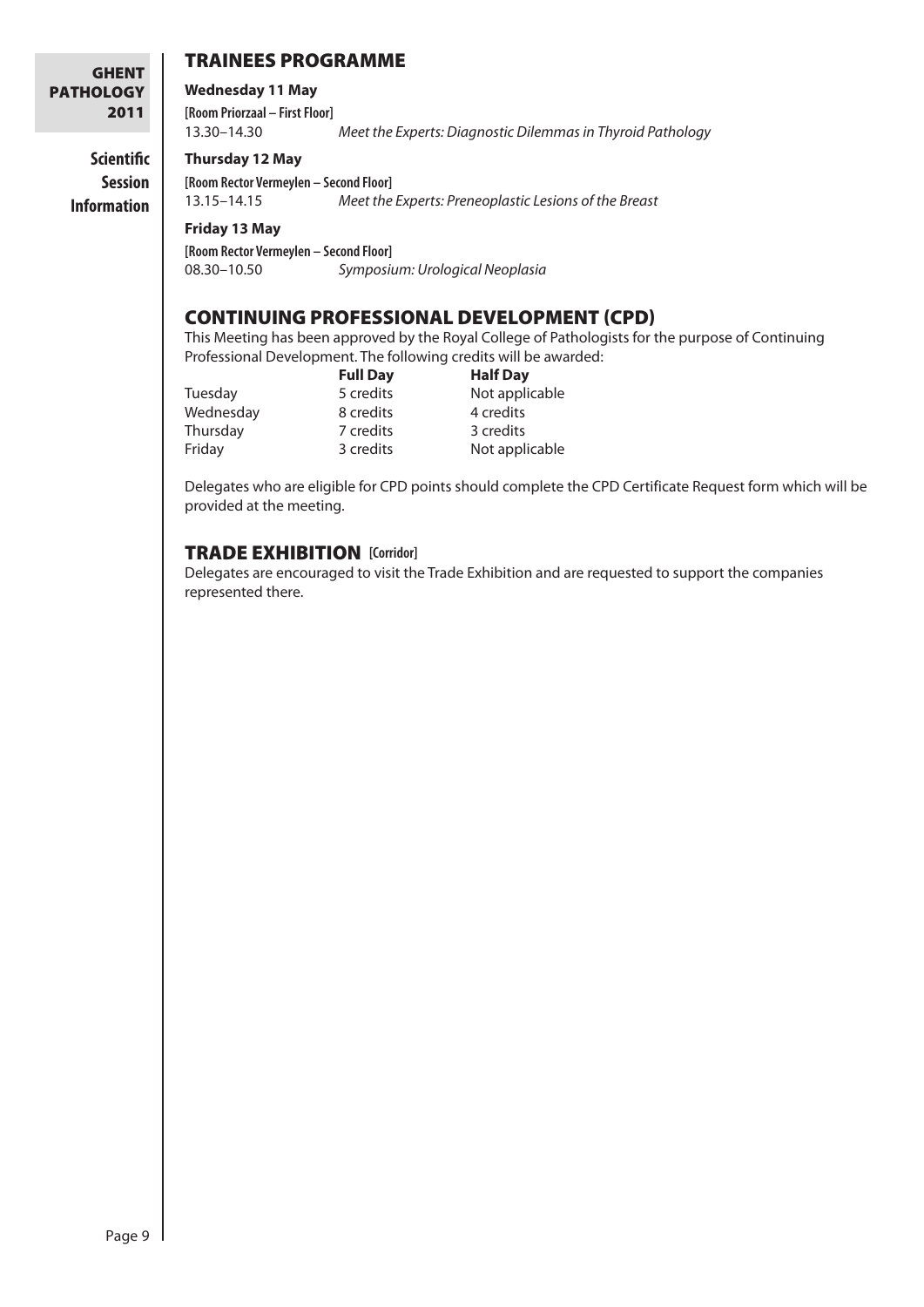# **EARLY BIRD REGISTRATION FEES**

**Until Midnight on Monday 11 APRIL 2011**

# **Fees and Registration**

| <b>Delegate</b><br><b>Type</b>                                       | <b>Fee</b><br><b>Categories</b>                                                                                                            | Per Day<br>or Part Day | Conference<br><b>Dinner</b> |
|----------------------------------------------------------------------|--------------------------------------------------------------------------------------------------------------------------------------------|------------------------|-----------------------------|
| <b>BDIAP</b> or Pathological Society<br><b>Members</b>               | Ordinary Members,<br>Consultant and/or equivalent position                                                                                 | £105.00                | £ 55                        |
| <b>BDIAP</b> or Pathological Society<br><b>Concessionary Members</b> | <b>Biomedical Scientists;</b><br>Honorary or Senior Members;<br>PhD Students;<br>Post-Doctoral Fellows,<br><b>Technicians and Trainees</b> | £31.50                 | £ 55                        |
| Undergraduate Students *                                             |                                                                                                                                            | £31.50                 | £ 55                        |
| Non-Members                                                          | Consultant and/or equivalent position                                                                                                      | £157.50                | £ 55                        |
| Non-Members Concessionary $\ast$                                     | <b>Biomedical Scientists;</b><br>PhD Students;<br>Post-Doctoral Fellows,<br><b>Technicians and Trainees</b>                                | £47.50                 | £ 55                        |

| <b>LATE REGISTRATION FEES</b><br>FROM MIDNIGHT (00.01 hr) ON TUESDAY 12 APRIL 2011 |                                                                                                                                            |                        |                             |
|------------------------------------------------------------------------------------|--------------------------------------------------------------------------------------------------------------------------------------------|------------------------|-----------------------------|
| <b>Delegate</b><br><b>Type</b>                                                     | Fee<br><b>Categories</b>                                                                                                                   | Per Day<br>or Part Day | Conference<br><b>Dinner</b> |
| <b>BDIAP or Pathological Society</b><br>Members                                    | Ordinary Members,<br>Consultant and/or equivalent position                                                                                 | £157.50                | £ 55                        |
| <b>BDIAP</b> or Pathological Society<br><b>Concessionary Members</b>               | <b>Biomedical Scientists;</b><br>Honorary or Senior Members;<br>PhD Students;<br>Post-Doctoral Fellows,<br><b>Technicians and Trainees</b> | £47.50                 | £ 55                        |
| Undergraduate Students *                                                           |                                                                                                                                            | £47.50                 | £ 55                        |
| Non-Members                                                                        | Consultant and/or equivalent position                                                                                                      | £236.50                | £ 55                        |
| Non-Members Concessionary *                                                        | <b>Biomedical Scientists;</b><br>PhD Students;<br>Post-Doctoral Fellows,<br><b>Technicians and Trainees</b>                                | £78.50                 | f 55                        |

# **REGISTRATION**

Registration is ONLY available on-line.

# **REFRESHMENTS**

All refreshments, including lunch, are included in the daily registration fee.

# **\* CONCESSIONS**

Delegates from categories:

Undergraduate Students

Non-Members Concessionary

must provide an identification document as proof of their student or trainee status, including NTNs where applicable. Proof must be by way of a statement from the Head of Department.

Please email to: **[julie@pathsoc.org](mailto:julie%40pathsoc.org?subject=Ghent%20Pathology%202011%3A%20Concessions)** (see registration website for template wording).

# Advance registration

**Advance registration will close on Friday 29 April 2011**. Thereafter delegates may only register on-site on arrival at the meeting.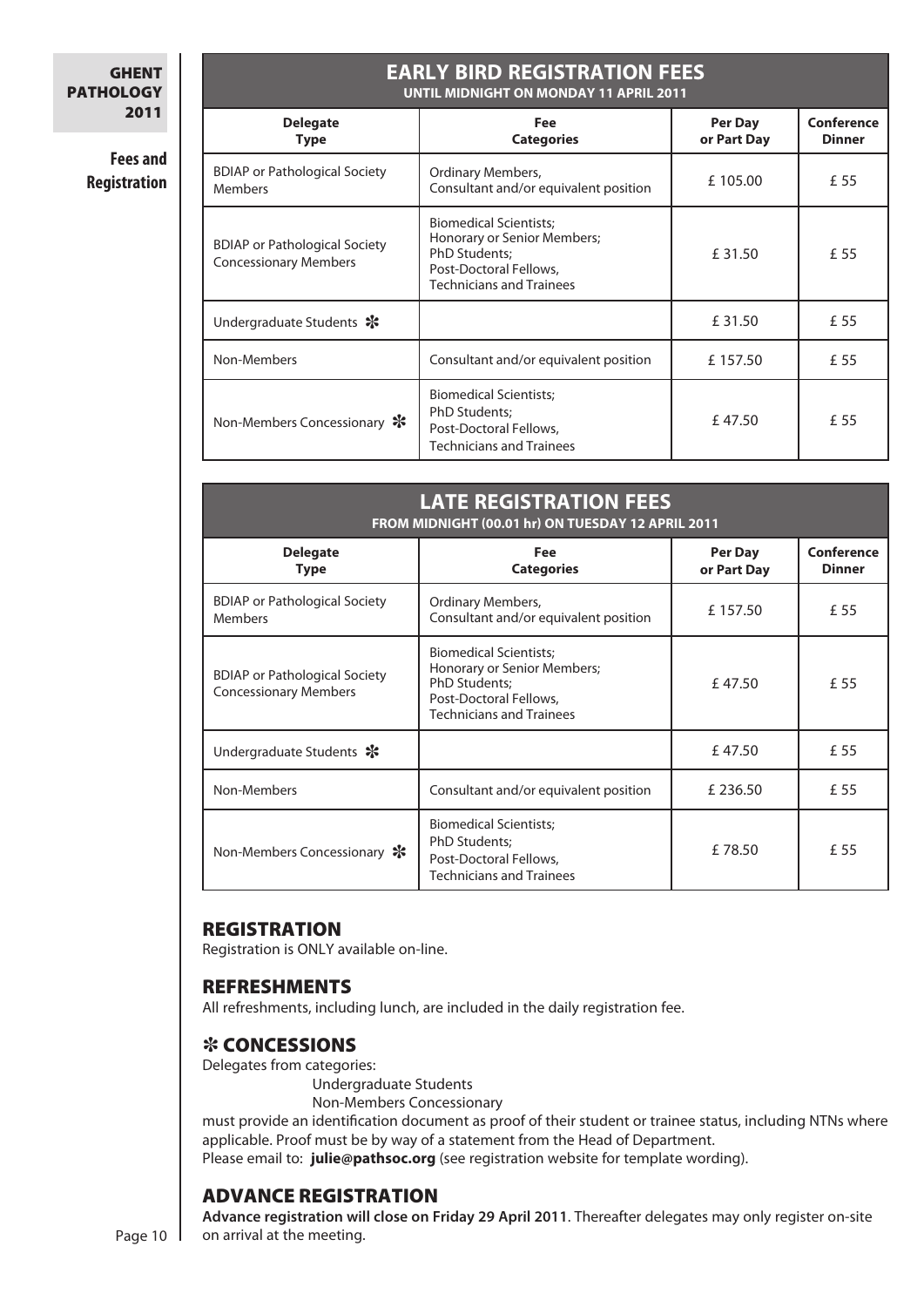**Fees,**

**Registration and General Arrangements**

# **CANCELLATIONS**

A cancellation fee of £20 will be deducted from any refund due for cancellations received in writing by Tuesday 12 April 2011. Thereafter a 25% charge will be made for cancellations received before Tuesday 26 April 2011. No refunds will be made after 26 April 2011.

# DELEGATE ENROLMENT *(AT THE MEETING)*

Enrolment at the Delegate Reception Desk will take place from: Tuesday 10 May from 12.00 Wednesday 11 May from 08.00 Thursday 12 May from 08.00 Friday 13 May from 08.15

# **ENQUIRIES**

Before the Meeting enquiries should be addressed to:

**British Division of the IAP**

PO Box 73, Westbury-on-Trym, Bristol BS9 1RY

Fax: +44 (0)117 907 7941

Email: **[bdiap@blueyonder.co.uk](mailto:bdiap%40blueyonder.co.uk?subject=Ghent%20Pathology%202011)**

### **Pathological Society of Great Britain & Ireland**

2 Carlton House Terrace, London SW1Y 5AF Tel: +44 (0)20 7976 1260 Fax: +44 (0)20 7930 2981

Email: **[admin@pathsoc.org](mailto:admin%40pathsoc.org?subject=Ghent%20Pathology%202011)**

# General Arrangements

# Presentation Checking and Preview

This will be available in: **[Room Sacriste – Storey]**.

### Oral Presentations/Lectures

### **Presentation format**

Powerpoint Only Must be PC compatible Must be on memory sticks only

Presenters must attend their nominated lecture theatre 30 minutes before their presentation time

# Internet Access

Internet access will be available in: **[Room Sacriste – Storey]**. Wireless access will also be available.

# Messages

During the Meeting, messages for delegates may | There is also a phone located beside the meeting be left at the following UK telephone number: registration desk : **+32 (0)9 264 83 05 +44 (0)7818 640887** 

There will also be a message board located beside the Registration Desk.

### Refreshments

All refreshments will be served in the **[Kapittelzaal – Storey]** unless stated otherwise in the programme.

# **BADGES**

Delegates are requested to wear their badges *at all times*.

# **COATS AND BAGS**

Secure facilities will be provided for coats and bags.

# **TRAVEL**

Please use this link or refer to: **[www.path.org.uk](http://www.ugent.be/en/facilities/hall-hiring/how_to_reach)** Page 11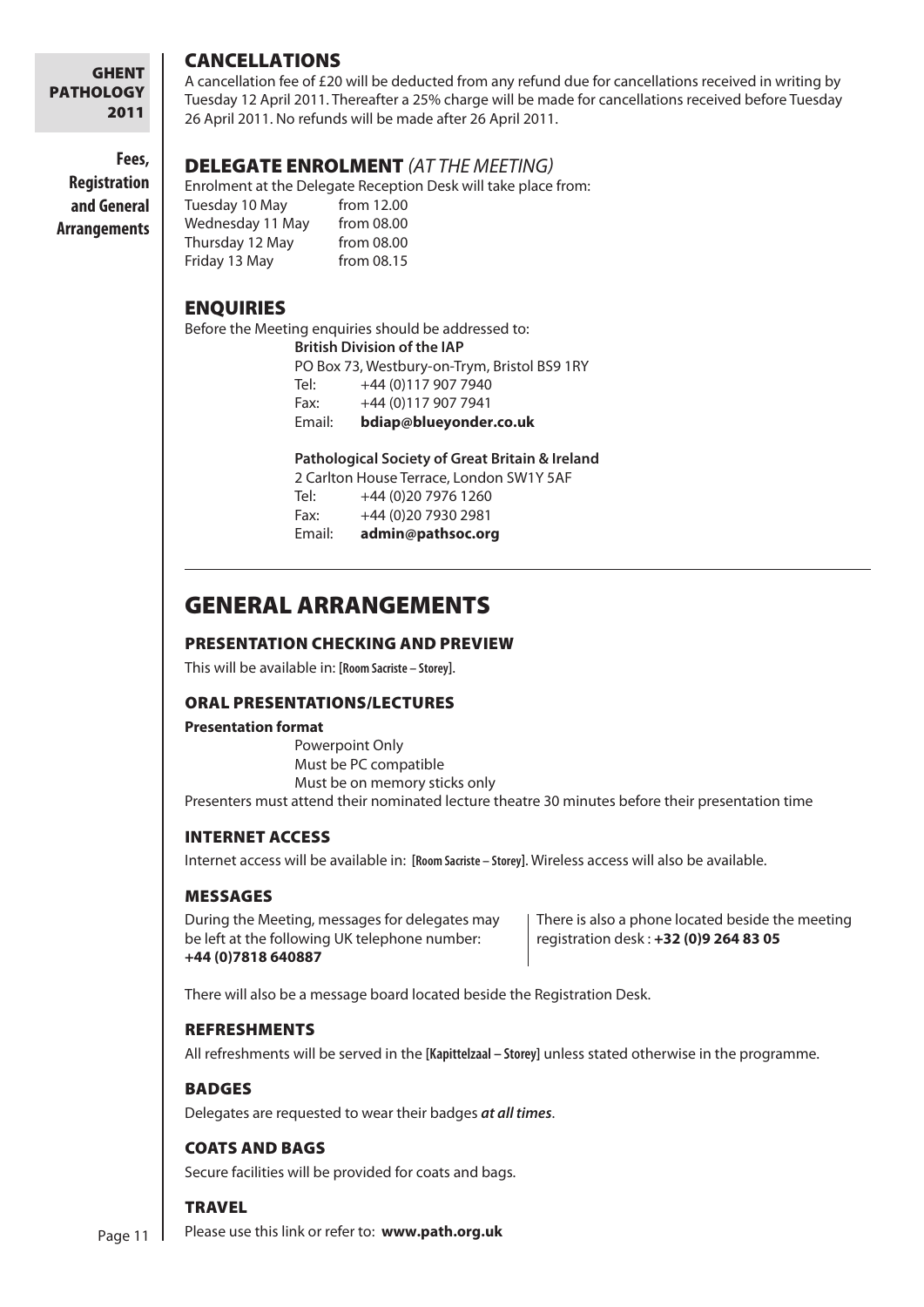# **ACCOMMODATION**

**GHENT PATHOLOGY** 2011

**General Arrangements and Future Meetings** Discounted hotel accommodation has been organised for delegates, use this link or via: **[www.path.org.uk](https://www.medicongress.com/hotel/reservation.aspx?event=pathology2011)**

# Disclaimer

The British Division of the International Academy of Pathology and the Pathological Society of Great Britain & Ireland cannot be held responsible for any injury or loss sustained during the Meeting.

# SOCIAL ACTIVITIES

| <b>Tuesday 10 May</b>           |                                                                             |
|---------------------------------|-----------------------------------------------------------------------------|
| 18.00-20.00                     | Welcome Reception – Hosted by the Lord Mayor, Pacification Room,            |
|                                 | <b>Ghent Town Hall</b>                                                      |
|                                 | Please reserve your free ticket when registering                            |
| Wednesday 11 May                |                                                                             |
| 19.00-20.30                     | Guided Tour of Museum of History of Medicine, Het Pand                      |
|                                 | - followed by Reception                                                     |
| <b>Thursday 12 May</b>          |                                                                             |
| $19.00 - 22.30$                 | Conference Dinner, Augustine Monastery, Ghent                               |
|                                 | Please reserve your ticket when registering (cost £55) - places are limited |
| <b>LOCAL PLACES OF INTEREST</b> |                                                                             |

For information please visit: **[www.visitgent.be](http://www.visitgent.be/eCache/VGG/3/114.dmdfbGFuZz1FTg.html)**

# FUTURE MEETINGS

**British Division of the IAP 2011 25–26 November London** *Pathology of Infection* **Pathological Society of Great Britain & Ireland 2011 16 November Royal College of Pathologists, London** *Educational Day The Borderlands of Molecular Pathology & Urogenital Pathology – What Should a Diagnostic Pathologist Know? How Might Molecular Pathology Change the Practice of GU Pathology.*

**2012 30 September–5 October Capetown** *IAP International Congress*

**2012 5–6 January London** *Winter Meeting*

**3–5 July Sheffield** *Summer Meeting*

**2013**

**2013**

**January** *Exact date and venue to be confirmed Joint Meeting with the Dutch Pathological Society*

# Joint Meetings of the British Division of the IAP and the Pathological Society

**2013 18–21 June Edinburgh** *Edinburgh Pathology 2013* Page 12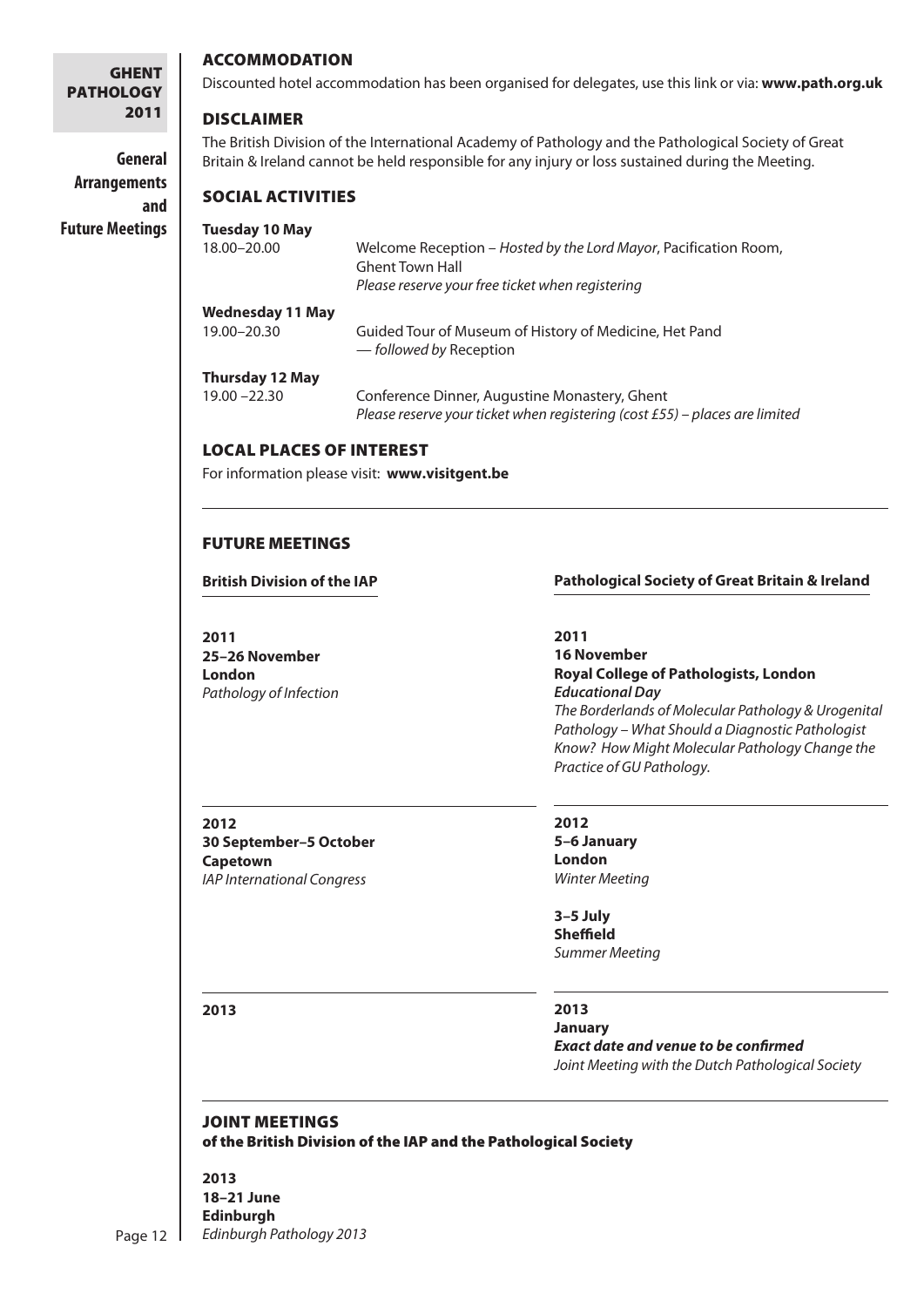# **TUESDAY 10 MAY**

| <b>GHENT</b><br>PATHOLOGY |                                     |                                                                                                                                                                                                                                                                                                                                                                                                                                                                                                                                                                                                                                                                                                                                                                                                                                                                                                                                                                                                                                                                                                                                                                                                                                                                                                                                                                                                                                                                                                                                                                                                                                                                                                                                                |                               |
|---------------------------|-------------------------------------|------------------------------------------------------------------------------------------------------------------------------------------------------------------------------------------------------------------------------------------------------------------------------------------------------------------------------------------------------------------------------------------------------------------------------------------------------------------------------------------------------------------------------------------------------------------------------------------------------------------------------------------------------------------------------------------------------------------------------------------------------------------------------------------------------------------------------------------------------------------------------------------------------------------------------------------------------------------------------------------------------------------------------------------------------------------------------------------------------------------------------------------------------------------------------------------------------------------------------------------------------------------------------------------------------------------------------------------------------------------------------------------------------------------------------------------------------------------------------------------------------------------------------------------------------------------------------------------------------------------------------------------------------------------------------------------------------------------------------------------------|-------------------------------|
| 2011                      | $\blacktriangleright$ 12.00         |                                                                                                                                                                                                                                                                                                                                                                                                                                                                                                                                                                                                                                                                                                                                                                                                                                                                                                                                                                                                                                                                                                                                                                                                                                                                                                                                                                                                                                                                                                                                                                                                                                                                                                                                                | <b>Reception</b>              |
|                           |                                     | <b>REGISTRATION and COFFEE</b>                                                                                                                                                                                                                                                                                                                                                                                                                                                                                                                                                                                                                                                                                                                                                                                                                                                                                                                                                                                                                                                                                                                                                                                                                                                                                                                                                                                                                                                                                                                                                                                                                                                                                                                 |                               |
| <b>Detailed</b>           | $\triangleright$ 12.45 - 13.00      |                                                                                                                                                                                                                                                                                                                                                                                                                                                                                                                                                                                                                                                                                                                                                                                                                                                                                                                                                                                                                                                                                                                                                                                                                                                                                                                                                                                                                                                                                                                                                                                                                                                                                                                                                | <b>Room Refter - Storey</b>   |
| <b>Programme</b>          |                                     | <b>WELCOME ADDRESS</b>                                                                                                                                                                                                                                                                                                                                                                                                                                                                                                                                                                                                                                                                                                                                                                                                                                                                                                                                                                                                                                                                                                                                                                                                                                                                                                                                                                                                                                                                                                                                                                                                                                                                                                                         |                               |
| <b>Tuesday</b>            |                                     | Chair: Prof CA Cuvelier, Ghent University, Ghent, Belgium                                                                                                                                                                                                                                                                                                                                                                                                                                                                                                                                                                                                                                                                                                                                                                                                                                                                                                                                                                                                                                                                                                                                                                                                                                                                                                                                                                                                                                                                                                                                                                                                                                                                                      |                               |
| 10 May 2011               |                                     | P van Cauwenberge, Rector, Ghent University, Ghent, Belgium                                                                                                                                                                                                                                                                                                                                                                                                                                                                                                                                                                                                                                                                                                                                                                                                                                                                                                                                                                                                                                                                                                                                                                                                                                                                                                                                                                                                                                                                                                                                                                                                                                                                                    |                               |
| <b>(P</b> ) indicates     | $\blacktriangleright$ 13.00 - 17.00 |                                                                                                                                                                                                                                                                                                                                                                                                                                                                                                                                                                                                                                                                                                                                                                                                                                                                                                                                                                                                                                                                                                                                                                                                                                                                                                                                                                                                                                                                                                                                                                                                                                                                                                                                                | <b>Room Sacriste - Storey</b> |
| presenter                 |                                     | <b>SLIDE SEMINAR COMPETITION VIEWING</b><br>Tumours of the Skeleton: Test Your Knowledge up to the Bare Bone                                                                                                                                                                                                                                                                                                                                                                                                                                                                                                                                                                                                                                                                                                                                                                                                                                                                                                                                                                                                                                                                                                                                                                                                                                                                                                                                                                                                                                                                                                                                                                                                                                   |                               |
| [SOO] indicates           | $\blacktriangleright$ 13.00 - 15.30 |                                                                                                                                                                                                                                                                                                                                                                                                                                                                                                                                                                                                                                                                                                                                                                                                                                                                                                                                                                                                                                                                                                                                                                                                                                                                                                                                                                                                                                                                                                                                                                                                                                                                                                                                                | <b>Room Refter - Storey</b>   |
| abstract number           |                                     | <b>SYMPOSIUM</b><br><b>Advances in Gynaecological Pathology</b><br>Chair: Prof P Delvenne, University Hospital of Liege, Liege, Belgium<br>Prof CS Herrington, University of Dundee, Dundee, UK                                                                                                                                                                                                                                                                                                                                                                                                                                                                                                                                                                                                                                                                                                                                                                                                                                                                                                                                                                                                                                                                                                                                                                                                                                                                                                                                                                                                                                                                                                                                                |                               |
|                           | 13.00-13.30                         | [S1] HPV Proteins and Dendritic Cells in the "Metaplasia-Dysplasia-Cancer"<br><b>Sequence of the Uterine Cervix</b><br><b>P</b> Prof PH Delvenne                                                                                                                                                                                                                                                                                                                                                                                                                                                                                                                                                                                                                                                                                                                                                                                                                                                                                                                                                                                                                                                                                                                                                                                                                                                                                                                                                                                                                                                                                                                                                                                               |                               |
|                           |                                     | Chu de Liège, Liège, Belgium                                                                                                                                                                                                                                                                                                                                                                                                                                                                                                                                                                                                                                                                                                                                                                                                                                                                                                                                                                                                                                                                                                                                                                                                                                                                                                                                                                                                                                                                                                                                                                                                                                                                                                                   |                               |
|                           |                                     | Human papillomavirus (HPV) infection, particularly type 16, is causally associated with cancer of the uterine<br>cervix. The persistence or progression of cervical lesions suggests that viral antigens are not adequately<br>presented to the immune system. This hypothesis is reinforced by the observation that most squamous<br>intraepithelial lesions (SILs) show quantitative and functional alterations of antigen-presenting cells, such as<br>dendritic/Langerhans cells (DC/LC). The purpose of this study was to determine the effects of HPV proteins on<br>DC/LC recruitment and functions. As the infiltration of immature LC in the squamous epithelium is controlled<br>by several soluble and adhesion molecules, the possible role of HPV16 E6 and E7 viral oncoproteins in the<br>reduced levels of these factors observed in SILs was investigated by silencing HPV16 E6 and E7 oncogenes<br>by RNA interference (siRNA). This treatment induced an increased expression of Macrophage Inflammatory<br>Protein 3a/CCL20 and E-cadherin in HPV16-positive keratinocytes (KC) and a significant adhesion of DC/LC to<br>squamous cells, suggesting that HPV16 E6/E7-induced alterations of LC/KC functions may play a role in the<br>defective immune response during cervical carcinogenesis. We also demonstrated that, in addition to viral early<br>oncoproteins, HPV16 L1 Virus Like Particles (VLP) are able to affect directly Langerhans cells. Finally, the process<br>of epithelial metaplasia (EpM) which is observed in the transformation zone of the uterine cervix was shown<br>to be involved in cancer development by altering the expression of adhesion molecules important for Kc-LC<br>interactions. |                               |
|                           | 13.30-14.00                         | [S2] Immunohistochemistry in Gynaecological Pathology- An Update<br><b><i>®</i></b> Prof WG McCluggage<br>Royal Victoria Hospital, Belfast, United Kingdom                                                                                                                                                                                                                                                                                                                                                                                                                                                                                                                                                                                                                                                                                                                                                                                                                                                                                                                                                                                                                                                                                                                                                                                                                                                                                                                                                                                                                                                                                                                                                                                     |                               |
|                           |                                     | Immunohistochemistry plays an important role in various diagnostic scenarios in gynaecological pathology.<br>However, immunohistochemistry is sometimes overdone and it is always to be remembered that<br>immunohistochemistry is an adjunct technique and an aid to careful morphological examination. Since no<br>antibody is totally specific for any given tumour and since unexpected positive and negative staining reactions<br>may occur, panels of markers should always be used and these panels should be carefully focused depending<br>on the differential diagnosis under consideration. In many diagnostic scenarios, especially in the examination<br>of an unusual ovarian neoplasm, judicious sampling is sometimes more useful than immunostains. However,<br>when carefully used, immunohistochemistry can be extremely useful and is paramount in diagnosis in many<br>cases. Several topics are covered in this talk which aims to concentrate on new developments regarding<br>immunohistochemistry in the female genital tract. Topics discussed include markers of value in the typing of<br>ovarian and endometrial carcinomas and in the distinction between a uterine corpus and cervical origin for an<br>adenocarcinoma. Cervical neuroendocrine carcinomas and the value of HMGA2 as a useful marker of uterine<br>serous carcinoma and vulvovaginal aggressive angiomyxoma are also discussed. p53 is often used as a marker<br>in gynaecological pathology but the significance of the various staining patterns is often poorly understood;<br>this is clarified for the practicing pathologist.                                                                                                            |                               |
|                           | 14.00-14.30                         | [S3] Role of Matrix Metalloproteinases in Endometrial Pathology<br><b><i><b>P</b></i></b> Prof E Marbaix<br>Université Catholique de Louvain, Brussels, Belgium<br>$f_{\text{eff}}$ = $f_{\text{eff}}$ = $f_{\text{eff}}$ (AAAAD = ) = $f_{\text{eff}}$                                                                                                                                                                                                                                                                                                                                                                                                                                                                                                                                                                                                                                                                                                                                                                                                                                                                                                                                                                                                                                                                                                                                                                                                                                                                                                                                                                                                                                                                                        |                               |

Matrix metalloproteinases (MMPs) are a family of 23 enzymes, able to degrade all constituents of the extracellular matrix (ECM) and to affect cell behaviour by cleaving or releasing from the ECM growth factors,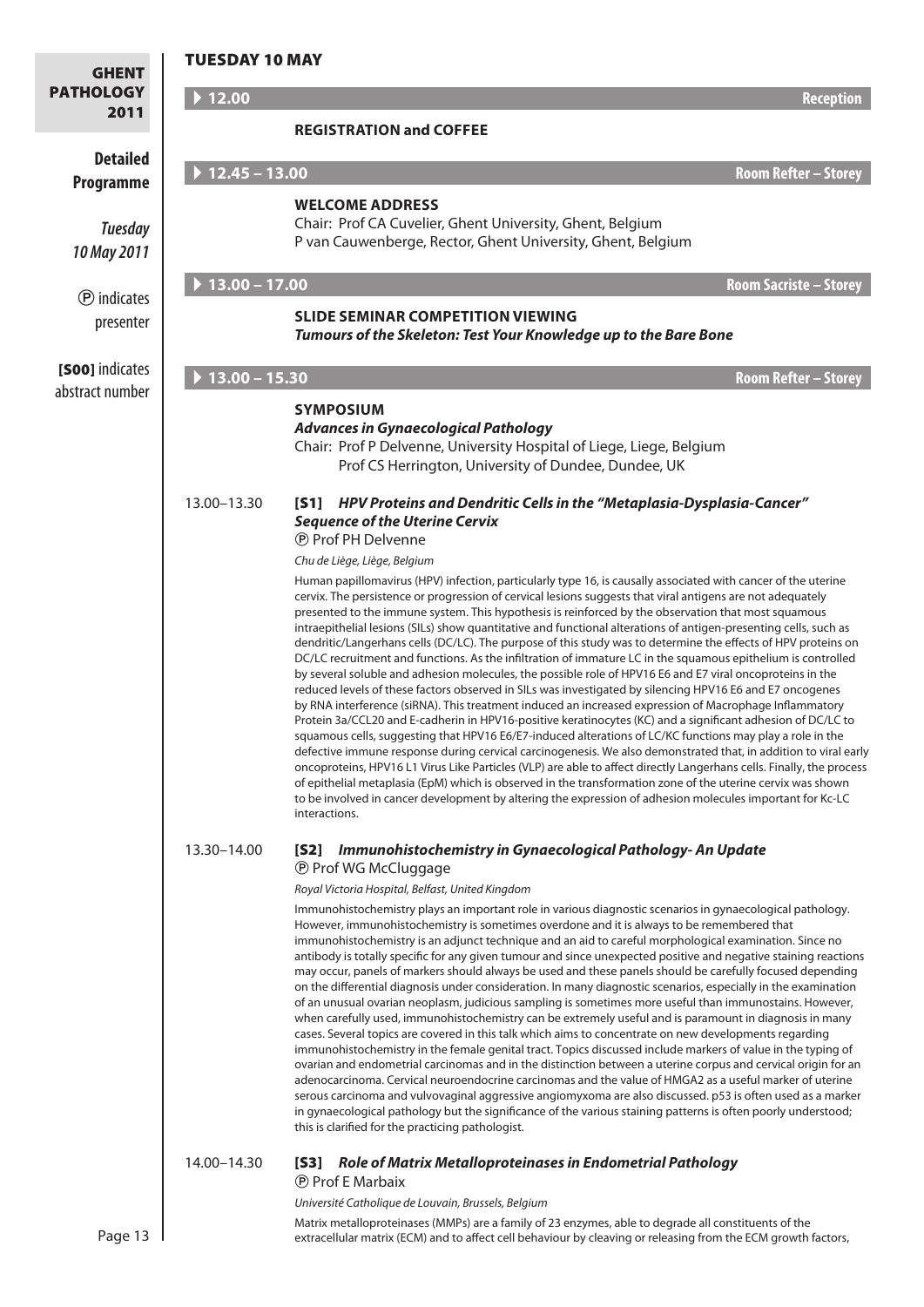| <b>GHENT</b>                                          |                                | <b>TUESDAY 10 MAY</b> - continued                                                                                                                                                                                                                                                                                                                                                                                                                                                                                                                                                                                                                                                                                                                                                                                                                                                                                                                                                                                                                                                                                                                                                                                                                                                                                                                                                                                                                                                                                                                                                                                                                                                                                                                                                                                                                                                                                             |
|-------------------------------------------------------|--------------------------------|-------------------------------------------------------------------------------------------------------------------------------------------------------------------------------------------------------------------------------------------------------------------------------------------------------------------------------------------------------------------------------------------------------------------------------------------------------------------------------------------------------------------------------------------------------------------------------------------------------------------------------------------------------------------------------------------------------------------------------------------------------------------------------------------------------------------------------------------------------------------------------------------------------------------------------------------------------------------------------------------------------------------------------------------------------------------------------------------------------------------------------------------------------------------------------------------------------------------------------------------------------------------------------------------------------------------------------------------------------------------------------------------------------------------------------------------------------------------------------------------------------------------------------------------------------------------------------------------------------------------------------------------------------------------------------------------------------------------------------------------------------------------------------------------------------------------------------------------------------------------------------------------------------------------------------|
| <b>PATHOLOGY</b><br>2011                              |                                | cytokines and chemokines. Traditionally subclassified as collagenases (MMP-1, -8, -13), gelatinases (MMP-2,<br>-9), stromelysins (MMP-3, -10), membrane-type (MT-)MMPs or other MMPs, they are synthesized as zymogens<br>(proMMPs) and constitutively secreted, except in leukocytes where proMMP-8, -9 and -25 are stored in granules.<br>MMPs activity is regulated at the level of their expression, activation by removal of the propeptide covering the                                                                                                                                                                                                                                                                                                                                                                                                                                                                                                                                                                                                                                                                                                                                                                                                                                                                                                                                                                                                                                                                                                                                                                                                                                                                                                                                                                                                                                                                 |
| <b>Detailed</b><br><b>Programme</b>                   |                                | catalytic site, inhibition by specific tissue inhibitors (TIMPs) and clearance by the scavenger membrane receptor<br>LRP-1 (low density lipoprotein receptor-related protein-1).<br>Most MMPs are expressed in human endometrium where their activity is tightly controlled by progesterone<br>throughout the menstrual cycle. Progesterone strongly represses the expression of MMP-1, -3, -8 and -10, which                                                                                                                                                                                                                                                                                                                                                                                                                                                                                                                                                                                                                                                                                                                                                                                                                                                                                                                                                                                                                                                                                                                                                                                                                                                                                                                                                                                                                                                                                                                 |
| <b>Tuesday</b>                                        |                                | is limited to the functionalis at menstruation. In contrast, it poorly inhibits the expression of the gelatinases.                                                                                                                                                                                                                                                                                                                                                                                                                                                                                                                                                                                                                                                                                                                                                                                                                                                                                                                                                                                                                                                                                                                                                                                                                                                                                                                                                                                                                                                                                                                                                                                                                                                                                                                                                                                                            |
| 10 May 2011<br><b><i>O</i></b> indicates<br>presenter |                                | However, activity of these MMPs is also essentially limited to the menstrual phase. Indeed, proMMP-9 is only<br>activated at menstruation and both (pro)MMP-2 and -9 are cleared from the ECM by endocytosis through LRP-1,<br>except at menstruation when LRP-1 is shed from the plasma membrane of stromal cells.<br>Disruption of this tight control of MMPs activity occurs during dysfunctional bleeding episodes, leading to<br>menstrual-like tissue breakdown and bleeding. Paradoxically these episodes are frequent during the first<br>months of long-term contraceptive treatment with progestins. MMPs are also involved in the progression of<br>endometriosis. Gelatinases expression and/or activity is increased in high grade endometrial adenocarcinomas,<br>in particular at the invasive edge of serous carcinoma.                                                                                                                                                                                                                                                                                                                                                                                                                                                                                                                                                                                                                                                                                                                                                                                                                                                                                                                                                                                                                                                                                       |
| [SOO] indicates<br>abstract number                    | 14.30-15.00                    | [S4] Molecular Pathology in Gynaecological Pathology<br><b><i>®</i></b> Prof CS Herrington                                                                                                                                                                                                                                                                                                                                                                                                                                                                                                                                                                                                                                                                                                                                                                                                                                                                                                                                                                                                                                                                                                                                                                                                                                                                                                                                                                                                                                                                                                                                                                                                                                                                                                                                                                                                                                    |
|                                                       |                                | University of Dundee, Dundee, United Kingdom                                                                                                                                                                                                                                                                                                                                                                                                                                                                                                                                                                                                                                                                                                                                                                                                                                                                                                                                                                                                                                                                                                                                                                                                                                                                                                                                                                                                                                                                                                                                                                                                                                                                                                                                                                                                                                                                                  |
|                                                       |                                | Cervical squamous cell and adenocarcinomas are almost universally related to HPV infection, which induces<br>cell cycle control dysregulation and consequent genetic instability. This mechanism is also thought to underly<br>HPV-associated vulval carcinoma. There is increasing recognition that vulval squamous cell carcinoma occurs in<br>two clinico-pathological forms: HPV-associated carcinoma in younger women, associated with usual type vulval<br>intraepithelial neoplasia (VIN); and HPV-negative carcinoma in older women, associated with lichen sclerosus<br>and differentiated type VIN. The molecular mechanisms by which HPV-negative vulval carcinoma develops<br>are largely unknown. Endometrial carcinomas are subdivided into type 1 and type 2 tumours, the former<br>comprising endometrioid and mucinous tumours and the latter clear cell and serous carcinomas. Endometrioid<br>tumours are associated particularly with abnormalities of PTEN, CTNNB1 and PIK3CA, and microsatellite<br>instability, whereas serous carcinomas harbour TP53 mutations. Ovarian carcinomas can also be subdivided into<br>type 1 and type 2 tumours. The former comprise endometrioid, mucinous, clear cell and transitional tumours,<br>all of which are associated with a 'borderline' counterpart and are genetically stable but each develops through<br>a different molecular pathway. Type 2 tumours, which include high-grade serous carcinomas, the majority<br>of which are most likely of Fallopian tube origin, are genetically unstable, with TP53 mutation dominating<br>their molecular pathology. Finally, some rarer lesions of the female genital tract are associated with specific<br>molecular abnormalities, for example adult-type granulosa cell tumours (FOXL2 mutation); endometrial stromal<br>sarcoma (JAZF1-JJAZ1 fusion); and aggressive angiomxoma (HMGA2 gene rearrangement). |
|                                                       | 15.00-15.30                    | <b>Gestational Trophoblastic Neoplasia: Prognostic Markers and Outcome</b><br>IS51<br>(P) Prof M Wells                                                                                                                                                                                                                                                                                                                                                                                                                                                                                                                                                                                                                                                                                                                                                                                                                                                                                                                                                                                                                                                                                                                                                                                                                                                                                                                                                                                                                                                                                                                                                                                                                                                                                                                                                                                                                        |
|                                                       |                                | Department of Oncology, University of Sheffield School of Medicine, Sheffield, United Kingdom<br>It is important to draw a distinction between molar and non-molar disease and a clinical risk score is<br>crucial in determining the management of patients, particularly the institution of chemotherapy. Once the<br>histopathologist has confirmed the microscopic diagnosis of complete or partial mole, his/her role is limited<br>because treatment is essentially titrated against the serum $\beta$ HCG level. Persistent trophoblastic disease (PTD)<br>is a clinical diagnosis based on persistently elevated or rising $\beta$ HCG levels and is usually due to invasive mole<br>or choriocarcinoma. Partial mole is not an innocuous lesion, but the risk of PTD is much less (0.5%) than for<br>complete mole (15%).<br>Much research has focused on identifying pathobiological parameters in moles that are predictive of PTD,<br>including apoptotic indices and telomerase activity. However, none of these have attained the status of routine<br>application and, following a diagnosis of mole, all patients are monitored, though the monitoring period for                                                                                                                                                                                                                                                                                                                                                                                                                                                                                                                                                                                                                                                                                                                                             |
|                                                       |                                | complete is longer than for partial mole. Hysterectomy has a place in the management of recalcitrant disease.<br>Neoplasms of the extravillous, non-villous or "intermediate" trophoblast include placental site trophoblastic<br>tumour (PSTT) and epithelioid trophoblastic tumour (ETT). Such tumours are more likely than choriocarcinoma<br>to be chemoresistant and, though rare, have a higher mortality in the presence of metastatic extrauterine<br>disease. Histological factors associated with a poor prognosis include deep invasion, the presence of<br>"clear" cells, extensive necrosis and a high mitotic index. Hysterectomy remains an important aspect of the<br>management of PSTT and ETT. There is considerable current interest in the relationship between placental site<br>nodule (hitherto believed to be an innocuous lesion), so-called atypical placental site nodule and ETT.                                                                                                                                                                                                                                                                                                                                                                                                                                                                                                                                                                                                                                                                                                                                                                                                                                                                                                                                                                                                                |
|                                                       | $\triangleright$ 15.30 - 16.00 | <b>Kapittelzaal - Storey</b>                                                                                                                                                                                                                                                                                                                                                                                                                                                                                                                                                                                                                                                                                                                                                                                                                                                                                                                                                                                                                                                                                                                                                                                                                                                                                                                                                                                                                                                                                                                                                                                                                                                                                                                                                                                                                                                                                                  |
|                                                       |                                | <b>COFFEE</b>                                                                                                                                                                                                                                                                                                                                                                                                                                                                                                                                                                                                                                                                                                                                                                                                                                                                                                                                                                                                                                                                                                                                                                                                                                                                                                                                                                                                                                                                                                                                                                                                                                                                                                                                                                                                                                                                                                                 |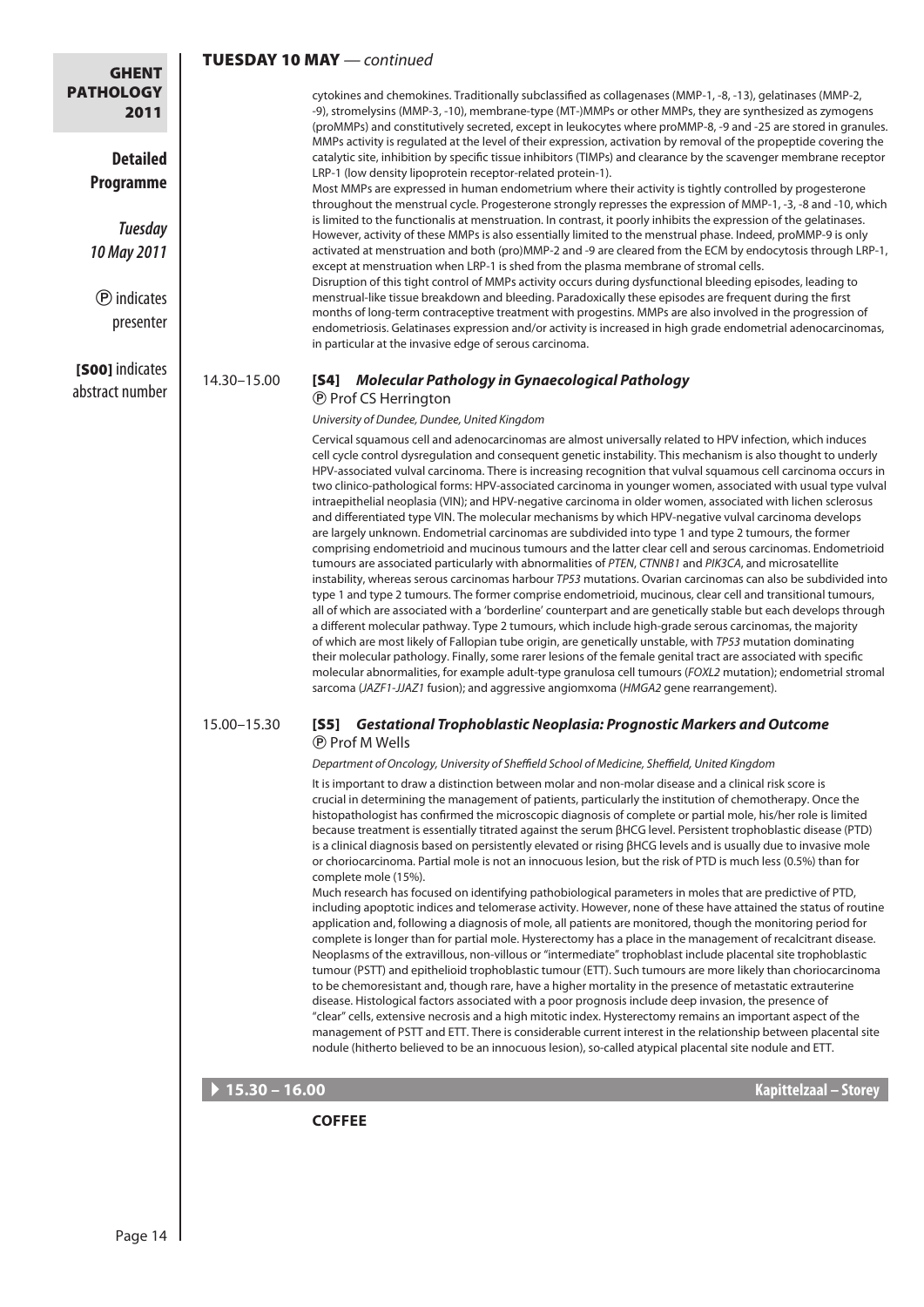| <b>GHENT</b>                                | $\triangleright$ 13.00 - 15.30 |                                                                                                                                                                                                                                                                                                                                                                                                                                                                                                                                                                                                                                                                                                                                                                                                                                                                                                                                                                                                                                                                                                                                                                                                                                                                                                                                                                                                                                                                                                                                                                                                                                                                                                                                                                                                                                                                                                                                                                                                                                                                                                                                                                                                                                              | Room Rector Vermeylen - Second Floor |
|---------------------------------------------|--------------------------------|----------------------------------------------------------------------------------------------------------------------------------------------------------------------------------------------------------------------------------------------------------------------------------------------------------------------------------------------------------------------------------------------------------------------------------------------------------------------------------------------------------------------------------------------------------------------------------------------------------------------------------------------------------------------------------------------------------------------------------------------------------------------------------------------------------------------------------------------------------------------------------------------------------------------------------------------------------------------------------------------------------------------------------------------------------------------------------------------------------------------------------------------------------------------------------------------------------------------------------------------------------------------------------------------------------------------------------------------------------------------------------------------------------------------------------------------------------------------------------------------------------------------------------------------------------------------------------------------------------------------------------------------------------------------------------------------------------------------------------------------------------------------------------------------------------------------------------------------------------------------------------------------------------------------------------------------------------------------------------------------------------------------------------------------------------------------------------------------------------------------------------------------------------------------------------------------------------------------------------------------|--------------------------------------|
| <b>PATHOLOGY</b><br>2011<br><b>Detailed</b> |                                | <b>ORAL COMMUNICATIONS</b><br>Categories: Breast, Hepatobiliary/Pancreas; Genitourinary/Renal; Cellular/Molecular<br>Chair: Dr JJ Going, University of Glasgow<br>Dr KY Lambein, Ghent University Hospital, Ghent, Belgium                                                                                                                                                                                                                                                                                                                                                                                                                                                                                                                                                                                                                                                                                                                                                                                                                                                                                                                                                                                                                                                                                                                                                                                                                                                                                                                                                                                                                                                                                                                                                                                                                                                                                                                                                                                                                                                                                                                                                                                                                   |                                      |
| <b>Programme</b>                            | 13.00-13.15                    | [01] False-positive Diagnoses in Breast Cancer Pathology<br>KL Turner <sup>1</sup> ; ® R Liebmann <sup>2</sup>                                                                                                                                                                                                                                                                                                                                                                                                                                                                                                                                                                                                                                                                                                                                                                                                                                                                                                                                                                                                                                                                                                                                                                                                                                                                                                                                                                                                                                                                                                                                                                                                                                                                                                                                                                                                                                                                                                                                                                                                                                                                                                                               |                                      |
| <b>Tuesday</b><br>10 May 2011               |                                | <sup>1</sup> Barts and The London NHS Trust, London, United Kingdom; <sup>2</sup> Maidstone & Tunbridge Wells NHS Trust, Aylesford,<br>Kent, United Kingdom<br>AIMS: Histological examination, as part of the triple assessment of breast disease, is essential for the planning<br>of surgical and adjuvant treatment. It is recognised, however, that discriminating benign conditions from                                                                                                                                                                                                                                                                                                                                                                                                                                                                                                                                                                                                                                                                                                                                                                                                                                                                                                                                                                                                                                                                                                                                                                                                                                                                                                                                                                                                                                                                                                                                                                                                                                                                                                                                                                                                                                                |                                      |
| <b><i>O</i></b> indicates<br>presenter      |                                | malignant can be problematic. The purpose of this study is to calculate the rate of false-positive diagnoses<br>occurring in one geographical region and to raise awareness of the mimics and pitfalls involved with the<br>diagnosis of breast disease.<br>METHODS: The Kent HER2 testing service, based in the molecular laboratory in Maidstone, is responsible for<br>determining the HER2 status of every invasive malignant breast lesion diagnosed in the Kent and Sussex area.                                                                                                                                                                                                                                                                                                                                                                                                                                                                                                                                                                                                                                                                                                                                                                                                                                                                                                                                                                                                                                                                                                                                                                                                                                                                                                                                                                                                                                                                                                                                                                                                                                                                                                                                                       |                                      |
| [SOO] indicates<br>abstract number          |                                | As part of this testing process, the block sent for analysis by one of 20 referring MDT lead breast pathologists,<br>undergoes a secondary review by one of the specialised breast pathologists based in the Maidstone<br>department. A search of the cases referred to the Kent HER2 testing service was used to identify any false-<br>positive diagnoses. The false-positive rate was expressed as a percentage of the total cases referred and further<br>clinical information related to these cases was obtained from the referring hospital.<br>RESULTS: Over a five year period, 8546 cases were referred for HER2 testing. From this cohort, two false-positive<br>diagnoses were identified; a fibroadenoma and an area of sclerosing adenosis had been erroneously reported<br>as invasive malignancy by the referring pathologist. This equates to a false-positive rate of 0.02%.<br>CONCLUSIONS: A false-positive rate of 0.02% is well below the 'acceptable' rate published by the NHSBSP.<br>Nevertheless, individual breast pathologists need to be aware of the possibility of false-positive diagnoses and<br>take steps to minimise their occurrence. We believe this is best accomplished by ensuring familiarity with the<br>common mimics and by attendance at multi-disciplinary meetings.                                                                                                                                                                                                                                                                                                                                                                                                                                                                                                                                                                                                                                                                                                                                                                                                                                                                                                                          |                                      |
|                                             | 13.15-13.30                    | [02] Analysis of the Inflammatory Profile of DCIS in Relation to Altered Myoepithelial<br><b>Cell phenotype and Disease Progression</b><br><b><i>@ MD Allen; P Gopinath; K Ahmed; L Jones</i></b>                                                                                                                                                                                                                                                                                                                                                                                                                                                                                                                                                                                                                                                                                                                                                                                                                                                                                                                                                                                                                                                                                                                                                                                                                                                                                                                                                                                                                                                                                                                                                                                                                                                                                                                                                                                                                                                                                                                                                                                                                                            |                                      |
|                                             |                                | Barts Institute of Cancer, London, United Kingdom<br>The majority of breast cancers progress through a pre-invasive stage, known as ductal carcinoma in-situ (DCIS).<br>A key component in promoting tumour invasion and metastasis is inflammation, which has not been studied<br>in detail in DCIS. Inflammation has been shown to have effects on breast tumour growth, metastasis and<br>angiogenesis and recently COX-2 (an inflammatory mediator) was shown to be a predictor of DCIS recurrence.<br>We have observed a consistent change in high grade DCIS; acquisition of $\alpha \gamma \beta 6$ integrin on myoepithelial cells,<br>leading to enhanced tumour cell invasion. These data suggest that myoepithelial cells undergo a "switch"<br>from an anti- to pro-tumour phenotype. We hypothesise that this altered myoepithelial phenotype may also<br>modulate the inflammatory cell profile in DCIS that may contribute to disease progression.<br>The inflammatory infiltrate in 20 $\alpha$ v $\beta$ 6 positive DCIS and 20 $\alpha$ v $\beta$ 6 negative DCIS was characterised by IHC and<br>IF-IHC, focussing on markers that distinguish pro-tumour Tumour Associated Macrophages (TAM), anti-tumour<br>M1 macrophages and Regulatory T cells, as these populations are associated with poor prognosis in models of<br>invasive breast cancer.<br>Significantly more staining for FOXP3 (T-reg marker, p<0.0001) and Arginase (TAM marker, p=0.0004), and<br>significantly less staining for MHCII and CD69 (M1 markers, p<0.0001) was identified in ανβ6 positive DCIS cases<br>compared with ανβ6 negative DCIS. Further work using dual immuno-fluorescent staining on the same set of<br>cases indicated a shift in the balance of macrophages from M1 to TAM in ανβ6 positive DCIS cases (M1:TAM<br>$\alpha$ av $\beta$ 6 negative cases 35:1 compared with M1:TAM $\alpha$ v $\beta$ 6 positive cases 5:1).<br>DCIS exhibiting $\alpha \gamma \beta$ positive myoepithelial cells demonstrate changes in the inflammatory infiltrate indicating<br>a switch to a tumour promoting phenotype. Further investigation is required to determine the prognostic value<br>and underlying mechanisms of this change. |                                      |
|                                             | 13.30-13.45                    | [O3] A New Pathological Response Index (PRI) for Neoadjuvant Chemotherapy (Neo-<br>ACT) Accurately Predicts Clinical Outcomes of Locally Advanced Primary Breast Cancer<br>(LABC)<br><b>TMA Abdel-Fatah<sup>1</sup>; P Mosely<sup>1</sup>; A Lee<sup>2</sup>; S Pinder<sup>3</sup>; JS Reis-Filho<sup>4</sup>; IO Ellis<sup>2</sup>; S Chan<sup>1</sup></b><br><sup>1</sup> Clinical Oncology, Nottingham University City Hospital Campus, Nottingham, United Kingdom; <sup>2</sup> Histopathology,<br>Nottingham University City Hospital Campus, Nottingham, United Kingdom; <sup>3</sup> Kings College London and Guy's and<br>St Thomas's Hospitals, London, United Kingdom; <sup>4</sup> The Breakthrough Breast Cancer Research Centre, London, United                                                                                                                                                                                                                                                                                                                                                                                                                                                                                                                                                                                                                                                                                                                                                                                                                                                                                                                                                                                                                                                                                                                                                                                                                                                                                                                                                                                                                                                                                 |                                      |
|                                             |                                | Kingdom<br>Residual cancer cell after Neo-ACT includes a wide range of responses from near-pathological-complete-<br>response (pCR) to complete resistance. In this study we performed a comprehensive pathological assessment<br>for 195 surgical specimens of LAPC received anthracycline and/or Taxane-based Neo-ACT with long clinical<br>follow-up to identify factors that could refine the pathological response and predict clinical outcome after Neo-<br>ACT.<br>Multivariate Cox regression model revealed that large size of the residual invasive carcinoma (OR; 3.2, CI 95%;                                                                                                                                                                                                                                                                                                                                                                                                                                                                                                                                                                                                                                                                                                                                                                                                                                                                                                                                                                                                                                                                                                                                                                                                                                                                                                                                                                                                                                                                                                                                                                                                                                                   |                                      |
| Page 15                                     |                                | 1.6-6.1, p=0.001), presence of both lympho-vascular- invasion (OR; 2.4, CI 95%; 1.3-4.3, p=0.004) and 4 positive                                                                                                                                                                                                                                                                                                                                                                                                                                                                                                                                                                                                                                                                                                                                                                                                                                                                                                                                                                                                                                                                                                                                                                                                                                                                                                                                                                                                                                                                                                                                                                                                                                                                                                                                                                                                                                                                                                                                                                                                                                                                                                                             |                                      |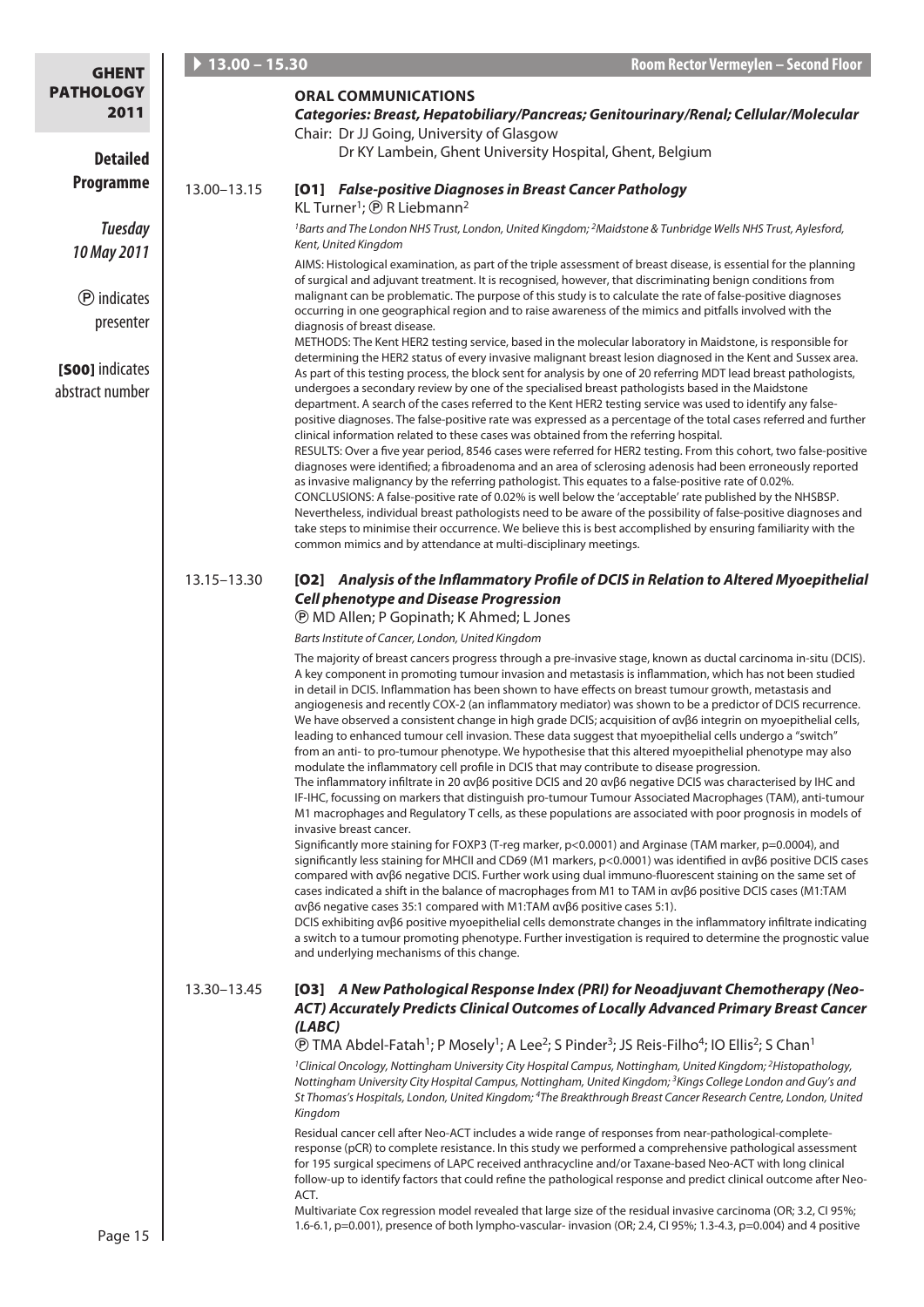| <b>GHENT</b>                           | <b>TUESDAY 10 MAY</b> - continued |                                                                                                                                                                                                                                                                                                                                                                                                                                                                                                                                                                                                                                                                                                                                                                                                                                                                                                                                                                                                                                                                                                                                                                                                                                                                                                                                                                                                                                                                                                                                                                                                                                         |  |
|----------------------------------------|-----------------------------------|-----------------------------------------------------------------------------------------------------------------------------------------------------------------------------------------------------------------------------------------------------------------------------------------------------------------------------------------------------------------------------------------------------------------------------------------------------------------------------------------------------------------------------------------------------------------------------------------------------------------------------------------------------------------------------------------------------------------------------------------------------------------------------------------------------------------------------------------------------------------------------------------------------------------------------------------------------------------------------------------------------------------------------------------------------------------------------------------------------------------------------------------------------------------------------------------------------------------------------------------------------------------------------------------------------------------------------------------------------------------------------------------------------------------------------------------------------------------------------------------------------------------------------------------------------------------------------------------------------------------------------------------|--|
| <b>PATHOLOGY</b><br>2011               |                                   | axillary lymph node (LN) including at least one apical LN (OR; 4.2, CI 95%; 1.5-6.8, p=0.003) and absence<br>of fibrosis (OR; 3.2, CI 95%; 2.2-8.0, p=0.00001) were significantly associated with a decreased progressive<br>free survival (PFS). Subsequently, a calculated pathological response index (PRI) was generated using<br>aforementioned pathological factors.                                                                                                                                                                                                                                                                                                                                                                                                                                                                                                                                                                                                                                                                                                                                                                                                                                                                                                                                                                                                                                                                                                                                                                                                                                                              |  |
| <b>Detailed</b><br>Programme           |                                   | Patients with PRI-1 had a good clinical outcome in both ER+ and ER-tumours. Moreover, patients with PRI-1<br>who did not show pCR ( $n=54$ ) had equivalent clinical outcomes as those with PRI-1 who did ( $n=38$ ); $p=NS$ .<br>Patients with PRI-2, PRI-3 and PRI-4 had a 3-14 fold-increase risk of progression compared to those with PRI-1.<br>Even ER+ patients with either PRI-4 or PR-3 had 5-year-PFS-rates of 38%-45% despite ongoing treatment.                                                                                                                                                                                                                                                                                                                                                                                                                                                                                                                                                                                                                                                                                                                                                                                                                                                                                                                                                                                                                                                                                                                                                                             |  |
| <b>Tuesday</b><br>10 May 2011          |                                   | In conclusion, a PRI including size of residual tumour, LN-pathological-stage, lympho-vascular-invasion and<br>fibrosis may accurately predict the chance of disease progression, identify a greater proportion of patients<br>(>twice as many as pCR) who could potentially be spared adjuvant therapy (near pCR) and define tumours with<br>resistance to current adjuvant-therapy.                                                                                                                                                                                                                                                                                                                                                                                                                                                                                                                                                                                                                                                                                                                                                                                                                                                                                                                                                                                                                                                                                                                                                                                                                                                   |  |
| <b><i>O</i></b> indicates<br>presenter | 13.45-14.00                       | [04] Metasin: A Novel Rapid RT-PCR Assay for the Analysis of Sentinel Lymph Nodes<br>from Patients with Breast Cancer, in the Intra-Operative Setting: Analysis of the First<br>1000 Cases                                                                                                                                                                                                                                                                                                                                                                                                                                                                                                                                                                                                                                                                                                                                                                                                                                                                                                                                                                                                                                                                                                                                                                                                                                                                                                                                                                                                                                              |  |
| [SOO] indicates<br>abstract number     |                                   | S Al-Ramadhani <sup>1</sup> ; P Balaraman <sup>1</sup> ; D George <sup>1</sup> ; M Morgan <sup>1</sup> ; S Jader <sup>1</sup> ; A McDowell <sup>2</sup> ;<br>FG Gabriel <sup>2</sup> ; J McKenzie <sup>1</sup> ; S Al-Sam <sup>1</sup> ; S Holt <sup>3</sup> ; R Mansel <sup>4</sup> ; I Cree <sup>2</sup> ; M Keshtgar <sup>5</sup> ;<br>N McDermott <sup>5</sup> ; D Larsimont <sup>6</sup> ; SA Spinette <sup>6</sup> ; R Salgado <sup>6</sup> ; E Arkoumani <sup>1</sup> ; <b>@ V Sundaresan</b> <sup>1</sup>                                                                                                                                                                                                                                                                                                                                                                                                                                                                                                                                                                                                                                                                                                                                                                                                                                                                                                                                                                                                                                                                                                                       |  |
|                                        |                                   | <sup>1</sup> Princess Alexandra Hospital, Harlow, United Kingdom; <sup>2</sup> Queen Alexandra Hospital, Portsmouth, United Kingdom;<br><sup>3</sup> Prince Philip Hospital, Llanelli, United Kingdom; <sup>4</sup> Cardiff University Hospital, Cardiff, United Kingdom; <sup>5</sup> The Royal<br>Free Hospital, London, United Kingdom; <sup>6</sup> Department of Pathology, Jules Bordet Institute, Brussels, Belgium                                                                                                                                                                                                                                                                                                                                                                                                                                                                                                                                                                                                                                                                                                                                                                                                                                                                                                                                                                                                                                                                                                                                                                                                              |  |
|                                        |                                   | INTRODUCTION: We have established a RT-PCR assay for the rapid detection of metastatic breast cancer<br>in lymph nodes in the operative setting. The predictive markers are CK19 and Mammaglobin. PBGD is the<br>reference gene. The assay takes 26 mins with a time to result in under 46 mins for 75% of cases with 2 nodes.<br>As part of a multi-centre collaborative study, we have examined over 1000 cases using Metasin. nearly half of<br>these samples were analysed on the Veridex Genesearch-BLN assay (V-BLNA) with parallel histological analysis<br>of half the nodes at 2mm. Detailed discordant analysis is currently in progress.                                                                                                                                                                                                                                                                                                                                                                                                                                                                                                                                                                                                                                                                                                                                                                                                                                                                                                                                                                                     |  |
|                                        |                                   | RESULTS: We present outcomes of the preliminary analysis of the first 400 cases (Harlow, Portsmouth & Llanelli).<br>HISTOLOGY POSITIVES: 89 of 106 (N=400) cases were positive by histology. In 84 of these Metasin and V-BLNA<br>assays were both positive. 3 Histology positive cases were negative by both Metasin and V-BLNA.<br>HISTOLOGY NEGATIVES: 311 Cases were negative by histology. 11 of these Histology Negative cases were<br>positive by both Metasin and V-BLNA and a further 3 of these cases were positive for Metasin only (V-BLNA<br>negative).                                                                                                                                                                                                                                                                                                                                                                                                                                                                                                                                                                                                                                                                                                                                                                                                                                                                                                                                                                                                                                                                    |  |
|                                        |                                   | CONCLUSION: The Metasin assay is fast and robust and comparable to the V-BLNA in sensitivity and specificity.<br>The positive predictive value of Metasin is of the order of 99% with discrepancies accounted for by sampling<br>discordance.<br>In 11 positive cases (but histology negative) show independent molecular evidence of positivity (positive by                                                                                                                                                                                                                                                                                                                                                                                                                                                                                                                                                                                                                                                                                                                                                                                                                                                                                                                                                                                                                                                                                                                                                                                                                                                                           |  |
|                                        |                                   | both Metasin and V-BLNA).<br>In 3 cases there is only histological evidence of metastatic disease. In a further 11 cases two independent<br>molecular assays have confirmed the presence of metastatic disease, reinforcing the reality of sampling<br>discordance. We minimise discordance by examining multiple levels (5 at 150um).<br>Metasin-BLNA is robust, cheap and effective.<br>These results challenge the dogma of the gold standard of histology over the Molecular Approach.                                                                                                                                                                                                                                                                                                                                                                                                                                                                                                                                                                                                                                                                                                                                                                                                                                                                                                                                                                                                                                                                                                                                              |  |
|                                        | 14.00-14.15                       | [05] Molecular Markers for the Detection of Metastatic Breast Cancer in Sentinel<br><b>Lymph Nodes: An Adjunct to the Metasin BLNA?</b>                                                                                                                                                                                                                                                                                                                                                                                                                                                                                                                                                                                                                                                                                                                                                                                                                                                                                                                                                                                                                                                                                                                                                                                                                                                                                                                                                                                                                                                                                                 |  |
|                                        |                                   | S Al-Ramadhani; P Balaraman; D George; S Jader; J McKenzie; S Al-Sam; M Morgan;<br>E Arkoumani; ® V Sundaresan<br>Princess Alexandra Hospital, Harlow, United Kingdom                                                                                                                                                                                                                                                                                                                                                                                                                                                                                                                                                                                                                                                                                                                                                                                                                                                                                                                                                                                                                                                                                                                                                                                                                                                                                                                                                                                                                                                                   |  |
|                                        |                                   | INTRODUCTION: Metastatic breast cancer in sentinel nodes is managed by axillary clearance. At present<br>conventional histological examination of these lymph nodes is carried out to varying standards. Currently,<br>many laboratories do not carry out levels.<br>We have already implemented intra-operative testing of sentinel lymph nodes at Harlow: alternate 2mm slices<br>are subjected to the Metasin Assay and the remainder examined by conventional histology: now, we routinely<br>carry out 5 levels at 150 microns.<br>Contentiously, ITCs have been reported as having an adverse impact on prognosis. Histology cannot routinely<br>detect ITCs with any degree of certainty, given the need for extensive serial levels.<br>We have identified the molecular approach to be superior to conventional histopathology (see Metasin<br>abstract) detecting metastatic disease in 11 of 400 histology negative cases by independent molecular mean<br>(Metasin and Veridex Genesearch). This compares with 3 of 400 cases that were molecular assay negative but<br>histology positive. We report the detection of metastatic breast cancer in 106 of 400 cases.<br>PURPOSE OF STUDY: Investigate if a 2nd tier of markers can be used outside of the intra-operative setting to<br>detect all metastases in lymph nodes. If successful, then the entire node can be sacrificed for molecular analysis.<br>METHODS: To examine a cohort of 106 positive cases in our sereis of 400 with a series of molecular markers<br>previously described for the detection of metastatic breast cancer: B305D/PIP1, GABA-D, B726R. |  |
| Page 16                                |                                   | RESULTS: Preliminary findings indicate the feasibility of this approach.<br>CONCLUSION: This, two tiered approach can be implemented in the peri operative setting for the examination<br>of the whole node. However, safe guards have to be implemented to facilitate the detection of rare instances<br>of non-breast related primary lymphoid pathology: Is saving a 2 mm slice for histology-later, an acceptable<br>compromise?                                                                                                                                                                                                                                                                                                                                                                                                                                                                                                                                                                                                                                                                                                                                                                                                                                                                                                                                                                                                                                                                                                                                                                                                    |  |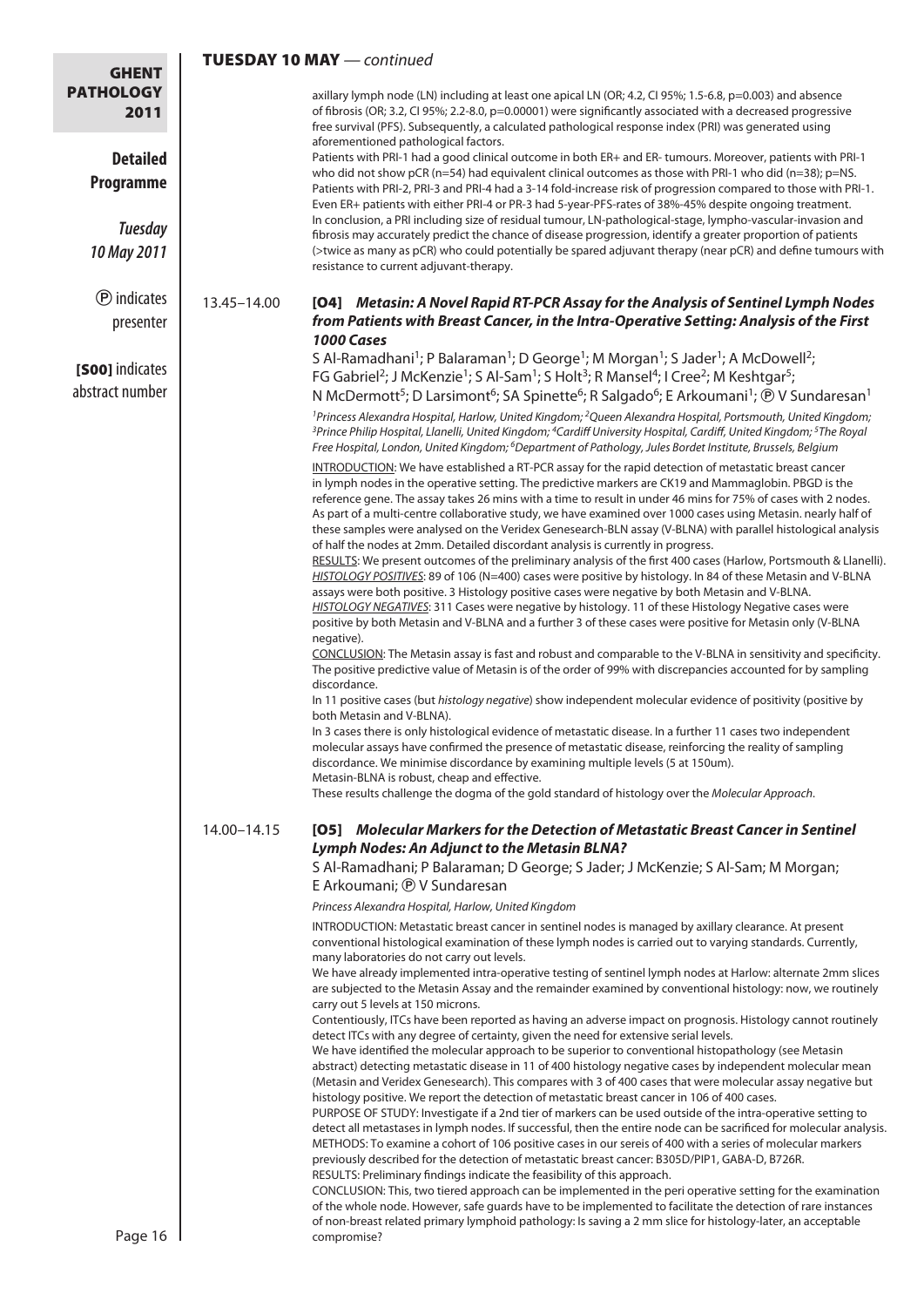| <b>GHENT</b>                           | 14.15-14.30 | [O6] Breast Cancer Survival Stratified by Automated Versus Visual Analysis of ER and<br><b>PR Immunohistochemistry</b>                                                                                                                                                                                                                                                                                                                                                                                                                                                                                                                                                                                                                                                                                                                                                                                                                                                                                                                                                                                                                                                                                                                                                                                                                                                                                                                                                                                                                                                                                                                                                                                                                                                                                                                                                                                                                                                                                                                                                                                                                                                                                            |
|----------------------------------------|-------------|-------------------------------------------------------------------------------------------------------------------------------------------------------------------------------------------------------------------------------------------------------------------------------------------------------------------------------------------------------------------------------------------------------------------------------------------------------------------------------------------------------------------------------------------------------------------------------------------------------------------------------------------------------------------------------------------------------------------------------------------------------------------------------------------------------------------------------------------------------------------------------------------------------------------------------------------------------------------------------------------------------------------------------------------------------------------------------------------------------------------------------------------------------------------------------------------------------------------------------------------------------------------------------------------------------------------------------------------------------------------------------------------------------------------------------------------------------------------------------------------------------------------------------------------------------------------------------------------------------------------------------------------------------------------------------------------------------------------------------------------------------------------------------------------------------------------------------------------------------------------------------------------------------------------------------------------------------------------------------------------------------------------------------------------------------------------------------------------------------------------------------------------------------------------------------------------------------------------|
| <b>PATHOLOGY</b><br>2011               |             | Z Mohammed <sup>1</sup> ; J Edwards <sup>1</sup> ; C Orange <sup>1</sup> ; EA Mallon <sup>2</sup> ; DC McMillan <sup>1</sup> ; <b>@</b> JJ Going <sup>1</sup>                                                                                                                                                                                                                                                                                                                                                                                                                                                                                                                                                                                                                                                                                                                                                                                                                                                                                                                                                                                                                                                                                                                                                                                                                                                                                                                                                                                                                                                                                                                                                                                                                                                                                                                                                                                                                                                                                                                                                                                                                                                     |
|                                        |             | <sup>1</sup> University of Glasgow, Glasgow, United Kingdom; <sup>2</sup> Western Infirmary, Glasgow, United Kingdom                                                                                                                                                                                                                                                                                                                                                                                                                                                                                                                                                                                                                                                                                                                                                                                                                                                                                                                                                                                                                                                                                                                                                                                                                                                                                                                                                                                                                                                                                                                                                                                                                                                                                                                                                                                                                                                                                                                                                                                                                                                                                              |
| <b>Detailed</b><br><b>Programme</b>    |             | Purpose: A woman should be able to trust that the steroid receptor status of her cancer is reported correctly.<br>Immunohistochemistry (IHC) allows for specific assessment of tumour cells and the role of automated image<br>analysis (IA) in the assessment of receptor IHC in breast cancer is topical. We compared ER and PR status<br>assessed visually and by IA, and their respective abilities to predict cancer-specific survival and recurrence in a<br>cohort with mature follow up.                                                                                                                                                                                                                                                                                                                                                                                                                                                                                                                                                                                                                                                                                                                                                                                                                                                                                                                                                                                                                                                                                                                                                                                                                                                                                                                                                                                                                                                                                                                                                                                                                                                                                                                  |
| <b>Tuesday</b><br>10 May 2011          |             | Patients and methods: Patients (n=525) treated for primary symptomatic operable breast cancer in Glasgow<br>during 1995-8 were studied in triplicate tissue microarray using ER (Dako 6F11/12) and PR (Leica R636) IHC.<br>Allred and weighted Histoscores were assigned visually (v-H Scores) and weighted H-scores by IA (ia-H Scores;<br>Slidepath nuclear protocol). Interclass correlation coefficients, univariate and multivariate analyses were<br>performed in SPSS v18.                                                                                                                                                                                                                                                                                                                                                                                                                                                                                                                                                                                                                                                                                                                                                                                                                                                                                                                                                                                                                                                                                                                                                                                                                                                                                                                                                                                                                                                                                                                                                                                                                                                                                                                                 |
| <b><i>O</i></b> indicates<br>presenter |             | Results: Minimum follow up was 11.8 years (median 13.8). There was excellent agreement between steroid<br>receptor v-H and ia-H Scores and both methods predicted cancer-specific survival equally well overall and in<br>the 384 patients who received endocrine treatment. Allred score was also effective.<br>Conclusions: Automated analysis of ER and PR status gave results in excellent agreement with visual analysis                                                                                                                                                                                                                                                                                                                                                                                                                                                                                                                                                                                                                                                                                                                                                                                                                                                                                                                                                                                                                                                                                                                                                                                                                                                                                                                                                                                                                                                                                                                                                                                                                                                                                                                                                                                     |
| [SOO] indicates<br>abstract number     |             | and equally effective (but not better) prediction of survival and tumour recurrence. Visual confirmation that the<br>cells being analysed are representative of the invasive carcinoma remains essential and no quality asssurance<br>requirements are made redundant by image analysis if disasters like the Newfoundland ER testing debacle<br>(Hede, K: JNCI 2008;100:837-) are to be avoided.                                                                                                                                                                                                                                                                                                                                                                                                                                                                                                                                                                                                                                                                                                                                                                                                                                                                                                                                                                                                                                                                                                                                                                                                                                                                                                                                                                                                                                                                                                                                                                                                                                                                                                                                                                                                                 |
|                                        | 14.30-14.45 | [07] Histological Diversity in Cholangiocellular Carcinoma Suggesting Different Cells<br>of Origin: Intrahepatic Progenitor Cells Versus Hilar Mucin Producing Cells<br><b><i>®</i></b> MK Komuta; OG Govaere; VV Vandecaveye; RD De Vos; CV Verslype;                                                                                                                                                                                                                                                                                                                                                                                                                                                                                                                                                                                                                                                                                                                                                                                                                                                                                                                                                                                                                                                                                                                                                                                                                                                                                                                                                                                                                                                                                                                                                                                                                                                                                                                                                                                                                                                                                                                                                            |
|                                        |             | WV Van Steenbergen; RA Aerts; JP Pirenne; BT Topal; NF Nevens; VD Desmet; TR Roskams                                                                                                                                                                                                                                                                                                                                                                                                                                                                                                                                                                                                                                                                                                                                                                                                                                                                                                                                                                                                                                                                                                                                                                                                                                                                                                                                                                                                                                                                                                                                                                                                                                                                                                                                                                                                                                                                                                                                                                                                                                                                                                                              |
|                                        |             | KU Leuven, Leuven, Belgium<br>Aim: We investigated the clinicopathological and molecular features of 79 CCs and their relationship to Hepatic<br>progenitor cells (HPCs) and compaired the spectrum of CCs with keratin (K)19(+) hepatocellular carcinomas<br>(HCCs) (thought to be of HPC origin) and K19(-)HCCs. Methods: We evaluated the immunohistochemical                                                                                                                                                                                                                                                                                                                                                                                                                                                                                                                                                                                                                                                                                                                                                                                                                                                                                                                                                                                                                                                                                                                                                                                                                                                                                                                                                                                                                                                                                                                                                                                                                                                                                                                                                                                                                                                  |
|                                        |             | expression of Hep Par-1, canalicular polyclonal carcinoembryonic antigen (pCEA), CD10, K7, K19, neural cell<br>adhesion molecule (NCAM), Epithelial cell adhesion molecule (EpCAM), AnnexinA3 and S100P. Gene expression<br>profiling in different areas of CC was performed and compared with the profile of the K19(+)/(-)HCCs. Results:<br>41/79 (52%) CCs were pure mucin producing; 38/79 (48%) CCs showed mixed differentiation features: focal<br>hepatocytic differentiation (trabecular structure, canalicular CD10/pCEA expression and submembranous<br>K7 expression) and ductular features. CC with mixed features (Mixed CC) showed peripheral location, larger<br>tumour size, less micro-vascular invasion, less lymph node involvement compared to CCs which showed hilar<br>location, smaller tumour size, more microvascular invasion and more lymph node involvement (P<0.05). S100p<br>expression was seen only in CCs, while NCAM expression was only immunoreactive in mixed-CCs. Annexin A3<br>showed more intense positivity in CCs than mixed CCs, while EpCAM expression pattern was similar in both                                                                                                                                                                                                                                                                                                                                                                                                                                                                                                                                                                                                                                                                                                                                                                                                                                                                                                                                                                                                                                                                                    |
|                                        |             | groups. KRT19, S100P and ANXA3mRNA were significantly up-regulated (P<0.05) in CCs toward mixed-CCs.<br>Molecular profiling showed high homology of mixed-CCs and K19(+)HCC, while mucin producing CCs and<br>K19(-)HCCs were separate entities. Conclusions: Mixed CCs and K19(+)HCCs, have a similar molecular profile<br>as the most peripheral ductules, containing HPCs, while mucin producing CCs have a similar profile to mucin<br>producing hilar bile ducts and K19(-)HCCs to mature hepatocytes, possibly reflecting the different cells of origin.                                                                                                                                                                                                                                                                                                                                                                                                                                                                                                                                                                                                                                                                                                                                                                                                                                                                                                                                                                                                                                                                                                                                                                                                                                                                                                                                                                                                                                                                                                                                                                                                                                                    |
|                                        | 14.45-15.00 | [O8] Expression of Glypican-3 in Solid-pseudopapillary Neoplasm of the Pancreas: A<br><b>Series of 7 Cases</b><br>(D) M Hav <sup>1</sup> ; CA Cuvelier <sup>1</sup> ; L Ferdinande <sup>1</sup> ; A De Potter <sup>1</sup> ; S Eav <sup>2</sup> ; D Lem <sup>2</sup> ; P Pattyn <sup>1</sup> ; M Praet <sup>1</sup> ;<br>L Libbrecht <sup>1</sup>                                                                                                                                                                                                                                                                                                                                                                                                                                                                                                                                                                                                                                                                                                                                                                                                                                                                                                                                                                                                                                                                                                                                                                                                                                                                                                                                                                                                                                                                                                                                                                                                                                                                                                                                                                                                                                                                 |
|                                        |             | <sup>1</sup> Ghent University Hospital, Ghent, Belgium; <sup>2</sup> Khmer-Soviet Friendship Hospital, Phnom Penh, Cambodia<br>Purpose of the study: solid-pseudopapillary neoplasm (SPN) of the pancreas is a relatively uncommon<br>pancreatic neoplasm of low malignant potential, typically affecting young women. Almost all SPNs harbor<br>mutations in the $\beta$ -catenin gene, resulting in an activation of the Wnt-signaling pathway. In this study, we<br>studied the expression of Glypican-3 (GPC3), one of the regulators of Wnt signaling, in SPNs.<br>Methods: this study consisted of 7 consecutive patients histologically diagnosed with SPN of the pancreas<br>at Ghent University Hospital (4 cases) and Khmer-Soviet Friendship Hospital (3 cases) from 2006 to 2010.<br>We examined the expression of GPC3 by immunohistochemistry. We also looked at immunoreactivity for<br>Cytokeratin broad spectrum (CKbs), β-catenin, Cyclin-D1, Glutamin synthetase (GS), E-cadherin, Chromogranin,<br>Synaptophysin, CD56, Progesterone receptor (PR) and Ki-67 in these tumours.<br>Summary of results: all tumours showed granular cytoplasmic expression of GPC3. Two of the tumours<br>weakly expressed GPC3 in 10 to 20% of the tumour cells, while the other 5 revealed strong and diffuse<br>immunoreactivity (mean proportion of tumour stained = 58%). All tumours were diffusely positive for GS,<br>PR, CD56 and Cyclin-D1. They also showed nuclear and cytoplasmic localization of $\beta$ -catenin and loss of<br>membranous β-catenin and E-cadherin. There was no expression of CKbs or Chromogranin noted in all cases.<br>Weak to moderate expression of Synaptophysin occurred in 2 cases. Ki-67 proliferation index was never > 2%. In<br>this series, all patients are alive without disease progression at 4-year follow up.<br>Conclusions: this study is the first to demonstrate Glypican-3 expression in SPN of the pancreas. Glypican-3<br>can be a useful adjunct immunohistochemical marker in diagnosing pancreatic SPN. Unlike in hepatocellular<br>carcinoma, over-expression of Glypican-3 did not predict poor clinical outcome of the patients in our series. |
| Page 17                                |             |                                                                                                                                                                                                                                                                                                                                                                                                                                                                                                                                                                                                                                                                                                                                                                                                                                                                                                                                                                                                                                                                                                                                                                                                                                                                                                                                                                                                                                                                                                                                                                                                                                                                                                                                                                                                                                                                                                                                                                                                                                                                                                                                                                                                                   |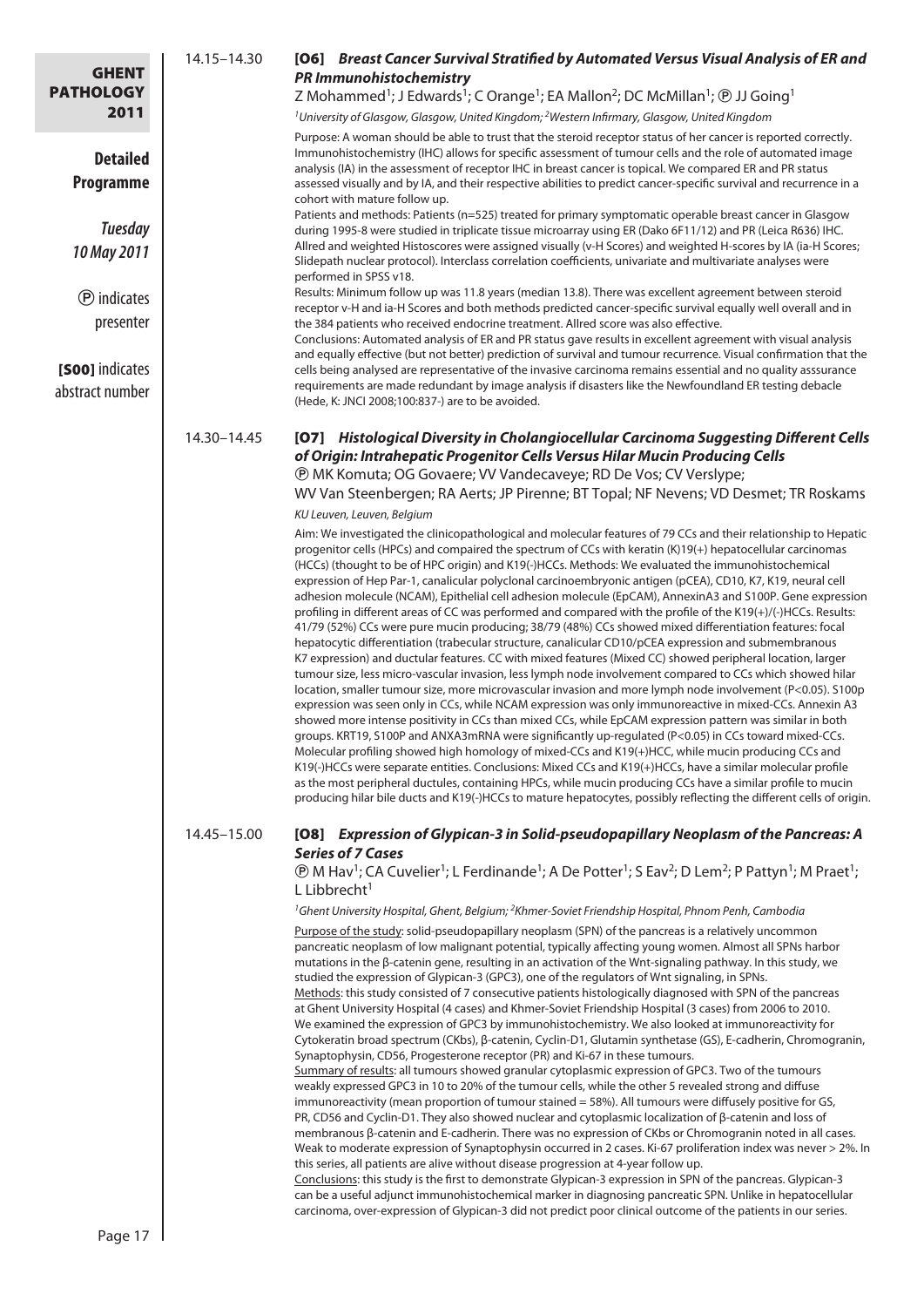| <b>GHENT</b>                       |                                |                                                                                                                                                                                                                                                                                                                                                                                                                                                                                                                                                                                                                                                                                                                                                                                                                                                                                         |
|------------------------------------|--------------------------------|-----------------------------------------------------------------------------------------------------------------------------------------------------------------------------------------------------------------------------------------------------------------------------------------------------------------------------------------------------------------------------------------------------------------------------------------------------------------------------------------------------------------------------------------------------------------------------------------------------------------------------------------------------------------------------------------------------------------------------------------------------------------------------------------------------------------------------------------------------------------------------------------|
| <b>PATHOLOGY</b><br>2011           | 15.00-15.15                    | [09] Clinically Significant BKV Shedding Occurs within Two Months of<br><b>Transplantation</b>                                                                                                                                                                                                                                                                                                                                                                                                                                                                                                                                                                                                                                                                                                                                                                                          |
|                                    |                                | A Chakera <sup>1</sup> ; OJ Dyer <sup>2</sup> ; E Hughes <sup>1</sup> ; S Bennett <sup>2</sup> ; D Hughes <sup>1</sup> ; <b>@ ISD Roberts</b> <sup>3</sup>                                                                                                                                                                                                                                                                                                                                                                                                                                                                                                                                                                                                                                                                                                                              |
| <b>Detailed</b>                    |                                | <sup>1</sup> Churchill Hospital, Oxford, United Kingdom; <sup>2</sup> University of Oxford, Oxford, United Kingdom; <sup>3</sup> John Radcliffe Hospital,<br>Oxford, United Kingdom                                                                                                                                                                                                                                                                                                                                                                                                                                                                                                                                                                                                                                                                                                     |
| <b>Programme</b>                   |                                | Reactivation of polyoma virus BK (BKV) following renal transplantation can lead to allograft dysfunction or loss.<br>Viruria precedes viremia and the development of polyoma virus nephropathy (PVN) and early detection can<br>improve outcomes. Current guidelines recommend qPCR surveillance, however urinary decoy cell detection                                                                                                                                                                                                                                                                                                                                                                                                                                                                                                                                                  |
| <b>Tuesday</b>                     |                                | is a rapid and inexpensive alternative. We present the outcomes from an early intensive BKV surveillance                                                                                                                                                                                                                                                                                                                                                                                                                                                                                                                                                                                                                                                                                                                                                                                |
| 10 May 2011                        |                                | programme using decoy cell detection.<br>Records for all recipients of kidney (n=211) or kidney-pancreas (n=102) transplants performed over 2 years                                                                                                                                                                                                                                                                                                                                                                                                                                                                                                                                                                                                                                                                                                                                     |
| <b><i>O</i></b> indicates          |                                | in a single centre were reviewed. Follow-up was for a minimum of one year. Urine cytology screening was<br>performed 2 weekly from 0-3 months post-transplantation, monthly from 3-6 months and 2 monthly from 6-12                                                                                                                                                                                                                                                                                                                                                                                                                                                                                                                                                                                                                                                                     |
| presenter                          |                                | months. Immunosuppression was reduced in patients with sustained decoy cell positivity ( $\ge$ positive urines >2<br>weeks apart).                                                                                                                                                                                                                                                                                                                                                                                                                                                                                                                                                                                                                                                                                                                                                      |
|                                    |                                | 2366 urine samples were screened for the presence of decoy cells (mean 8 samples/patient). Decoy cell<br>positivity occurred in 56/313 patients (17.9%) with 24 patients (7.6%) becoming viremic and 3 patients (1%)                                                                                                                                                                                                                                                                                                                                                                                                                                                                                                                                                                                                                                                                    |
| [SOO] indicates<br>abstract number |                                | developing biopsy-proven polyoma virus nephropathy (PVN). Sustained decoy cell positivity occurred in 32<br>patients (10.2%). 28 patients with sustained positivity had plasma qPCR of which 24 (85.7%) were positive. The<br>median time following transplantation to decoy cell positivity was 110 days for all patients, 64 days for patients<br>with sustained positivity and 59 days for patients with PVN. Patients with persistent decoy cell positivity had<br>higher creatinine levels at all time points. Decoy cell screening resulted in predicted savings of 135,000 over 2<br>years, compared with routine surveillance by qPCR.<br>Clinically significant BKV reactivation occurs early after transplantation and can be reliably detected by decoy<br>cell screening. A surveillance strategy for detecting BKV reactivation based on urine cytology is cost-effective. |
|                                    |                                |                                                                                                                                                                                                                                                                                                                                                                                                                                                                                                                                                                                                                                                                                                                                                                                                                                                                                         |
|                                    | 15.15-15.30                    | [010] Detection of the TNFSF Members BAFF, APRIL, TWEAK and their Receptors in                                                                                                                                                                                                                                                                                                                                                                                                                                                                                                                                                                                                                                                                                                                                                                                                          |
|                                    |                                | Normal Kidney and Renal Cell Carcinomas: Correlation with Clinical and Histological<br><b>Development of the Disease</b>                                                                                                                                                                                                                                                                                                                                                                                                                                                                                                                                                                                                                                                                                                                                                                |
|                                    |                                | $\textcircled{P}$ V Pelekanou* <sup>1</sup> ; G Notas <sup>1</sup> ; K Theodoropoulou <sup>1</sup> ; M Kampa <sup>1</sup> ; D Takos <sup>2</sup> ; VI Alexaki <sup>1</sup> ;                                                                                                                                                                                                                                                                                                                                                                                                                                                                                                                                                                                                                                                                                                            |
|                                    |                                | J Radojicic <sup>3</sup> ; F Sofras <sup>2</sup> ; A Tsapis <sup>4</sup> ; EN Stathopoulos <sup>3</sup> ; E Castanas <sup>1</sup>                                                                                                                                                                                                                                                                                                                                                                                                                                                                                                                                                                                                                                                                                                                                                       |
|                                    |                                | <sup>1</sup> Laboratory of Experimental Endocrinology, University of Crete, School of Medicine, Heraklion, Greece;<br><sup>2</sup> Department of Urology, University of Crete, School of Medicine, Heraklion, Greece; <sup>3</sup> Department of Pathology,                                                                                                                                                                                                                                                                                                                                                                                                                                                                                                                                                                                                                             |
|                                    |                                | University of Crete, School of Medicine, Heraklion, Greece; <sup>4</sup> Inserm, U976, Université Paris-Diderot, Paris, France;<br>*Present affiliation: Pathology, Institut Jules Bordet, Université Libre de Bruxelles, Brussels, Belgium                                                                                                                                                                                                                                                                                                                                                                                                                                                                                                                                                                                                                                             |
|                                    |                                | INTRODUCTION: In renal cell carcinoma (RCC), surgery and systemic chemotherapy/immunotherapy have a<br>limited effectiveness. Novel therapies, targeting VEGF, PDGF, and c-kit using tyrosine kinase inhibitors and<br>m-TOR are in development. Although therapies targeting TNF-alpha have shown limited efficacy, anti-TRAIL<br>(TNFSF10) antibodies have shown enhanced activity. The presence and significance of other members of the<br>TNFSF has not been explored.                                                                                                                                                                                                                                                                                                                                                                                                             |
|                                    |                                | PURPOSE OF THE STUDY: To evaluate the presence and significance of the TNFSF members APRIL, BAFF, TWEAK<br>(TNFSF13, 13B and 12) and their receptors (BCMA, TACI, BAFFR, Fn14, TNFRSF17, TNFRSF13B, TNFRSF13C,<br>TNFRSF12A) in RCC.                                                                                                                                                                                                                                                                                                                                                                                                                                                                                                                                                                                                                                                    |
|                                    |                                | METHODS: TNFSF members APRIL, BAFF, TWEAK and their receptors (BCMA, TACI, BAFFR, Fn14) were assayed<br>by standardized immunohistochemistry protocols in 86 conventional type clear cell RCC. Our findings were<br>correlated with histological data and, in a limited series, follow-up of patients. mRNA transcripts of the TNFSF<br>members in the specimens were also assayed and an analysis of published gene-array data of GEO database<br>was also performed.                                                                                                                                                                                                                                                                                                                                                                                                                  |
|                                    |                                | RESULTS: We observed a differential expression of the TNFSF ligands and receptors in cancerous and non-<br>cancerous renal structures. BAFF was found in all RCC; APRIL expression is associated with an aggressive<br>phenotype, correlating negatively with patients' disease-free survival, while TWEAK and its receptor Fn14<br>are heterogeneously expressed, correlating negatively with the grade and survival of RCC patients. A partial<br>correlation of IHC and molecular biology data was found.                                                                                                                                                                                                                                                                                                                                                                            |
|                                    |                                | CONCLUSIONS: This is the first study, presenting together the TNFSF members APRIL, BAFF, TWEAK and their<br>receptors in different areas of normal renal tissue and RCC, suggesting a potential role of these TNFSF members<br>in renal tumour biology.                                                                                                                                                                                                                                                                                                                                                                                                                                                                                                                                                                                                                                 |
|                                    | $\triangleright$ 15.30 - 16.00 | <b>Kapittelzaal - Storey</b>                                                                                                                                                                                                                                                                                                                                                                                                                                                                                                                                                                                                                                                                                                                                                                                                                                                            |
|                                    |                                | <b>COFFEE</b>                                                                                                                                                                                                                                                                                                                                                                                                                                                                                                                                                                                                                                                                                                                                                                                                                                                                           |
|                                    |                                |                                                                                                                                                                                                                                                                                                                                                                                                                                                                                                                                                                                                                                                                                                                                                                                                                                                                                         |
|                                    |                                |                                                                                                                                                                                                                                                                                                                                                                                                                                                                                                                                                                                                                                                                                                                                                                                                                                                                                         |
|                                    |                                |                                                                                                                                                                                                                                                                                                                                                                                                                                                                                                                                                                                                                                                                                                                                                                                                                                                                                         |
|                                    |                                |                                                                                                                                                                                                                                                                                                                                                                                                                                                                                                                                                                                                                                                                                                                                                                                                                                                                                         |
|                                    |                                |                                                                                                                                                                                                                                                                                                                                                                                                                                                                                                                                                                                                                                                                                                                                                                                                                                                                                         |
|                                    |                                |                                                                                                                                                                                                                                                                                                                                                                                                                                                                                                                                                                                                                                                                                                                                                                                                                                                                                         |
| Page 18                            |                                |                                                                                                                                                                                                                                                                                                                                                                                                                                                                                                                                                                                                                                                                                                                                                                                                                                                                                         |

TUESDAY 10 MAY *— continued*

 $\overline{\phantom{a}}$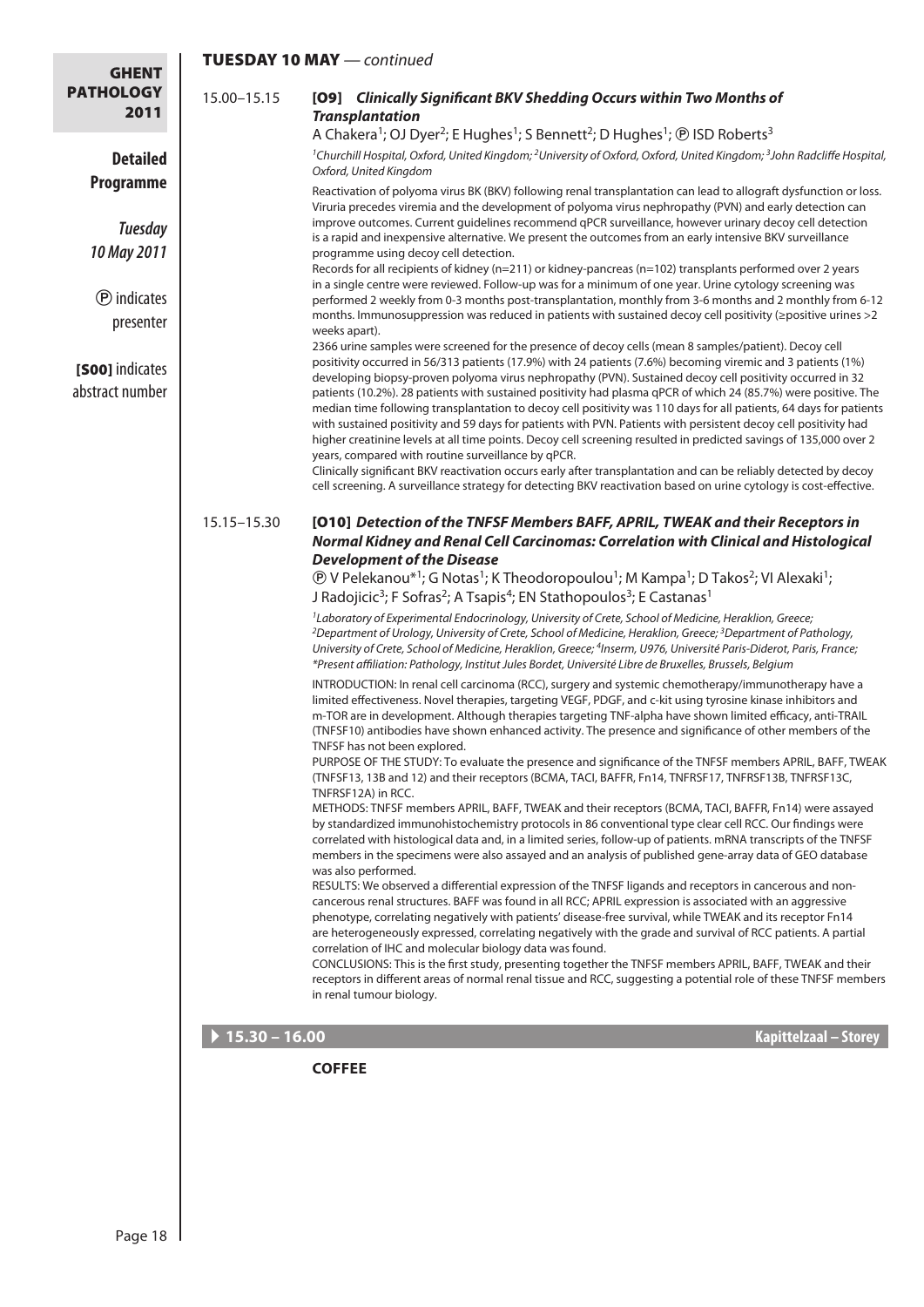| <b>GHENT</b>                           | $\blacktriangleright$ 16.00 - 18.00 |                                                                                                                                                                                | <b>Room Rector Vermeylen - Second Floor</b> |
|----------------------------------------|-------------------------------------|--------------------------------------------------------------------------------------------------------------------------------------------------------------------------------|---------------------------------------------|
| <b>PATHOLOGY</b><br>2011               |                                     | <b>SATELLITE SYMPOSIUM</b> - Sponsored by Roche<br><b>Targetted Therapies: An Update on the Her1 and Her2 Stories</b><br>Chair: Prof M Praet, Ghent University, Ghent, Belgium |                                             |
| <b>Detailed</b><br>Programme           | 16.00-17.00                         | Dr K Lambein, Ghent University Hospital, Ghent, Belgium<br>Her2 testing in Breast Cancer: Counting (on) the genes?                                                             |                                             |
| <b>Tuesday</b><br>10 May 2011          |                                     | <b>Introduction</b><br>Dr K Lambein                                                                                                                                            |                                             |
| <b><i>O</i></b> indicates<br>presenter |                                     | <b>The Pathologist's Perspective</b><br>Prof V Bossuyt, Yale University, USA<br><b>The Clinician's Perspective</b>                                                             |                                             |
| [SOO] indicates                        |                                     | Dr E de Azambuja, Bordet Institute, Brussels, Belgium                                                                                                                          |                                             |
| abstract number                        | 17.00-17.25                         | <b>Belgian Guidelines on Her2 Testing in Gastric Cancer</b><br>Prof A Hoorens, Brussels University Hospital (UZ Brussel), Belgium                                              |                                             |
|                                        | 17.25-17.50                         | Her1/EGFR Testing in Lung Cancer: Methods and Relevance<br>Prof P Pauwels, Antwerp University Hospital, Antwerp, Belgium                                                       |                                             |
|                                        | 17.50-18.00                         | <b>Conclusions and Chair</b><br>Prof M Praet and Dr K Lambein                                                                                                                  |                                             |
|                                        | ▶ 18.00 - 20.00                     |                                                                                                                                                                                | <b>Pacification Room · Town Hall</b>        |
|                                        |                                     | <b>WELCOME RECEPTION - Hosted by the Lord Mayor</b>                                                                                                                            |                                             |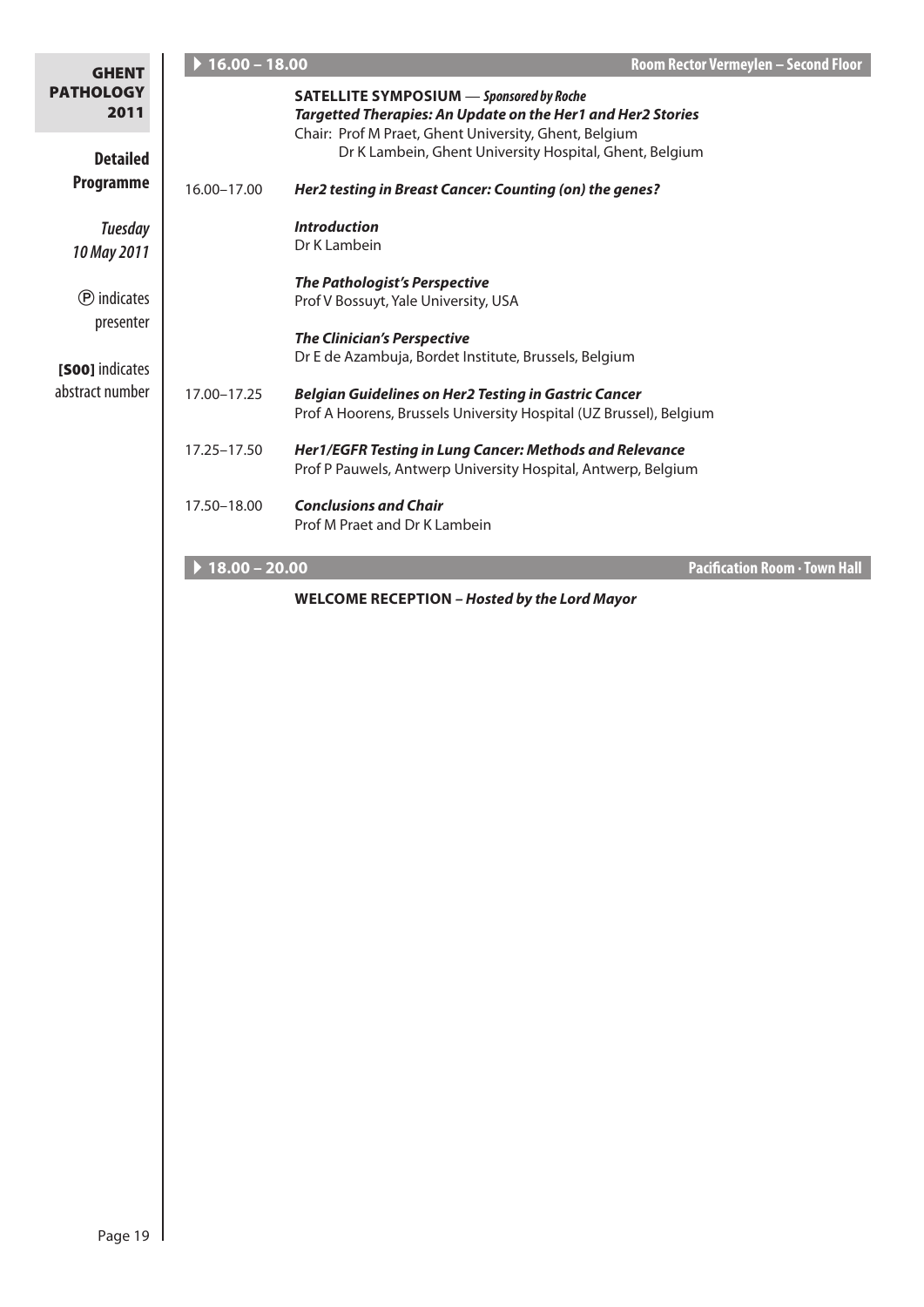### WEDNESDAY 11 MAY

| <b>WEDNESDAY 11 MAY</b> |                                                                                                                                                                                                                                                                                                                                                                                                                                                                                                                                                                                                                                                                                                                                                                                                                                                                                                                                                                                                                                                                                                                                                                                                                                                                                                                                                                                                                                                                                                                                                                                                                                                                                                                                                                                                                                                                                                                                                                     |                                                                                                                |  |
|-------------------------|---------------------------------------------------------------------------------------------------------------------------------------------------------------------------------------------------------------------------------------------------------------------------------------------------------------------------------------------------------------------------------------------------------------------------------------------------------------------------------------------------------------------------------------------------------------------------------------------------------------------------------------------------------------------------------------------------------------------------------------------------------------------------------------------------------------------------------------------------------------------------------------------------------------------------------------------------------------------------------------------------------------------------------------------------------------------------------------------------------------------------------------------------------------------------------------------------------------------------------------------------------------------------------------------------------------------------------------------------------------------------------------------------------------------------------------------------------------------------------------------------------------------------------------------------------------------------------------------------------------------------------------------------------------------------------------------------------------------------------------------------------------------------------------------------------------------------------------------------------------------------------------------------------------------------------------------------------------------|----------------------------------------------------------------------------------------------------------------|--|
| $\triangleright$ 08.00  |                                                                                                                                                                                                                                                                                                                                                                                                                                                                                                                                                                                                                                                                                                                                                                                                                                                                                                                                                                                                                                                                                                                                                                                                                                                                                                                                                                                                                                                                                                                                                                                                                                                                                                                                                                                                                                                                                                                                                                     | <b>Reception</b>                                                                                               |  |
|                         | <b>REGISTRATION and COFFEE</b>                                                                                                                                                                                                                                                                                                                                                                                                                                                                                                                                                                                                                                                                                                                                                                                                                                                                                                                                                                                                                                                                                                                                                                                                                                                                                                                                                                                                                                                                                                                                                                                                                                                                                                                                                                                                                                                                                                                                      |                                                                                                                |  |
| $09.00 - 17.00$         |                                                                                                                                                                                                                                                                                                                                                                                                                                                                                                                                                                                                                                                                                                                                                                                                                                                                                                                                                                                                                                                                                                                                                                                                                                                                                                                                                                                                                                                                                                                                                                                                                                                                                                                                                                                                                                                                                                                                                                     | <b>Room Sacriste - Storey</b>                                                                                  |  |
|                         | <b>SLIDE SEMINAR COMPETITION VIEWING</b>                                                                                                                                                                                                                                                                                                                                                                                                                                                                                                                                                                                                                                                                                                                                                                                                                                                                                                                                                                                                                                                                                                                                                                                                                                                                                                                                                                                                                                                                                                                                                                                                                                                                                                                                                                                                                                                                                                                            |                                                                                                                |  |
|                         | Tumours of the Skeleton: Test Your Knowledge up to the Bare Bone                                                                                                                                                                                                                                                                                                                                                                                                                                                                                                                                                                                                                                                                                                                                                                                                                                                                                                                                                                                                                                                                                                                                                                                                                                                                                                                                                                                                                                                                                                                                                                                                                                                                                                                                                                                                                                                                                                    |                                                                                                                |  |
| $09.00 - 12.00$         |                                                                                                                                                                                                                                                                                                                                                                                                                                                                                                                                                                                                                                                                                                                                                                                                                                                                                                                                                                                                                                                                                                                                                                                                                                                                                                                                                                                                                                                                                                                                                                                                                                                                                                                                                                                                                                                                                                                                                                     | <b>Room Refter - Storey</b>                                                                                    |  |
|                         | <b>SYMPOSIUM</b>                                                                                                                                                                                                                                                                                                                                                                                                                                                                                                                                                                                                                                                                                                                                                                                                                                                                                                                                                                                                                                                                                                                                                                                                                                                                                                                                                                                                                                                                                                                                                                                                                                                                                                                                                                                                                                                                                                                                                    |                                                                                                                |  |
|                         | The Pathologist as part of the Puzzle in Diagnosing Inflammatory Disorders<br>Chair: Prof P Demetter, ULB, Erasme, Brussels, Belgium<br>Prof NA Shepherd, Gloucestershire Cellular Pathology Laboratory, Cheltenham, UK                                                                                                                                                                                                                                                                                                                                                                                                                                                                                                                                                                                                                                                                                                                                                                                                                                                                                                                                                                                                                                                                                                                                                                                                                                                                                                                                                                                                                                                                                                                                                                                                                                                                                                                                             |                                                                                                                |  |
|                         |                                                                                                                                                                                                                                                                                                                                                                                                                                                                                                                                                                                                                                                                                                                                                                                                                                                                                                                                                                                                                                                                                                                                                                                                                                                                                                                                                                                                                                                                                                                                                                                                                                                                                                                                                                                                                                                                                                                                                                     |                                                                                                                |  |
| 09.00-09.30             | [S6] Pulmonary Manifestations in Systemic Inflammatory Disease<br><b>P</b> Prof AG Nicholson                                                                                                                                                                                                                                                                                                                                                                                                                                                                                                                                                                                                                                                                                                                                                                                                                                                                                                                                                                                                                                                                                                                                                                                                                                                                                                                                                                                                                                                                                                                                                                                                                                                                                                                                                                                                                                                                        |                                                                                                                |  |
|                         | Royal Brompton Hospital, London, United Kingdom<br>Pathologists are not infrequently involved in the multidisciplinary diagnosis of pulmonary involvement                                                                                                                                                                                                                                                                                                                                                                                                                                                                                                                                                                                                                                                                                                                                                                                                                                                                                                                                                                                                                                                                                                                                                                                                                                                                                                                                                                                                                                                                                                                                                                                                                                                                                                                                                                                                           |                                                                                                                |  |
|                         | by systemic disease. In particular, patients with connective tissue disorders (CTDs) may suffer from lung<br>disease, although both the incidence of lung involvement and separate histologic patterns vary for different<br>disorders, as well as the prognostic significance of patterns when compared to idiopathic disease. Pulmonary<br>manifestations may also precede the CTDs. Other anatomic compartments should also be assessed: as an<br>example, rheumatoid disease is not only associated with patterns of interstitial pneumonia but also pleurisy,<br>rheumatoid nodules, apical fibrosis, airways disease, pulmonary hypertension, and malignancy. There are many<br>disorders where disease presentation is more common in other organ systems: for example, inflammatory<br>bowel disease and metabolic disorders. A few basic principles are therefore worth following: Firstly, before<br>looking down at the microscope, review the possible pulmonary patterns of disease (there are a lot more than<br>you think). Clinical correlation is essential - not just post-biopsy but pre-biopsy, as it may be easier to biopsy<br>other sites, or even not at all. latrogenic lung disease (primarily drug reactions) in relation to treatment of other<br>organ systems not infrequently occur. Secondly, when considering histological patterns down the microscope:<br>only a few systemic disorders will have specific histologic features in the lung. The histological features seen<br>in association with systemic disorders will often overlap with those seen in relation to drug reactions for their<br>treatment. One histologic pattern of disease may progress to another in relation to the same systemic disease.<br>For example, a patient with polymyositis/dermatomyositis might present with organising pneumonia that<br>develops into fibrotic NSIP and then a few years later might relapse with diffuse alveolar damage. |                                                                                                                |  |
| 09.30-10.00             | [S7] The (Under) Diagnosis of IgG4-related Systemic Sclerosing Disease<br><b><i><b>P</b></i></b> Dr AC Bateman                                                                                                                                                                                                                                                                                                                                                                                                                                                                                                                                                                                                                                                                                                                                                                                                                                                                                                                                                                                                                                                                                                                                                                                                                                                                                                                                                                                                                                                                                                                                                                                                                                                                                                                                                                                                                                                      |                                                                                                                |  |
|                         | Southampton University Hospitals NHS Trust, Southampton, United Kingdom<br>IgG4-related systemic sclerosing disease is an emerging and generally under- recognized condition, although                                                                                                                                                                                                                                                                                                                                                                                                                                                                                                                                                                                                                                                                                                                                                                                                                                                                                                                                                                                                                                                                                                                                                                                                                                                                                                                                                                                                                                                                                                                                                                                                                                                                                                                                                                              |                                                                                                                |  |
|                         | its existence was first proposed in 1961. It is commonly a multisystem disorder but involvement of a single site<br>inflammation with variable degrees of myofibroblastic scar tissue formation. It may present as a semi-discrete<br>mass or as a diffuse process in which the inflammatory component is predominant. Much of the initial work<br>on this condition was focussed on pancreatic involvement i.e. autoimmune pancreatitis. Other affected sites<br>include the biliary tree (simulating primary sclerosing cholangitis), colon (simulating inflammatory bowel<br>disease), stomach (refractory gastric ulceration), salivary glands (chronic sialadenitis), kidney (interstitial<br>nephritis), lungs (interstitial pneumonia), retroperitoneum (simulating retroperitoneal fibrosis), orbit<br>(pseudotumour) and meninges (chronic meningeal thickening). The presence of prominent IgG4-positive<br>plasma cells within the inflammatory infiltrate is very characteristic but not universal. This feature may be<br>present in tissues not showing clinical evidence of disease involvement (e.g. the duodenum) and biopsy of<br>such sites can provide supporting evidence for the diagnosis. The serum total immunoglobulin and IgG4<br>concentrations may be raised. Within the pancreas, an alternative pattern of inflammation characterised by<br>neutrophilic infiltration of ducts may occur. Immune complexes containing IgG4 have recently been identified<br>within the basement membranes of involved organs, suggesting that this antibody class is important in<br>the pathogenesis of the condition rather than just representing an epiphenomenon. The disease is usually<br>responsive to immunosuppressant therapy and therefore its accurate and timely recognition is particularly<br>important.                                                                                                                             | - or a small number of sites - may occur in some patients. The condition is characterised by lymphoplasmacytic |  |
| 10.00-10.30             | [S8] Reporting Inflammation within the Liver: Also a Matter of Clinical Context<br><b><i>®</i></b> Prof C Sempoux                                                                                                                                                                                                                                                                                                                                                                                                                                                                                                                                                                                                                                                                                                                                                                                                                                                                                                                                                                                                                                                                                                                                                                                                                                                                                                                                                                                                                                                                                                                                                                                                                                                                                                                                                                                                                                                   |                                                                                                                |  |
|                         | Dept of Pathology, Cliniques Universitaires St-Luc, UCL, Brussels, Belgium                                                                                                                                                                                                                                                                                                                                                                                                                                                                                                                                                                                                                                                                                                                                                                                                                                                                                                                                                                                                                                                                                                                                                                                                                                                                                                                                                                                                                                                                                                                                                                                                                                                                                                                                                                                                                                                                                          |                                                                                                                |  |
|                         | Despite important advances in imaging techniques and development of reliable biological tests, liver biopsy<br>is still an essential component in management of most liver diseases. To make the most out of his/her biopsy,<br>the pathologist needs good sampling and access to special stains but should also be supplied with all relevant                                                                                                                                                                                                                                                                                                                                                                                                                                                                                                                                                                                                                                                                                                                                                                                                                                                                                                                                                                                                                                                                                                                                                                                                                                                                                                                                                                                                                                                                                                                                                                                                                      |                                                                                                                |  |

clinical and laboratory data. In the normal liver, occasional inflammatory cells may be present in sinusoids and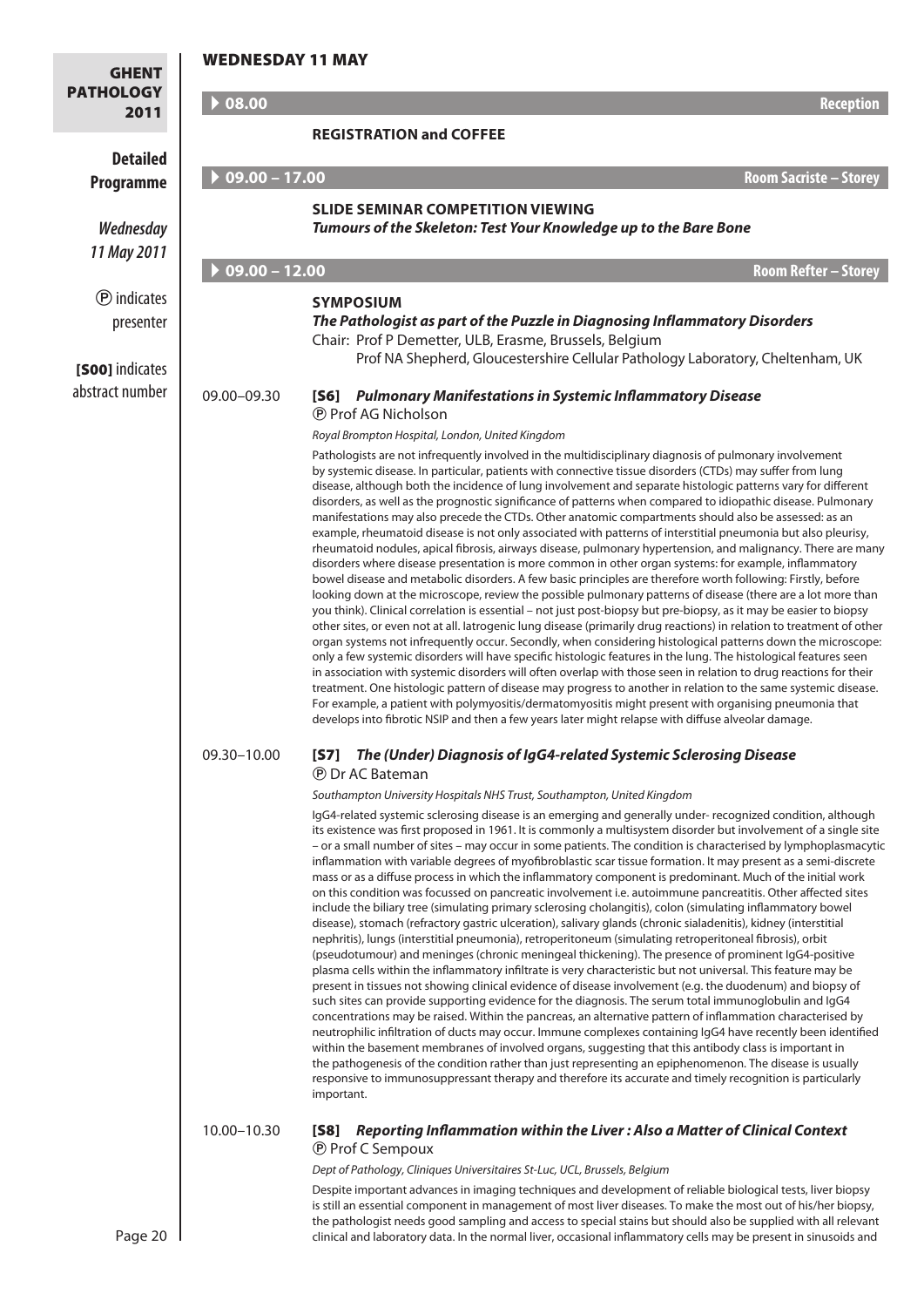| <b>GHENT</b><br><b>PATHOLOGY</b><br>2011 |             | normal portal tracts (PT) contain few lymphocytes, macrophages and mast cells but no polymorphonuclear<br>leucocytes or plasma cells. Minor inflammatory changes include non specific reactive hepatitis and the<br>consequences of vicinity of space-occupying lesion. Acute hepatitis is mainly due to hepatotropic or non<br>hepatotropic viruses, autoimmune or drug-induced liver diseases. A biopsy is performed in case of unclear or<br>multiple possible etiologies or if the disease is atypical or prolonged. Histological manifestations are diffuse<br>lobular inflammation together with necrosis. Chronic hepatitis is defined as a persistent or progressive                                                                                                                                                                                                                                                                                                                                                                                                                                                                                                                                                                                                                                                                                                                                                                                                                                                                                                                                                                                                                                                                                                                                                                                                                                                                 |
|------------------------------------------|-------------|----------------------------------------------------------------------------------------------------------------------------------------------------------------------------------------------------------------------------------------------------------------------------------------------------------------------------------------------------------------------------------------------------------------------------------------------------------------------------------------------------------------------------------------------------------------------------------------------------------------------------------------------------------------------------------------------------------------------------------------------------------------------------------------------------------------------------------------------------------------------------------------------------------------------------------------------------------------------------------------------------------------------------------------------------------------------------------------------------------------------------------------------------------------------------------------------------------------------------------------------------------------------------------------------------------------------------------------------------------------------------------------------------------------------------------------------------------------------------------------------------------------------------------------------------------------------------------------------------------------------------------------------------------------------------------------------------------------------------------------------------------------------------------------------------------------------------------------------------------------------------------------------------------------------------------------------|
| <b>Detailed</b><br><b>Programme</b>      |             | inflammation of the liver over 6 months and is characterized histologically by chronic inflammatory cells within<br>the PT together with parenchymal inflammation, hepatocellular injury and fibrosis. Etiology includes mainly<br>viruses (B or C), auto-immune, drug-induced or alcoholic liver diseases. The biopsy will verify the diagnosis and<br>exclude other causes, assess grade and stage, guide management or help for follow-up and for special studies.<br>Several difficult differential diagnoses exist because of overlapping features (auto-immune and drug-induced                                                                                                                                                                                                                                                                                                                                                                                                                                                                                                                                                                                                                                                                                                                                                                                                                                                                                                                                                                                                                                                                                                                                                                                                                                                                                                                                                        |
| <b>Wednesday</b><br>11 May 2011          |             | liver disease, acute rejection and hepatitis C. The pathologist will then confront its histological analysis to the<br>clinical data to reach a precise diagnosis because the optimal interpretation of a liver disease is only achieved<br>by clinicians and pathologists working together.                                                                                                                                                                                                                                                                                                                                                                                                                                                                                                                                                                                                                                                                                                                                                                                                                                                                                                                                                                                                                                                                                                                                                                                                                                                                                                                                                                                                                                                                                                                                                                                                                                                 |
| <b><i>O</i></b> indicates                | 10.30-11.00 | <b>COFFEE</b> [Kapittelzaal - Storey]                                                                                                                                                                                                                                                                                                                                                                                                                                                                                                                                                                                                                                                                                                                                                                                                                                                                                                                                                                                                                                                                                                                                                                                                                                                                                                                                                                                                                                                                                                                                                                                                                                                                                                                                                                                                                                                                                                        |
| presenter                                | 11.00-11.30 | [S9] Diagnostic Approach to Refractory Coeliac Disease and its Complications<br><b><i>®</i></b> Prof K Sheahan                                                                                                                                                                                                                                                                                                                                                                                                                                                                                                                                                                                                                                                                                                                                                                                                                                                                                                                                                                                                                                                                                                                                                                                                                                                                                                                                                                                                                                                                                                                                                                                                                                                                                                                                                                                                                               |
| [SOO] indicates                          |             | St Vincent's University Hospital, Dublin, Ireland                                                                                                                                                                                                                                                                                                                                                                                                                                                                                                                                                                                                                                                                                                                                                                                                                                                                                                                                                                                                                                                                                                                                                                                                                                                                                                                                                                                                                                                                                                                                                                                                                                                                                                                                                                                                                                                                                            |
| abstract number                          |             | Refractory coeliac disease is a rare clinical entity. Because of this, few clinicians or medical centres have<br>experience in dealing with a large number of these patients. The disease is commoner in females and is a<br>disease of adults over the age of 50. Similar to coeliac disease, it is not a histological diagnosis but requires<br>close correlation with clinical and other laboratory findings. It can present in a variety of ways including<br>persistent diarrhoea, weight loss, multiple vitamin deficiencies, anaemia, fatigue and malaise. The majority of<br>patients show an initial improvement on a gluten-free diet but relapse (secondary refractory coeliac disease).<br>Some patients have no initial response to a gluten-free diet (primary refractory coeliac disease or unclassified<br>sprue). Immunohistochemistry, flow cytometry and T cell receptor gene rearrangement studies are useful<br>in subclassifying refractory coeliac disease. Refractory coeliac disease type 1 shows no T cell abnormalities,<br>has a better prognosis and a better response immunosuppressants. The presence of clonal intraepithelial T<br>lymphocytes likely indicates refractory coeliac disease type 2 and a poor prognosis. These patients have a<br>higher mortality and an increased risk of lymphoma. In the differential diagnosis, a variety of uncommon clinical<br>entities needs to be excluded including autoimmune enteropathy and common variable immunodeficiency.<br>Collagenous sprue is a rare variant of refractory coeliac disease. Recent studies suggest that this entity may have<br>a better prognosis than previously considered. Collagenous sprue may be associated with abnormal collagen<br>deposition throughout the gastro-intestinal tract. Accurate diagnosis and subclassification of refractory coeliac<br>disease plays an important role in the management of these patients. |
|                                          | 11.30-12.00 | [S10] The Importance of Clinicopathological Confrontation in Inflammatory Bowel<br><b>Disease</b><br><b>P</b> Prof Dr Em K Geboes                                                                                                                                                                                                                                                                                                                                                                                                                                                                                                                                                                                                                                                                                                                                                                                                                                                                                                                                                                                                                                                                                                                                                                                                                                                                                                                                                                                                                                                                                                                                                                                                                                                                                                                                                                                                            |
|                                          |             | University Hospital KUleuven, Sint Niklaas, Belgium                                                                                                                                                                                                                                                                                                                                                                                                                                                                                                                                                                                                                                                                                                                                                                                                                                                                                                                                                                                                                                                                                                                                                                                                                                                                                                                                                                                                                                                                                                                                                                                                                                                                                                                                                                                                                                                                                          |
|                                          |             | The diagnosis of IBD usually relies on a combination of features and the differential diagnosis includes a variety<br>of conditions.                                                                                                                                                                                                                                                                                                                                                                                                                                                                                                                                                                                                                                                                                                                                                                                                                                                                                                                                                                                                                                                                                                                                                                                                                                                                                                                                                                                                                                                                                                                                                                                                                                                                                                                                                                                                         |
|                                          |             | The pathologist plays a major part in the diagnosis and in follow up. This implies that it is useful for the<br>pathologist to know if biopsy samples are obtained for initial diagnosis or during follow up. The diagnostic<br>accuracy improves when multiple biopsies are available. A correct diagnosis can be reached in approximately<br>70% of the cases : adults and children.<br>While overall a correct diagnosis of IBD can be reached in 90-95% of the patients when endoscopy and<br>pathology are combined, some cases remain difficult : young children (< 12 years of age) and patients with<br>associated liver disease. This implies that the pathologists should be aware of the age of the patient and                                                                                                                                                                                                                                                                                                                                                                                                                                                                                                                                                                                                                                                                                                                                                                                                                                                                                                                                                                                                                                                                                                                                                                                                                   |
|                                          |             | concurrent disease.<br>Several conditions can mimic IBD. Examples of these are some genetic disorders, drug-induced colitis,<br>diverticular disease associated colitis This implies that the pathologist should know the age of the patient, if<br>and what drugs the patient is taking, the location of the biopsy site and the sex of the patient.<br>The current treatment used for IBD has a variable effect upon the histology with a change in the distribution<br>pattern, one of the features used for the differential diagnosis of ulcerative colitis and Crohn's disease. It is<br>important for the pathologist to know if the patient has a history of IBD or inflammatory diarrhoea, and if so, it is<br>appropriate to have an idea of the duration of the disease and if the patient has been treated.<br>When the biopsies are obtained during follow up the priority is to assess disease activity and, or, to detect<br>dysplasia.                                                                                                                                                                                                                                                                                                                                                                                                                                                                                                                                                                                                                                                                                                                                                                                                                                                                                                                                                                                       |
|                                          |             | In conclusion it is clear that the diagnostic yield of biopsy samples increases when the pathologist receives<br>appropriate material and essential information. In difficult situations, a direct contact is essential.                                                                                                                                                                                                                                                                                                                                                                                                                                                                                                                                                                                                                                                                                                                                                                                                                                                                                                                                                                                                                                                                                                                                                                                                                                                                                                                                                                                                                                                                                                                                                                                                                                                                                                                     |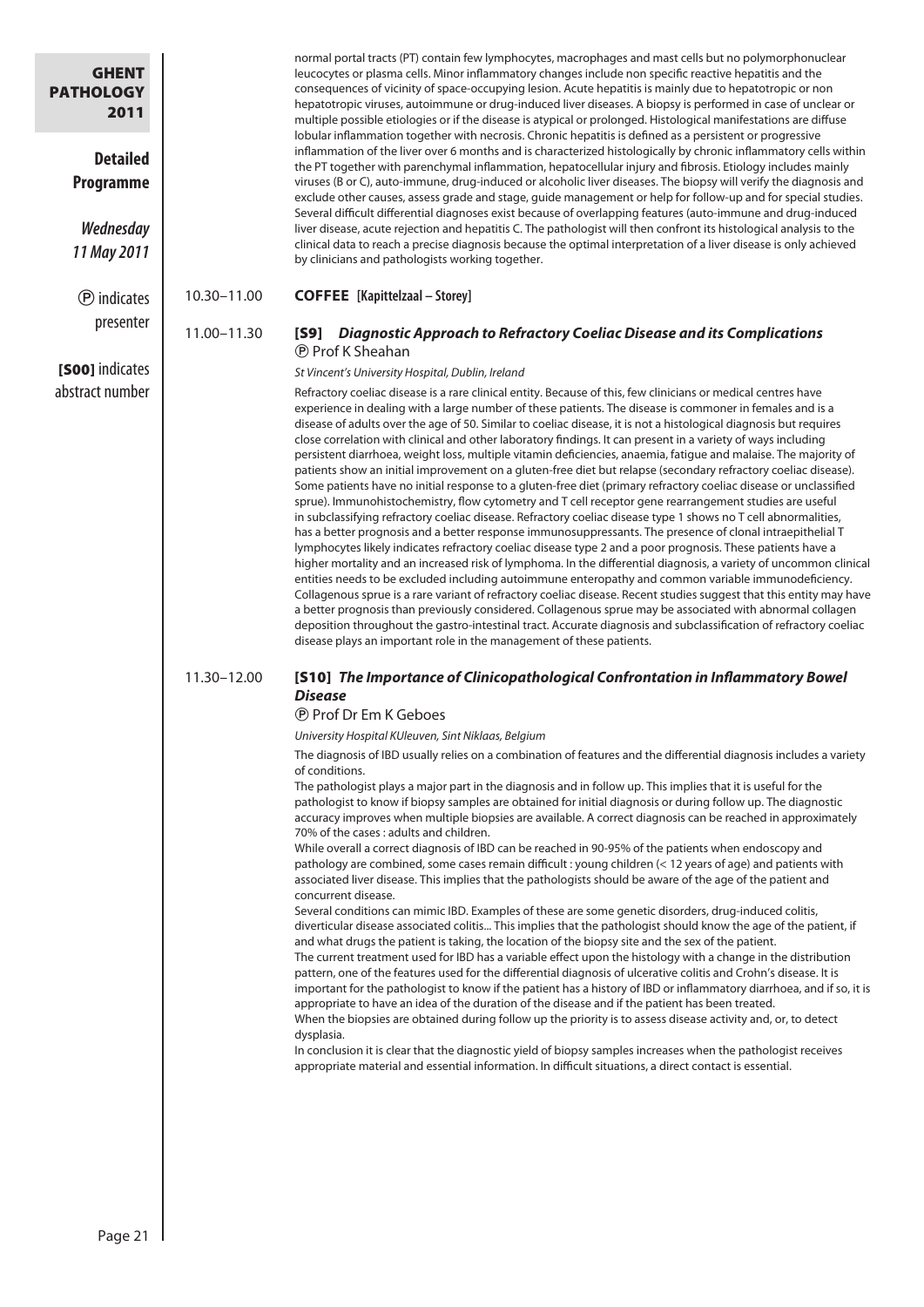GHENT P

WEDNESDAY 11 MAY *— continued*

| GHEN I<br><b>PATHOLOGY</b>         |                 |                                                                                                                                                                                                                                                                                                                                                                                                                                                                                                                                                                                                                                                                                                                                                                                                                                                                                                                                                                                                                                                                                                                                                                                                                                                                                                                                                                                                                                                                                                                |                                                                                                                                                                                                                                                                                                                                                                                                                                                                                                                                                                                                                                                                                                           |
|------------------------------------|-----------------|----------------------------------------------------------------------------------------------------------------------------------------------------------------------------------------------------------------------------------------------------------------------------------------------------------------------------------------------------------------------------------------------------------------------------------------------------------------------------------------------------------------------------------------------------------------------------------------------------------------------------------------------------------------------------------------------------------------------------------------------------------------------------------------------------------------------------------------------------------------------------------------------------------------------------------------------------------------------------------------------------------------------------------------------------------------------------------------------------------------------------------------------------------------------------------------------------------------------------------------------------------------------------------------------------------------------------------------------------------------------------------------------------------------------------------------------------------------------------------------------------------------|-----------------------------------------------------------------------------------------------------------------------------------------------------------------------------------------------------------------------------------------------------------------------------------------------------------------------------------------------------------------------------------------------------------------------------------------------------------------------------------------------------------------------------------------------------------------------------------------------------------------------------------------------------------------------------------------------------------|
| 2011                               | $09.00 - 10.30$ |                                                                                                                                                                                                                                                                                                                                                                                                                                                                                                                                                                                                                                                                                                                                                                                                                                                                                                                                                                                                                                                                                                                                                                                                                                                                                                                                                                                                                                                                                                                | Room Rector Vermeylen - Second Floor                                                                                                                                                                                                                                                                                                                                                                                                                                                                                                                                                                                                                                                                      |
| <b>Detailed</b>                    |                 | <b>ORAL COMMUNICATIONS</b><br><b>Categories: Gastrointestinal</b><br>Chair: Dr RFT McMahon, University of Manchester, UK                                                                                                                                                                                                                                                                                                                                                                                                                                                                                                                                                                                                                                                                                                                                                                                                                                                                                                                                                                                                                                                                                                                                                                                                                                                                                                                                                                                       |                                                                                                                                                                                                                                                                                                                                                                                                                                                                                                                                                                                                                                                                                                           |
| <b>Programme</b>                   |                 | Prof M Pignatelli, University of Glasgow, UK                                                                                                                                                                                                                                                                                                                                                                                                                                                                                                                                                                                                                                                                                                                                                                                                                                                                                                                                                                                                                                                                                                                                                                                                                                                                                                                                                                                                                                                                   |                                                                                                                                                                                                                                                                                                                                                                                                                                                                                                                                                                                                                                                                                                           |
| <b>Wednesday</b><br>11 May 2011    | 09.00-09.15     | <b>Carcinoma Treated with Neoadjuvant Chemotherapy</b><br><b><i>®</i></b> R Langer <sup>1</sup> ; D Reim <sup>2</sup> ; A Novotny <sup>2</sup> ; C Meyer zum Bueschenfelde <sup>3</sup> ; J Engel <sup>4</sup> ; H Friess <sup>2</sup> ;                                                                                                                                                                                                                                                                                                                                                                                                                                                                                                                                                                                                                                                                                                                                                                                                                                                                                                                                                                                                                                                                                                                                                                                                                                                                       | [011] Development of a Histopathologic Prognosis Score for Locally Advanced Gastric                                                                                                                                                                                                                                                                                                                                                                                                                                                                                                                                                                                                                       |
|                                    |                 | H Hoefler <sup>1</sup> ; K Becker <sup>1</sup>                                                                                                                                                                                                                                                                                                                                                                                                                                                                                                                                                                                                                                                                                                                                                                                                                                                                                                                                                                                                                                                                                                                                                                                                                                                                                                                                                                                                                                                                 |                                                                                                                                                                                                                                                                                                                                                                                                                                                                                                                                                                                                                                                                                                           |
| <b>(P</b> ) indicates<br>presenter |                 | <sup>1</sup> Institute of Pathology, Technische Universitaet Muenchen, Muenchen, Germany; <sup>2</sup> Department of Surgery, Klinikum<br>Rechts der Isar, Technische Universitaet Muenchen, Muenchen, Germany; <sup>3</sup> Asklepios Klinik Altona, Hamburg,<br>Germany; <sup>4</sup> Tumorzentrum Muenchen, IBE, Ludwig Maximilians Universitaet Muenchen, Muenchen, Germany                                                                                                                                                                                                                                                                                                                                                                                                                                                                                                                                                                                                                                                                                                                                                                                                                                                                                                                                                                                                                                                                                                                                |                                                                                                                                                                                                                                                                                                                                                                                                                                                                                                                                                                                                                                                                                                           |
| [SOO] indicates<br>abstract number |                 | Purpose of the study: For patients with locally advanced gastric carcinomas, who undergo multimodal<br>determine prognosis.<br>Methods: We evaluated 428 gastric carcinoma specimens following a cisplatin based neoadjuvant<br>chemotherapy, in order to determine if a combination score including the factors ypT-category, ypN-<br>category according to the current UICC classification and the degree of histopathological tumour regression<br>(according to Becker) correlates with patients' survival and can identify subgroups with differing outcome.<br>For that purpose the single factors each were assigned a value from 1-3, i.e. UICC ypT0-ypT1=1pt; ypT3=2pts;<br>ypT4=3pts; UICC ypN0=1pt; ypN1-2=2pts; ypN3=3pts; <10% residual tumour=1pt; 10-50% residual<br>tumour=2pts. >50% residual tumour=3pts. Thereafter a three tired score basing on the sum value of these<br>factors was determined: group A: 3-4 points, group B: 5-7 points, group C: 8-9 points.<br>score showed a clear discrimination of three significantly (p<0.001) different prognostic groups (group A:<br>n=76, OS median not reached; group B: n= 210; median OS 72 months, 95% CI 40-105 months; group C: n =<br>142, median OS 13 months, 95% CI 11-15 months). There was no improvement of significance by adding any<br>vessel invasion; tumour grading or Lauren's classification) to this score.<br>Conclusion: The proposed prognostic score reveals the most accurate prediction of survival for gastric | treatment, conventional postoperative staging classifications used for non-treated tumours may not accurately<br>Summary of results: Patients median overall survival (OS) was 36 months (95% CI 27-45 months). The prognostic<br>of other tumour related prognostic factors (i.e. completeness of tumour resection; tumour diameter; lymphatic                                                                                                                                                                                                                                                                                                                                                           |
|                                    | 09.15-09.30     | carcinoma patients after neoadjuvant chemotherapy followed by surgery. It clearly identifies three subgroups<br>with different clinical outcome and may be crucial for further therapeutic decisions.<br>[012] Identification of NRAS and KRAS-146 Mutations and Double-Mutant Cases in<br>817 Patients with Advanced Colorectal Cancer (aCRC).                                                                                                                                                                                                                                                                                                                                                                                                                                                                                                                                                                                                                                                                                                                                                                                                                                                                                                                                                                                                                                                                                                                                                                |                                                                                                                                                                                                                                                                                                                                                                                                                                                                                                                                                                                                                                                                                                           |
|                                    |                 | <b><i>®</i></b> SD Richman; P Chambers; GJ Hemmings; M Taylor; MT Seymour; P Quirke<br>Leeds Institute of Molecular Medicine, Leeds, United Kingdom                                                                                                                                                                                                                                                                                                                                                                                                                                                                                                                                                                                                                                                                                                                                                                                                                                                                                                                                                                                                                                                                                                                                                                                                                                                                                                                                                            |                                                                                                                                                                                                                                                                                                                                                                                                                                                                                                                                                                                                                                                                                                           |
|                                    |                 | Introduction: Advances in treatments for aCRC have seen the introduction of drugs targeting the epidermal<br>growth factor receptor (EGFr) and mutation status of KRAS is a known predictive biomarker of response. Such<br>mutations are found in approximately 45% of patients, but other pathway proteins also carry mutations,<br>and NRAS.<br>KRAS codons 12/13, 61 & 146, BRAF codon 600, NRAS codons 12/13 & 61. Complete pyrosequencing data was<br>available for 817 cases.<br>12/13 + KRAS 146 mutations and 1 with KRAS 146 + NRAS 61 mutations. Efficacy data was not available at the<br>time of abstract submission.<br>Conclusion: We have identified a further 7% of patients harbouring a mutation (in NRAS or KRAS-146). We<br>function and outcome of the 3 double mutants, making up almost half a percent of cases.                                                                                                                                                                                                                                                                                                                                                                                                                                                                                                                                                                                                                                                                       | accounting for an additional 10-15% of mutations. Here we assess mutation status in 817 patients for KRAS-146<br>Samples and methodology: 1195 patients were enrolled in the PICCOLO aCRC clinical trial. Surplus pathological<br>tumour material was obtained with prior consent. Pyrosequencing was carried out to assess mutation status at<br>Results: Of the 817 samples, 26 (3.2%) were NRAS mutant, with 13 (1.6%) and 13 (1.6%) for codons 12/13 and 61<br>respectively. 30 (3.7%) of cases were mutant at KRAS-146. We identified 3 (0.40%) double mutants; 2 with KRAS<br>have yet to ascertain their prognosis or response to anti-EGFr therapy. It is of particular interest to ascertain the |
|                                    | 09.30-09.45     | [013] Focal Active Colitis: A Prospective Study of Clinico-pathological Correlations in<br><b>90 Patients</b><br>S Shetty <sup>1</sup> ; SM Anjarwalla <sup>2</sup> ; J Gupta <sup>2</sup> ; CJW Foy <sup>1</sup> ; IS Shaw <sup>1</sup> ; RM Valori <sup>1</sup> ; <b>@</b> NA Shepherd <sup>2</sup>                                                                                                                                                                                                                                                                                                                                                                                                                                                                                                                                                                                                                                                                                                                                                                                                                                                                                                                                                                                                                                                                                                                                                                                                          |                                                                                                                                                                                                                                                                                                                                                                                                                                                                                                                                                                                                                                                                                                           |
|                                    |                 | <sup>1</sup> Gloucestershire Royal Hospital, Gloucester, United Kingdom; <sup>2</sup> Gloucestershire Cellular Pathology Laboratory,<br>Cheltenham, United Kingdom                                                                                                                                                                                                                                                                                                                                                                                                                                                                                                                                                                                                                                                                                                                                                                                                                                                                                                                                                                                                                                                                                                                                                                                                                                                                                                                                             |                                                                                                                                                                                                                                                                                                                                                                                                                                                                                                                                                                                                                                                                                                           |
|                                    |                 | BACKGROUND: Considerable controversy exists in the literature concerning the clinical implication of a<br>diagnosis of focal active colitis (FAC) made on sigmoidoscopic and/or colonoscopic biopsies.<br>AIM: To assess the clinical implication of a diagnosis of FAC in 90 adults, representing the largest and only<br>prospective study of FAC with a total case number representing about half of the FAC patient number in the<br>world literature. To analyse pathological parameters which may allow identification of the likely ultimate<br>diagnosis.<br>METHODS: Patients were assessed by comprehensive clinical follow-up and study questionnaires. 15                                                                                                                                                                                                                                                                                                                                                                                                                                                                                                                                                                                                                                                                                                                                                                                                                                          |                                                                                                                                                                                                                                                                                                                                                                                                                                                                                                                                                                                                                                                                                                           |
| Page 22                            |                 | histopathological features were scored and correlated with clinical outcome.                                                                                                                                                                                                                                                                                                                                                                                                                                                                                                                                                                                                                                                                                                                                                                                                                                                                                                                                                                                                                                                                                                                                                                                                                                                                                                                                                                                                                                   |                                                                                                                                                                                                                                                                                                                                                                                                                                                                                                                                                                                                                                                                                                           |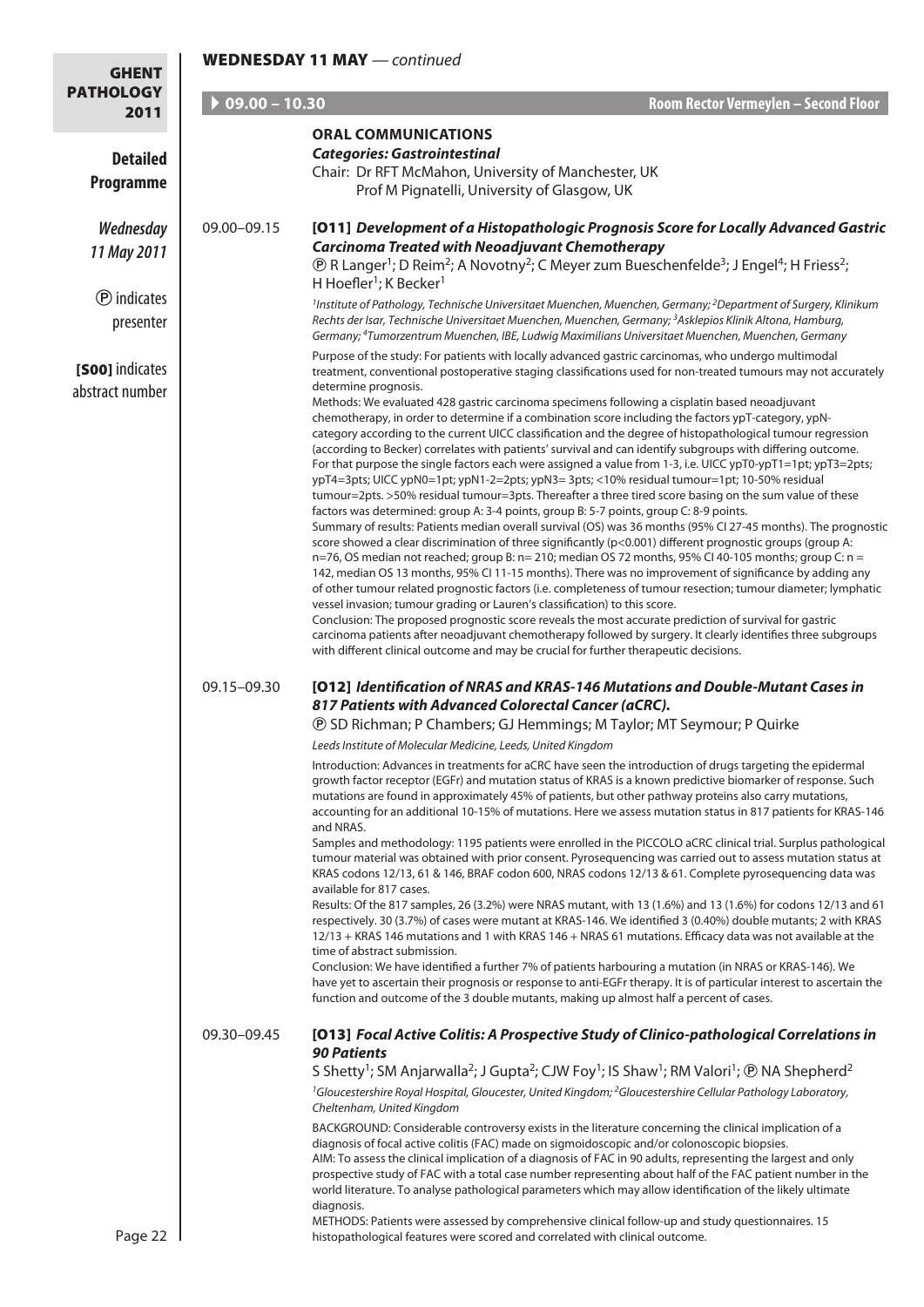| <b>GHENT</b><br><b>PATHOLOGY</b><br>2011<br><b>Detailed</b><br><b>Programme</b><br><b>Wednesday</b> |             | RESULTS: In 24% of patients, drugs, especially NSAIDs, were implicated. Infection was a likely cause of FAC in<br>19%. In 14 patients (15.6%), predominantly women, a diagnosis of chronic inflammatory bowel disease was<br>ultimately made. Most were Crohn's disease: the majority subsequently developed Crohn's disease restricted to<br>the colon and/or rectum but a minority showed involvement of other parts of the gut. This is the first study in<br>which FAC has presaged an ultimate diagnosis of ulcerative colitis in adults (in two patients). A specific subtype<br>of FAC, termed basal FAC, was significantly associated with drugs. These excepted, this study has found no<br>particular histopathological parameters of FAC, such as amount, location and/or distribution, to correlate with<br>clinical outcome or allowed selection of patients more likely to represent with chronic inflammatory bowel<br>disease.<br>CONCLUSION: Focal active colitis is a relatively common finding and its causes varied. This study has provided<br>powerful additional information about the implication of a diagnosis of FAC. Further, in a small but not<br>inconsiderable case number, the ultimate diagnosis will be chronic inflammatory bowel disease.                                                                                                                                                                                                                                                                                                                                                                                                                                                                                                                                                                                                                                                                                                                                                                                                               |
|-----------------------------------------------------------------------------------------------------|-------------|----------------------------------------------------------------------------------------------------------------------------------------------------------------------------------------------------------------------------------------------------------------------------------------------------------------------------------------------------------------------------------------------------------------------------------------------------------------------------------------------------------------------------------------------------------------------------------------------------------------------------------------------------------------------------------------------------------------------------------------------------------------------------------------------------------------------------------------------------------------------------------------------------------------------------------------------------------------------------------------------------------------------------------------------------------------------------------------------------------------------------------------------------------------------------------------------------------------------------------------------------------------------------------------------------------------------------------------------------------------------------------------------------------------------------------------------------------------------------------------------------------------------------------------------------------------------------------------------------------------------------------------------------------------------------------------------------------------------------------------------------------------------------------------------------------------------------------------------------------------------------------------------------------------------------------------------------------------------------------------------------------------------------------------------------------------------------------------------|
| 11 May 2011                                                                                         | 09.45-10.00 | [014] Investigation of the Localisation of the Putative Stem Cell Marker CD24 in<br><b>Colorectal Cancer Cell Lines and Identification of Potential Interaction Partners</b>                                                                                                                                                                                                                                                                                                                                                                                                                                                                                                                                                                                                                                                                                                                                                                                                                                                                                                                                                                                                                                                                                                                                                                                                                                                                                                                                                                                                                                                                                                                                                                                                                                                                                                                                                                                                                                                                                                                 |
| <b><i>O</i></b> indicates                                                                           |             | <b><i>®</i></b> KB Kindle; MAH Ahmed; DA Jackson; M Ilyas                                                                                                                                                                                                                                                                                                                                                                                                                                                                                                                                                                                                                                                                                                                                                                                                                                                                                                                                                                                                                                                                                                                                                                                                                                                                                                                                                                                                                                                                                                                                                                                                                                                                                                                                                                                                                                                                                                                                                                                                                                    |
| presenter                                                                                           |             | University of Nottingham, Division of Pathology, Nottingham, United Kingdom                                                                                                                                                                                                                                                                                                                                                                                                                                                                                                                                                                                                                                                                                                                                                                                                                                                                                                                                                                                                                                                                                                                                                                                                                                                                                                                                                                                                                                                                                                                                                                                                                                                                                                                                                                                                                                                                                                                                                                                                                  |
| [SOO] indicates<br>abstract number                                                                  |             | Colorectal cancer cell lines were used as a model system to investigate the subcellular localisation of<br>endogenous CD24 and to characterise potential CD24 interaction partners in subcellular fractions.<br>Subcellular fractions of SW620, GP2D, HT29 and HCT116 colorectal cancer cells were assesesd for CD24 protein<br>expression by western blot analysis using the CD24-specific SWA11 antibody. Co-immunoprecipitaion studies<br>of cytoplasmic and nuclear GP2D cell extracts using SWA11 or control antibodies followed by MALDI-TOF<br>mass spectrometry were carried out to identify potential CD24-interacting proteins. The resulting potential<br>interacting proteins were verified in co-immunoprecipitation experiments.<br>We have found that CD24 protein does not only localise to the membraneous and cytoplasmic, but also<br>the nuclear fractions of CD24 positive colorectal cancer cell lines such as SW620, GP2D and HT29. We have<br>identified Clathrin heavy chain, Scar, L7a and L11a as potential CD24 interacting proteins and were able to show<br>that Clathrin heavy chain and L7 are bona fide CD24 interaction partners.<br>We conclude that in addition to its membraneous localisation and its potential role as a P-selectin receptor,<br>CD24 may have a function in the nucleus of colorectal cancer cells, and that clathrin-coated vesicles may be<br>involved in its co-translocation to the nucleus. Further studies to study the nuclear translocation event and the<br>role of CD24 in the nucleus will be performed, including the effect of P-selectin binding and pre-incubation of<br>cells with endocytosis inhibitors on CD24 nuclear localisation.                                                                                                                                                                                                                                                                                                                                                                              |
|                                                                                                     | 10.00-10.15 | [015] Assessment and Prognostic Value of Regression after Neoadjuvant Therapy in<br><b>Rectal Cancer: The Role of Tumour Shrinkage and Fragmentation</b><br><b>D</b> M Hav; CA Cuvelier; K Geboes; P Pattyn; M Praet; L Libbrecht<br>Ghent University Hospital, Ghent, Belgium                                                                                                                                                                                                                                                                                                                                                                                                                                                                                                                                                                                                                                                                                                                                                                                                                                                                                                                                                                                                                                                                                                                                                                                                                                                                                                                                                                                                                                                                                                                                                                                                                                                                                                                                                                                                               |
|                                                                                                     |             | Purpose of the study: most patients with rectal cancer receive neoadjuvant therapy, causing a decrease in<br>tumour mass that varies between patients. This study evaluates the prognostic relevance of different ways to<br>assess tumour regression, with special emphasis on tumour shrinkage and fragmentation.<br>Methods: 76 consecutive patients with rectal cancer who received neoadjuvant radio(chemo)therapy between<br>2005 and 2009 were included. Besides evaluating the well-recognized pathological features, extramural tumour<br>deposits (ETD), lymph node ratio (LNR), T-downstaging, circumferential resection margin (CRM) and Dworak<br>regression grade were examined.<br>Summary of results: cT, cN, tumour differentiation and perineural, lymphovascular and extramural vascular<br>invasion showed no prognostic relevance. Positive ypN, especially higher LNR, correlated with a shorter DFS.<br>Patients with ypT<3 or T-downstaging had a longer DFS, indicating a more favorable prognosis when there<br>is decrease in maximum infiltrative depth, further referred to as tumour shrinkage. Increase of CRM was<br>associated with a longer DFS, implying that tumour shrinkage reflects good response to neoadjuvant therapy.<br>LNR was much lower in patients with T-downstaging and correlated inversely with CRM, indicating that primary<br>tumour shrinkage is associated with a decrease in nodal tumour load. Dworak grade did not correlate either<br>with T-downstaging or ypT, and higher Dworak grade was not associated with increased CRM, suggesting that<br>tumour mass decrease is sometimes associated with tumour fragmentation rather than shrinkage.<br>Conclusions: assessment of tumour shrinkage after neoadjuvant therapy via T-downstaging or CRM correlated<br>better with DFS. Assessing regression based on the amount of tumour in relation to stroma does not accurately<br>discern tumour fragmentation from shrinkage, which is most likely the reason why Dworak regression grading<br>did not have a prognostic value. |
|                                                                                                     | 10.15-10.30 | [016] MicroRNAs Located on 13q and 20q Are Differentially Expressed Between<br>Normal Mucosa, Adenomas and Carcinomas of the Large Intestine<br><b>(D)</b> LM Timmer <sup>1</sup> ; JS Bolijn <sup>1</sup> ; B Carvalho <sup>1</sup> ; CJJ Mulder <sup>1</sup> ; E Cuppen <sup>2</sup> ; GA Meijer <sup>1</sup> ; B Diosdado <sup>1</sup><br><sup>1</sup> VU University Medical Center, Amsterdam, Netherlands; <sup>2</sup> Hubrecht Institute and University Medical Center Utrecht,<br><b>Netherlands</b>                                                                                                                                                                                                                                                                                                                                                                                                                                                                                                                                                                                                                                                                                                                                                                                                                                                                                                                                                                                                                                                                                                                                                                                                                                                                                                                                                                                                                                                                                                                                                                                 |
| Page 23                                                                                             |             | In colorectal cancer (CRC) miRNA expression profiling studies have reported differences in expression between<br>carcinomas and controls, microsatellite stable and instable, chromosomal instable tumours, and demonstrated<br>prognostic value for miRNAs. However, the role of miRNAs in CRC pathogenesis has been only partially<br>investigated. CRC results from gradual accumulation of multiple genetic and epigenetic changes in colorectal<br>epithelial cells. The majority of CRCs shows an accumulation of chromosomal abnormalities. Up to 15% of<br>the annotated miRNAs are located at regions of chromosomal instability implicated in colorectal adenoma to<br>carcinoma progression. Two of the most frequent chromosomal aberrations in CRC are gain of 13q (>50%) and<br>20q (>65%). A total of 36 miRNAs are located on these chromosomal arms. However, the leading cause of the<br>miRNA's aberrant expression and pathways through which they contribute to CRC have not been elucidated.                                                                                                                                                                                                                                                                                                                                                                                                                                                                                                                                                                                                                                                                                                                                                                                                                                                                                                                                                                                                                                                                           |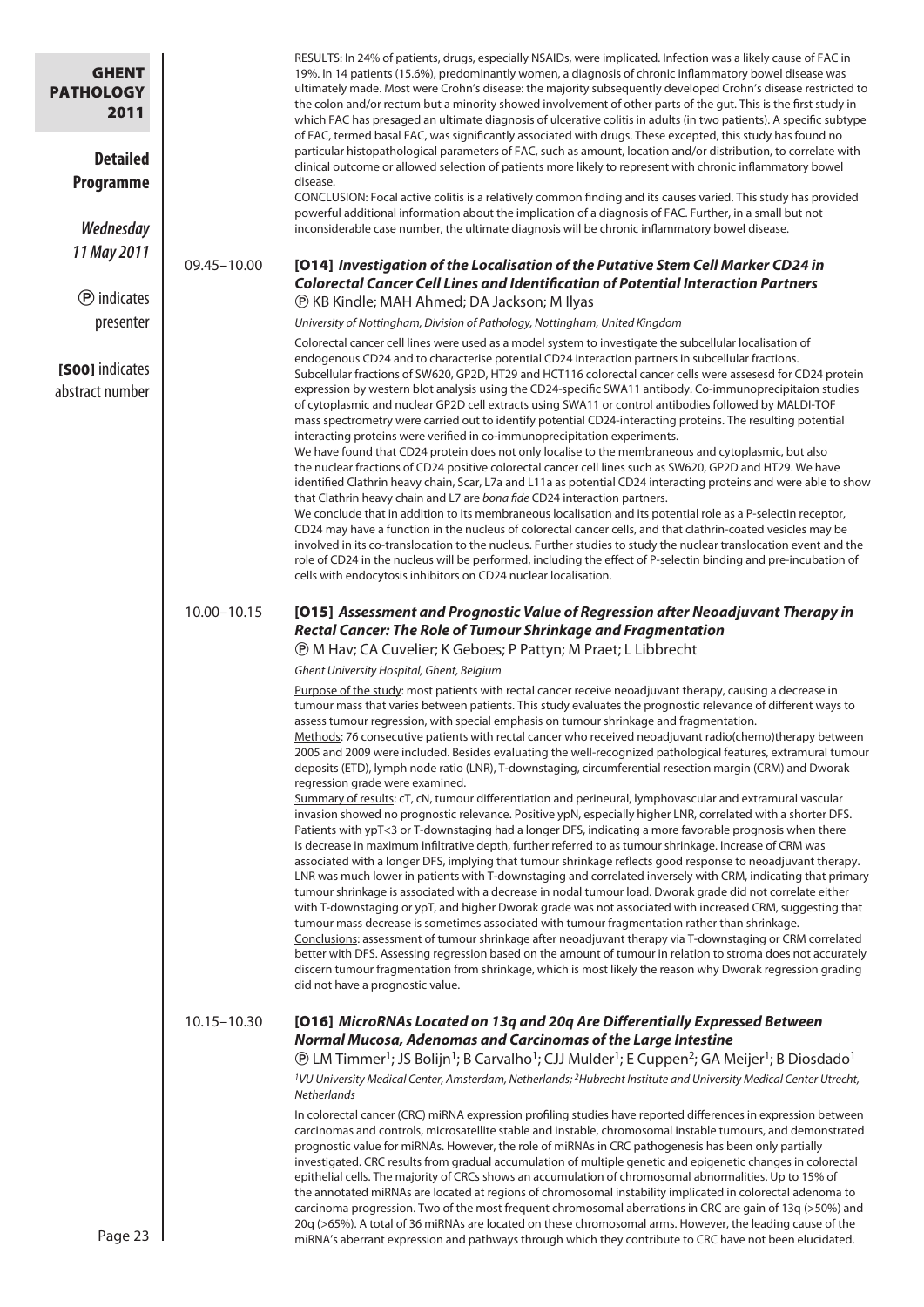| <b>GHENT</b>                                |                                | <b>WEDNESDAY 11 MAY</b> — continued                                                                                                                                                                                                                                                                                                                                                                                                                                                                                                                                                                                                                                                                                                                                                                                                                                                                                                                                                                                                                                                                                                                                                                                                                                                                                                                                                                                                                                                                                                                                                                                                                                                                                                                                                                                                                                                                                                                                                                                                                                         |
|---------------------------------------------|--------------------------------|-----------------------------------------------------------------------------------------------------------------------------------------------------------------------------------------------------------------------------------------------------------------------------------------------------------------------------------------------------------------------------------------------------------------------------------------------------------------------------------------------------------------------------------------------------------------------------------------------------------------------------------------------------------------------------------------------------------------------------------------------------------------------------------------------------------------------------------------------------------------------------------------------------------------------------------------------------------------------------------------------------------------------------------------------------------------------------------------------------------------------------------------------------------------------------------------------------------------------------------------------------------------------------------------------------------------------------------------------------------------------------------------------------------------------------------------------------------------------------------------------------------------------------------------------------------------------------------------------------------------------------------------------------------------------------------------------------------------------------------------------------------------------------------------------------------------------------------------------------------------------------------------------------------------------------------------------------------------------------------------------------------------------------------------------------------------------------|
| <b>PATHOLOGY</b><br>2011<br><b>Detailed</b> |                                | The aim of this study is to investigate expression of miRNAs located on 13q and 20q in normal colon mucosa,<br>adenomas and CRC. DNA and total RNA was isolated from 48 colorectal adenomas, 51 CRCs and 10 normal<br>mucosa samples and DNA copy number gain of 13q and/or 20q was determined. Expression levels of 17<br>miRNAs located on 13q and 19 on 20q were measured by TaqMan miRNA assays.<br>11 Of the miRNAs located on 13q and 8 located on 20q were detected in colon tissue. 15 Of these miRNAs                                                                                                                                                                                                                                                                                                                                                                                                                                                                                                                                                                                                                                                                                                                                                                                                                                                                                                                                                                                                                                                                                                                                                                                                                                                                                                                                                                                                                                                                                                                                                              |
| <b>Programme</b>                            |                                | were significantly differentially expressed between colorectal tumours compared to controls and 13 between<br>carcinomas and adenomas (p<0.05). In addition, 11 miRNAs were significantly differentially expressed between<br>tumours with or without 13q and/or 20q gain (p<0.05).                                                                                                                                                                                                                                                                                                                                                                                                                                                                                                                                                                                                                                                                                                                                                                                                                                                                                                                                                                                                                                                                                                                                                                                                                                                                                                                                                                                                                                                                                                                                                                                                                                                                                                                                                                                         |
| <b>Wednesday</b><br>11 May 2011             |                                | Gene dosage effects of miRNAs located on chromosomes 13 and 20 play an important role in CRC progression,<br>and taking this into account is essential to achieve a comprehensive understanding of the pathogenesis of this<br>malignancy.                                                                                                                                                                                                                                                                                                                                                                                                                                                                                                                                                                                                                                                                                                                                                                                                                                                                                                                                                                                                                                                                                                                                                                                                                                                                                                                                                                                                                                                                                                                                                                                                                                                                                                                                                                                                                                  |
| <b><i>O</i></b> indicates                   | $\triangleright$ 10.30 - 11.00 | <b>Kapittelzaal - Storey</b>                                                                                                                                                                                                                                                                                                                                                                                                                                                                                                                                                                                                                                                                                                                                                                                                                                                                                                                                                                                                                                                                                                                                                                                                                                                                                                                                                                                                                                                                                                                                                                                                                                                                                                                                                                                                                                                                                                                                                                                                                                                |
| presenter                                   |                                | <b>COFFEE</b>                                                                                                                                                                                                                                                                                                                                                                                                                                                                                                                                                                                                                                                                                                                                                                                                                                                                                                                                                                                                                                                                                                                                                                                                                                                                                                                                                                                                                                                                                                                                                                                                                                                                                                                                                                                                                                                                                                                                                                                                                                                               |
| [SOO] indicates                             | $\triangleright$ 11.00 - 12.00 | Room Rector Vermeylen - Second Floor                                                                                                                                                                                                                                                                                                                                                                                                                                                                                                                                                                                                                                                                                                                                                                                                                                                                                                                                                                                                                                                                                                                                                                                                                                                                                                                                                                                                                                                                                                                                                                                                                                                                                                                                                                                                                                                                                                                                                                                                                                        |
| abstract number                             |                                | <b>ORAL COMMUNICATIONS</b><br><b>Categories: Gastrointestinal</b><br>Chair: Dr L Ferdinande, Ghent University Hospital, Ghent, Belgium<br>Dr J Van Huysse, AZ Sint-Jan Brugge-Oostende AV, Bruges, Belgium                                                                                                                                                                                                                                                                                                                                                                                                                                                                                                                                                                                                                                                                                                                                                                                                                                                                                                                                                                                                                                                                                                                                                                                                                                                                                                                                                                                                                                                                                                                                                                                                                                                                                                                                                                                                                                                                  |
|                                             | 11.00-11.15                    | [017] Grading the Plane of Surgery in Abdominoperineal Excision Specimens Resected<br>for Low Rectal Cancer<br><b><i>®</i></b> NP West <sup>1</sup> ; HJ Rutten <sup>2</sup> ; I van Lijnschoten <sup>3</sup> ; P Quirke <sup>1</sup>                                                                                                                                                                                                                                                                                                                                                                                                                                                                                                                                                                                                                                                                                                                                                                                                                                                                                                                                                                                                                                                                                                                                                                                                                                                                                                                                                                                                                                                                                                                                                                                                                                                                                                                                                                                                                                       |
|                                             |                                | <sup>1</sup> Leeds Institute of Molecular Medicine, Leeds, United Kingdom; <sup>2</sup> The Catharina Hospital, Eindhoven, Netherlands;<br><sup>3</sup> The Pathology & Medical Microbiology Institute, Eindhoven, Netherlands                                                                                                                                                                                                                                                                                                                                                                                                                                                                                                                                                                                                                                                                                                                                                                                                                                                                                                                                                                                                                                                                                                                                                                                                                                                                                                                                                                                                                                                                                                                                                                                                                                                                                                                                                                                                                                              |
|                                             |                                | Standard abdominoperineal excision (APE) for low rectal cancer is well recognised to be associated with poorer<br>outcomes when compared to higher tumours treated by anterior resection. We have previously demonstrated<br>poor surgical planes, high circumferential resection margin (CRM) involvement and increased perforation rates<br>with standard APE. However, we have also shown that resection in the extra-levator (EL) APE plane removes<br>more tissue around the tumour and improves short term pathological outcomes. We aimed to grade the<br>plane of surgery in a prospective series of APE specimens where EL resection was attempted. We received the<br>specimen photographs and clinicopathological data for 57 APE cases performed in one institution. The plane<br>of resection in the area of the mesorectum and sphincters was independently graded by two observers prior<br>to discussion and agreement of a final grade. All cases received pre-operative radiotherapy +/- chemotherapy<br>for advanced disease (T3 or T4). There was initial agreement on the grading of the mesorectum in 70% of<br>cases (k=0.497) and of the sphincters in 71% (k=0.477). After discussion, the mesorectal gradings were agreed<br>as: mesorectal 54%, intramesorectal 34% and muscularis propria 13%. The sphincter gradings were agreed<br>as: EL 58%, on sphincter 35% and in sphincter 7%. The overall CRM involvement rate was 19% and was not<br>significantly related to the plane of surgery. We have shown that grading the plane of APE surgery using whole<br>specimen photographs is feasible and reproducible. The mesorectal/sphincter gradings and CRM involvement<br>rates reported in this series are considerably better than those reported in APE specimens from the earlier<br>Dutch TME study, although further improvement is still possible. Photography and pathological grading of the<br>plane of APE surgery should be routinely performed in order to feed back to surgeons about the quality of the<br>specimen produced. |
|                                             | 11.15-11.30                    | [018] The Use of Three Dimensional Reconstruction from Pre-Operative Magnetic<br>Resonance Images to Investigate the Optimum Resection Planes for the Treatment of<br><b>Low Rectal Cancer</b><br><b><i>®</i></b> M East; NP West; P Quirke<br>Institute of Molecular Medicine, University of Leeds, Leeds, United Kingdom<br>Use of the extra-levator (EL) plane during abdominoperineal excision for low rectal cancer has been shown to<br>decrease the risk of circumferential resection margin involvement and intraoperative perforation compared<br>to the standard sphincteric plane. This study sought to quantify the volume of additional tissue that may be<br>resected using the EL plane with three dimensional reconstruction of in vivo magnetic resonance images.<br>Pre-operative images from 10 low rectal cancer patients were identified. Three dimensional models of potential<br>pathological specimens were created in Osirix by annotating the theoretical resection planes. Virtual cross-<br>sectional slices were created every 3mm from the distal aspect of the model in Rapidform Basis and the area of<br>tissue outside the smooth muscle tube quantified using Aperio ImageScope V10.<br>Considerable variation was noted in the anatomy of the external sphincter and levator ani muscle complex<br>between patients. The mean length of the complex was 75mm (range 45 to 105mm) providing a mean<br>additional 1160mm <sup>2</sup> of tissue per slice outside the smooth muscle tube in the distal 75mm of bowel. Such<br>variation may alter the risk of incomplete excision between patients and requires further study.<br>These results demonstrate the potential amount of additional tissue that may be removed with the EL plane<br>compared to the sphincteric plane using three dimensional image reconstruction. This may allow us to predict<br>optimum specimens against which the final operative specimen can be compared for quality control purposes.                                                                 |
| $P$ <sub>200</sub> $24$                     |                                | Such models may assist the surgeon to identify these optimum planes during the operation.                                                                                                                                                                                                                                                                                                                                                                                                                                                                                                                                                                                                                                                                                                                                                                                                                                                                                                                                                                                                                                                                                                                                                                                                                                                                                                                                                                                                                                                                                                                                                                                                                                                                                                                                                                                                                                                                                                                                                                                   |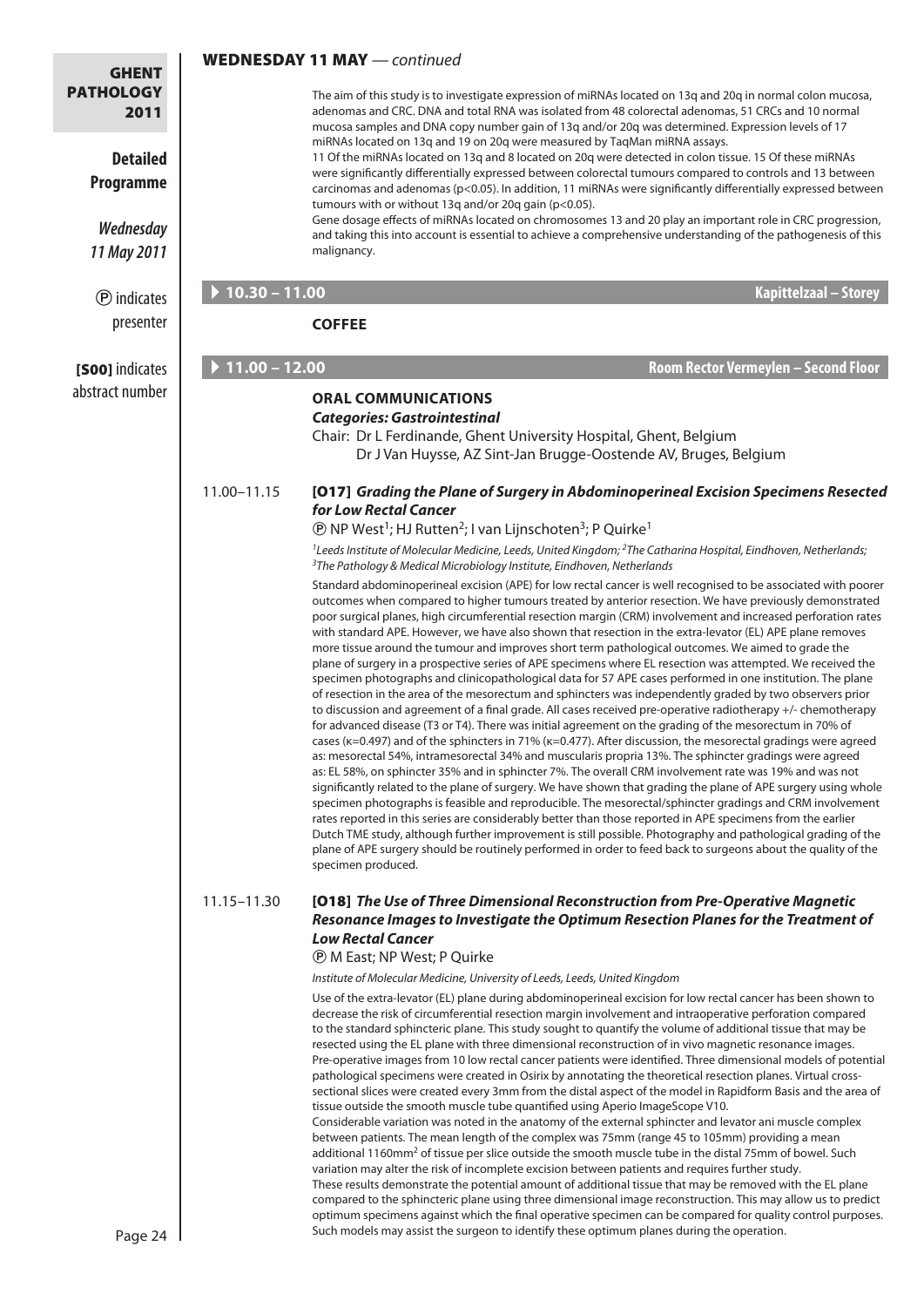| <b>GHENT</b><br><b>PATHOLOGY</b>                                                                         | 11.30-11.45                    | [019] The Utility of Diagnostic Biopsies for Predictive Mutation Detection in Colorectal<br>Cancer<br><b><i>T</i></b> WM Fadhil <sup>1</sup> ; S Ibrahem <sup>1</sup> ; R Seth <sup>2</sup> ; G AbuAli <sup>3</sup> ; K Ragunath <sup>4</sup> ; P Kaye <sup>5</sup> ; M Ilyas <sup>1</sup>                                                                                                                                                                                                                                                                                                                                                                                                                                                                                                                                                                                                                                                                                                                                                                                                                                                                                                                                                                                                                                                                                                                                                                                                                                                                                                                                                                                                                                                                                                                                                                                                                                                                                                                                                                                                                                                                                                                                                                                                                                                                                                                                                                                                                                                                                                                                                                                                                                                                                                                                                                                                                                                                                       |  |  |
|----------------------------------------------------------------------------------------------------------|--------------------------------|----------------------------------------------------------------------------------------------------------------------------------------------------------------------------------------------------------------------------------------------------------------------------------------------------------------------------------------------------------------------------------------------------------------------------------------------------------------------------------------------------------------------------------------------------------------------------------------------------------------------------------------------------------------------------------------------------------------------------------------------------------------------------------------------------------------------------------------------------------------------------------------------------------------------------------------------------------------------------------------------------------------------------------------------------------------------------------------------------------------------------------------------------------------------------------------------------------------------------------------------------------------------------------------------------------------------------------------------------------------------------------------------------------------------------------------------------------------------------------------------------------------------------------------------------------------------------------------------------------------------------------------------------------------------------------------------------------------------------------------------------------------------------------------------------------------------------------------------------------------------------------------------------------------------------------------------------------------------------------------------------------------------------------------------------------------------------------------------------------------------------------------------------------------------------------------------------------------------------------------------------------------------------------------------------------------------------------------------------------------------------------------------------------------------------------------------------------------------------------------------------------------------------------------------------------------------------------------------------------------------------------------------------------------------------------------------------------------------------------------------------------------------------------------------------------------------------------------------------------------------------------------------------------------------------------------------------------------------------------|--|--|
| 2011<br><b>Detailed</b><br>Programme                                                                     |                                | <sup>1</sup> University of Nottingham, Division of Pathology, Nottingham, United Kingdom; <sup>2</sup> Molecular Diagnostics Lab, Clinical<br>Pathology, Nottingham University Hospitals NHS Trust, Nottingham, United Kingdom; <sup>3</sup> Division of Experimental<br>Medicine, Department of Medicine, Imperial College London, London, United Kingdom; <sup>4</sup> Nottingham Digestive<br>Diseases Centre, NIHR Biomedical Research Unit, QMC, Nottingham University Hospitals NHS Trust, Nottingham,<br>United Kingdom; <sup>5</sup> Division of Histopathology, Nottingham University Hospitals NHS Trust, Nottingham, United<br>Kingdom                                                                                                                                                                                                                                                                                                                                                                                                                                                                                                                                                                                                                                                                                                                                                                                                                                                                                                                                                                                                                                                                                                                                                                                                                                                                                                                                                                                                                                                                                                                                                                                                                                                                                                                                                                                                                                                                                                                                                                                                                                                                                                                                                                                                                                                                                                                                |  |  |
| Wednesday<br>11 May 2011<br><b><i>O</i></b> indicates<br>presenter<br>[SOO] indicates<br>abstract number |                                | Background: Neoadjuvant therapy may become important in the management of colorectal cancer. If so,<br>predictive testing will necessarily be undertaken on pre-operative diagnostic biopsy samples. We sought to<br>evaluate whether a diagnostic biopsy samples was representative of the tumour.<br>Methods: A series of thirty cases of paired diagnostic biopsy specimens and subsequent resection specimens<br>were randomly selected for analysis. All samples (n=60) were screened for mutation in KRAS (Codon 12/13,<br>61 and 146), BRAF (Codon 600 and exon 11), PIK3CA (exon 1, exon 9 and exon 20) using the Quick Multiplex<br>Consensus (QMC) PCR protocol followed by high resolution melting (HRM) analysis. Screening for TP53<br>mutation (exon $5 - 8$ ) and the presence of microsatellite instability (using a panel of 6 mononucleotide markers)<br>was by PCR followed by HRM.<br>Results: A total of 570 paired PCR tests were performed for mutation detection and identical results were<br>obtained in both biopsy and resection specimen in 569 tests (> 99% concordance). Four cases (13%)<br>demonstrated microsatellite instability and, in all four cases, instability was seen at identical mononucleotide<br>markers.<br>Conclusion: Even though diagnostic biopsies are a tiny sample of the tumour, they are sufficiently<br>representative of the tumour for use in predictive mutation detection.                                                                                                                                                                                                                                                                                                                                                                                                                                                                                                                                                                                                                                                                                                                                                                                                                                                                                                                                                                                                                                                                                                                                                                                                                                                                                                                                                                                                                                                                                                                                         |  |  |
|                                                                                                          | 11.45-12.00                    | [O20] Assay Result Variability During Determination of Mismatch Repair Deficiency<br><b>Status Using Immunohistochemistry in Colorectal Cancer - A Transatlantic</b><br><b>Comparative Study</b><br><b><i>®</i> G Hutchins<sup>1</sup>; K Handley<sup>2</sup>; L Magill<sup>2</sup>; F Baehner<sup>3</sup>; M Lopatin<sup>3</sup>; H Yaziji<sup>4</sup>; M Lee<sup>3</sup>;</b><br>M Seymour <sup>5</sup> ; D Kerr <sup>6</sup> ; R Gray <sup>2</sup> ; P Quirke <sup>1</sup><br><sup>1</sup> Leeds Institute of Molecular Medicine, Leeds, United Kingdom; <sup>2</sup> University of Birmingham, Birmingham, United<br>Kingdom; <sup>3</sup> Genomic Health Inc., Redwood City, CA, United States; <sup>4</sup> Vitro Molecular Laboratories LLC, Miami, FL,<br>United States; <sup>5</sup> CRUK Cancer Centre, Leeds, United Kingdom; <sup>6</sup> Sidra Medical and Research Center, Doha, Qatar<br>Background: Colorectal cancer patients with deficient mismatch repair (dMMR) have significantly fewer<br>recurrences and may respond less well to chemotherapy. Immunohistochemical (IHC) determination of MMR<br>status is thus recommended to identify patients in whom adjuvant therapy is not indicated, but little is known<br>regarding the variability of assay results. We aimed to define MMR IHC assay variability in formalin-fixed,<br>paraffin-embedded (FFPE) material from the QUASAR colorectal cancer trial contained within tissue microarrays<br>(TMAs).<br>Methods: TMA sections of QUASAR FFPE material were distributed to 2 independent laboratories (LIMM, Leeds,<br>UK and Vitro Molecular Laboratories [VML], USA) for MMR IHC assays. TMA sections were stained with MLH1/<br>MSH2 using techniques blinded to the other laboratory. Each stained section was double-scored independently<br>and results compared to determine inter-assay variability.<br>Results: Matched MMR data were available for 1224 cases of MLH1 and 1223 cases of MSH2. Of these, loss of<br>expression of MMR (dMMR) was reported in 160 cases (13.1%) by VML and 179 cases (14.6%) by Leeds. 140<br>(11.4%) were dMMR in both labs, 20 cases (1.6%) by VML alone and 39 (3.2%) by Leeds alone. Discordant dMMR<br>status was observed in 56/166 (34%) dMMR cases identified with MLH1 and 10/34 (29%) cases identified with<br>MSH2. Kappa coefficients for inter-assay agreement were 0.798 (95% CI = 0.748 - 0.848) for MMR status overall,<br>0.778 (95% CI = 0.722 - 0.835) for MLH1 and 0.823 (95% CI = 0.714 - 0.932) for MSH2. 85% (33/39) of discordant<br>Leeds dMMR colon cancers were in the right colon where dMMR is more common, compared to 47% of VML<br>discordant dMMR cases.<br>Conclusions: Independent determination of MMR status by IHC on TMAs is associated with excellent inter-assay<br>agreement. The reasons for MMR case discordance are under further investigation. These results further support<br>routine MMR testing by IHC. |  |  |
|                                                                                                          | $\triangleright$ 12.00 - 13.00 | <b>Room Refter - Storey</b><br><b>KEYNOTE LECTURE</b> - Sponsored by Ferring Pharmaceuticals<br>Chair: Prof CA Cuvelier, Ghent University, Ghent, Belgium<br>[S11] Mechanisms Regulating Combined Gut and Joint Inflammation in<br><b>Spondyloarthritis</b><br><b>P</b> Prof D Elewaut<br>Ghent University Hospital, Ghent, Belgium<br>Over the past years, it has become clear that TNF is a key player in the pathogenesis of spondyloarthritis but the<br>mechanisms by which this occurs are only partially known. Particularly, the cellular targets sufficient to mediate<br>the articular and extra-articular manifestations of spondyloarthritis remained to be defined, as well as the<br>cellular constituents capable of modulating this TNF driven inflammation. Recently, we reported a peculiar role<br>for mesenchymal cells in a mouse model of spondyloarthritis, characterized by enhanced TNF mRNA stability,<br>resulting in Crohn's like ileitis as well as peripheral arthritis. Hence, TNF-R1 expression on mesenchymal                                                                                                                                                                                                                                                                                                                                                                                                                                                                                                                                                                                                                                                                                                                                                                                                                                                                                                                                                                                                                                                                                                                                                                                                                                                                                                                                                                                                                                                                                                                                                                                                                                                                                                                                                                                                                                                                                                                                   |  |  |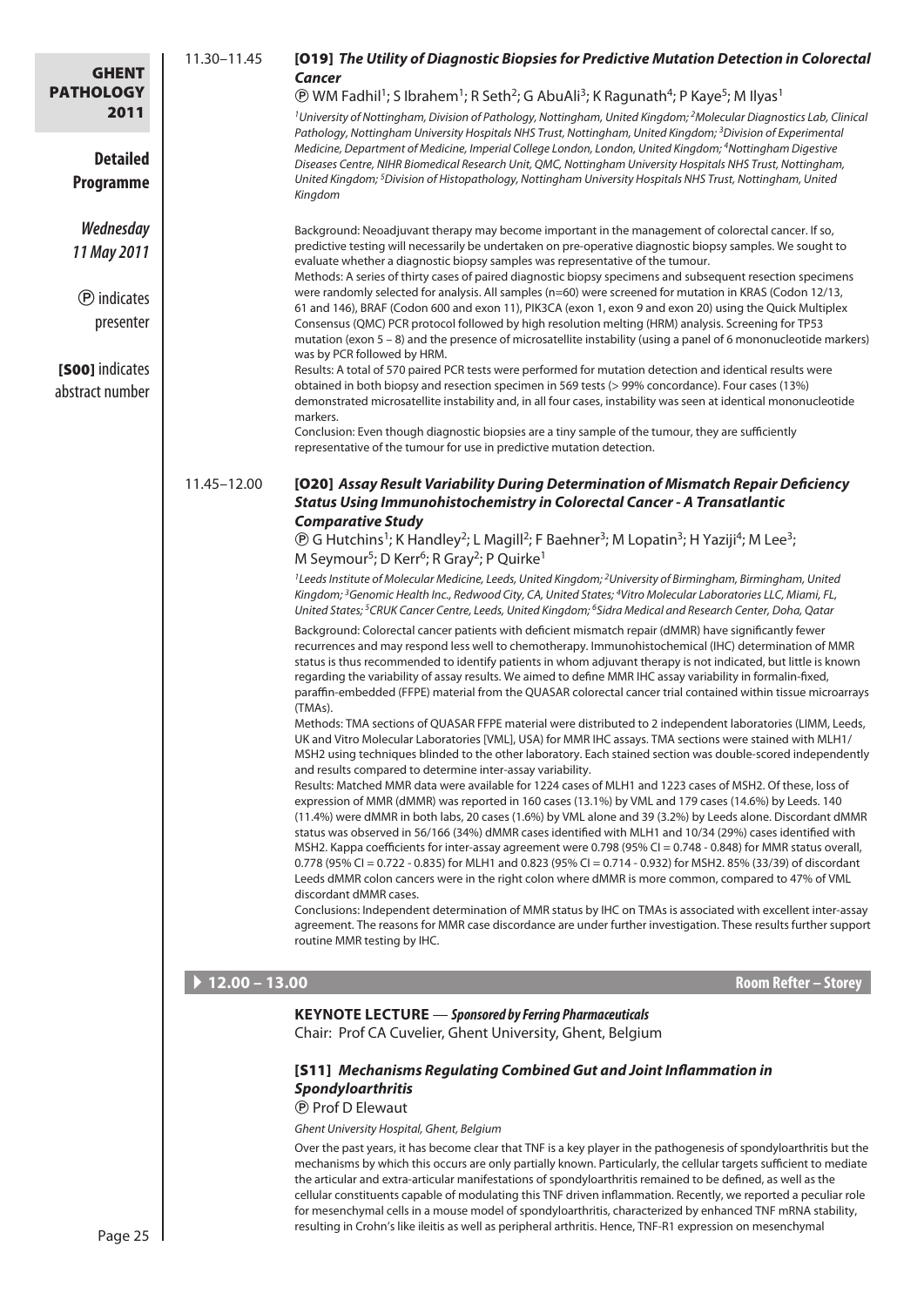# **Detailed Programme**

*Wednesday 11 May 2011*

P indicates presenter

**[S00]** indicates abstract number

### WEDNESDAY 11 MAY *— continued*

cells was sufficient to mediate combined gut and joint pathologies in this model of murine spondyloarthritis. However, it remained unclear whether regulatory T cell subsets could modulate this inflammation. More recently, we uncovered that a particular regulatory T cell lineage, invariant NKT (iNKT) cells, are natural regulators of TNF driven inflammation by modulating maturation and differentiation of antigen presenting cells in a pathway that is strictly dependent upon TNF. Altogether, these observations provide new insights in the regulatory as well as the effector mechanisms of spondyloarthritis.

A **13.00 – 14.00 Kapittelzaal – Storey**

### **Lunch and Trade Stands**

### A **13.30 – 14.30 Room Priorzaal – First Floor**

### **Trainees Session – Meet the Experts**

Chair: Dr L Browning, John Radcliffe Hospital, Oxford, UK

# [S12] *Diagnostic Dilemmas in Thyroid Pathology*

#### P Prof I Salmon

*Erasme ULB, Brussels, Belgium*

During the past several decades, an increasing incidence of thyroid cancer has been reported. Is it a real increase in thyroid cancers or an increase in cancer diagnoses? The question is still open. Moreover our WHO classification system has evolved over time resulting in modification of the distribution of thyroid cancer subtypes.The diagnosis of papillary thyroid carcinoma (PTC) is based on distinctive nuclear features such as enlarged with intranuclear cytoplasmic invaginations (pseudoinclusions), clear or ground glass nuclei and nuclear grooves. As a consequence of this PTC nuclear hallmark, fine needle aspiration cytology is an effective diagnostic method for PTC. But be careful in the evaluation of Hashimoto thyroiditis which are also associated with "papillary nuclear features". It is obvious that follicular thyroid carcinomas (FTC) are yet over-diagnosed. This is related to the fact that some benign lesions such as follicular thyroid adenomas (FTA) are misdiagnosed as minimally invasive follicular thyroid carcinoma (FTC) or confused with follicular variant of papillary thyroid carcinoma (FVPTC). It is essential that precise histological criteria be applied to the diagnostic of follicular tumours. The distinction between FTA and FTC is based on histologic highlighting of capsular and vascular invasion. Capsular invasion is defined by tumour penetration through the tumour capsule outside a fine needle aspiration biopsy site. The vascular invasion diagnosis requires intravascular tumour cells covered by endothelial cells. Is capsular invasion without vascular invasion sufficient for FTC diagnosis? It is still a matter to debate. If many biomarkers seem useful, their application in daily practice is not so common and guidelines for adjunctive tests are not yet available.

### A **14.00 – 15.00 Corridor**

### **Chairman's Poster Rounds**

| <b>CATEGORY</b>                      | <b>POSTER NUMBER</b>             | <b>CHAIR</b>                                                   |
|--------------------------------------|----------------------------------|----------------------------------------------------------------|
| <b>Breast</b>                        | $P1-P11$                         | Dr R Liebmann, Kent and Dr K Lambein, Ghent                    |
| Cellular/Molecular Pathology         | P12-P14                          |                                                                |
| <b>Experimental Tumour Pathology</b> | P <sub>15</sub>                  | Dr MJ Arends, Cambridge and Prof M Ilyas, Nottingham           |
| Gastrointestinal                     | P <sub>16</sub> -P <sub>24</sub> | Dr RFT McMahon, Manchester and Prof M Pignatelli, Bristol      |
| Neonatal/Paediatric                  | P25-P34                          |                                                                |
| Neuropathology/Ophthalmic            | P <sub>35</sub>                  | Prof M Lammens, Ghent/Nijmegen and Dr C Van den Broecke, Ghent |
| <b>Technical Advances</b>            | P36-P41                          | Dr MJ Arends, Cambridge and Prof M Ilyas, Nottingham           |

A **15.00 – 17.00 Room Refter – Storey**

# **SYMPOSIUM**

# *Lung Pathology Updated*

Chair: Prof M Praet, Ghent University, Ghent, Belgium Dr RL Attanoos, University Hospital Llandough, Penarth, UK

#### 15.00–15.30 [S13] *The Broad Spectrum of Small Airways Disease* P Prof AG Nicholson

*Royal Brompton Hospital, London, United Kingdom*

Disorders of the small airways are not uncommon, occur in a wide variety of diseases and pathologists need to be aware of the broad spectrum of diseases that can affect the small airways. In the normal lung they contribute little to airway resistance, but can have a major impact on lung function when diseased. As such, patients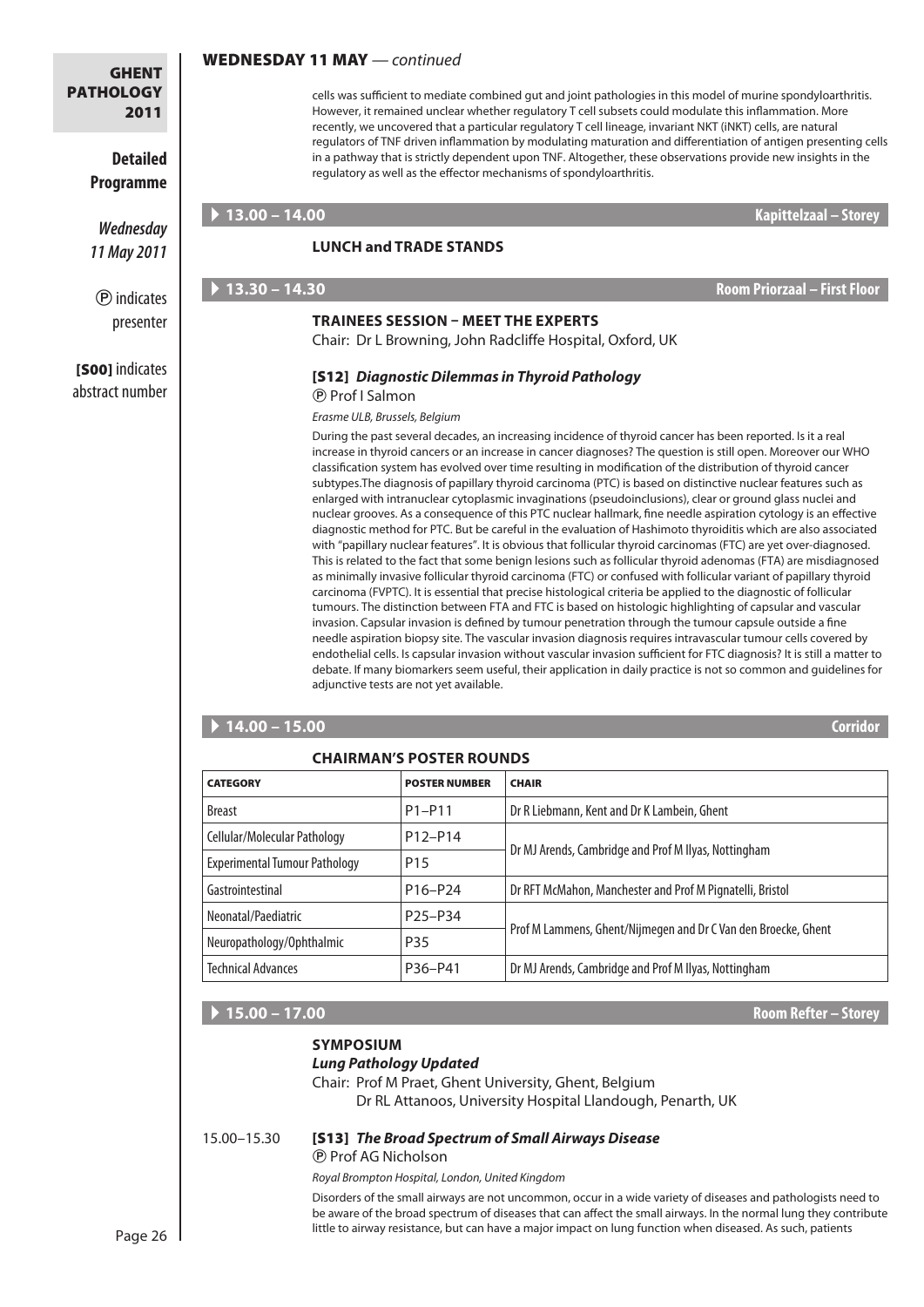| <b>GHENT</b><br><b>PATHOLOGY</b><br>2011 |             | with severe clinical symptoms may exhibit relatively minor pathological changes. There are many proposed<br>classification schemes for small airways diseases. These separate disorders into primary and secondary, with the<br>primary disorders subdivided into those with non-specific histology (acute, acute on chronic, chronic, fibrosing<br>versus non-fibrosing), those with features that point towards an aetiology (granulomatous, eosinophilic,<br>follicular), and those that relate to specific diseases such as diffuse panbronchiolitis, diffuse idiopathic<br>neuroendocrine cell hyperplasia (DIPNECH) and neuroendocrine cell hyperplasia of infancy (NEHI). An EVG stain<br>is essential and is especially useful in cases lacking inflammation, where the lung may appear almost normal                                                                                                                                                                                                                                                                                                                                                                                                                                                                                                                                                                                                                                                                                                                                                                                                                                                                                                                                                                                                                                                                                                                                                                                                                                               |
|------------------------------------------|-------------|-------------------------------------------------------------------------------------------------------------------------------------------------------------------------------------------------------------------------------------------------------------------------------------------------------------------------------------------------------------------------------------------------------------------------------------------------------------------------------------------------------------------------------------------------------------------------------------------------------------------------------------------------------------------------------------------------------------------------------------------------------------------------------------------------------------------------------------------------------------------------------------------------------------------------------------------------------------------------------------------------------------------------------------------------------------------------------------------------------------------------------------------------------------------------------------------------------------------------------------------------------------------------------------------------------------------------------------------------------------------------------------------------------------------------------------------------------------------------------------------------------------------------------------------------------------------------------------------------------------------------------------------------------------------------------------------------------------------------------------------------------------------------------------------------------------------------------------------------------------------------------------------------------------------------------------------------------------------------------------------------------------------------------------------------------------|
| <b>Detailed</b><br><b>Programme</b>      |             | on first examination. Examination of multiple levels is also often helpful in identifying constrictive obliterative<br>bronchiolitis. Although changes may be non-specific, intensity and subtype of inflammation, together with the<br>presence/absence and nature of fibrosis, as well as degree of luminal obliteration are useful data with regards<br>to management of the patient, independent of aetiology. All anatomic compartments of the lung should be                                                                                                                                                                                                                                                                                                                                                                                                                                                                                                                                                                                                                                                                                                                                                                                                                                                                                                                                                                                                                                                                                                                                                                                                                                                                                                                                                                                                                                                                                                                                                                                          |
| Wednesday<br>11 May 2011                 |             | reviewed, as small airways disease may be one of several anatomic compartments involved by pathology.<br>Multidisciplinary review likely obtains the most accurate final clinicopathological diagnosis. Such reviews may<br>also highlight the fact that there often may be relatively minor changes on biopsy, whilst there are significant<br>obstructive symptoms clinically.                                                                                                                                                                                                                                                                                                                                                                                                                                                                                                                                                                                                                                                                                                                                                                                                                                                                                                                                                                                                                                                                                                                                                                                                                                                                                                                                                                                                                                                                                                                                                                                                                                                                            |
| <b><i>O</i></b> indicates<br>presenter   | 15.30-16.00 | [S14] Diagnostic Algorithm in Interstitial Lung Disease<br><b>P</b> Prof Dr W Timens                                                                                                                                                                                                                                                                                                                                                                                                                                                                                                                                                                                                                                                                                                                                                                                                                                                                                                                                                                                                                                                                                                                                                                                                                                                                                                                                                                                                                                                                                                                                                                                                                                                                                                                                                                                                                                                                                                                                                                        |
|                                          |             | University Medical Center Groningen, Groningen, Netherlands                                                                                                                                                                                                                                                                                                                                                                                                                                                                                                                                                                                                                                                                                                                                                                                                                                                                                                                                                                                                                                                                                                                                                                                                                                                                                                                                                                                                                                                                                                                                                                                                                                                                                                                                                                                                                                                                                                                                                                                                 |
| [SOO] indicates<br>abstract number       |             | In diagnostic pathology of interstitial (or also called diffuse) lung disease in general interstitial pathology<br>but also intra-alveolar pathology is included. In diffuse lung disease this is a pattern-based diagnosis Some<br>entities are characterized by specific histological hallmarks that allow in restricted cases to make a diagnosis<br>with use of transbronchial biopsies. In most cases a .VATS -video assisted thoracoscopy- or open lung biopsy is<br>needed to get an adequate view on the pattern of pathological changes. Within this pattern based approach,<br>attention is paid to distribution in severity over the different lung areas and in addition variability in time (age)<br>of the abnormal areas. So when looking at interstitial fibrosis it is of importance to recognise distribution but<br>also by the presence of older and younger fibrotic changes, with a clear distinction between real interstitial<br>proliferation and intra-alveolar or intrabronchial proliferation. With respect to inflammation again the<br>localisation, distribution and differential in constituent inflammatory cells is of importance. In interpretation<br>of the different patterns sufficient knowledge should be present of the exact localisation of the biopsies. The<br>biopsies should be taken of two, preferably of three localisations including more and less involved areas of<br>the lung based on CT-scan. For interpretation of the biopsy findings, clinical and radiological information is<br>essential and the pathologist should be familiar with elementary knowledge about interpretation of CT-scans of<br>the lung. Of course this does not replace the involvement of a radiologist in making the final clinical diagnosis;<br>this always should be a multidisciplinary approach involving at least pulmonary physician, radiologist and<br>pathologist.                                                                                                                                           |
|                                          | 16.00-16.30 | [S15] EGFR Mutations in Lung to Treat or not to Treat<br><b><i>®</i></b> Dr E Thunnissen                                                                                                                                                                                                                                                                                                                                                                                                                                                                                                                                                                                                                                                                                                                                                                                                                                                                                                                                                                                                                                                                                                                                                                                                                                                                                                                                                                                                                                                                                                                                                                                                                                                                                                                                                                                                                                                                                                                                                                    |
|                                          |             | VUmc, Amsterdam, Netherlands                                                                                                                                                                                                                                                                                                                                                                                                                                                                                                                                                                                                                                                                                                                                                                                                                                                                                                                                                                                                                                                                                                                                                                                                                                                                                                                                                                                                                                                                                                                                                                                                                                                                                                                                                                                                                                                                                                                                                                                                                                |
|                                          |             | Until recently, for practical purposes distinguishing squamous cell carcinomas (SqCC) from non-squamous<br>cell carcinomas has become increasingly more important for the use of chemotherapy or specific treatment<br>for driver mutations such as activating EGFR mutations and EML4-Alk rearrangements with tyrosine kinase<br>inhibitors and crizotinib, respectively.<br>The clinical characteristics ethnicity, smoking history and gender have been associated with the presence of<br>EGFR mutations. However, these clinical characteristics cannot be used for selection of EGFR mutation analysis,<br>as patients who might benefit from EGFR-TKI treatment would be excluded (men 25%, (ex)smokers 32%).<br>Activating EGFR mutations are called deletions in exon 19 (~45%) and pointmutation in exon 21 (~40%). Other<br>mutations occur in exon 18, 20 and 21. The activating mutations are associated with a ~70% chance of response<br>on EGFR TKI lasting 9-14 months compared to 25% response rate lasting 6 months for chemotherapy. The<br>median survival of patients with EGFR mutation is 27 months compared to 10 months for patients without<br>mutations. In cases with a recurrence after EGFR-TKI a second acquired EGFR mutation (T790M ~50%) is<br>present. After recurrence additional treatment with another ('irreversible') EGFR-TKI is possible or alternatively<br>chemotherapy (still in clinical trial).<br>In determining EGFR mutations pathologists should be aware of fraction of tumour cells in the selection process<br>for DNA analysis, as this is directly linked to the technique used for mutation analysis: e.g. PCR-sequencing<br>is associated with analytical sensitivity of 20%, while others claim <1-10%. Thus (manual/instrument based)<br>microdissection is not infrequently required to obtain sufficient fraction of tumour DNA. Proficiency testing for<br>EGFR mutation analysis is useful. External quality assurance for EGFR mutation analysis organized by ESP/EQMN<br>is in progress. |
|                                          | 16.30-17.00 | [S16] Molecular Background in Thoracic Neoplasia, Mesothelioma included: A<br><b>Practical Update</b><br><b><i><b>@</b></i></b> Prof S Lantuejoul<br>CHU Michallon, J Fourier University, Grenoble, France                                                                                                                                                                                                                                                                                                                                                                                                                                                                                                                                                                                                                                                                                                                                                                                                                                                                                                                                                                                                                                                                                                                                                                                                                                                                                                                                                                                                                                                                                                                                                                                                                                                                                                                                                                                                                                                  |
| Page 27                                  |             | Lung cancer is the leading cause of cancer death in the world, and the majority of them are non-small cell<br>lung carcinoma (NSCLC), comprising two major histological subgroups, the squamous cell carcinoma and the<br>adenocarcinoma. Malignant mesothelioma (MM) is an aggressive neoplasm of serosal cavities, and its main risk<br>factor is asbestos exposure. Lung carcinogenesis as well as asbestos-related tumorogenesis include genetic<br>susceptibility, DNA damage, proliferative signalling pathways, tumour-associated angiogenesis, and cell<br>survival pathways. Whereas p16(INK4a)/p14(ARF) and neurofibromatosis type 2 (NF2), which encodes Merlin,<br>has been reported in MM, as well as receptor tyrosine kinases activation, including the EGFR family and MET,<br>and subsequent deregulations of MAPK and PI3K-AKT signalling cascades, no biomarkers are recommended                                                                                                                                                                                                                                                                                                                                                                                                                                                                                                                                                                                                                                                                                                                                                                                                                                                                                                                                                                                                                                                                                                                                                         |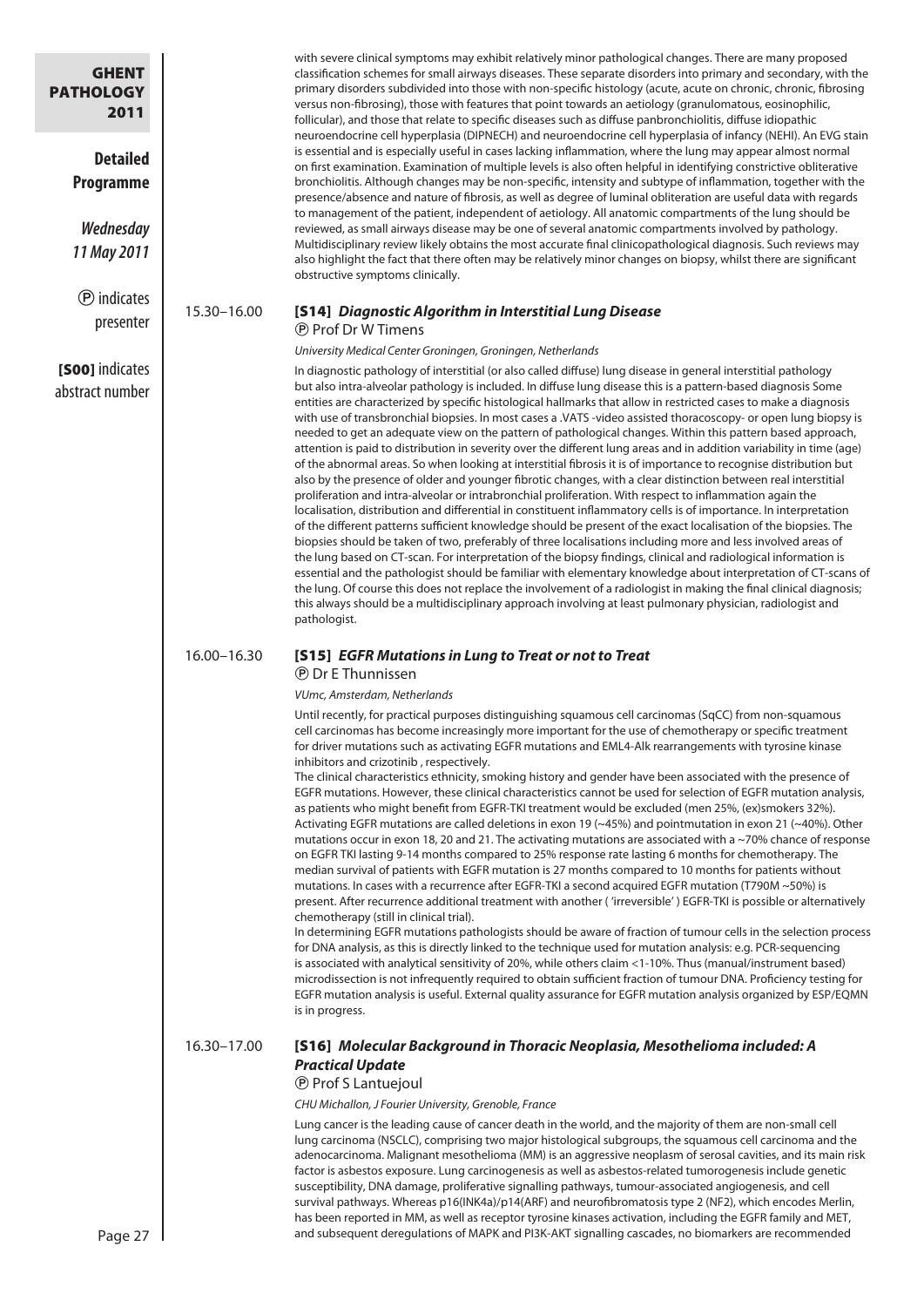| <b>GHENT</b>                                          |                 | <b>WEDNESDAY 11 MAY</b> - continued                                                                                                                                                                                                        |                                                                                                                                                                                                                                                                                                                                                                                                                                                                                                                                                                                                                                                                                                                                                                                                                                                                                                                                                                                                                                                                                                                                                                                                                                                                                                                                                                                                                                                                                                                                                                                                                                                                                                                                                                                                                                  |
|-------------------------------------------------------|-----------------|--------------------------------------------------------------------------------------------------------------------------------------------------------------------------------------------------------------------------------------------|----------------------------------------------------------------------------------------------------------------------------------------------------------------------------------------------------------------------------------------------------------------------------------------------------------------------------------------------------------------------------------------------------------------------------------------------------------------------------------------------------------------------------------------------------------------------------------------------------------------------------------------------------------------------------------------------------------------------------------------------------------------------------------------------------------------------------------------------------------------------------------------------------------------------------------------------------------------------------------------------------------------------------------------------------------------------------------------------------------------------------------------------------------------------------------------------------------------------------------------------------------------------------------------------------------------------------------------------------------------------------------------------------------------------------------------------------------------------------------------------------------------------------------------------------------------------------------------------------------------------------------------------------------------------------------------------------------------------------------------------------------------------------------------------------------------------------------|
| <b>PATHOLOGY</b><br>2011                              |                 |                                                                                                                                                                                                                                            | to date as regards diagnosis or targeted therapies in MM. In contrast, with the recent discovery in a subset of<br>adenocarcinoma of activating mutations of growth promoting oncogenes, including EGFR, Her2, Braf, PI3KCA,<br>EML4-ALK, which are responsible for some of them of tyrosine kinase activities targeted by specific inhibitors,<br>their identification along with a reliable diagnosis of the histological subtype of NSCLC, is highly recommended                                                                                                                                                                                                                                                                                                                                                                                                                                                                                                                                                                                                                                                                                                                                                                                                                                                                                                                                                                                                                                                                                                                                                                                                                                                                                                                                                              |
| <b>Detailed</b><br>Programme                          |                 | the management of small specimen as regards molecular biology and FISH analyses.                                                                                                                                                           | for patients. However, as most NSCLC are only diagnosed on small specimen, we need tools for making the<br>histopathological diagnosis as precise as possible, and recommendations in order to ovoid material waste for                                                                                                                                                                                                                                                                                                                                                                                                                                                                                                                                                                                                                                                                                                                                                                                                                                                                                                                                                                                                                                                                                                                                                                                                                                                                                                                                                                                                                                                                                                                                                                                                          |
| <b>Wednesday</b>                                      | $15.00 - 17.00$ |                                                                                                                                                                                                                                            | <b>Room Rector Vermeylen - Second Floor</b>                                                                                                                                                                                                                                                                                                                                                                                                                                                                                                                                                                                                                                                                                                                                                                                                                                                                                                                                                                                                                                                                                                                                                                                                                                                                                                                                                                                                                                                                                                                                                                                                                                                                                                                                                                                      |
| 11 May 2011<br><b><i>O</i></b> indicates<br>presenter |                 | <b>ORAL COMMUNICATIONS</b><br><b>Cellular/Molecular</b><br>Chair: Dr MJ Arends, University of Cambridge, UK<br>Prof M Ilyas, University of Nottingham, UK                                                                                  | Categories: Gastrointestinal; Experimental Tumour Pathology; Technical Advances;                                                                                                                                                                                                                                                                                                                                                                                                                                                                                                                                                                                                                                                                                                                                                                                                                                                                                                                                                                                                                                                                                                                                                                                                                                                                                                                                                                                                                                                                                                                                                                                                                                                                                                                                                 |
| [SOO] indicates<br>abstract number                    | 15.00-15.15     | <b>Carcinoma Progression</b><br>Biostatistics, VU University Medical Center, Amsterdam, Netherlands                                                                                                                                        | [O21] TPX2 and AURKA promote 20q Amplicon Driven Colorectal Adenoma-to-<br>AH Sillars-Hardebol <sup>1</sup> ; ® B Carvalho <sup>1</sup> ; M Tijssen <sup>1</sup> ; JAM Beliën <sup>1</sup> ; M de Wit <sup>1</sup> ;<br>PM Delis-van Diemen <sup>1</sup> ; F Pontén <sup>2</sup> ; MA van de Wiel <sup>3</sup> ; RJA Fijneman <sup>1</sup> ; GA Meijer <sup>1</sup><br><sup>1</sup> Department of Pathology, VU University Medical Center, Amsterdam, Netherlands; <sup>2</sup> Department of Genetics and<br>Pathology, The Rudbeck Laboratory, Uppsala University, Uppsala, Sweden; <sup>3</sup> Department of Epidemiology and                                                                                                                                                                                                                                                                                                                                                                                                                                                                                                                                                                                                                                                                                                                                                                                                                                                                                                                                                                                                                                                                                                                                                                                                |
|                                                       |                 | DNA copy number status correlated with mRNA expression levels.<br>downregulation using siRNA strategies.<br>status in a series of colorectal adenomas and carcinomas.<br>target for anti-cancer drug development.                          | Background: Gain of a large segment of chromosome 20q is associated with progression of colorectal<br>adenomas into carcinomas, implying that multiple genes on the 20q amplicon drive carcinogenesis. Candidate<br>driver genes are expected to be expressed at mRNA and protein levels that correlate with the 20q amplicon<br>DNA copy number status, while functionally affecting one or several cancer-related processes. Integration of<br>CGH profiles with mRNA profiles of a series of colorectal tumours revealed thirty-two candidate genes whose<br>Aim: To functionally analyse the effects of the candidate oncogenes on cancer-related processes by<br>Results: Downmodulation of TPX2 (20q11.2) and AURKA (20q13.2) mRNA expression in CRC cell lines with 20q<br>gain affected cell viability, anchorage-independent growth, and invasion. Moreover, immunohistochemical<br>evaluation demonstrated a significant correlation between their protein levels and 20q DNA copy number<br>Conclusion: These data demonstrate that at least two genes located on distinct regions of chromosome 20q<br>promote colorectal adenoma-to-carcinoma progression and indicate that TPX2, like AURKA, is a promising                                                                                                                                                                                                                                                                                                                                                                                                                                                                                                                                                                                                        |
|                                                       | 15.15-15.30     | <b>Patch Regions of the Murine Small Intestine</b><br>Ghent, Belgium<br>transmucosally in the PP regions of the murine small intestine.<br>electron microscopy.<br>transport of beta-glucan particles from the intestinal lumen to the PP. | [022] Evaluation of Beta-Glucan Particles as Mucosal Delivery System in the Peyer's<br><b><i>®</i></b> R De Smet <sup>1</sup> ; T Demoor <sup>1</sup> ; S Verschuere <sup>1</sup> ; M Dierendonck <sup>2</sup> ; BG De Geest <sup>2</sup> ; CA Cuvelier <sup>1</sup><br><sup>1</sup> Department of Pathology, Ghent University, Ghent, Belgium; <sup>2</sup> Department of Pharmaceutics, Ghent University,<br>Oral vaccination is essential to generate protective local immunity against intestinal pathogens. However,<br>antigen delivery to the inductive sites for mucosal immunity (the small intestine Peyer's patches, PP) has proven<br>to be particularly challenging. We evaluated the potential of beta-glucan microcapsules to deliver antigen<br>Beta-glucan microcapsules (3-5 µm) were prepared from Saccharomyces cerevisiae and loaded with Alexa<br>Fluor 488-conjugated bovine serum albumin. Particles were administered to male C57BL/6 mice (8-10 weeks<br>old) via intestinal loops at a particle concentration of 100*10 <sup>6</sup> /ml. After one hour of incubation, transmucosal<br>particle transport and uptake in the PP was evaluated by flow cytometry, confocal microscopy and transmission<br>Using flow cytometry, we could not observe any particle uptake in the main antigen presenting cell population,<br>the dendritic cells. Interestingly, flow cytometric analysis indicated a modest but clear uptake of particles in<br>the B-cell population. Confocal microscopic images showed yeast particles localized in the Follicle Associated<br>Epithelium. Moreover, transmission electron microscopy demonstrated transcellular transport of yeast particles<br>in M-cells. Our data suggest that M-cells, but not subepithelial dendritic cells, are crucial for the transmucosal |
| Page 28                                               | 15.30-15.45     | <b>Nigeria</b><br>AO Adisa; ® AE Omonisi; SA Osason; OI Alatise<br>Obafemi Awolowo University Teaching Hospitals Complex, ILE-IFE, Nigeria<br>Southwestern Nigeria.                                                                        | [023] Clinicopathological Review of Schistosomal Appendicitis in Southwestern<br>Purpose of the Study: To describe the pattern and frequency of schistosomal appendicitis in Ile-Ife,<br>Method:The clinical records and histopathological slides of all patients diagnosed with schistosomal<br>appendicitis between January 1989 and December 2006 in Ile-Ife, Southwest Nigeria, were reviewed.                                                                                                                                                                                                                                                                                                                                                                                                                                                                                                                                                                                                                                                                                                                                                                                                                                                                                                                                                                                                                                                                                                                                                                                                                                                                                                                                                                                                                               |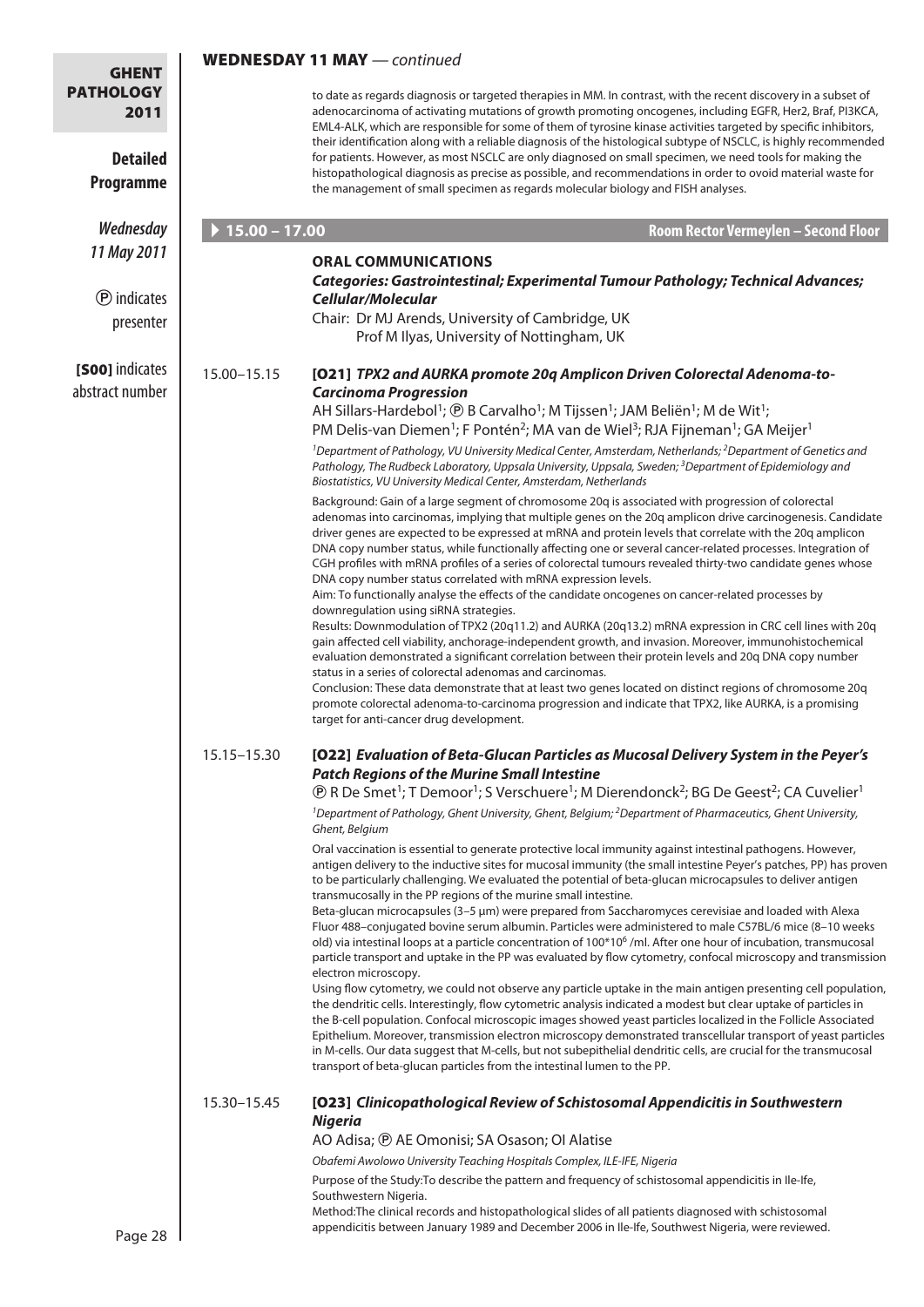| all patients. Ova were also seen in the muscularis propria and serosal layers in 7 (31.8%) patients. Submucosal<br>eosinophilia was noted in 20(90.9%) and submucosal fibrosis in 16 (72.7%). Eight patients (36.4%) had<br>suppurative inflammation whilst granulomas were seen in 13 (59.1%) patients.<br>Conclusions: Schistosomal appendicitis may present acutely but diagnosis is only reliably made at<br>histopathological examinations. Adequate follow-up is however required to ascertain long-term outcome.<br>[O24] CD24 Inhibition Augments the Suppression of Cell Motility and Tumorigenicity<br>of Colorectal Cancer Cells Induced by Low Dose PI3 Kinase Inhibitor                                                                                                                                                                                                                                                                                                                                                                                                                                                                                                                                                                                                                                                                                                                                                                                                                                                                                                                                                                                                                                                                                                                                                                                                                                                                                                                      |
|-----------------------------------------------------------------------------------------------------------------------------------------------------------------------------------------------------------------------------------------------------------------------------------------------------------------------------------------------------------------------------------------------------------------------------------------------------------------------------------------------------------------------------------------------------------------------------------------------------------------------------------------------------------------------------------------------------------------------------------------------------------------------------------------------------------------------------------------------------------------------------------------------------------------------------------------------------------------------------------------------------------------------------------------------------------------------------------------------------------------------------------------------------------------------------------------------------------------------------------------------------------------------------------------------------------------------------------------------------------------------------------------------------------------------------------------------------------------------------------------------------------------------------------------------------------------------------------------------------------------------------------------------------------------------------------------------------------------------------------------------------------------------------------------------------------------------------------------------------------------------------------------------------------------------------------------------------------------------------------------------------------|
|                                                                                                                                                                                                                                                                                                                                                                                                                                                                                                                                                                                                                                                                                                                                                                                                                                                                                                                                                                                                                                                                                                                                                                                                                                                                                                                                                                                                                                                                                                                                                                                                                                                                                                                                                                                                                                                                                                                                                                                                           |
|                                                                                                                                                                                                                                                                                                                                                                                                                                                                                                                                                                                                                                                                                                                                                                                                                                                                                                                                                                                                                                                                                                                                                                                                                                                                                                                                                                                                                                                                                                                                                                                                                                                                                                                                                                                                                                                                                                                                                                                                           |
| <sup>1</sup> Dept of Pathology, Suez Canal University, Ismailia, Egypt; <sup>2</sup> Queen's Medical Centre, Division of Pathology,                                                                                                                                                                                                                                                                                                                                                                                                                                                                                                                                                                                                                                                                                                                                                                                                                                                                                                                                                                                                                                                                                                                                                                                                                                                                                                                                                                                                                                                                                                                                                                                                                                                                                                                                                                                                                                                                       |
| Background and aims: CD24 is a GPI anchored cell surface molecule that has been reported to have a role in<br>tumourigenesis and progression in different types of cancer either in solid or hematologic malignancies. We<br>reported CD24 as a marker that enhances colorectal cancer (CRC) motility and tumorigenicity. The ultimate<br>downstream signalling pathways of CD24 are largely unclear until recently. We aimed to investigate the<br>possible downstream targets of CD24 and the potential cooperation between CD24 and a crucial signalling<br>Methods and results: We used an antibody phosphor-array to look for possible downstream targets of CD24<br>after gene knockdown in the cell line GP2D (which expresses high levels of CD24). After CD24 knockdown, AKT<br>activation at the S473 phosphorylation site was markedly reduced, in addition, a number of AKT downstream<br>targets showed suppression of activation. Full activation of AKT needs phosphorylation on both site S473 and<br>T308, therefore, we used the PI3Kinhibitor LY294002 at a recommended low dose to inhibit the T308 site in<br>combination with CD24 knockdown in DLD1 and GP2D. Our results showed that the combination of CD24<br>and low dose LY294002 resulted in a comparable results of using LY294002 alone at a 5 times dose and which<br>would result in inhibition of both phosphorylation sites. Those observations reflected functional effects that<br>were confirmed by studies with respect to migration ( $p < 0.01$ ), invasion ( $p < 0.01$ ), and 3D colony formation in<br>Conclusions: We conclude that CD24 may act through activation of AKT to affect a number of cellular functions<br>in CRC. We speculate that when AKT is to be targeted, CD24 inhibition could be used in concert with low doses<br>of the PI3K inhibitor LY294002 accordingly reducing the risk of the reported toxicity of high doses of such                                                          |
| [025] Loss of Lamin A/C Expression in Stage II and III Colon Cancer is Associated with<br>EJT Belt <sup>1</sup> ; @ RJA Fijneman <sup>1</sup> ; EG van den Berg <sup>1</sup> ; H Bril <sup>2</sup> ; PM Delis-van Diemen <sup>1</sup> ; M Tijssen <sup>1</sup> ;<br>HFB van Essen <sup>1</sup> ; ESM de Lange-de Klerk <sup>1</sup> ; JAM Belien <sup>1</sup> ; HBA Stockmann <sup>2</sup> ; S Meijer <sup>1</sup> ;                                                                                                                                                                                                                                                                                                                                                                                                                                                                                                                                                                                                                                                                                                                                                                                                                                                                                                                                                                                                                                                                                                                                                                                                                                                                                                                                                                                                                                                                                                                                                                                      |
| <sup>1</sup> VU University Medical Center, Amsterdam, Netherlands; <sup>2</sup> Kennemer Gasthuis, Haarlem, Netherlands                                                                                                                                                                                                                                                                                                                                                                                                                                                                                                                                                                                                                                                                                                                                                                                                                                                                                                                                                                                                                                                                                                                                                                                                                                                                                                                                                                                                                                                                                                                                                                                                                                                                                                                                                                                                                                                                                   |
| Worldwide nearly one million people are diagnosed with colorectal cancer each year, half of whom die within 5<br>years. Adjuvant (5-FU based) chemotherapy increases median 5-year survival of stage III colon cancer patients.<br>However, prognostic biomarkers are needed to improve identification of patient subgroups who will truly<br>benefit from adjuvant therapy. Loss of the nuclear lamina protein lamin A/C (LMNA) has been observed in<br>several human malignancies. The present study aimed to investigate associations between LMNA expression<br>Clinicopathological data and formalin-fixed paraffin embedded tissues were collected from 370 stage II<br>and III colon cancer patients. Tissue microarrays were constructed, stained for lamin A/C, and evaluated<br>microscopically. Microsatellite instability status was determined for 318 tumours.<br>Low levels of LMNA expression were observed in 17.8% of colon tumours, with disease recurrence occuring<br>in 45.5% of stage II and III colon cancer patients with LMNA-low expressing tumours compared to 29.6% of<br>patients with LMNA-high expressing tumours (p=0.01). For stage II patients, disease recurrence was observed<br>for 35.7% of LMNA-low compared to 20.3% of LMNA-high expressing tumours (p=0.03). Microsatellite stable<br>(MSS) tumours exhibited more frequently low LMNA expression than microsatellite instable (MSI) tumours (21%<br>vs 9.8%; p=0.05). Interestingly, disease recurrence among LMNA-low and LMNA-high expressing MSS tumours<br>varied significantly for stage III patients who lacked adjuvant chemotherapy (100% vs 37.8%; p<0.01) while such<br>difference was absent from patients who received adjuvant chemotherapy (46.7% vs 46.0%; p=0.96).<br>Our data demonstrate that low expression of LMNA is associated with an increased disease recurrence in<br>stage II and III colon cancer patients, and imply that these patients in particular may benefit from adjuvant |
|                                                                                                                                                                                                                                                                                                                                                                                                                                                                                                                                                                                                                                                                                                                                                                                                                                                                                                                                                                                                                                                                                                                                                                                                                                                                                                                                                                                                                                                                                                                                                                                                                                                                                                                                                                                                                                                                                                                                                                                                           |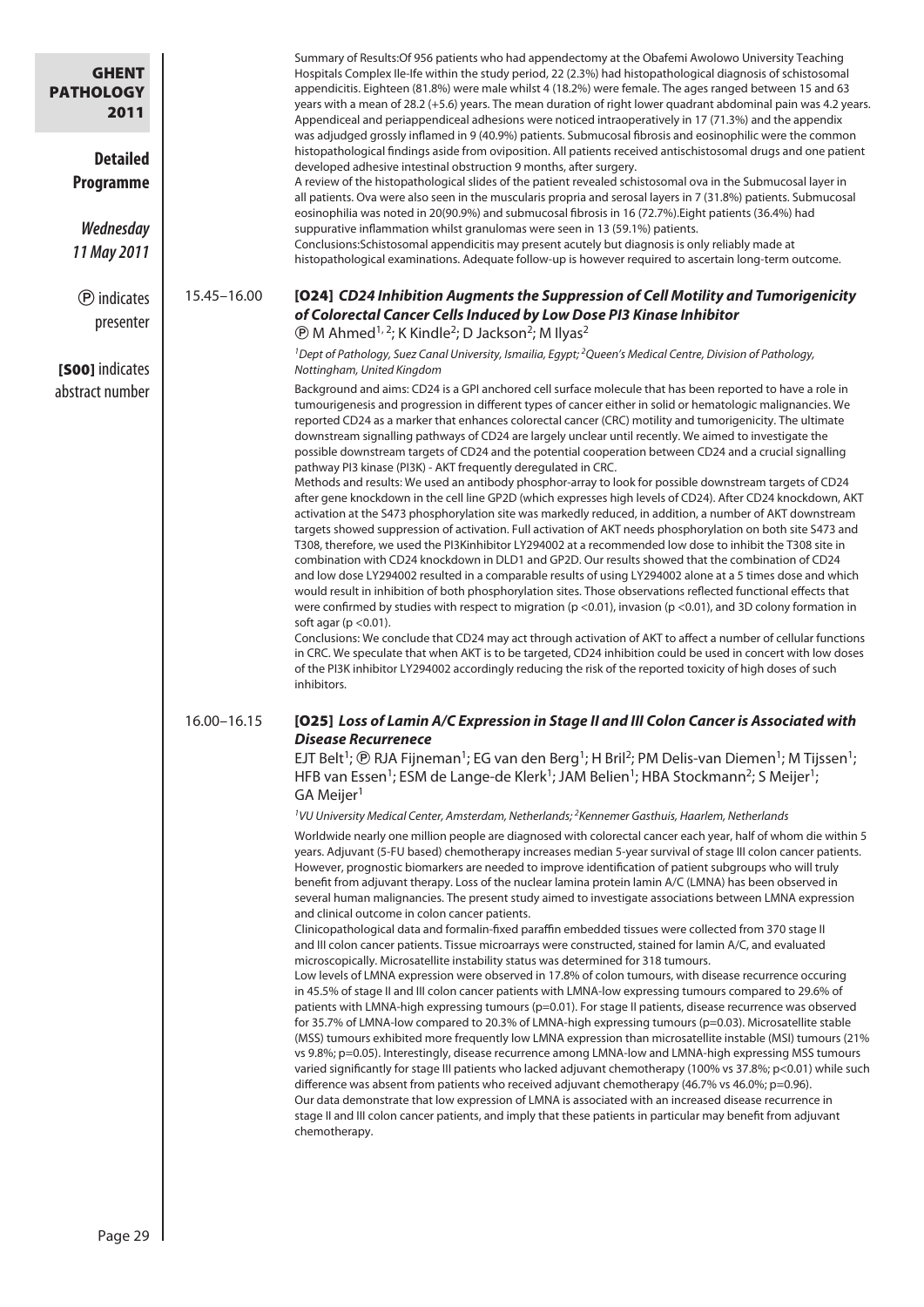#### WEDNESDAY 11 MAY *— continued*

GHENT **PATHOLOGY** 2011

> **Detailed Programme**

*Wednesday 11 May 2011*

P indicates presenter

**[S00]** indicates abstract number 16.15–16.30 [O26] *MMP9 Is a Prognostic Biomarker for Metastatic Colon Cancer* P JAC Goos; RJA Fijneman; AC Hiemstra; AA Geldof; GA Meijer; OS Hoekstra

*VU University Medical Center, Amsterdam, Netherlands*

Of all colorectal cancer (CRC) patients each year more than 45% die as a consequence of metastases, of which the majority is located in the liver. Although patient selection for hepatectomy by 18FDG PET has significantly reduced futile surgery, 70% of all operated patients still die of metastases within 5 years after hepatectomy. To improve prediction of patient outcome, novel PET tracers with better prognostic value are needed. Matrix metalloproteinases, frequently associated with several types of cancer, might serve as prognostic biomarkers that can be used in PET imaging.

To investigate the prognostic value of the expression of one of these matrix metalloproteinases, MMP9, in to the liver metastasized colon cancer, formalin-fixed paraffin-embedded colon cancer liver metastases, collected from 85 patients having had curative hepatectomy between 1990 and 2009, were incorporated into tissue microarrays (TMAs). MMP9 expression in both epithelial and stromal cells was assessed by immunohistochemistry and expression was correlated to patient survival data.

Mean age of the colon cancer patients (62.1% males, 37.9% females) was 62.0 (standard deviation 10.5). Chemotherapy was received by 45.9% (15.3% neoadjuvant, 14.1% adjuvant, 16.5% palliative) and radiofrequency ablation (RFA) was performed in 10.8%. Median overall survival was 35.0 months (standard deviation 5.7). High expression of MMP9 by epithelial colon cancer cells within the liver metastases was associated with increased survival rates (p=0.007 for disease-free survival and p=0.056 for overall survival). MMP9 expression in stromal cells was not associated with patient survival.

Our results suggest that elevated levels of MMP9 in metastatic epithelial colon cancer cells are indicative of a good prognosis. Whether MMP9 qualifies as a target with prognostic relevance for imaging of lesions in patients with metastatic colorectal cancer remains to be determined.

#### 16.30–16.45 [O27] *High Resolution Melting Analysis (HRM) is a Novel and Robust Method for Detection of Microsatellite Instability in Colorectal Cancer* P WM Fadhil; M Ilyas

*University of Nottingham, Division of Pathology, Nottingham, United Kingdom*

Microsatellite instability (MSI) in colorectal cancers (CRC) arises due to a loss of function of the mismatch repair (MMR) proteins. In sporadic tumours, the presence of MSI has prognostic implications and, more importantly, it may also predict cancer response/ resistance to certain chemotherapies. We aimed to develop a clinically applicable and robust assay that utilises the capability of HRM analysis to detect DNA sequence alterations. One hundred and forty CRC tumours were first stained for all 4 four MMR proteins and reviewed blindly. These tumours were then tested for MSI using PCR followed by HRM. New primers were designed to amplify across six mononucleotide genomic regions. All HRM experiments were done in duplicates and analysed using two different systems; a high-throughput 7500 fast real time PCR systems (Applied biosystems) and HR1 high resolution instrument (Idaho Technology).

Eight MLH1/PMS2 deficient tumours and one MSH2/MSH6 deficient tumour were identified by immunohistochemistry (IHC). HRM analysis revealed 100% concordance between both machines and the duplicates showed identical melting. Comparing the outcome of HRM to that of IHC, the MMR deficient cases were picked up by HRM. All MLH1/PMS2 deficient samples showed aberrant melting in the whole set of MSI markers, while the MSH2/MSH6 deficient sample were detected by four MSI markers only. Eight tumours showed aberrant melting in one marker and one tumour showed aberrant melting in two markers markers by HRM. It is well known that the main drawback of using HRM for mutation screening is difficulty to discriminate SNPs from mutations. In line with the Bethesda panel, we would define MSI positive cases when aberrant melting is seen in 3 or more loci. Alternately, matched normal tissue could be used in each case. In summary, HRM analysis is a robust and highly sensitive technique which can be used for rapid and accurate MSI testing.

16.45–17.00 [O28] *The CD24 and Kras Signalling Pathways Converge on Cten to Promote Cell Motility in the Colon.*

P S Al-Ghamdi; MA Ahmed; A Albasri; S Ibrahim; D Jackson; K Kindle; M Ilyas

*University of Nottingham, Nottingham, United Kingdom*

CD24 and Kras represent two different mechanisms of inducing cell motility. CD24 is a heavily glycosylated GPI anchored cell membrane molecule which positively regulates cell motility. Kras is a forms part of signal transduction mechanism for the receptors of a number of motility and growth inducing factors. Induction of motility in most cases will require re-modelling of focal adhesions (points of attachment between cell membrane and extracellular matrix) and we have previously shown that Cten, which is located at focal adhesions, is able to positively regulate cell motility.

We investigated whether Cten may play in a role both CD24 and Kras mediated cell motility in the colon. We manipulated CD24 levels through (i) gene knockdown in the cell lines SW620 and DLD1 and (ii) forced expression of CD24 in HCT116 and RKO. The changes in CD24 expression were mirrored by identical changes in Cten expression suggesting that CD24 may regulate Cten. We have previously found an association between KRAS mutation and high Cten expression in our colorectal cancer cell lines. In order to test this relationship, we knocked down Kras in SW620 and DLD1 (both mutant for KRAS) and found that this resulted in down-regulation of Cten and an inhibition of cell motility (p<0.001). Restoration of Cten (by forced expression) after knockdown of Kras rescued the cell motility (p<0.001). Kras signals through Braf and the cell line Colo205 is mutant for BRAF and shows high Cten expression. Knockdown of Kras in Colo205 did not affect Cten levels whilst knockdown of Braf resulted in down-regulation of Cten and inhibition of cell motility.

We conclude that Cten may be a focal point for the motility inducing activities of CD24 and Kras. This may be due to its ability to uncouple integrins from the actin cytoskeletion and thereby re-model focal adhesions. We speculate that Cten may also mediate cell motility from other signalling pathways.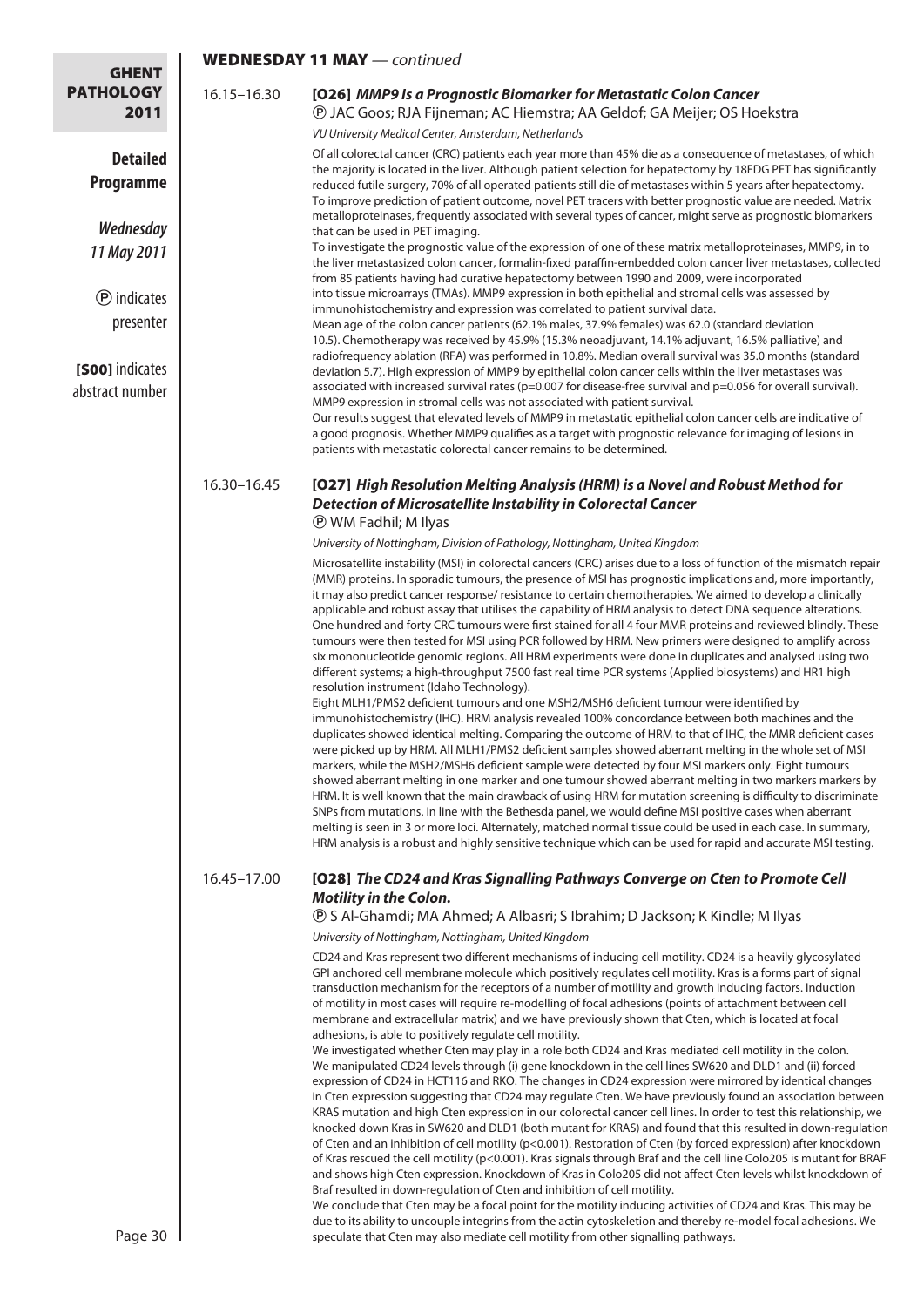| <b>GHENT</b>                    | ▶ $17.30 - 18.30$<br>Aula · Ghent University                                                                                                                                                                                                                                                                                                                                                                                                                                                                    |
|---------------------------------|-----------------------------------------------------------------------------------------------------------------------------------------------------------------------------------------------------------------------------------------------------------------------------------------------------------------------------------------------------------------------------------------------------------------------------------------------------------------------------------------------------------------|
| <b>PATHOLOGY</b><br>2011        | <b>PUBLIC LECTURE</b><br>Chair: Prof CA Cuvelier, Ghent University, Ghent, Belgium                                                                                                                                                                                                                                                                                                                                                                                                                              |
| <b>Detailed</b>                 | [S17] Old and New Challenges in Global Health<br>(P) Prof P Piot                                                                                                                                                                                                                                                                                                                                                                                                                                                |
| <b>Programme</b>                | London School of Hygiene & Tropical Medicine, London, United Kingdom                                                                                                                                                                                                                                                                                                                                                                                                                                            |
| <b>Wednesday</b><br>11 May 2011 | This public lecture will review progress against the health Millennium Development Goals, and discuss the rapid<br>epidemiological transition affecting most countries in the world, with a major shift from infectious diseases<br>to non-communicable diseases, including diabetes, cardiovascular diseases, chronic obstructive pulmonary<br>disease and mental illness, combined with a growing insolvency of health systems. Challenges and solutions for<br>this new health land scape will be discussed. |
| <b>(P</b> ) indicates           | $\blacktriangleright$ 19.00 - 20.30<br><b>Het Pand Museum</b>                                                                                                                                                                                                                                                                                                                                                                                                                                                   |
| presenter                       | <b>GUIDED TOUR OF MUSEUM OF HISTORY OF MEDICINE</b>                                                                                                                                                                                                                                                                                                                                                                                                                                                             |

*followed by —* **Reception**

[S00] indicates abstract number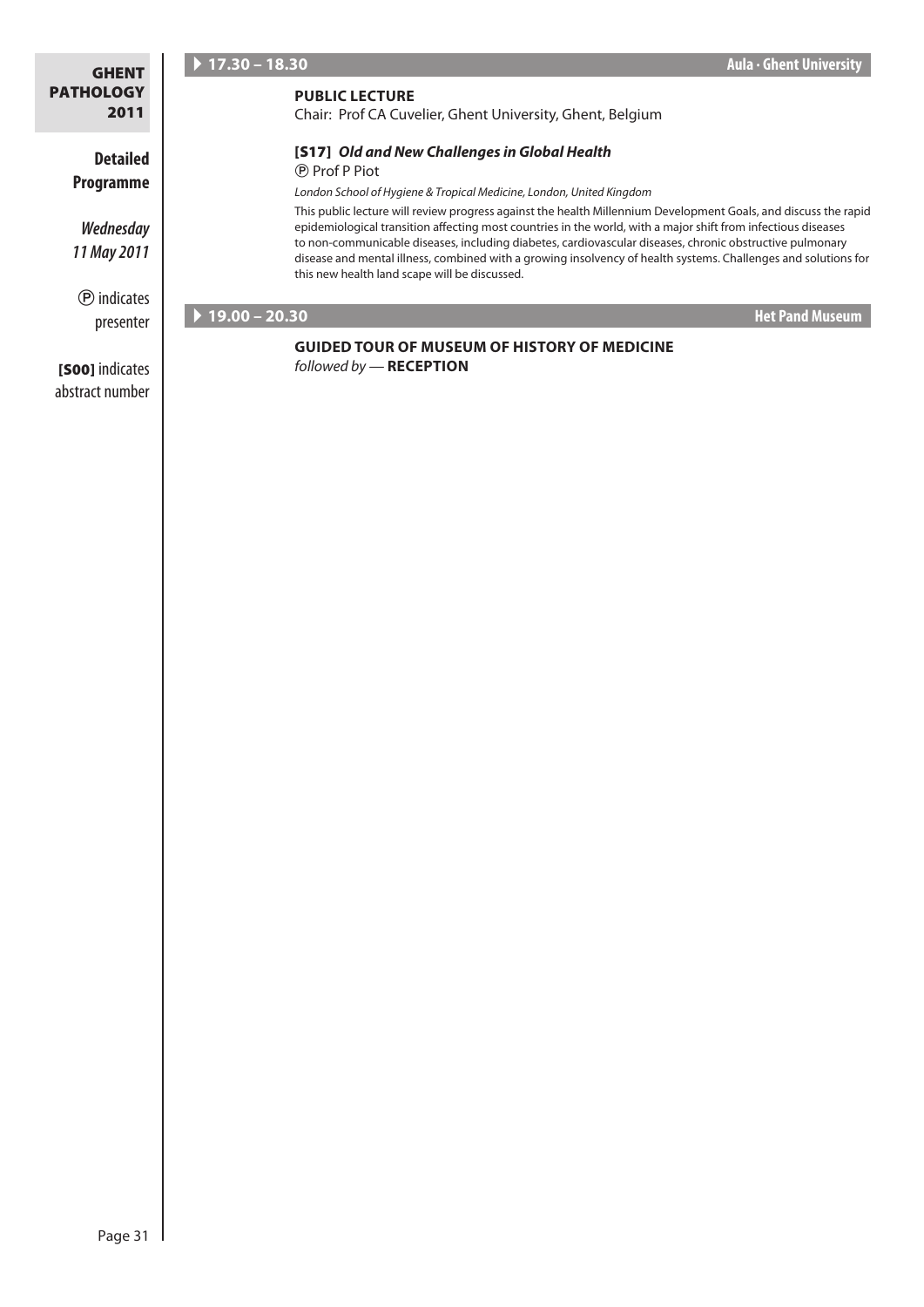# THURSDAY 12 MAY

| <b>GHENT</b>                           |                        |                                                                                                                                                                                                                                                                                                                                                                                                                                                                                                                                                                                                                                                                                                                                                                                                                                                                                                                                                                                                                                                                                                                                                                                                                                                                                                                                                                                                                                                                                                                                                                                                                                                                                                                                                                                                                                                                                                                                                                                                              |                               |
|----------------------------------------|------------------------|--------------------------------------------------------------------------------------------------------------------------------------------------------------------------------------------------------------------------------------------------------------------------------------------------------------------------------------------------------------------------------------------------------------------------------------------------------------------------------------------------------------------------------------------------------------------------------------------------------------------------------------------------------------------------------------------------------------------------------------------------------------------------------------------------------------------------------------------------------------------------------------------------------------------------------------------------------------------------------------------------------------------------------------------------------------------------------------------------------------------------------------------------------------------------------------------------------------------------------------------------------------------------------------------------------------------------------------------------------------------------------------------------------------------------------------------------------------------------------------------------------------------------------------------------------------------------------------------------------------------------------------------------------------------------------------------------------------------------------------------------------------------------------------------------------------------------------------------------------------------------------------------------------------------------------------------------------------------------------------------------------------|-------------------------------|
| <b>PATHOLOGY</b><br>2011               | $\triangleright$ 08.00 |                                                                                                                                                                                                                                                                                                                                                                                                                                                                                                                                                                                                                                                                                                                                                                                                                                                                                                                                                                                                                                                                                                                                                                                                                                                                                                                                                                                                                                                                                                                                                                                                                                                                                                                                                                                                                                                                                                                                                                                                              | <b>Reception</b>              |
| <b>Detailed</b>                        |                        | <b>REGISTRATION and COFFEE</b>                                                                                                                                                                                                                                                                                                                                                                                                                                                                                                                                                                                                                                                                                                                                                                                                                                                                                                                                                                                                                                                                                                                                                                                                                                                                                                                                                                                                                                                                                                                                                                                                                                                                                                                                                                                                                                                                                                                                                                               |                               |
| Programme                              | $09.00 - 17.00$        |                                                                                                                                                                                                                                                                                                                                                                                                                                                                                                                                                                                                                                                                                                                                                                                                                                                                                                                                                                                                                                                                                                                                                                                                                                                                                                                                                                                                                                                                                                                                                                                                                                                                                                                                                                                                                                                                                                                                                                                                              | <b>Room Sacriste - Storey</b> |
|                                        |                        | <b>SLIDE SEMINAR COMPETITION VIEWING</b>                                                                                                                                                                                                                                                                                                                                                                                                                                                                                                                                                                                                                                                                                                                                                                                                                                                                                                                                                                                                                                                                                                                                                                                                                                                                                                                                                                                                                                                                                                                                                                                                                                                                                                                                                                                                                                                                                                                                                                     |                               |
| <b>Thursday</b><br>12 May 2011         |                        | Tumours of the Skeleton: Test Your Knowledge up to the Bare Bone                                                                                                                                                                                                                                                                                                                                                                                                                                                                                                                                                                                                                                                                                                                                                                                                                                                                                                                                                                                                                                                                                                                                                                                                                                                                                                                                                                                                                                                                                                                                                                                                                                                                                                                                                                                                                                                                                                                                             |                               |
|                                        | $09.00 - 12.00$        |                                                                                                                                                                                                                                                                                                                                                                                                                                                                                                                                                                                                                                                                                                                                                                                                                                                                                                                                                                                                                                                                                                                                                                                                                                                                                                                                                                                                                                                                                                                                                                                                                                                                                                                                                                                                                                                                                                                                                                                                              | <b>Room Refter - Storey</b>   |
| <b><i>O</i></b> indicates<br>presenter |                        | <b>SYMPOSIUM</b><br>Clinicopathological and Molecular Advances in Benign and Malignant Liver Tumours<br>Chair: Dr L Libbrecht, , Ghent University Hospital, Ghent, Belgium<br>Prof AD Burt, University of Newcastle, Newcastle-upon-Tyne, UK                                                                                                                                                                                                                                                                                                                                                                                                                                                                                                                                                                                                                                                                                                                                                                                                                                                                                                                                                                                                                                                                                                                                                                                                                                                                                                                                                                                                                                                                                                                                                                                                                                                                                                                                                                 |                               |
| [SOO] indicates                        |                        |                                                                                                                                                                                                                                                                                                                                                                                                                                                                                                                                                                                                                                                                                                                                                                                                                                                                                                                                                                                                                                                                                                                                                                                                                                                                                                                                                                                                                                                                                                                                                                                                                                                                                                                                                                                                                                                                                                                                                                                                              |                               |
| abstract number                        | 09.00-09.30            | [S18] Clinical Viewpoint on Diagnosis and Management of Liver Tumours<br><b><i>®</i></b> Prof Dr H Van Vlierberghe<br>Ghent University Hospital, Ghent, Belgium                                                                                                                                                                                                                                                                                                                                                                                                                                                                                                                                                                                                                                                                                                                                                                                                                                                                                                                                                                                                                                                                                                                                                                                                                                                                                                                                                                                                                                                                                                                                                                                                                                                                                                                                                                                                                                              |                               |
|                                        |                        | In the work out of liver lesions, a clinician should make a distinction between a focal lesion found in a person<br>with a normal (non-cirrhotic) liver or in a cirrhotic liver. If no underlying liver disease is diagnosed, the majority<br>of the liver lesions are benign. Radiological examination can make a distinction between the most frequent<br>lesions: hemangioma, focal nodular hyperplasia, cyst, adenoma or focal steatosis. In the absence of symptoms<br>and with the exception of adenomas, the lesions need no treatment and oral contraceptives do not need to be<br>stopped. On the contrary, for adenomas, there is a need to stop contraception and in lesions bigger than 5 cm,<br>surgical resection is advised due to a potential of malignant degeneration. A recent pathological classification<br>system could distinguish several subtypes of adenomas: 1/those carrying mutation in the TCF/HNFalpha (with<br>a low risk of malignant degeneration), 2/ those adenomas with an activation of beta-catenin (with a substantial<br>risk of malignant degeneration) and 3/ an inflammatory subgroup of adenomas. If a focal lesion is found on a<br>cirrhotic back ground, the suspicion for a hepatocellular carcinoma (HCC) should be high. The recent AASLD<br>guidelines stipulate that the diagnosis in the majority of these lesions can be made through well performed<br>imaging. If the findings are not characteristic or the vascular profile is not typical, a second contrast enhanced<br>study should be performed, or the lesion should be biopsied. Tissue that is not clearly HCC should be stained<br>with all the available markers including CD34, CK7, glypican 3, HSP-70, and glutamine synthetase to improve<br>diagnostic accuracy. Treatment of HCC is a multidisciplinary approach where the choice of treatment is guided<br>by the performance status of the patient, the severity of the underlying liver disease and the oncological<br>staging. |                               |
|                                        | 09.30-10.00            | Histopathology and Immunohistochemistry of Benign and Malignant Liver Tumours<br><b>D</b> Dr L Libbrecht, Ghent University Hospital, Ghent, Belgium                                                                                                                                                                                                                                                                                                                                                                                                                                                                                                                                                                                                                                                                                                                                                                                                                                                                                                                                                                                                                                                                                                                                                                                                                                                                                                                                                                                                                                                                                                                                                                                                                                                                                                                                                                                                                                                          |                               |
|                                        | 10.00-10.30            | [S19] Dysplastic Nodules and Early Hepatocellular Carcinoma<br><b><i>®</i></b> Dr A Quaglia                                                                                                                                                                                                                                                                                                                                                                                                                                                                                                                                                                                                                                                                                                                                                                                                                                                                                                                                                                                                                                                                                                                                                                                                                                                                                                                                                                                                                                                                                                                                                                                                                                                                                                                                                                                                                                                                                                                  |                               |
|                                        |                        | King's College Hospital, London, United Kingdom                                                                                                                                                                                                                                                                                                                                                                                                                                                                                                                                                                                                                                                                                                                                                                                                                                                                                                                                                                                                                                                                                                                                                                                                                                                                                                                                                                                                                                                                                                                                                                                                                                                                                                                                                                                                                                                                                                                                                              |                               |
|                                        |                        | Hepatocellular carcinoma (HCC) is considered the fifth commonest cancer worldwide and its incidence is<br>increasing. The main risk factor for HCC is cirrhosis. HCC is believed to originate as a proliferative focus which<br>eventually evolves into a nodular hepatocellular lesion. Further progression can occur with a nodule-in-<br>nodule pattern. These lesions range in size from 1 mm up to approximately 20 mm, have the potential to<br>progress to frank HCC, and are designated as low grade and high grade dysplastic nodules (DN) based on<br>subtle histological criteria. Progression from DN and HCC is associated with arterialisation and sinusoidal<br>capillarization, and radiologically, by contrast up-take in the arterial phase and wash-out in the venous phase.<br>The histological distinction between high grade DN and early HCC remains conceptually controversial and<br>practically difficult, and the use of criteria such as stromal invasion, ductular reaction and immunohistochemical<br>markers derived from molecular studies has been invoked. These proposed immunohistochemical markers<br>include in particular heath-shock protein 70, glypican 3 and glutamine synthetase. The subtle histological<br>criteria to differentiate between low and high grade DN and between high grade DN and HCC have been<br>described recently in details by the International Consensus Group for Hepatocellular Neoplasia (Hepatology<br>2009; 49(2):658). Based on the current pathological and imaging criteria, HCC development can probably be<br>defined by three phases: 1) non invasive stage, premalignant DN, iso or hypovascularised with portal perfusion;<br>2) Well differentiated (early) vaguely nodular with peripheral replacing pattern HCC, with residual portal<br>perfusion with or without invasive features; 3) Moderately differentiated progressed distinctly nodular fully<br>arterialised HCC with or without invasive features.            |                               |
|                                        | 10.30-11.00            | <b>COFFEE</b> [Kapittelzaal - Storey]                                                                                                                                                                                                                                                                                                                                                                                                                                                                                                                                                                                                                                                                                                                                                                                                                                                                                                                                                                                                                                                                                                                                                                                                                                                                                                                                                                                                                                                                                                                                                                                                                                                                                                                                                                                                                                                                                                                                                                        |                               |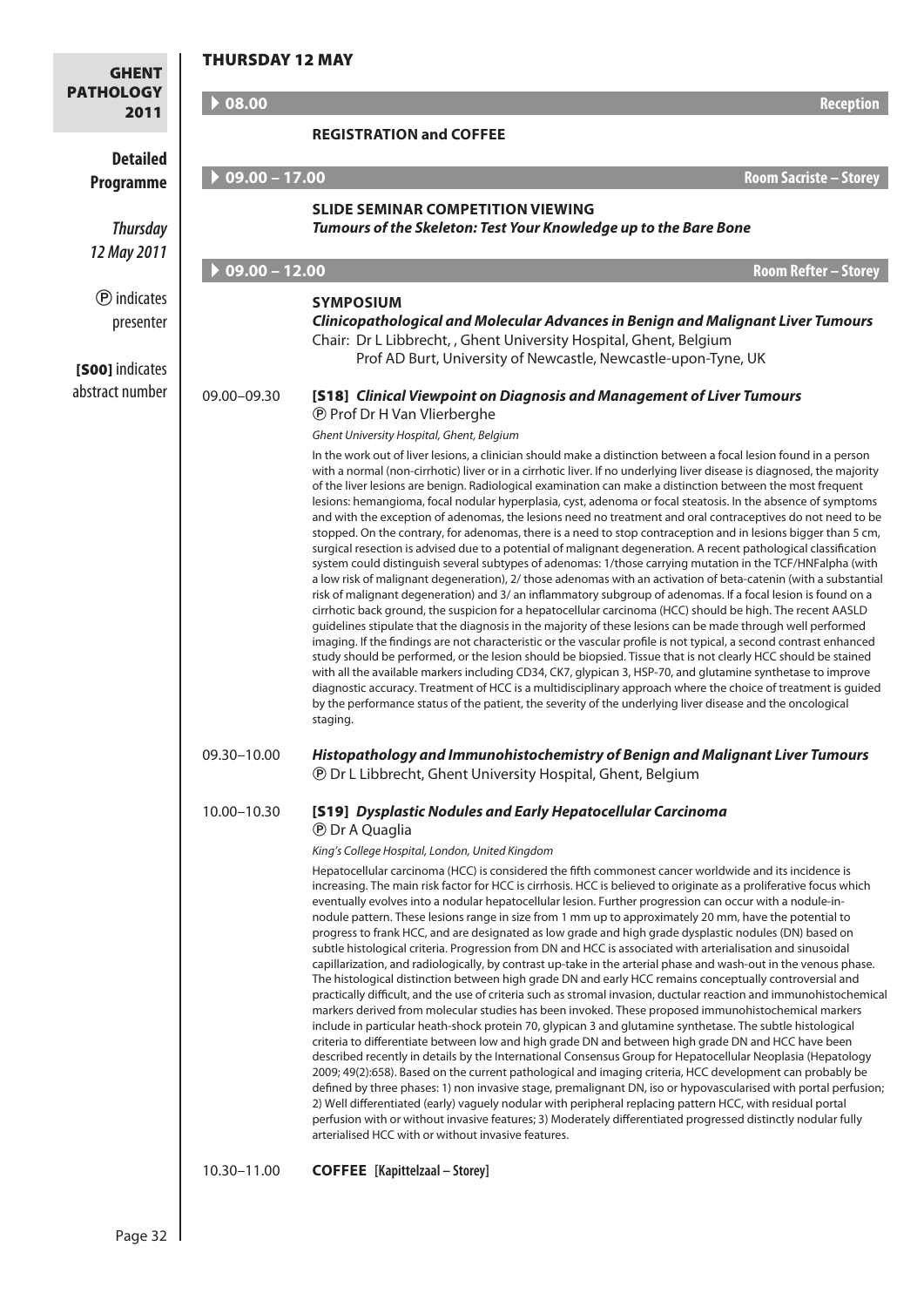

11.00–11.30 [S20] *Molecular Features and Classification of Hepatocellular Adenomas*

Recently, analysis of the genotype-phenotype correlation in hepatocellular adenomas (HCA) enabled the identification of well-defined subtypes of adenomas leading to propose a new molecular classification of these tumours in 3 major subgroups. 1-HNF1-inactivated HCA (H-HCA). In approximately 35% of the cases, HCA are defined by biallelic mutations inactivating the hepatocyte nuclear factor 1-alpha (HNF1A). These tumours are phenotypically characterized by a marked steatosis. In rare families with an inherited mutation in one allele of HNF1A, patients with maturity onset diabetes of the young type 3 (MODY3) are predisposed to develop familial liver adenomatosis. 2-B-catenin mutated HCA. These HCA represent about 15% of the cases. They frequently show cytologic abnormalities and pseudo-glandular formations, whereas steatosis is very unusual. Beta-catenin HCA are frequently diagnosed as borderline lesions between adenoma and HCC or associated with HCC. The highest risk of malignant transformation has been confirmed in sevral studies. 3-Inflammatory Hepatocellular Adenomas. Genotype-phenotype correlations revealed a homogeneous subgroup of tumours, the inflammatory HCA (IHCA, 35% to 45%), characterized by the presence of inflammatory infiltrates within the tumour. IHCA are frequently associated with obesity and more rarely with alcohol intake. IHCA are also frequently telangiectatic and this subgroup of lesions include most of the adenoma previously termed "telangiectatic focal nodular hyperplasia" or "telangiectatic adenoma." Recently, we identified recurrent somatic mutations of interleukin-6 signal transducer (IL6ST)-activating gp130 in 60% of the IHCA cases. We further demonstrated that the gp130 mutants identified in IHCA were able to activate STAT3 independently of the interleukin signalling Conclusion: Altogether, these observations revealed the broad diversity of the different

# 11.30–12.00 [S21] *Genomic Decoding of Liver Cancer: Mechanistic and Clinical Implications*

*National Cancer Institute, Bethesda, United States*

The variability in the prognosis of individuals with hepatocellular carcinoma (HCC) suggests that HCC may comprise several distinct biological phenotypes. These phenotypes may result from activation of different oncogenic pathways and/or from a different cell of origin. Comparative functional genomics approach has been used to gain insight into the cellular origin of HCC. We integrated gene expression data from rat fetal hepatoblasts and adult hepatocytes with HCC from human and mouse models. Individuals with HCC who shared a gene expression pattern with fetal hepatoblasts had a poor prognosis. The gene expression program that distinguished this subtype from other types of HCC included markers of hepatic oval cells, suggesting that HCC of this subtype may arise from hepatic progenitor cells. Analyses of gene networks showed that activation of AP-1 transcription factors in this newly identified HCC subtype might have key roles in tumour development. It is well established that recurrent genomic loci with DNA copy number changes might harbor potential driver genes in tumorigenesis. We have recently performed fine-resolution genome-wide tiling profiles of DNA copy numbers in human hepatocellular carcinoma (HCC). Comparison of copy number changes with corresponding transcription level changes in the same patients identified twenty-five copy number-dependent regions and fifty potential driver genes. Unbiased estimation of functional relevance of these regions and genes was evaluated by their prognostic impacts, and revealed their central role in the course of HCC progression. In particular, driver genes located on chromosomes 8q and 1q were the most highly predictive for survival. In addition, systematic prediction of the drug responses of the fifty driver genes identified therapeutic targets for HCC (e.g., EGFR tyrosine kinase).

### **ORAL COMMUNICATIONS**

*Categories: Gynaecological; Autopsy/Forensic; Cardiovascular/Pulmonary; Neonatal/Paediatric* 

Chair: Dr EW Benbow, University of Manchester, UK

Dr C Van den Broecke, Ghent University Hospital, Ghent, Belgium

# $\textcircled{P}$  LJ Ewington<sup>1</sup>; A Taylor<sup>2</sup>; R Sriraksa<sup>3</sup>; Y Horimoto<sup>4</sup>; E Lam<sup>4</sup>; MA El-Bahrawy<sup>5</sup>

*1Faculty of Medicine, Imperial College London, London, United Kingdom; 2Department of Oncology, Imperial College NHS Trust, London, United Kingdom; 3Centre for Research and Development of Medical Diagnostic Laboratories, Khon Kaen University, Khon Kaen, Thailand; 4Department of Surgery and Cancer, Imperial College London, London, United Kingdom; 5Department of Histopathology, Imperial College London, London, United Kingdom*

Endometrial cancer is the most common gynaecological malignancy in the United Kingdom. Interleukin-8 (IL-8) is a pro-inflammatory cytokine which exerts its effects via binding to the chemokine receptors CXCR1 and CXCR2. Following ligand binding, various signalling cascades are activated which ultimately promote angiogenesis, mitogenesis and motogenesis. IL-8 is over expressed in endometrial carcinoma, but the expression of CXCR1 and CXCR2 in endometrial carcinoma has not been previously investigated. We studied the expression of CXCR1 and CXCR2 in endometrial carcinomas and normal endometrium by immunohistochemistry in 101 cases and by Real-time quantitative PCR (RT– qPCR) in 17 cases. The expression profile was correlated to the clinico-pathological features of the tumours.

Immunohistochemistry showed CXCR1 and CXCR2 were expressed in all endometrial carcinomas, with CXCR1 showing stronger expression than CXCR2. There was no statistically significant correlation between staining intensity of both receptors and tumour type, tumour stage or the presence of lymphovascular space invasion. There was a statistically significant correlation between CXCR2 staining intensity and tumour grade (P=0.012),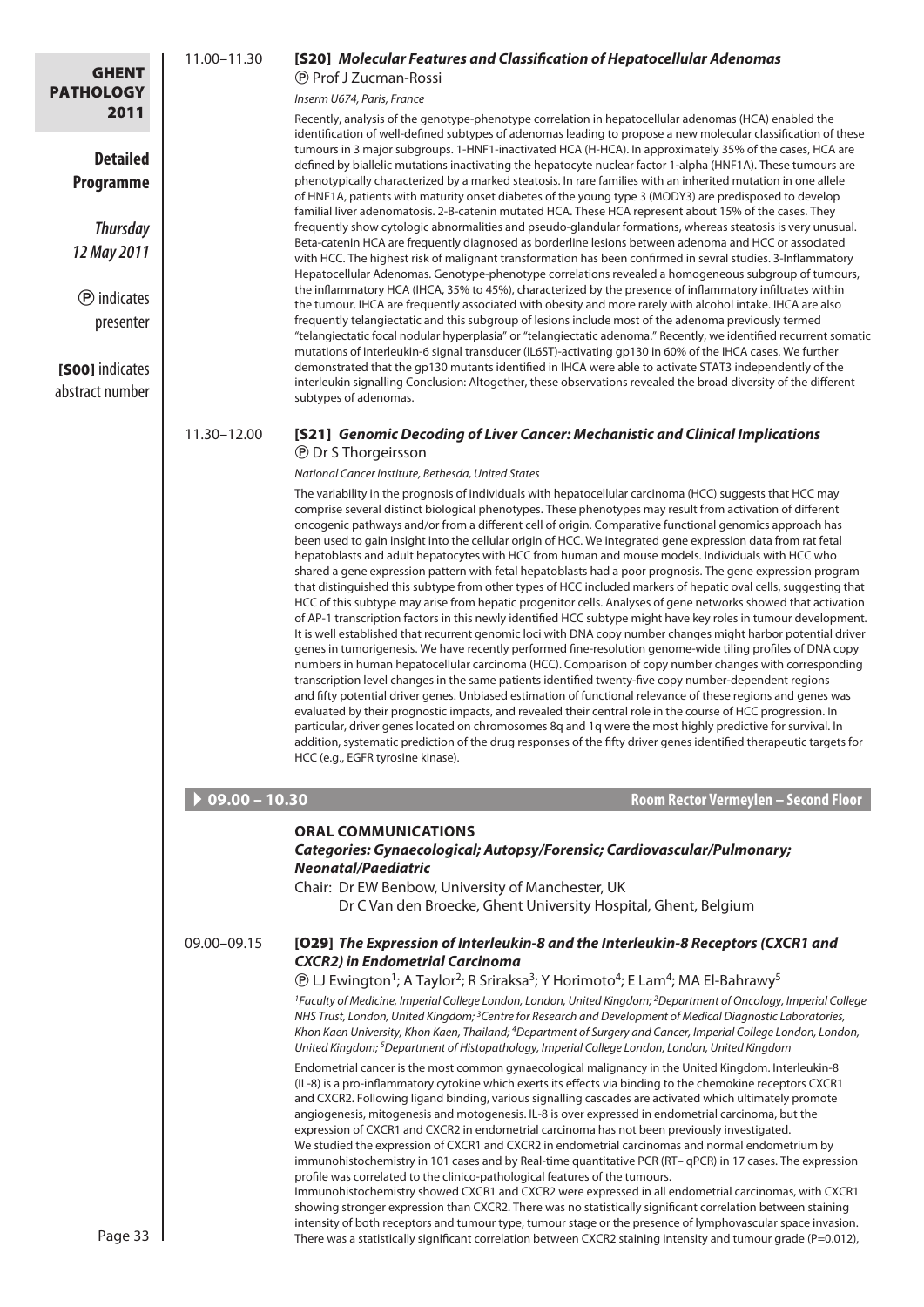| <b>GHENT</b>                           | <b>THURSDAY 12 MAY</b> - continued |                                                                                                                                                                                                                                                                                                                                                                                                                                                                                                                                                                                                                                                                                                                                                                                                                                                                                                                                                                                                                                                                                                                                                                                                                                                                                                                                                                                                                                                                                                                                                                                                                                                                                                                                                                                                                                                                                                                                                                                                                                                                              |  |
|----------------------------------------|------------------------------------|------------------------------------------------------------------------------------------------------------------------------------------------------------------------------------------------------------------------------------------------------------------------------------------------------------------------------------------------------------------------------------------------------------------------------------------------------------------------------------------------------------------------------------------------------------------------------------------------------------------------------------------------------------------------------------------------------------------------------------------------------------------------------------------------------------------------------------------------------------------------------------------------------------------------------------------------------------------------------------------------------------------------------------------------------------------------------------------------------------------------------------------------------------------------------------------------------------------------------------------------------------------------------------------------------------------------------------------------------------------------------------------------------------------------------------------------------------------------------------------------------------------------------------------------------------------------------------------------------------------------------------------------------------------------------------------------------------------------------------------------------------------------------------------------------------------------------------------------------------------------------------------------------------------------------------------------------------------------------------------------------------------------------------------------------------------------------|--|
| <b>PATHOLOGY</b><br>2011               |                                    | but not between for CXCR1 staining intensity and tumour grade. On RT-qPCR there was significant increase in<br>the level of expression of IL-8, CXCR1 and CXCR2 in 15/17 (median 41.8 folds), 15/17 (median 51.4 folds) and<br>16/17 (median 26.7 folds) tumours respectively in comparison to normal endometrium. There was an inverse<br>relationship between the level of expression of CXCR1 and CXCR2 and disease free survival and overall survival.                                                                                                                                                                                                                                                                                                                                                                                                                                                                                                                                                                                                                                                                                                                                                                                                                                                                                                                                                                                                                                                                                                                                                                                                                                                                                                                                                                                                                                                                                                                                                                                                                   |  |
| <b>Detailed</b><br>Programme           |                                    | This is the first study to investigate the expression of CXCR1 and CXCR2 in endometrial carcinoma and the<br>results suggest IL-8 and IL-8 receptors play a role in the pathogenesis of endometrial carcinoma, and represent<br>potential prognostic biomarkers and therapeutic targets.                                                                                                                                                                                                                                                                                                                                                                                                                                                                                                                                                                                                                                                                                                                                                                                                                                                                                                                                                                                                                                                                                                                                                                                                                                                                                                                                                                                                                                                                                                                                                                                                                                                                                                                                                                                     |  |
| <b>Thursday</b><br>12 May 2011         | 09.15-09.30                        | [030] Do Figo Stage 1A and Small (<2CM) 1B1 Cervical Adenocarcinomas Have a Good<br><b>Prognosis and Warrant Less Radical Surgery</b><br><b><i>@</i></b> G McVeigh <sup>1</sup> ; M Al-Kalbani <sup>2</sup> ; H Nagar <sup>2</sup> ; WG McCluggage <sup>1</sup>                                                                                                                                                                                                                                                                                                                                                                                                                                                                                                                                                                                                                                                                                                                                                                                                                                                                                                                                                                                                                                                                                                                                                                                                                                                                                                                                                                                                                                                                                                                                                                                                                                                                                                                                                                                                              |  |
| <b><i>O</i></b> indicates<br>presenter |                                    | <sup>1</sup> Royal Victoria Hospital, Belfast, United Kingdom; <sup>2</sup> Belfast City Hospital, Belfast, United Kingdom<br>Objectives: There is controversy regarding the optimal management of small cervical adenocarcinomas<br>and more radical surgery is often undertaken compared to similar size squamous carcinomas. We wished to<br>determine the risk of parametrial involvement and metastatic disease and the outcome in FIGO 1A and small<br>(< 2 cm) 1B1 cervical adenocarcinomas. Methods: All women with a diagnosis of FIGO stage 1A1, 1A2 or 1B1                                                                                                                                                                                                                                                                                                                                                                                                                                                                                                                                                                                                                                                                                                                                                                                                                                                                                                                                                                                                                                                                                                                                                                                                                                                                                                                                                                                                                                                                                                        |  |
| [SOO] indicates<br>abstract number     |                                    | cervical adenocarcinoma with maximum tumour size of 2 cm were identified between 1999 and 2010 in<br>Northern Ireland. A single pathologist reviewed all pathology prospectively at a cancer centre tumour board.<br>Results: A total of 74 women were identified (mean age 39; range 25-72). In total, 36 women had stage 1A1,<br>9 stage 1A2 and 29 stage 1B1 cervical adenocarcinoma. Surgical treatment ranged from local excision (cone<br>or LLETZ) to radical hysterectomy and pelvic lymph node dissection; adjuvant therapy was not administered<br>in any case. No parametrial involvement was seen in the 36 women who underwent parametrial resection.<br>No lymph node metastasis was identified in the 45 women who underwent pelvic lymph node dissection.<br>Lymphovascular space invasion was identified in 6 cases. No tumour recurrence or metastasis was noted with<br>an average follow up of 60 months. Conclusions: The optimal management of women with 1A or small 1B1<br>cervical adenocarcinoma is controversial and radical surgery is often undertaken. Our data suggests that there<br>is an extremely low risk of parametrial and lymph node involvement with tumours < 2cm and a low recurrence<br>rate. Less radical surgery may be warranted for small cervical adenocarcinomas and this should be addressed by<br>future studies.                                                                                                                                                                                                                                                                                                                                                                                                                                                                                                                                                                                                                                                                                                         |  |
|                                        | 09.30-09.45                        | [O31] The Pathology of Sudden Cardiac Death - Results from a Specialist Cardiac<br><b>Pathology Service in the United Kingdom (UK)</b><br>SV de Noronha <sup>1</sup> ; K Ohta-Ogo <sup>2</sup> ; J Wells <sup>1</sup> ; W Banya <sup>2</sup> ; <b>(D)</b> MN Sheppard <sup>3</sup>                                                                                                                                                                                                                                                                                                                                                                                                                                                                                                                                                                                                                                                                                                                                                                                                                                                                                                                                                                                                                                                                                                                                                                                                                                                                                                                                                                                                                                                                                                                                                                                                                                                                                                                                                                                           |  |
|                                        |                                    | <sup>1</sup> Imperial College, Royal Brompton & Harefield NHS Foundation Trust, London, United Kingdom; <sup>2</sup> Royal Brompton &<br>Harefield NHS Foundation Trust, London, United Kingdom; <sup>3</sup> Royal Brompton & Harefield NHS Foundation Trust/NHLI,<br>London, United Kingdom                                                                                                                                                                                                                                                                                                                                                                                                                                                                                                                                                                                                                                                                                                                                                                                                                                                                                                                                                                                                                                                                                                                                                                                                                                                                                                                                                                                                                                                                                                                                                                                                                                                                                                                                                                                |  |
|                                        |                                    | Sudden cardiac death (SCD) in the young may be more common than previously thought with recent findings<br>suggesting that there are at least 10 cases per week in the UK. We report the results of a novel fast track cardiac<br>pathology service funded by the charity Cardiac Risk in the Young (CRY). This service offers a free specialist<br>cardiac diagnosis with a median turnaround of 9 days and has proved to be successful with families and<br>pathologists nationwide who wish to establish a specific cardiac cause quickly.<br>A total of 720 cases of SCD were referred from early 2007 to 2009, predominately male (2:1), median age 31<br>years. The main cardiac diagnoses were normal heart (n=320) (suggesting channelopathy), cardiomyopathy<br>(n=204) and coronary artery pathology (27% of which was non-atherosclerotic). The most common<br>cardiomyopathies were: Idiopathic LVH (n=54), HCM (n=42), ARVC and obesity cardiomyopathy (n=29, each).<br>Most deaths took place at home (57%) at rest or during sleep (34%) and 14% during exertion. In a sample of 200<br>consecutive cases of SCD, diagnoses made by both the referring pathologist and MNS matched in 60% of cases<br>(k=0.49). Referring pathologists were more inclined to diagnose pathology rather than designate the heart as<br>normal e.g. ARVC was over-estimated by a factor of 4 when fatty infiltration of the right ventricle was identified<br>but the heart was otherwise normal. Similarly, HCM was overestimated by a factor of 1.5 when cases lacked true<br>myocyte disarray needed for pathological diagnosis and designated as ILVH instead.<br>This large study highlights the importance of inherited cardiac disease as a cause of SCD as at least 75% of<br>our referrals are of potentially genetic origin. With the establishment of the CRY CCP, we are able to provide<br>a prompt service to help families come to terms with a very traumatic event and facilitate their referral to<br>specialist cardiological services for family screening. |  |
|                                        | 09.45-10.00                        | [032] Extrapulmonary Small Cell Carcinoma: A Clinicopathological Study with<br><b>Identification of Diagnostic Mimics</b><br><b><i>Theory</i></b> AM Quinn <sup>1</sup> ; F Blackhall <sup>2</sup> ; S Danson <sup>3</sup> ; G Wilson <sup>4</sup> ; J Brierley <sup>4</sup> ; E White <sup>4</sup> ; C Keeling <sup>4</sup> ;<br>A Clamp <sup>2</sup> ; L Ashcroft <sup>2</sup> ; PS Hasleton <sup>4</sup>                                                                                                                                                                                                                                                                                                                                                                                                                                                                                                                                                                                                                                                                                                                                                                                                                                                                                                                                                                                                                                                                                                                                                                                                                                                                                                                                                                                                                                                                                                                                                                                                                                                                  |  |
|                                        |                                    | <sup>1</sup> Royal Preston Hospital, Preston, United Kingdom; <sup>2</sup> The Christie Hospital, Manchester, United Kingdom; <sup>3</sup> Weston Park<br>Hospital, Sheffield, United Kingdom; <sup>4</sup> Manchester Royal Infirmary, Manchester, United Kingdom                                                                                                                                                                                                                                                                                                                                                                                                                                                                                                                                                                                                                                                                                                                                                                                                                                                                                                                                                                                                                                                                                                                                                                                                                                                                                                                                                                                                                                                                                                                                                                                                                                                                                                                                                                                                           |  |
|                                        |                                    | Purpose of the Study: Extrapulmonary small cell carcinomas (EPSCC) are uncommon neoplasms, generally<br>diagnosed using criteria based on analysis of pulmonary small cell carcinomas. The correct classification is<br>required for treatment and prognosis. Accurate histological diagnosis is pivotal to this process. This study<br>reviews the morphology and immunohistochemical staining patterns of a cohort diagnosed as EPSCC and large<br>cell neuroendocrine carcinoma (LCNEC).<br>Methods: The pathology database at a tertiary hospital was searched from 01/01/1994 to 31/12/2003, using the                                                                                                                                                                                                                                                                                                                                                                                                                                                                                                                                                                                                                                                                                                                                                                                                                                                                                                                                                                                                                                                                                                                                                                                                                                                                                                                                                                                                                                                                  |  |
| Page 34                                |                                    | term "small cell". Case notes of patients with a diagnosis of EPSCC were reviewed. The paraffin tumour block<br>with the greatest percentage of viable neuroendocrine tumour was selected for a fresh haematoxylin and eosin                                                                                                                                                                                                                                                                                                                                                                                                                                                                                                                                                                                                                                                                                                                                                                                                                                                                                                                                                                                                                                                                                                                                                                                                                                                                                                                                                                                                                                                                                                                                                                                                                                                                                                                                                                                                                                                 |  |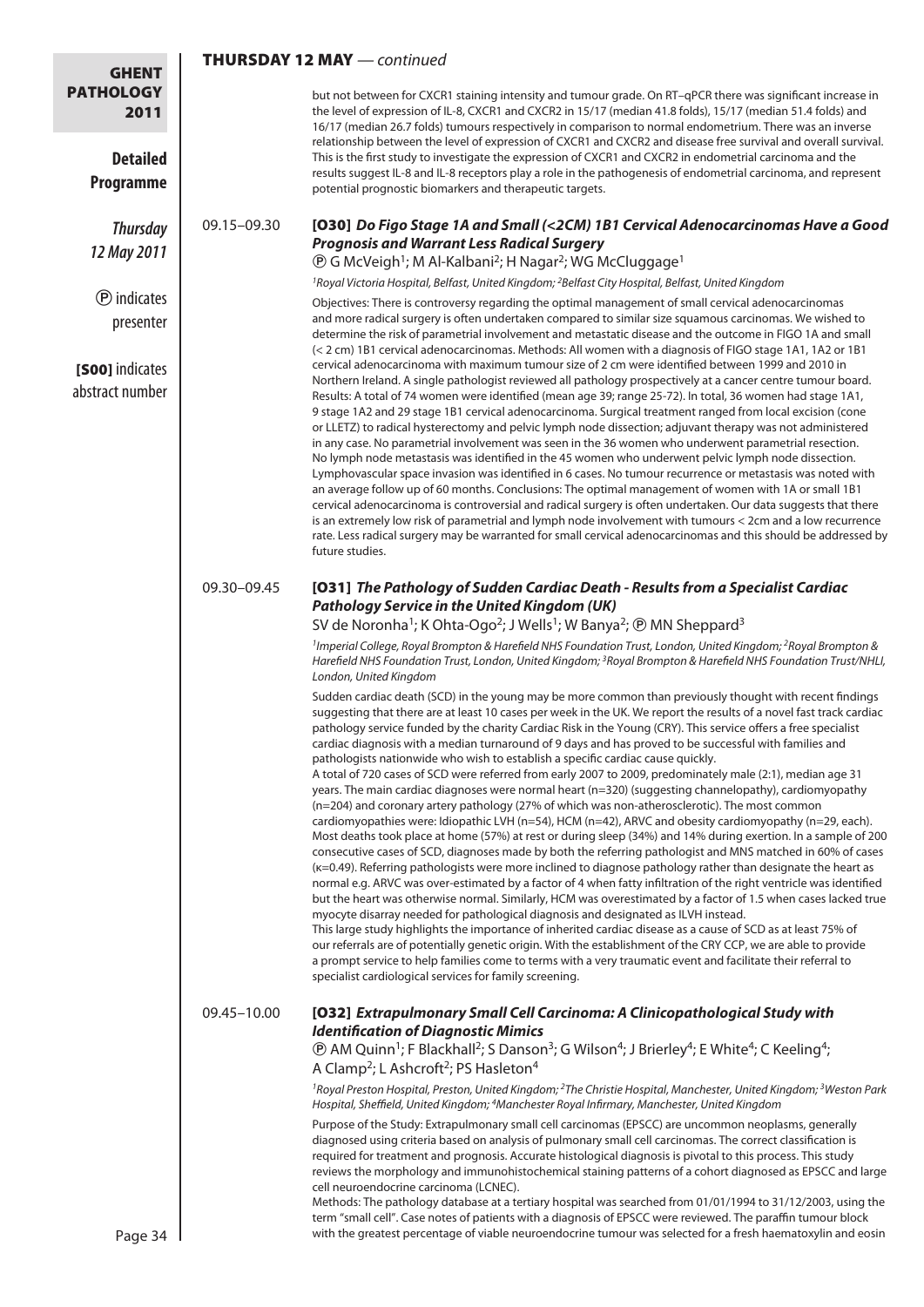|                                                                          |                             | <b>COFFEE</b>                                                                                                                                                                                                                                                                                                                                                                                                                                                                                                                                                                                                                                                                                                                                                                                                                                                                                                                                                                                                                                                                                                                                                                                                                                                                                                                                                                                                                                                                                                                                                                                                                                                                                                                                                                                                                                                                                                                                                                                                                                                                                                                                                                                                                                                                                                                                                                                                                                                                                                         |
|--------------------------------------------------------------------------|-----------------------------|-----------------------------------------------------------------------------------------------------------------------------------------------------------------------------------------------------------------------------------------------------------------------------------------------------------------------------------------------------------------------------------------------------------------------------------------------------------------------------------------------------------------------------------------------------------------------------------------------------------------------------------------------------------------------------------------------------------------------------------------------------------------------------------------------------------------------------------------------------------------------------------------------------------------------------------------------------------------------------------------------------------------------------------------------------------------------------------------------------------------------------------------------------------------------------------------------------------------------------------------------------------------------------------------------------------------------------------------------------------------------------------------------------------------------------------------------------------------------------------------------------------------------------------------------------------------------------------------------------------------------------------------------------------------------------------------------------------------------------------------------------------------------------------------------------------------------------------------------------------------------------------------------------------------------------------------------------------------------------------------------------------------------------------------------------------------------------------------------------------------------------------------------------------------------------------------------------------------------------------------------------------------------------------------------------------------------------------------------------------------------------------------------------------------------------------------------------------------------------------------------------------------------|
|                                                                          | $\rightarrow$ 10.30 - 11.00 | <b>Kapittelzaal - Storey</b>                                                                                                                                                                                                                                                                                                                                                                                                                                                                                                                                                                                                                                                                                                                                                                                                                                                                                                                                                                                                                                                                                                                                                                                                                                                                                                                                                                                                                                                                                                                                                                                                                                                                                                                                                                                                                                                                                                                                                                                                                                                                                                                                                                                                                                                                                                                                                                                                                                                                                          |
|                                                                          | 10.15-10.30                 | very subtle (doubtful) and must be correlated with CISH results.<br>[O34] Label-Free Quantitative Mass Spectrometry Proteomic Analysis in Sudden<br><b>Unexpected Death in Infancy (SUDI)</b><br><b>(D)</b> JW Pryce <sup>1</sup> ; W Heywood <sup>2</sup> ; K Mills <sup>2</sup> ; MA Weber <sup>3</sup> ; NJ Sebire <sup>1</sup><br><sup>1</sup> Institute of Child Health, London, United Kingdom; <sup>2</sup> Biological Mass Spectrometry Centre, Institute of Child Health,<br>London, United Kingdom; <sup>3</sup> Great Ormond Street Hospital, London, United Kingdom<br>Purpose of the study: Current methods of investigating SUDI identify a cause of death in a third of cases<br>but the majority remain unexplained. Recent technical advances in proteomics offer novel methods for the<br>investigation of SUDI. We describe proof of principle, providing a comparative analysis of liver proteomic<br>analysis in sepsis and non-sepsis SUDI deaths.<br>Methods: Two paediatric SUDI autopsies were identified, where frozen liver samples were available, one<br>representing definite systemic sepsis and one in whom the cause remained undetermined with sterile cultures.<br>Liver samples underwent label-free quantitative mass spectrometry analysis (MSE).<br>Results: Case A had negative ancillary tests and a final cause of death as unexplained SUDI (uSUDI); Case B<br>had proven Streptococcal Sepsis. 193 protein sequences were identified in A vs. 135 in B. Of these, 8 were<br>differentially identified, demonstrating at least a 2-fold difference (considered significant) between cases. There<br>were 4 proteins which were significantly increased in sepsis, compared to uSUDI, including Histone H3.3 and<br>Annexin A2. Of the proteins which were significantly reduced in the sepsis case, these included Calreticulin and<br>Cytochrome P450 2C9.<br>Conclusion: Proteomic analysis of autopsy liver tissue in SUDI is possible and demonstrates differential protein<br>expression according to cause / mode of death. These findings demonstrate possible sepsis-specific changes.<br>Cytochrome P450 2C9 is down regulated in the presence of inflammatory cytokines, and extracellular histone<br>release may contribute to organ failure and death in sepsis. Proteomic analysis may develop an important role<br>in investigating the cause / mode of death in future. Larger studies are in progress to determine efficacy in a<br>large cohort of cases. |
| [SOO] indicates<br>abstract number                                       |                             | Two mutations are particularly interesting: L858R on exon 21 and deletion E746_A750 on exon 19 the detection<br>of the mutation is done by sequencing.<br>Two specific antibodies against L858R and E746_A750 were described.<br>Aim: Evaluation of the use of immunohistochemistry to detect L858R and E746_A750del mutation in NSCLC and<br>to place this result in an algorith to decide to treat the patient with tyrosine kinase inhibitor.<br>Methods: First a prospective study : we realise evaluation of the staining obtained by immunohistochemistry<br>against L858R on exon 21 and deletion E746_A750 on exon 19. Second a retrospective study to evaluate the<br>heterogeneity of the staining obtained by immunohistochemistry against L858R on exon 21 and deletion<br>E746_A750 on exon 19.<br>Results: For the prospective study (36 NSCLC) preliminary results show that among 28 wild type : 3 (11%) cases<br>show expression of L858R (1 clearly positive with strong expression and 2 with very little focal expression one<br>nuclear, and one membranous pattern); 4 (14%) cases shows expression of deletion E746_A750 but with a very<br>focal expression. 2 L858L mutated case show expression of L858R expression. On 3 del 19 cases 1 case shows<br>expression of L858R with a light nuclear staining pattern but with a very strong expression of del 19 staining,<br>1 case a strong expression of del 19 staining and one is negative (false negative). For the retrospective study,<br>the first serie of 50 cases analysed, 3 cases expressed L858R staining with one clearly positive this must be<br>correlated with sequencing.<br>Conclusions: Our preliminary results show in our serie 1 false positive for L858R in a WT case and 1 false<br>negative for a case with a deletion of 19. These case are clearly discordant. For the others cases, the staining is                                                                                                                                                                                                                                                                                                                                                                                                                                                                                                                                                                                                             |
| <b><i>O</i></b> indicates<br>presenter                                   | 10.00-10.15                 | [033] Usefulness of Immunohistochemistry to Detect L858R and E746-A750 Mutation<br>of EGFR in Non Small Cell Lung Cancer<br>Z Mekinda <sup>1</sup> ; M Dehoux <sup>1</sup> ; M Lemercier <sup>1</sup> ; N De Nève <sup>1</sup> ; P Heimann <sup>1</sup> ; I Salmon <sup>2</sup> ;<br><b><i>®</i></b> M Remmelink <sup>1</sup><br><sup>1</sup> CUB-ULB Hôpital Erasme, Brussels, Belgium; <sup>2</sup> Hôpital Erasme, Brussels, Belgium<br>Introduction: EGFR receptor mutations are present in approximately 10% of non small cell lung cancer (NSCLC).                                                                                                                                                                                                                                                                                                                                                                                                                                                                                                                                                                                                                                                                                                                                                                                                                                                                                                                                                                                                                                                                                                                                                                                                                                                                                                                                                                                                                                                                                                                                                                                                                                                                                                                                                                                                                                                                                                                                                              |
| <b>Thursday</b><br>12 May 2011                                           |                             | Conclusions: EPSCC, based on this small series, may be over-diagnosed. The commonest mistake was to confuse<br>this tumour with a PDC. Special stains may reduce this discrepancy. TTF-1 may help to discriminate EPSCC from<br>PDC, in combination with synaptophysin.                                                                                                                                                                                                                                                                                                                                                                                                                                                                                                                                                                                                                                                                                                                                                                                                                                                                                                                                                                                                                                                                                                                                                                                                                                                                                                                                                                                                                                                                                                                                                                                                                                                                                                                                                                                                                                                                                                                                                                                                                                                                                                                                                                                                                                               |
| <b>GHENT</b><br><b>PATHOLOGY</b><br>2011<br><b>Detailed</b><br>Programme |                             | stain and immunohistochemical stains, including synaptophysin, TTF-1 and 34βE12. Additional stains were<br>carried out on selected cases, where the diagnosis was uncertain. The stains were assessed by two pathologists.<br>Summary of Results: In total 37 cases were reviewed. The commonest tumour locations were cervix (11) and<br>bladder (10) followed by oesophagus (3), ovary (3), prostate (3), rectum (2), breast (1), kidney (1), stomach<br>(1), liver (1) and jaw (1). 25 cases (68%) were diagnosed as EPSCC. The remaining cases were classified as 10<br>poorly differentiated carcinomas (PDC) (27%), 2 of which contained areas of neuroendocrine differentiation,<br>and 2 cases of LCNEC (5%). TTF-1 was positive in 9 cases of EPSCC and none of the cases of PDC ( $p = 0.034$ ).<br>Synaptophysin was positive in 20 cases of EPSCC and 2 cases of PDC with neuroendocrine differentiation ( $p =$<br>0.002), as well as 2 cases of LCNEC.                                                                                                                                                                                                                                                                                                                                                                                                                                                                                                                                                                                                                                                                                                                                                                                                                                                                                                                                                                                                                                                                                                                                                                                                                                                                                                                                                                                                                                                                                                                                                  |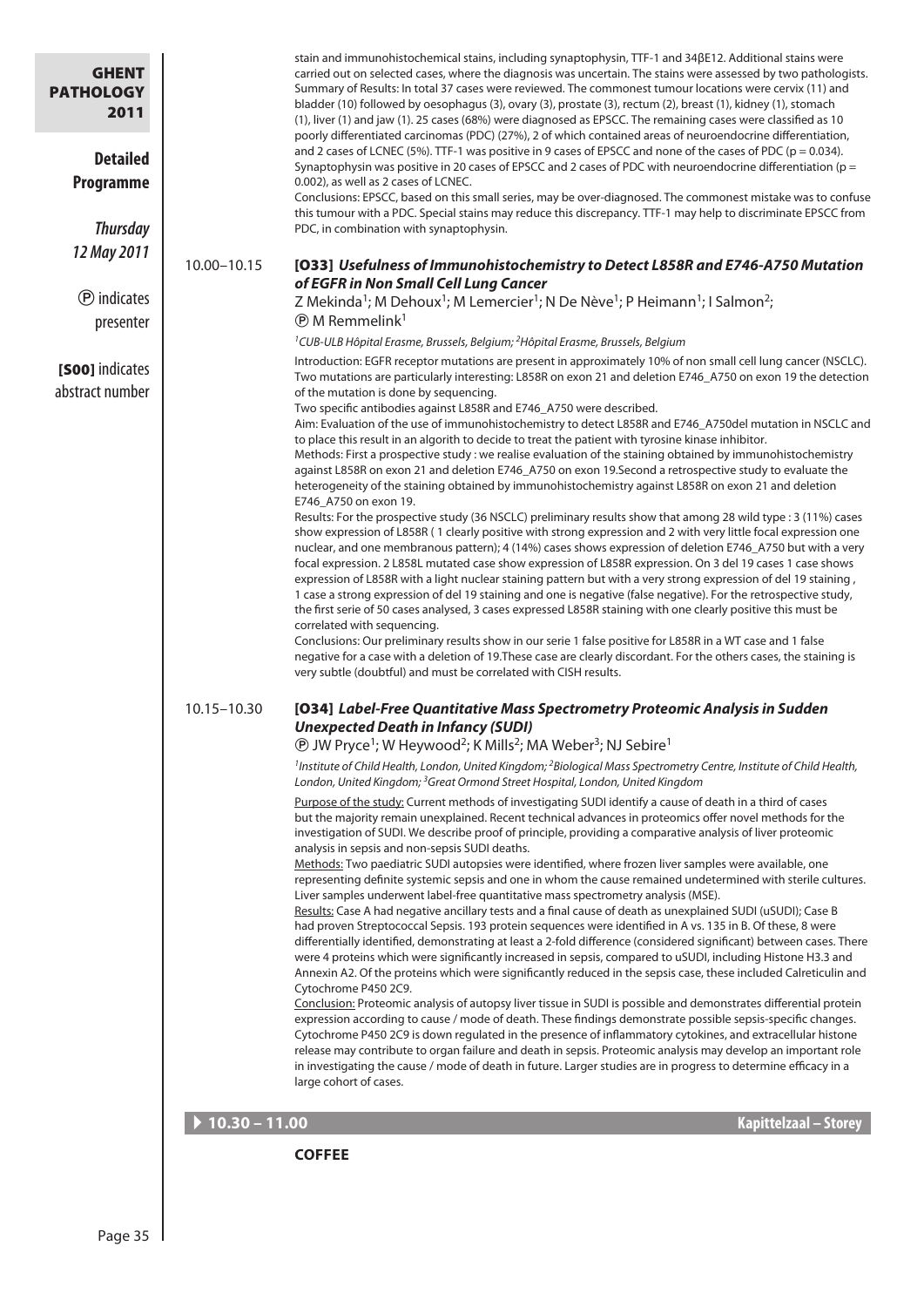| <b>GHENT</b>                                                    |                                                                                                                                                                                                                                                                                                                                                                                                                                                                                                                                                                                                                                                                                                                                                                                                                                                                                                                                                                                                                                                                                                                                                                                                                                                                                                                                                                                                                                                                                                                                                                                                                                                                                                                                                                                                                                                                                                                                                                                                                                    |  |  |
|-----------------------------------------------------------------|------------------------------------------------------------------------------------------------------------------------------------------------------------------------------------------------------------------------------------------------------------------------------------------------------------------------------------------------------------------------------------------------------------------------------------------------------------------------------------------------------------------------------------------------------------------------------------------------------------------------------------------------------------------------------------------------------------------------------------------------------------------------------------------------------------------------------------------------------------------------------------------------------------------------------------------------------------------------------------------------------------------------------------------------------------------------------------------------------------------------------------------------------------------------------------------------------------------------------------------------------------------------------------------------------------------------------------------------------------------------------------------------------------------------------------------------------------------------------------------------------------------------------------------------------------------------------------------------------------------------------------------------------------------------------------------------------------------------------------------------------------------------------------------------------------------------------------------------------------------------------------------------------------------------------------------------------------------------------------------------------------------------------------|--|--|
| <b>PATHOLOGY</b><br>$\blacktriangleright$ 11.00 - 12.00<br>2011 | Room Rector Vermeylen - Second Floor                                                                                                                                                                                                                                                                                                                                                                                                                                                                                                                                                                                                                                                                                                                                                                                                                                                                                                                                                                                                                                                                                                                                                                                                                                                                                                                                                                                                                                                                                                                                                                                                                                                                                                                                                                                                                                                                                                                                                                                               |  |  |
|                                                                 | <b>ORAL COMMUNICATIONS</b><br>Categories: Cellular/Molecular; Osteoarticular/Soft Tissue<br>Chair: Dr R Byers, University of Manchester, UK<br>Dr RG Forsyth, Ghent University Hospital, Ghent, Belgium                                                                                                                                                                                                                                                                                                                                                                                                                                                                                                                                                                                                                                                                                                                                                                                                                                                                                                                                                                                                                                                                                                                                                                                                                                                                                                                                                                                                                                                                                                                                                                                                                                                                                                                                                                                                                            |  |  |
| <b>Thursday</b><br>11.00-11.15                                  | [035] Involvement of Vascular Endothelial Growth Factor Receptors in Endothelial Cell                                                                                                                                                                                                                                                                                                                                                                                                                                                                                                                                                                                                                                                                                                                                                                                                                                                                                                                                                                                                                                                                                                                                                                                                                                                                                                                                                                                                                                                                                                                                                                                                                                                                                                                                                                                                                                                                                                                                              |  |  |
| 12 May 2011                                                     | <b>Response to Galectin-1 and Galectin-3</b><br><b>(D)</b> N D'Haene <sup>1</sup> ; S Sauvage <sup>1</sup> ; C Maris <sup>1</sup> ; AL Trepant <sup>1</sup> ; M Le Mercier <sup>1</sup> ; C Decaestecker <sup>2</sup> ;<br>I Salmon <sup>1</sup>                                                                                                                                                                                                                                                                                                                                                                                                                                                                                                                                                                                                                                                                                                                                                                                                                                                                                                                                                                                                                                                                                                                                                                                                                                                                                                                                                                                                                                                                                                                                                                                                                                                                                                                                                                                   |  |  |
|                                                                 | <sup>1</sup> Department of Pathology Erasme Hospital, Brussels, Belgium; <sup>2</sup> Laboratory of Image Synthesis and Analysis, Faculty<br>of Applied Sciences; Université Libre de Bruxelles (ULB), Brussels, Belgium                                                                                                                                                                                                                                                                                                                                                                                                                                                                                                                                                                                                                                                                                                                                                                                                                                                                                                                                                                                                                                                                                                                                                                                                                                                                                                                                                                                                                                                                                                                                                                                                                                                                                                                                                                                                           |  |  |
|                                                                 | Tumour-associated endothelial cells (TAEC) differ from normal endothelial cells (EC). In the current study, we<br>confirm that TAEC are characterized by higher VEGFR1 expression and lower VEGFR2 expression compared<br>to normal EC. Characterization of two EC lines (EA.hy926 and HUVEC) revealed that EA.hy926 cells more<br>closely resemble TAEC than HUVEC in terms of morphology, gene expression and protein expression. Because<br>galectin-1 and galectin-3 are involved in angiogenesis, we analyzed the effects of extracellular galectin-1,<br>galectin-3 or their combination in EA.hy926 and HUVEC. The combination of galectin-1 and galectin-3 had an<br>additive effect on HUVEC tube formation via Vascular Endothelial Growth Factor Receptor-2 (VEGFR2) activation<br>only and a synergistic effect on EA.hy926 cell growth and tube formation. This synergistic effect may be<br>explained by concurrent activation of VEGFR1 and VEGFR2. Downstream pathways of galectin-induced VEGFR<br>activation involved extracellular signal-regulated kinase 1/2 and heat-shock protein 27. Collectively, these data<br>suggest that galectin-1 and -3 have a synergistic effect on angiogenesis in the tumour environment.                                                                                                                                                                                                                                                                                                                                                                                                                                                                                                                                                                                                                                                                                                                                                                                       |  |  |
| 11.15-11.30                                                     | [O36] Giant Cell Tumour of Bone: The Extracellular Matrix Integrity Plays A Critical<br><b>Role In Its Biology And Clinical Behaviour</b><br><b>The Senandian Senandi</b> ; AM Cleton-Jansen <sup>2</sup> ; E Korshing <sup>3</sup> ; MS Benassi <sup>4</sup> ; P Picci <sup>4</sup> ; G Sys <sup>5</sup> ; B Poffijn <sup>5</sup> ;<br>NA Athanasou <sup>6</sup> ; PCW Hogendoorn <sup>2</sup> ; RG Forsyth <sup>1</sup>                                                                                                                                                                                                                                                                                                                                                                                                                                                                                                                                                                                                                                                                                                                                                                                                                                                                                                                                                                                                                                                                                                                                                                                                                                                                                                                                                                                                                                                                                                                                                                                                          |  |  |
|                                                                 | <sup>1</sup> N. Goormaghtigh Institute of Pathology, University Hospital Ghent, Ghent, Belgium; <sup>2</sup> Dept of Pathology, Leiden<br>University Medical Center, Leiden, Netherlands; <sup>3</sup> Institute of Bioinformatics, University of Muenster, Muenster,<br>Germany; <sup>4</sup> Laboratorio di Ricerca Oncologica, Istituto Ortopedico Rizzoli, Bologna, Italy; <sup>5</sup> Department of Orthopaedic<br>Surgery, University Hospital Ghent, Ghent, Belgium; <sup>6</sup> Department of Pathology, Nuffield Department of Orthopaedic<br>Surgery, Nuffield Orthopaedic Centre, Oxford, United Kingdom                                                                                                                                                                                                                                                                                                                                                                                                                                                                                                                                                                                                                                                                                                                                                                                                                                                                                                                                                                                                                                                                                                                                                                                                                                                                                                                                                                                                              |  |  |
|                                                                 | Purpose of the study: Giant cell tumour of bone (GCTB) displays unpredictable and worrisome clinical features<br>such as recurrences and occasionally metastatic disease. Research aimed at understanding its biology has been<br>challenging because of its heterogeneous composition of mononuclear and multinucleated cells. Therefore,<br>predicting its behavior only by morphology has been largely frustrating.<br>Materials and methods: In this study, gene expression profiles of seven strict clinically defined groups of<br>GCTB were determined by use of the Illumina Human -6 v2 Expression BeadChip microarrays and interpreted<br>by hierarchical clustering and balanced score testing (n=33). The most promising differentially expressed<br>genes were validated by qPCR as potential biomarkers in a larger GCTB group (n=41). Corresponding protein<br>expression was validated by immunohistochemistry.<br>Results: Unsupervised hierarchical clustering reveals three major clusters: a metastatic and a heterogeneous,<br>non-metastatic GCTB cluster and an ABC cluster. Volcano plots indicate lumican (LUM) and decorin (DCN) as<br>most promising, differentially lower expressed in the metastatic group. In search for genes associated with<br>recurrences, dermatopontin (DPT) was also found showing a differentially lower expression in recurrences.<br>Hierarchical clustering suggests that non-metastatic GCTB lesions share a common genetic expression profile,<br>which differs significantly from lung metastases.<br>Discussion: Differentially expressed genes related to the extracellular matrix integrity (LUM, DCN, DPT) turns out<br>to be most promising as biomarkers for metastatic and recurrent disease. Lower expression of these proteins<br>indicates loss of extracellular matrix integrity and therefore an impaired defense against tumoral expansion and<br>spread. In conclusion, the extracellular matrix integrity plays a critical role in the biology of GCTB. |  |  |
| 11.30-11.45                                                     | [037] Characterisation of Wnt Signaling Pathway in Rhabdomyosarcoma<br><b>(B)</b> AS Rao <sup>1</sup> ; S Cialfi <sup>2</sup> ; C Dominici <sup>2</sup> ; S Yao <sup>3</sup> ; CS Foster <sup>3</sup> ; G Kokai <sup>1</sup> ; TR Helliwell <sup>3</sup> ; HP McDowell <sup>4</sup><br><sup>1</sup> Department of Paediatric Histopathology, Royal Liverpool Children's NHS Trust, Liverpool, United Kingdom;                                                                                                                                                                                                                                                                                                                                                                                                                                                                                                                                                                                                                                                                                                                                                                                                                                                                                                                                                                                                                                                                                                                                                                                                                                                                                                                                                                                                                                                                                                                                                                                                                      |  |  |
|                                                                 | <sup>2</sup> Department of Paediatrics, La Sapienza University, Rome, Italy; <sup>3</sup> Department of Histopathology, Royal Liverpool<br>University Hospital, Liverpool, United Kingdom; <sup>4</sup> Department of Paediatric Oncology, Royal Liverpool Children's NHS<br>Trust, Liverpool, United Kingdom                                                                                                                                                                                                                                                                                                                                                                                                                                                                                                                                                                                                                                                                                                                                                                                                                                                                                                                                                                                                                                                                                                                                                                                                                                                                                                                                                                                                                                                                                                                                                                                                                                                                                                                      |  |  |
|                                                                 | Beta-catenin, a multifunctional nuclear transcription factor in the canonical Wnt signaling pathway, is active<br>in myogenesis and embryonal somite patterning. Dysregulation of Wnt signaling facilitates cancer invasion<br>and metastasis in various tumours. We undertook this work to characterise Wnt/beta-catenin signaling in<br>rhabdomyosarcoma (RMS) and to investigate if Wnt/beta-catenin pathway is functionally active, in order to<br>improve our understanding of the molecular mechanisms operative in RMS.<br>Beta-catenin expression was evaluated on previously confirmed RMS cases by tissue microarray analysis ( $n =$                                                                                                                                                                                                                                                                                                                                                                                                                                                                                                                                                                                                                                                                                                                                                                                                                                                                                                                                                                                                                                                                                                                                                                                                                                                                                                                                                                                    |  |  |
|                                                                 | 35). Our data indicated that 17/34 RMS (alveolar RMS - 9/14; embryonal RMS - 8/20) expressed beta-catenin in<br>either cytoplasm or membrane or both. Nuclear positivity was seen in 2/34 cases of embryonal RMS. One case                                                                                                                                                                                                                                                                                                                                                                                                                                                                                                                                                                                                                                                                                                                                                                                                                                                                                                                                                                                                                                                                                                                                                                                                                                                                                                                                                                                                                                                                                                                                                                                                                                                                                                                                                                                                         |  |  |

was excluded from study.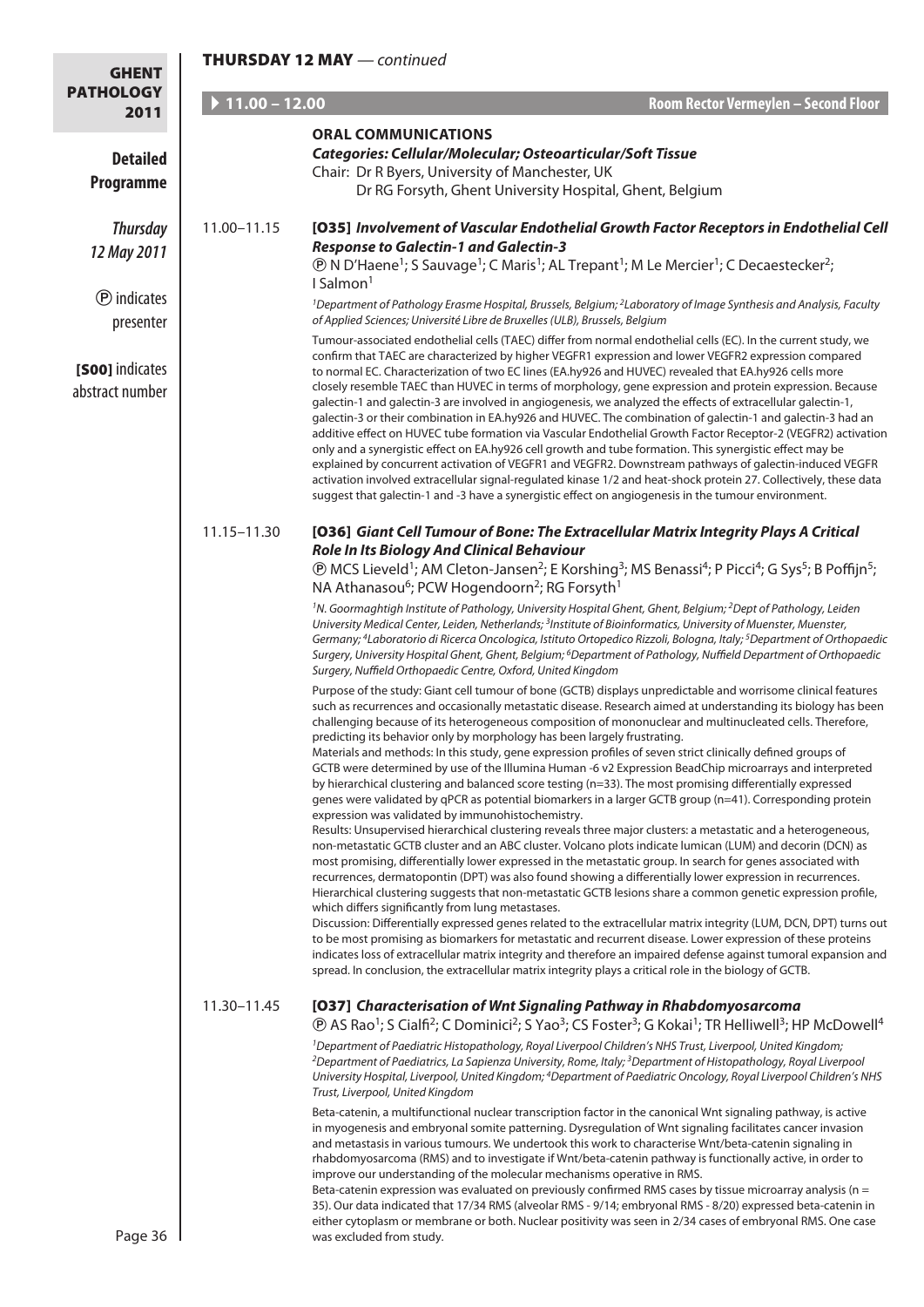|             | To test the functional significance of beta-catenin expression on the TMA, we expanded our analysis on 4 cell<br>lines derived from embryonal (RD, RD18) and alveolar (Rh4, Rh30) RMS. Immunoblot analysis demonstrated the<br>presence of Wnt proteins including Wnt ligands, beta-catenin, GSK3beta, Disheveled isoforms and Cadherins<br>in all RMS cell lines. Upon human recombinant Wnt3a stimulation, there was a change in the phosphorylaton<br>status of beta-catenin with accumulation of its unphosphorlylated cytosolic form and a demonstrable nuclear                                                                                                                                                                                                                                                                                                                                                                                                                                                                                                                                                                                                                                                                                                                                                                                                                                                                                                                                                                                                                                                                                                                                                                                                                                                                            |                                                                                                                                                                                                                                                                                                                                                                                                                                                                                                                                                                                                                                                                                                     |
|-------------|-------------------------------------------------------------------------------------------------------------------------------------------------------------------------------------------------------------------------------------------------------------------------------------------------------------------------------------------------------------------------------------------------------------------------------------------------------------------------------------------------------------------------------------------------------------------------------------------------------------------------------------------------------------------------------------------------------------------------------------------------------------------------------------------------------------------------------------------------------------------------------------------------------------------------------------------------------------------------------------------------------------------------------------------------------------------------------------------------------------------------------------------------------------------------------------------------------------------------------------------------------------------------------------------------------------------------------------------------------------------------------------------------------------------------------------------------------------------------------------------------------------------------------------------------------------------------------------------------------------------------------------------------------------------------------------------------------------------------------------------------------------------------------------------------------------------------------------------------|-----------------------------------------------------------------------------------------------------------------------------------------------------------------------------------------------------------------------------------------------------------------------------------------------------------------------------------------------------------------------------------------------------------------------------------------------------------------------------------------------------------------------------------------------------------------------------------------------------------------------------------------------------------------------------------------------------|
|             | translocation by cell fractionation studies. Confocal studies further confirmed the subcellular redistribution of<br>beta-catenin from membranes (control state) to nuclear/perinuclear region in response to Wnt3a stimulation.                                                                                                                                                                                                                                                                                                                                                                                                                                                                                                                                                                                                                                                                                                                                                                                                                                                                                                                                                                                                                                                                                                                                                                                                                                                                                                                                                                                                                                                                                                                                                                                                                |                                                                                                                                                                                                                                                                                                                                                                                                                                                                                                                                                                                                                                                                                                     |
|             | TOP/FOP Flash reporter gene assay demonstrated a T-cell factor/lymphoid-enhancing factor-mediated                                                                                                                                                                                                                                                                                                                                                                                                                                                                                                                                                                                                                                                                                                                                                                                                                                                                                                                                                                                                                                                                                                                                                                                                                                                                                                                                                                                                                                                                                                                                                                                                                                                                                                                                               |                                                                                                                                                                                                                                                                                                                                                                                                                                                                                                                                                                                                                                                                                                     |
|             | In summary, our data indicates that the central regulatory components of canonical Wnt/beta-catenin signaling                                                                                                                                                                                                                                                                                                                                                                                                                                                                                                                                                                                                                                                                                                                                                                                                                                                                                                                                                                                                                                                                                                                                                                                                                                                                                                                                                                                                                                                                                                                                                                                                                                                                                                                                   |                                                                                                                                                                                                                                                                                                                                                                                                                                                                                                                                                                                                                                                                                                     |
|             | exist in RMS and that this pathway is functionally active.                                                                                                                                                                                                                                                                                                                                                                                                                                                                                                                                                                                                                                                                                                                                                                                                                                                                                                                                                                                                                                                                                                                                                                                                                                                                                                                                                                                                                                                                                                                                                                                                                                                                                                                                                                                      |                                                                                                                                                                                                                                                                                                                                                                                                                                                                                                                                                                                                                                                                                                     |
|             |                                                                                                                                                                                                                                                                                                                                                                                                                                                                                                                                                                                                                                                                                                                                                                                                                                                                                                                                                                                                                                                                                                                                                                                                                                                                                                                                                                                                                                                                                                                                                                                                                                                                                                                                                                                                                                                 |                                                                                                                                                                                                                                                                                                                                                                                                                                                                                                                                                                                                                                                                                                     |
| 11.45-12.00 | [038] Chondroclasts Are Mature Osteoclasts Which Are Capable Of Cartilage Matrix                                                                                                                                                                                                                                                                                                                                                                                                                                                                                                                                                                                                                                                                                                                                                                                                                                                                                                                                                                                                                                                                                                                                                                                                                                                                                                                                                                                                                                                                                                                                                                                                                                                                                                                                                                |                                                                                                                                                                                                                                                                                                                                                                                                                                                                                                                                                                                                                                                                                                     |
|             |                                                                                                                                                                                                                                                                                                                                                                                                                                                                                                                                                                                                                                                                                                                                                                                                                                                                                                                                                                                                                                                                                                                                                                                                                                                                                                                                                                                                                                                                                                                                                                                                                                                                                                                                                                                                                                                 |                                                                                                                                                                                                                                                                                                                                                                                                                                                                                                                                                                                                                                                                                                     |
|             |                                                                                                                                                                                                                                                                                                                                                                                                                                                                                                                                                                                                                                                                                                                                                                                                                                                                                                                                                                                                                                                                                                                                                                                                                                                                                                                                                                                                                                                                                                                                                                                                                                                                                                                                                                                                                                                 |                                                                                                                                                                                                                                                                                                                                                                                                                                                                                                                                                                                                                                                                                                     |
|             | United Kingdom; <sup>2</sup> Department of Histopathology, Nuffield Orthopaedic Centre, Oxford, United Kingdom; <sup>3</sup> University<br>of Oxford / Nuffield Orthopaedic Centre, Nuffield Department of Orthopaedics, Rheumatology, United Kingdom                                                                                                                                                                                                                                                                                                                                                                                                                                                                                                                                                                                                                                                                                                                                                                                                                                                                                                                                                                                                                                                                                                                                                                                                                                                                                                                                                                                                                                                                                                                                                                                           |                                                                                                                                                                                                                                                                                                                                                                                                                                                                                                                                                                                                                                                                                                     |
|             | Osteoclasts are multinucleated cells which are specialised to carry out mineralised bone resorption.                                                                                                                                                                                                                                                                                                                                                                                                                                                                                                                                                                                                                                                                                                                                                                                                                                                                                                                                                                                                                                                                                                                                                                                                                                                                                                                                                                                                                                                                                                                                                                                                                                                                                                                                            |                                                                                                                                                                                                                                                                                                                                                                                                                                                                                                                                                                                                                                                                                                     |
|             | relationship to osteoclasts and their precise nature is uncertain.<br>Neoplastic and non-neoplastic subchondral bone lesions showing evidence of cartilage resorption<br>were examined histologically and multinucleated cells resorbing cartilage were characterised<br>immunohistochemically. In cell culture studies, mature human osteoclasts derived from monocyte precursors<br>and giant cell tumour of bone (GCTB) were cultured for up to 48 hours on slices of human cartilage and release<br>of glycosaminoglycans (GAG) and MMP13 activity measured by ELISA.<br>Multinucleated cells actively resorbing cartilage (chondroclasts) were frequently seen in GCTBs that had<br>extended through the subchondral bone plate; these cells were directly apposed to the resorbed cartilage<br>surface or separated from it by a layer of mononuclear stromal cells. Chondroclasts expressed an osteoclast-<br>like immunophenotype (CD45+, CD14-, HLA-DR-, CD163-, CD51+). Non-neoplastic lesions exhibiting cartilage<br>resorption (eg rheumatoid disease, bone infection) also contained chondroclasts on the surface of mineralised<br>and unmineralised cartilage. Monocyte-derived and GCTB -derived osteoclasts cultured on cartilage resulted in<br>GAG release and increased MMP13 activity relative to negative control.<br>These findings indicate that mature osteoclasts are capable of cartilage matrix resorption and that they share<br>phenotypic features with multinucleated cells that are termed chondroclasts. These multinucleated cells are<br>likely to play a role in the degradation of mineralised and unmineralised cartilage in joint disease and in the<br>chondrolysis associated with the growth of subchondral benign and malignant neoplastic lesions of bone.<br><b>Room Priorzaal - First Floor</b> |                                                                                                                                                                                                                                                                                                                                                                                                                                                                                                                                                                                                                                                                                                     |
|             | <b>COMPANION MEETING - ASSOCIATION OF CLINICAL ELECTRON MICROSCOPISTS</b><br>— see separate programme                                                                                                                                                                                                                                                                                                                                                                                                                                                                                                                                                                                                                                                                                                                                                                                                                                                                                                                                                                                                                                                                                                                                                                                                                                                                                                                                                                                                                                                                                                                                                                                                                                                                                                                                           |                                                                                                                                                                                                                                                                                                                                                                                                                                                                                                                                                                                                                                                                                                     |
|             | <b>Room Refter - Storey</b>                                                                                                                                                                                                                                                                                                                                                                                                                                                                                                                                                                                                                                                                                                                                                                                                                                                                                                                                                                                                                                                                                                                                                                                                                                                                                                                                                                                                                                                                                                                                                                                                                                                                                                                                                                                                                     |                                                                                                                                                                                                                                                                                                                                                                                                                                                                                                                                                                                                                                                                                                     |
|             | <b>PATHOLOGICAL SOCIETY OF GREAT BRITAIN &amp; IRELAND'S</b>                                                                                                                                                                                                                                                                                                                                                                                                                                                                                                                                                                                                                                                                                                                                                                                                                                                                                                                                                                                                                                                                                                                                                                                                                                                                                                                                                                                                                                                                                                                                                                                                                                                                                                                                                                                    |                                                                                                                                                                                                                                                                                                                                                                                                                                                                                                                                                                                                                                                                                                     |
|             |                                                                                                                                                                                                                                                                                                                                                                                                                                                                                                                                                                                                                                                                                                                                                                                                                                                                                                                                                                                                                                                                                                                                                                                                                                                                                                                                                                                                                                                                                                                                                                                                                                                                                                                                                                                                                                                 |                                                                                                                                                                                                                                                                                                                                                                                                                                                                                                                                                                                                                                                                                                     |
|             |                                                                                                                                                                                                                                                                                                                                                                                                                                                                                                                                                                                                                                                                                                                                                                                                                                                                                                                                                                                                                                                                                                                                                                                                                                                                                                                                                                                                                                                                                                                                                                                                                                                                                                                                                                                                                                                 |                                                                                                                                                                                                                                                                                                                                                                                                                                                                                                                                                                                                                                                                                                     |
|             | [S22] Predicting Benefit from Anti-Angiogenic Therapies                                                                                                                                                                                                                                                                                                                                                                                                                                                                                                                                                                                                                                                                                                                                                                                                                                                                                                                                                                                                                                                                                                                                                                                                                                                                                                                                                                                                                                                                                                                                                                                                                                                                                                                                                                                         |                                                                                                                                                                                                                                                                                                                                                                                                                                                                                                                                                                                                                                                                                                     |
|             | <b>P</b> Dr AM Jubb                                                                                                                                                                                                                                                                                                                                                                                                                                                                                                                                                                                                                                                                                                                                                                                                                                                                                                                                                                                                                                                                                                                                                                                                                                                                                                                                                                                                                                                                                                                                                                                                                                                                                                                                                                                                                             |                                                                                                                                                                                                                                                                                                                                                                                                                                                                                                                                                                                                                                                                                                     |
|             | University of Oxford, Oxford, United Kingdom                                                                                                                                                                                                                                                                                                                                                                                                                                                                                                                                                                                                                                                                                                                                                                                                                                                                                                                                                                                                                                                                                                                                                                                                                                                                                                                                                                                                                                                                                                                                                                                                                                                                                                                                                                                                    |                                                                                                                                                                                                                                                                                                                                                                                                                                                                                                                                                                                                                                                                                                     |
|             | Angiogenesis is a universal requirement for solid tumour growth beyond the limits of oxygen diffusion.                                                                                                                                                                                                                                                                                                                                                                                                                                                                                                                                                                                                                                                                                                                                                                                                                                                                                                                                                                                                                                                                                                                                                                                                                                                                                                                                                                                                                                                                                                                                                                                                                                                                                                                                          |                                                                                                                                                                                                                                                                                                                                                                                                                                                                                                                                                                                                                                                                                                     |
|             |                                                                                                                                                                                                                                                                                                                                                                                                                                                                                                                                                                                                                                                                                                                                                                                                                                                                                                                                                                                                                                                                                                                                                                                                                                                                                                                                                                                                                                                                                                                                                                                                                                                                                                                                                                                                                                                 | transactivation in these cells.<br>Project funded by PathSoc - Small Scheme Grant.<br><b>Resorption</b><br>H Knowles <sup>1</sup> ; MS Thompson <sup>1</sup> ; J Grünhagen <sup>1</sup> ; TG Kashima <sup>2</sup> ; XG Cheng <sup>1</sup> ; <b>@ NA Athanasou</b> <sup>3</sup><br><sup>1</sup> Nuffield Department of Orthopaedics, Rheumatology and Musculoskeletal Sciences, University of Oxford, Oxford,<br>Multinucleated cells found at sites of unmineralised hyaline cartilage erosion, termed chondroclasts, but their<br>$09.10 - 17.00$<br>$12.00 - 13.00$<br><b>30th CL OAKLEY LECTURE</b><br>Chair: Prof IO Ellis, Meetings Secretary, Pathological Society of Great Britain & Ireland |

that include biomarker discovery.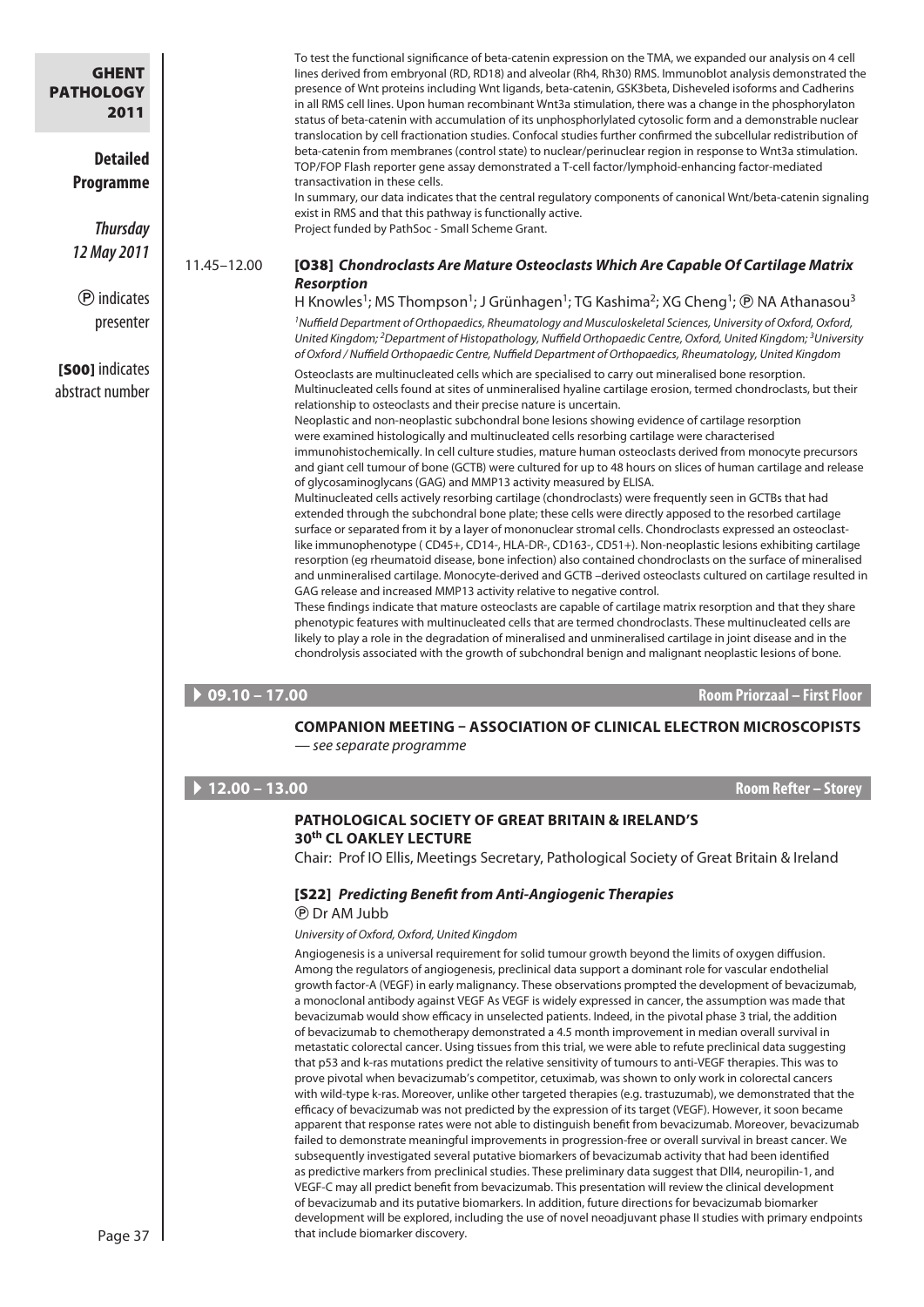### THURSDAY 12 MAY *— continued*

### GHENT **PATHOLOGY** 2011

A **13.00 – 14.00 Corridor**

#### **Lunch and Trade Stands**

# **Detailed Programme**

*Thursday 12 May 2011*

P indicates presenter

[S00] indicates abstract number

### A **13.15 – 14.15 Room Rector Vermeylen – Second Floor**

Prof S Pinder, Guy's Hospital, London, UK

*Preneoplastic Lesions of the Breast*

**Trainees Session – Meet the Experts**

A **13.30 – 14.30 Room Refter – Storey**

### **Pathological Society of Great Britain & Ireland's Annual Business Meeting**

Chair: Dr K Lambein, Ghent University Hospital, Ghent, Belgium

*— Members only*

# *(Agendas will be sent to Members)* A **14.15 – 15.00 Corridor Chairman's Poster Rounds** CATEGORY POSTER NUMBER CATEGORY Autopsy/Forensic P42 Dr EW Benbow, Manchester, Dr JWM Chow, London Cardiovascular/Pulmonary **P43** P43 and Dr MN Sheppard, London Cardiovascular Pulmonary Education & Audit P44–P47 Endocrine **P48** Dr AM McNicol, Brisbane Genitourinary/Renal | P49, P51–P55<sup>\*</sup> Prof S Fleming, Dundee and Dr ISD Roberts, Oxford Gynaecological P56–P63 Prof P Delvenne, Liege and Dr K Lambein, Ghent Head & Neck **P64–P65** Dr AM McNicol, Brisbane Hepatobiliary/Pancreas | P66–P70 | Prof AD Burt, Newcastle-upon-Tyne Lymphoreticular **P72–P75**<sup>\*</sup> Dr N Rooney, Bristol Osteoarticular/Soft Tissue P76–P77 Dr R Forsyth, Ghent and Dr N Kirkham, Newcastle-upon-Tyne Skin P78–P79  *\* P50 and P71 have been withdrawn*

A **15.00 – 17.00 Room Refter – Storey**

### **PLENARY ORAL PRESENTATIONS**

Chair: Prof IO Ellis, University of Nottingham, Nottingham, UK Dr ISD Roberts, John Radcliffe Hospital, Oxford, UK

#### 15.00–15.15 [PL1] *Mir141 and Mir200c Regulate Progenitor Cell Features in Hepatocellular carcinomas.*

**P O Govaere<sup>1</sup>; J Berkers<sup>1</sup>; L van Kempen<sup>2</sup>; K Van den Eynde<sup>1</sup>; M Komuta<sup>1</sup>; B Spee<sup>1</sup>;** R Aerts<sup>1</sup>; B Topal<sup>1</sup>; F Nevens<sup>1</sup>; E Lerut<sup>1</sup>; J Van den Oord<sup>1</sup>; T Roskams<sup>1</sup>

*1University Hospitals Leuven, Leuven, Belgium; 2McGill University/Jewish General Hospital, Montreal, Canada*

The heterogeneous nature of hepatocellular carcinomas (HCCs) is reflected by a variable clinical outcome. Keratin(K) 19 positivity in HCC has been correlated with a higher recurrence and shorter overall survival. Nevertheless the underlying mechanisms that regulate progenitor cell features in HCCs still remain unclear. In this study we want to unravel those mechanisms on an epigenetic level. Genome wide RT<sup>2</sup> miRNA PCR Arrays were performed on K19 positive and negative HCC liver biopsies(n=10). Synthetic miRNAs were transfected into PLC/PRF/5 cell line for transient overexpression and knockdown. The biological effect was objectivised by means of qPCR and correlated with human HCC samples(n=14). Localization of miRNAs and target proteins was obtained by means of in situ hybridization and immunohistochemistry(n=20). MicroRNA profiling of K19 positive HCCs reveals a signature involving metastasis pathways and cholangiocyte/hepatoblastoma characteristics. In addition there is a strong decline in the expression of mir-122, known to be enriched in healthy liver tissue. Mir-141, mir-200c and mir-429 are strongly up-regulated in K19 positive HCCs, whereas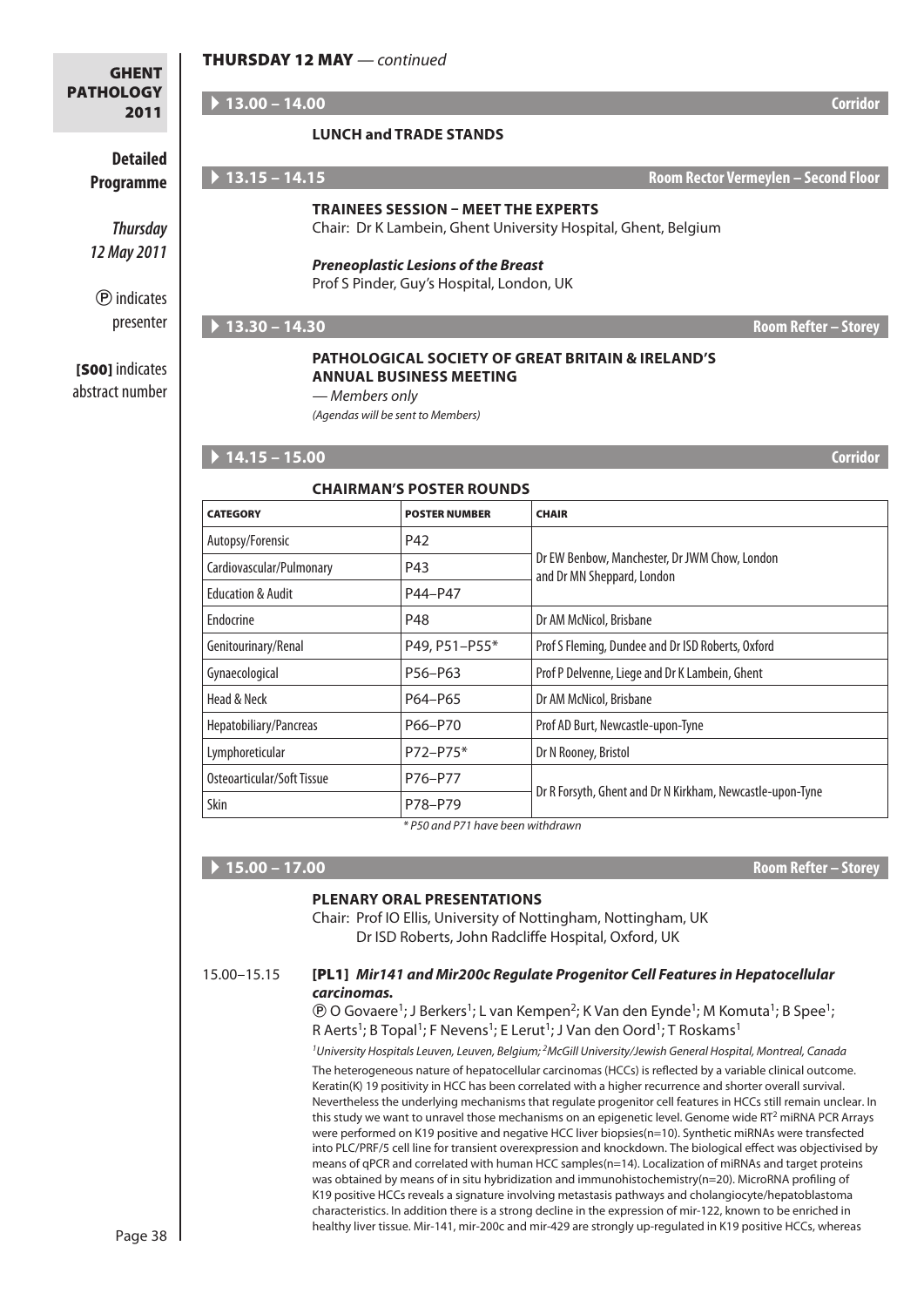| <b>GHENT</b><br><b>PATHOLOGY</b><br>2011<br><b>Detailed</b><br>Programme     |               | mir-885-5p was significantly reduced. Overexpression of mir-141 as well as mir-200c in a PLC/PRF/5 cell line<br>induced the expression of several known progenitor cell markers (i.e. KRT19, KRT7, EPCAM) and reduced<br>typical hepatocytic markers (i.e. ALB, HNF4A). In situ hybridization revealed that mir-141 and 200c are located<br>in cholangiocytes and hepatic progenitor cells, which supports the idea of progenitor-derived origin of K19<br>positive HCCs. The microRNA profile of K19 positive HCCs poses new insights into the pathogenesis of this<br>aggressive subtype of HCCs. Several microRNAs regulate the progenitor features in HCCs and are also found in<br>the non-neoplastic progenitor cells, indicating that the same mechanisms are active in human progenitor cells<br>and K19 positive HCCs.                                                                                                                                                                                                                                                                                                                                                                                                                                                                                                                                                                                                                                                                                                                                                                                                                                                                                                                                                                                                                                                                                                                                                                                                           |
|------------------------------------------------------------------------------|---------------|-------------------------------------------------------------------------------------------------------------------------------------------------------------------------------------------------------------------------------------------------------------------------------------------------------------------------------------------------------------------------------------------------------------------------------------------------------------------------------------------------------------------------------------------------------------------------------------------------------------------------------------------------------------------------------------------------------------------------------------------------------------------------------------------------------------------------------------------------------------------------------------------------------------------------------------------------------------------------------------------------------------------------------------------------------------------------------------------------------------------------------------------------------------------------------------------------------------------------------------------------------------------------------------------------------------------------------------------------------------------------------------------------------------------------------------------------------------------------------------------------------------------------------------------------------------------------------------------------------------------------------------------------------------------------------------------------------------------------------------------------------------------------------------------------------------------------------------------------------------------------------------------------------------------------------------------------------------------------------------------------------------------------------------------|
|                                                                              | 15.15 - 15.30 | [PL2] STAT3 Regulates the Expression and the Transcriptional Activity of $\beta$ -Catenin in<br><b>Colorectal Cancer</b>                                                                                                                                                                                                                                                                                                                                                                                                                                                                                                                                                                                                                                                                                                                                                                                                                                                                                                                                                                                                                                                                                                                                                                                                                                                                                                                                                                                                                                                                                                                                                                                                                                                                                                                                                                                                                                                                                                                  |
| <b>Thursday</b><br>12 May 2011                                               |               | <b>D</b> S Ibrahem; K Baloch; S Al-Ghamdi; B Muhammad; AS Nateri; M Ilyas                                                                                                                                                                                                                                                                                                                                                                                                                                                                                                                                                                                                                                                                                                                                                                                                                                                                                                                                                                                                                                                                                                                                                                                                                                                                                                                                                                                                                                                                                                                                                                                                                                                                                                                                                                                                                                                                                                                                                                 |
| <b><i>O</i></b> indicates<br>presenter<br>[SOO] indicates<br>abstract number |               | University of Nottingham, Nottingham, United Kingdom<br>Aberrant Wnt signalling is involved in the development of a variety of different types of tumour. Colorectal<br>cancer (CRC) is a paradigm of Wnt signalling induced carcinogenesis and, in this model, mutation of the APC<br>gene results in increased levels of $\beta$ -catenin protein. A variety of feedback and feed-forward loops operate<br>to maintain ß-catenin protein at "just right" levels. Activation of the Signal Transducers and Activator of<br>Transcription 3 (STAT3) pathway is also a common early finding in diverse tumours. It is generally believed that<br>this pathway affects β-catenin protein although the precise effects are uncertain. Herein we investigated the<br>effect of STAT3 signalling on β-catenin expression. Expression of STAT3 was reduced by RNA interference in five<br>different colorectal cancer cell lines (SW620, HCA46, HT29, SW480 & HCT116). The effect of STAT3 knockdown<br>on β-catenin protein was assessed by Western blot and, in every cell line, a STAT3 knockdown resulted in a<br>reduction in β-catenin protein levels. In order to ascertain whether this was mediated through altered gene                                                                                                                                                                                                                                                                                                                                                                                                                                                                                                                                                                                                                                                                                                                                                                                                               |
|                                                                              |               | transcription or altered degradation, β-catenin mRNA levels were measured by quantitative RT-PCR and protein<br>degradation was prevented by proteasome inhibition. The levels of $\beta$ -catenin mRNA fell in parallel with the<br>protein levels whilst the inhibition of proteosomal degradation did not prevent a reduction in $\beta$ -catenin protein<br>after STAT3 knockdown.<br>Having shown that STAT3 regulates $\beta$ -catenin, we sought to demonstrate the effect of these changes on<br>transcription. The TOPflash/FOPflash dual luciferase reporter system is used to monitor β-catenin transcriptional<br>activity and, with this system, we demonstrated that STAT3 knockdown resulted in a reduction in $\beta$ -catenin<br>mediated transcription.                                                                                                                                                                                                                                                                                                                                                                                                                                                                                                                                                                                                                                                                                                                                                                                                                                                                                                                                                                                                                                                                                                                                                                                                                                                                 |
|                                                                              | 15.30-15.45   | [PL3] Urine Cytology: Does it Have a Role in the Investigation of Haematuria?<br><b>@ N Onwu<sup>1</sup>; CGT Blick<sup>2</sup>; S Nazir<sup>3</sup>; S Mallett<sup>3</sup>; BW Turney<sup>2</sup>; ISD Roberts<sup>1</sup>; JP Crew<sup>2</sup>;</b><br>NC Cowan <sup>2</sup>                                                                                                                                                                                                                                                                                                                                                                                                                                                                                                                                                                                                                                                                                                                                                                                                                                                                                                                                                                                                                                                                                                                                                                                                                                                                                                                                                                                                                                                                                                                                                                                                                                                                                                                                                            |
|                                                                              |               | <sup>1</sup> The John Radcliffe Hospital, Oxford, United Kingdom; <sup>2</sup> The Churchill Hospital, Oxford, United Kingdom; <sup>3</sup> University of<br>Oxford, Oxford, United Kingdom                                                                                                                                                                                                                                                                                                                                                                                                                                                                                                                                                                                                                                                                                                                                                                                                                                                                                                                                                                                                                                                                                                                                                                                                                                                                                                                                                                                                                                                                                                                                                                                                                                                                                                                                                                                                                                               |
|                                                                              |               | Current guidelines recommend the use of urine cytology in the investigation of haematuria. In this study, we<br>evaluate the diagnostic accuracy of urine cytology, CT urography (CTU) and flexible cystoscopy in a consecutive<br>series of 778 patients referred to a one-stop haematuria diagnosis clinic. Criteria for referral were at least one<br>episode of macroscopic haematuria and age >40 years. On the same day, patients underwent examination by a<br>nurse specialist followed by urine cytology, CTU and flexible cystoscopy.<br>After a follow-up of 21-66 months, 156/778 (20.1%) patients were diagnosed with urothelial carcinoma (UC)<br>of bladder on rigid cystoscopy and biopsy. Urine cytology was scored as: $0 =$ inadequate or no specimen, $1 =$<br>benign, 2 = atypical probably benign, 3 = atypia of uncertain significance, 4 = atypia suspicious of malignancy<br>and 5 = malignant. The frequency of malignancy (bladder and upper tract UC) on follow-up, according to<br>cytology was as follows: 13/45 (28.9%) scored 0, 44/511 (8.6%) scored 1, 13/61 (21.3%) scored 2, 40/80 (50%)<br>scored 3, 23/31 (74.2%) scored 4 and 43/50 (86%) scored 5.<br>Urine cytology (4-5 positive) showed low sensitivity for UC bladder 0.38 (0.31-0.45) compared to CTU & flexible<br>cystoscopy 1.00 (0.98-1.00). Specificity for all methods was identical 0.98 (0.97-0.99). There were no cases of<br>histologically proven UC in whom urine cytology was positive and CTU and flexible cystoscopy were negative.<br>The 52 patients with abnormal cytology, despite normal cystoscopy and upper tract imaging, were subjected to<br>further evaluation. The cost of urine cytology and these additional investigations was £50,535.<br>We conclude that urine cytology performed in the context of a hospital haematuria rapid diagnosis clinic<br>utilising CTU and flexible cystoscopy is a redundant test and can be dropped from the diagnosis pathway,<br>saving money and unnecessary investigation. |
|                                                                              | 15.45-16.00   | [PL4] Lineage Tracing to Seek Multipotential Progenitor Cells in Adult Human Kidney<br>S Canadillas <sup>1</sup> ; NT Gaisa <sup>1</sup> ; R Jeffery <sup>1</sup> ; J Becker <sup>2</sup> ; MR Alison <sup>3</sup> ; N Wright <sup>4</sup> ; <b>@ R Poulsom</b> <sup>1</sup><br><sup>1</sup> Histopathology Lab, CRUK-London Research Institute, London, United Kingdom; <sup>2</sup> Institut für Pathologie,<br>Medizinische Hochschule Hannover, Hannover, Germany; <sup>3</sup> Queen Mary University of London, London, United<br>Kingdom; <sup>4</sup> Barts and the London School of Medicine and Dentistry, London, United Kingdom<br>PURPOSE Replacement of epithelial cells within the nephrons of adult mammalian kidney is generally thought<br>to be via division of differentiated cells, however recent evidence in mice supports a common origin of parietal/<br>podocyte and proximal tubule lineages. We aimed to test an alternative hypothesis, namely that phenotypically<br>distinct epithelia have a clonal origin.<br>METHODS We identified cell fates by lectin histochemistry and combined this with detection of patches of<br>cells in which mitochondrial cytochrome C oxidase (CCO1) expression was absent. For detection of CCO1-null<br>patches we used either: immunofluorescence-histochemistry for CCO1 and Porin on formalin fixed paraffin<br>embedded tissue, or enzyme-histochemistry for CCO1 and succinate dehydrogenase (SDH), on frozen tissue.<br>CCO1-active and deficient areas were laser-capture-microdissected. The entire mitochondrial genome (mtDNA)<br>was amplified using a nested PCR protocol and sequenced for mtDNA-mutations.                                                                                                                                                                                                                                                                                                                                                  |
| Page 39                                                                      |               |                                                                                                                                                                                                                                                                                                                                                                                                                                                                                                                                                                                                                                                                                                                                                                                                                                                                                                                                                                                                                                                                                                                                                                                                                                                                                                                                                                                                                                                                                                                                                                                                                                                                                                                                                                                                                                                                                                                                                                                                                                           |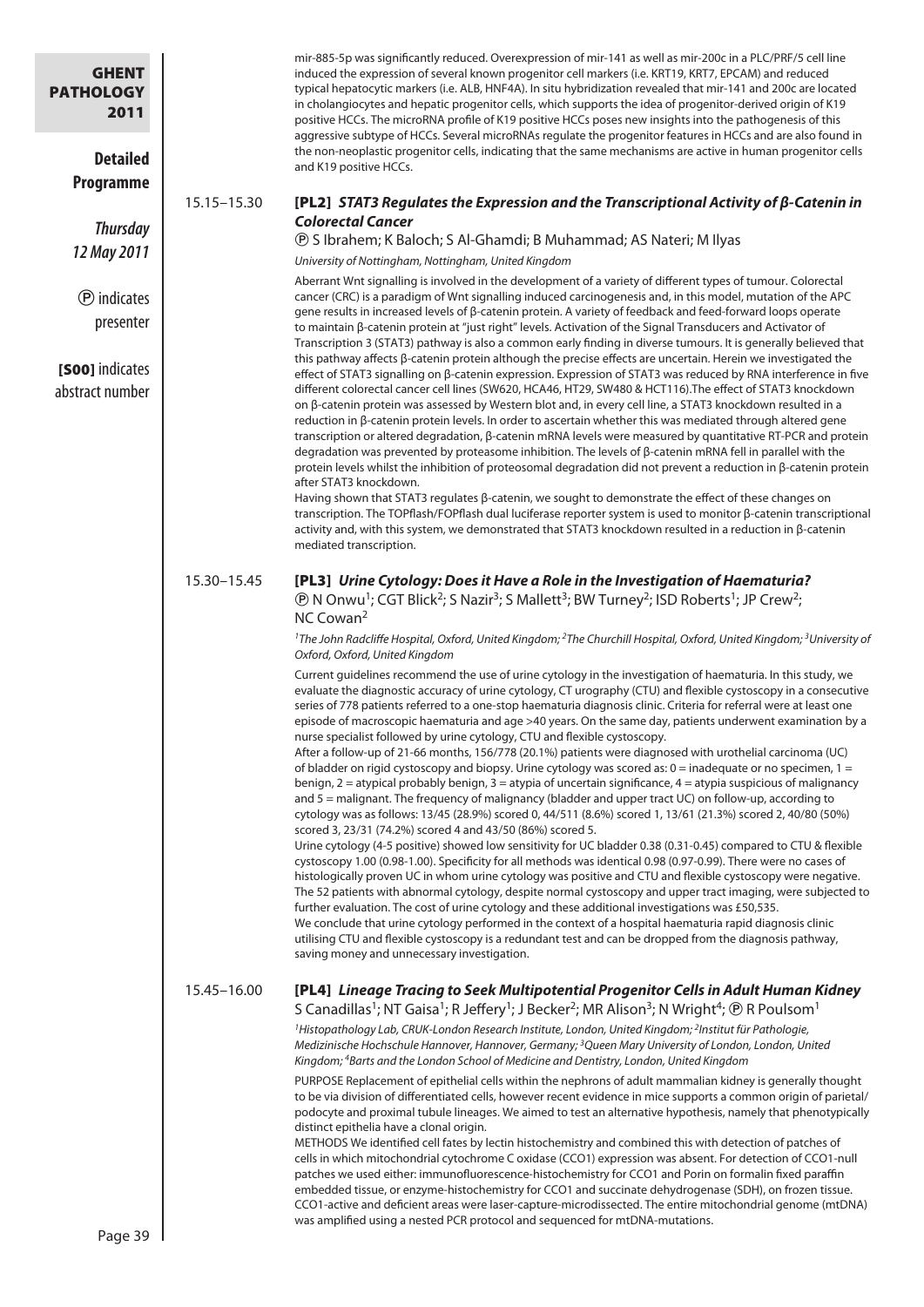| <b>GHENT</b>                           | <b>THURSDAY 12 MAY</b> - continued |                                                                                                                                                                                                                                                                                                                                                                                                                                                                                                                                                                                                                                                                                                                                                                                                                                                                                                                                                                                                                                                                                                                                                                                                                                                                                                                                                                                                                                                                                                                                                                                                                                                                                                                                                                                                                                                                                                                                                                                                                                                                                                                                                                                                                                                                                                                                                                                                                                                                                                                                                                                                                                                                                                                                                                                                                                                   |  |
|----------------------------------------|------------------------------------|---------------------------------------------------------------------------------------------------------------------------------------------------------------------------------------------------------------------------------------------------------------------------------------------------------------------------------------------------------------------------------------------------------------------------------------------------------------------------------------------------------------------------------------------------------------------------------------------------------------------------------------------------------------------------------------------------------------------------------------------------------------------------------------------------------------------------------------------------------------------------------------------------------------------------------------------------------------------------------------------------------------------------------------------------------------------------------------------------------------------------------------------------------------------------------------------------------------------------------------------------------------------------------------------------------------------------------------------------------------------------------------------------------------------------------------------------------------------------------------------------------------------------------------------------------------------------------------------------------------------------------------------------------------------------------------------------------------------------------------------------------------------------------------------------------------------------------------------------------------------------------------------------------------------------------------------------------------------------------------------------------------------------------------------------------------------------------------------------------------------------------------------------------------------------------------------------------------------------------------------------------------------------------------------------------------------------------------------------------------------------------------------------------------------------------------------------------------------------------------------------------------------------------------------------------------------------------------------------------------------------------------------------------------------------------------------------------------------------------------------------------------------------------------------------------------------------------------------------|--|
| <b>PATHOLOGY</b><br>2011               |                                    | RESULTS Putative clonal patches were readily detected in normal kidney, especially in elderly persons' tissue,<br>consistent with the age-related accumulation of mtDNA-mutations reported in other organs. Cells within<br>a CCO1-deficient region contained an identical mtDNA-mutation, suggesting a common adult progenitor.<br>3D-reconstruction revealed phenotypic boundaries within small CCO-null-patches, suggesting that a common<br>progenitor provides for maintenance of different epithelial cell types, and with progeny not migrating far along                                                                                                                                                                                                                                                                                                                                                                                                                                                                                                                                                                                                                                                                                                                                                                                                                                                                                                                                                                                                                                                                                                                                                                                                                                                                                                                                                                                                                                                                                                                                                                                                                                                                                                                                                                                                                                                                                                                                                                                                                                                                                                                                                                                                                                                                                  |  |
| <b>Detailed</b><br><b>Programme</b>    |                                    | tubules.<br>CONCLUSIONS Our results demonstrated that normal kidney shows CCO1-negative patches developed by<br>mutations, indicating a clonal origin. Some patches showed different types of epithelium; these could not form                                                                                                                                                                                                                                                                                                                                                                                                                                                                                                                                                                                                                                                                                                                                                                                                                                                                                                                                                                                                                                                                                                                                                                                                                                                                                                                                                                                                                                                                                                                                                                                                                                                                                                                                                                                                                                                                                                                                                                                                                                                                                                                                                                                                                                                                                                                                                                                                                                                                                                                                                                                                                    |  |
| <b>Thursday</b><br>12 May 2011         |                                    | if division of differentiated cells always produced identical daughters. Daughter cells might choose different<br>fates by following cues from neighbouring cells and/or stroma.                                                                                                                                                                                                                                                                                                                                                                                                                                                                                                                                                                                                                                                                                                                                                                                                                                                                                                                                                                                                                                                                                                                                                                                                                                                                                                                                                                                                                                                                                                                                                                                                                                                                                                                                                                                                                                                                                                                                                                                                                                                                                                                                                                                                                                                                                                                                                                                                                                                                                                                                                                                                                                                                  |  |
|                                        | 16.00-16.30                        | <b>TEA</b> [Kapittelzaal – Storey]                                                                                                                                                                                                                                                                                                                                                                                                                                                                                                                                                                                                                                                                                                                                                                                                                                                                                                                                                                                                                                                                                                                                                                                                                                                                                                                                                                                                                                                                                                                                                                                                                                                                                                                                                                                                                                                                                                                                                                                                                                                                                                                                                                                                                                                                                                                                                                                                                                                                                                                                                                                                                                                                                                                                                                                                                |  |
| <b><i>O</i></b> indicates<br>presenter | 16.30-16.45                        | [PL5] Analysis of the Role of MicroRNAs within Stromal Fibroblasts in Breast Cancer<br><b><i>®</i></b> ET Verghese; MA Hull; AM Hanby; TA Hughes<br>Leeds University, Leeds, United Kingdom                                                                                                                                                                                                                                                                                                                                                                                                                                                                                                                                                                                                                                                                                                                                                                                                                                                                                                                                                                                                                                                                                                                                                                                                                                                                                                                                                                                                                                                                                                                                                                                                                                                                                                                                                                                                                                                                                                                                                                                                                                                                                                                                                                                                                                                                                                                                                                                                                                                                                                                                                                                                                                                       |  |
| [SOO] indicates<br>abstract number     |                                    | Both epithelial cells and adjacent stromal fibroblasts exhibit changes in gene expression during carcinogenesis.<br>Molecular pathways responsible for these changes have been more thoroughly studied in epithelial cells than<br>in fibroblasts, despite the fact that fibroblasts adjacent to carcinoma cells ("carcinoma-associated fibroblasts",<br>CAFs) have important influences on cancer behaviour. MicroRNAs have been shown to play critical roles in<br>controlling gene expression in epithelial cells of many cancers while potential analogous roles for microRNAs<br>within CAFs remain un-explored.<br>In order to identify microRNAs that may act in CAFs to modify cancer behaviour we examined archival cancer<br>tissue and used a tissue culture model. First, we micro-dissected normal fibroblasts (NFs) and CAFs from a<br>breast cancer FFPE sample (grade-2 invasive-ductal-carcinoma, ER+ PR+ Her-2-) and determined expression<br>levels of 723 individual microRNAs using microarrays. Secondly, we examined fibroblast microRNA expression<br>in immortalised breast fibroblasts co-cultured with either a normal breast epithelial cell line, representing NFs,<br>or with a breast carcinoma cell line, representing CAFs. In each case, expression in the NFs was compared to the<br>CAFs and differentially expressed microRNAs were identified.<br>70 miRNA showed consistent differences in expression between NFs and CAFs in both models. 10 were selected<br>for further analyses based on either the magnitude of differential expression (>10 fold), or evidence in literature<br>for roles in cancer or fibroblast function. Expression was examined in 10 further matched pairs of NFs and CAFs<br>from breast cancer FFPE samples; initial results show miR-26b to be down-regulated in CAFs in majority of<br>cases.<br>This research was supported by a Pilot study grant from Path Soc and BCC.                                                                                                                                                                                                                                                                                                                                                                                                                                                                                                                                                                                                                                                                                                                                                                                                                                                                                                  |  |
|                                        | 16.45-17.00                        | [PL6] Screening for Genes that Cooperate with Mutant RAS Identified NRBP1 as a<br><b>Novel Tumour Suppressor that Regulates the WNT Pathway</b><br>(D MJ Arends <sup>1</sup> ; CH Wilson <sup>2</sup> ; GB Poulin <sup>3</sup> ; C Crombie <sup>2</sup> ; AG Rust <sup>2</sup> ; NH March <sup>4</sup> ; G Poulogiannis <sup>5</sup> ;<br>AG Fraser <sup>6</sup> ; DJ Adams <sup>2</sup><br><sup>1</sup> University of Cambridge Pathology Department, Cambridge, United Kingdom; <sup>2</sup> Wellcome Trust Sanger Institute,<br>Wellcome Trust Genome Campus, Hinxton, Cambridge, United Kingdom; <sup>3</sup> Faculty of Life Sciences, University of<br>Manchester, Manchester, United Kingdom; <sup>4</sup> Cancer Research UK Cambridge Research Institute, Cambridge, United<br>Kingdom; <sup>5</sup> Division of Systems Biology, Harvard Medical School, Boston, United States; <sup>6</sup> Donnelly CCBR, University of<br>Toronto, Toronto, Canada<br>Purpose: To discover novel cancer genes that can cooperate with mutant Ras. Methods: RNAi screening was<br>used to identify genes that modulate vulva development in the nematode worm C. elegans, as there are<br>many conserved genes involved in both development and carcinogenesis. A kinome-wide RNAi screen was<br>performed in C. elegans worms with mutant let60 gene (equivalent to gain-of-function mutant Ras). The gene<br>identified was further investigated in mouse models and in human tumour data.<br>Results: This RNAi screen revealed that the worm orthologue of the nuclear receptor binding protein, Nrbp1,<br>co-operates with mutant Ras to promote a multivulval phenotype in the worm. Suppression of Nrbp1 in mouse<br>NIH3T3 cells together with expression of mutant Ras resulted in enhanced transformation. Germline deletion<br>of Nrbp1 in the mouse resulted in embryonic lethality, whereas somatic deletion in all tissues of adult mice<br>resulted in profound changes to the proliferation and differentiation of intestinal cell lineages with 80% of mice<br>dying within 10 days. Expression analysis of intestinal tissues from these mice revealed transcriptional activation<br>of Wnt pathway targets. Knockdown of NRBP1 in human HCT-116 and SW480 cell lines using siRNA confirmed<br>activation of WNT reporters. Mosaic somatic deletion of Nrbp1 in the mouse circumvented the lethality and<br>resulted in intestinal tumourigenesis, with tumours staining positively for Wnt targets such as c-Myc. In humans,<br>NRBP1 expression is lower in a range of tumours relative to matched controls and in lung adenocarcinomas low<br>NRBP1 expression correlates with reduced survival.<br>Conclusion: Thus, we have shown that NRBP1 is a novel tumour suppressor gene that encodes a regulator of<br>the WNT pathway. |  |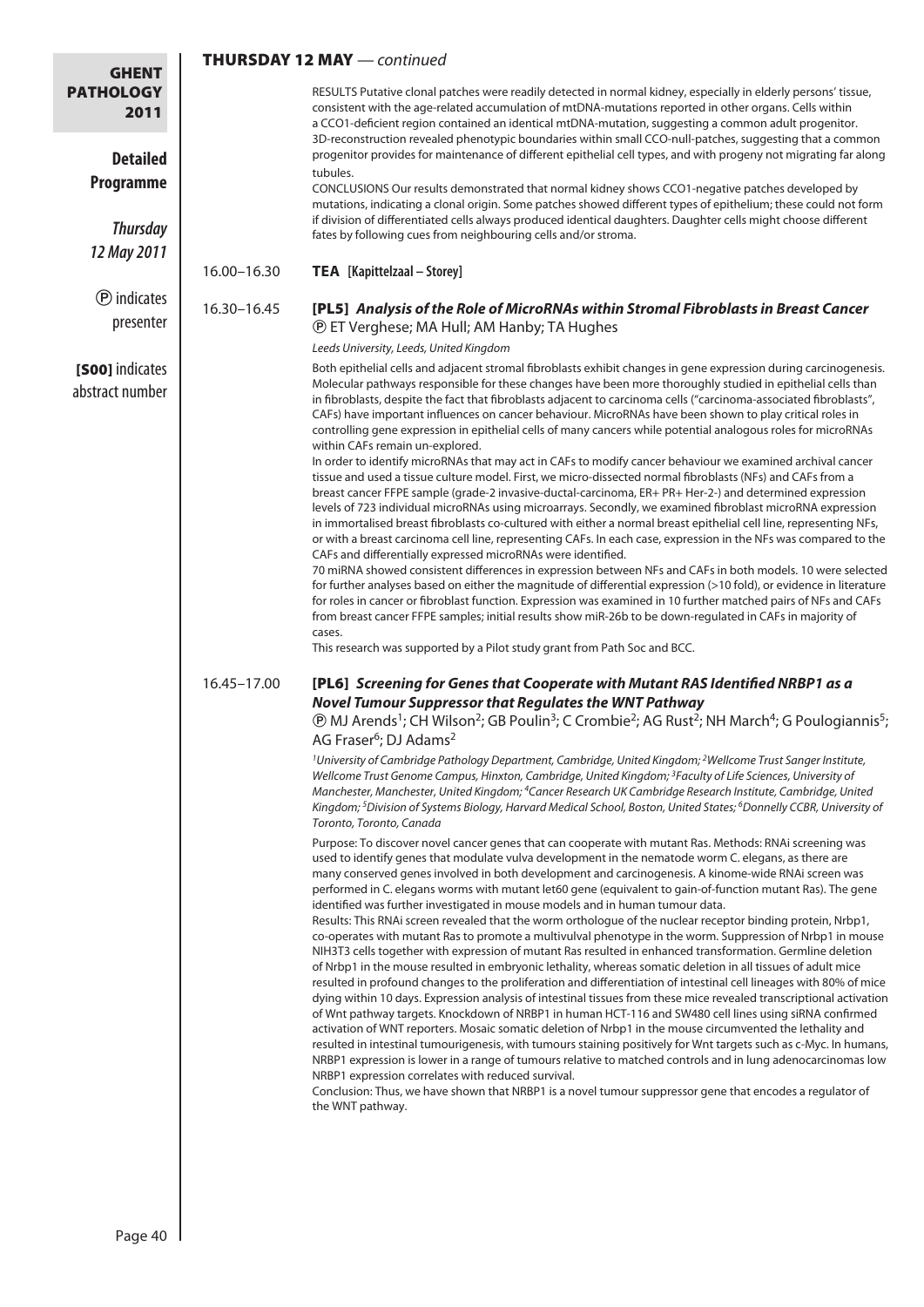| <b>GHENT</b><br>PATHOLOGY<br>2011 |  |
|-----------------------------------|--|
| Detailed<br><b>Programme</b>      |  |
| <b>Thursday</b><br>12 May 2011    |  |
| (P) indicates<br>presenter        |  |

**[S00] indicates** abstract number

# **Pathological Society of Great Britain & Ireland's**

Chair: Prof AH Wyllie, President, Pathological Society of Great Britain & Ireland

#### [S23] *Colorectal Cancer : from Dukes to Genes*  P Prof FT Bosman

#### *University Institute of Pathology, Lausanne, Switzerland*

**9th Doniach Lecture**

As is almost invariably the case when a new disease entity is defined, characterising elements are those that all cases have in common. Surgeons involved in the care of colorectal cancer (CRC) patients soon realised that individual cases are different: tumours with the same name are heterogeneous. The differences in extension perceived by Dukes (1932), refined by Kirklin (1949) and subsequently Astler and Coller (1953) and Turnbull (1967) resulted in the Dukes classification of CRC, in use until the end of the 20th century. With the introduction of TNM for colon cancer (1983) and AJCC stage grouping, TNM has become the generally accepted approach towards staging, which remains the crucial parameter in clinical decision making. Exploration of its molecular characteristics has been popular ever since Fearon and Vogelstein (1990) proposed a genetic model for the development of CRC. Microsatellite instability and CpG island methylation were subsequently recognised as new molecular pathways. But only in the last 5 years has molecular analysis, focusing on the EGF-receptor and signaling pathways downstream of it –KRAS gene mutation status predicting the response to drugs targeting the EGFR, become an essential step in the assessment of CRC. In parallel, molecular analyses have shown that BRAF mutated cancers have a worse, microsatellite instable (MSI-H) cancers a better prognosis and respond differently to adjuvant therapies. Comprehensive molecular annotation of large CRC collections, for which detailed clinical data are available, allow us now to unravel heterogeneity of this disease at a molecular level. CRC will ultimately appear to be a collection of entities, defined by characteristic molecular profiles justifying specific therapeutic approaches. Clinical trials on which are grafted translational studies, focusing on molecular characterisation of tissue specimens, will allow us to reach this goal.

### **Conference Dinner**

- 19.00–19.45 Organ Recital
- 19.45–20.15 Drinks Reception
- 20.15–22.30 Dinner

A **19.00 – 22.30 Augustine Monastery · Ghent**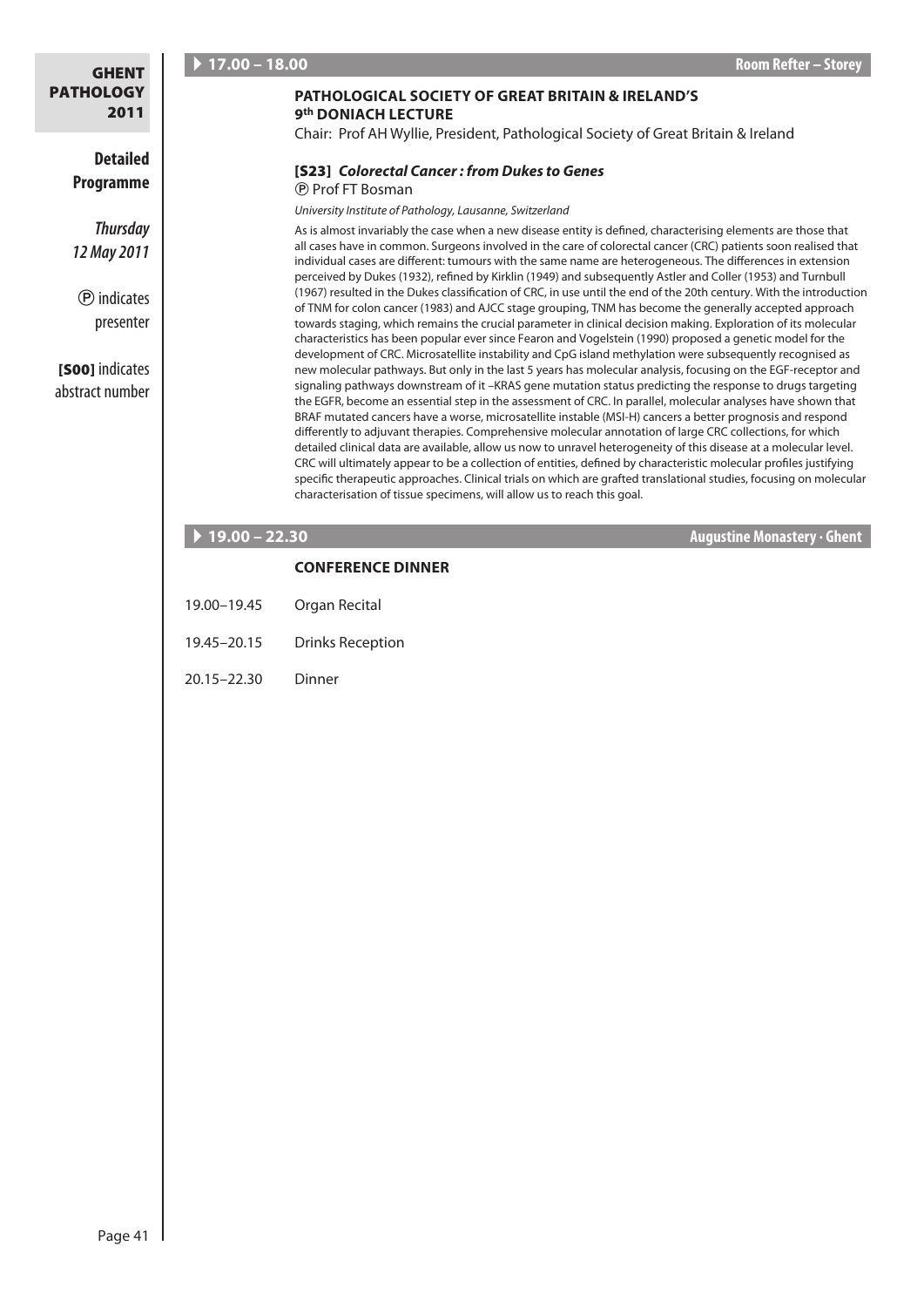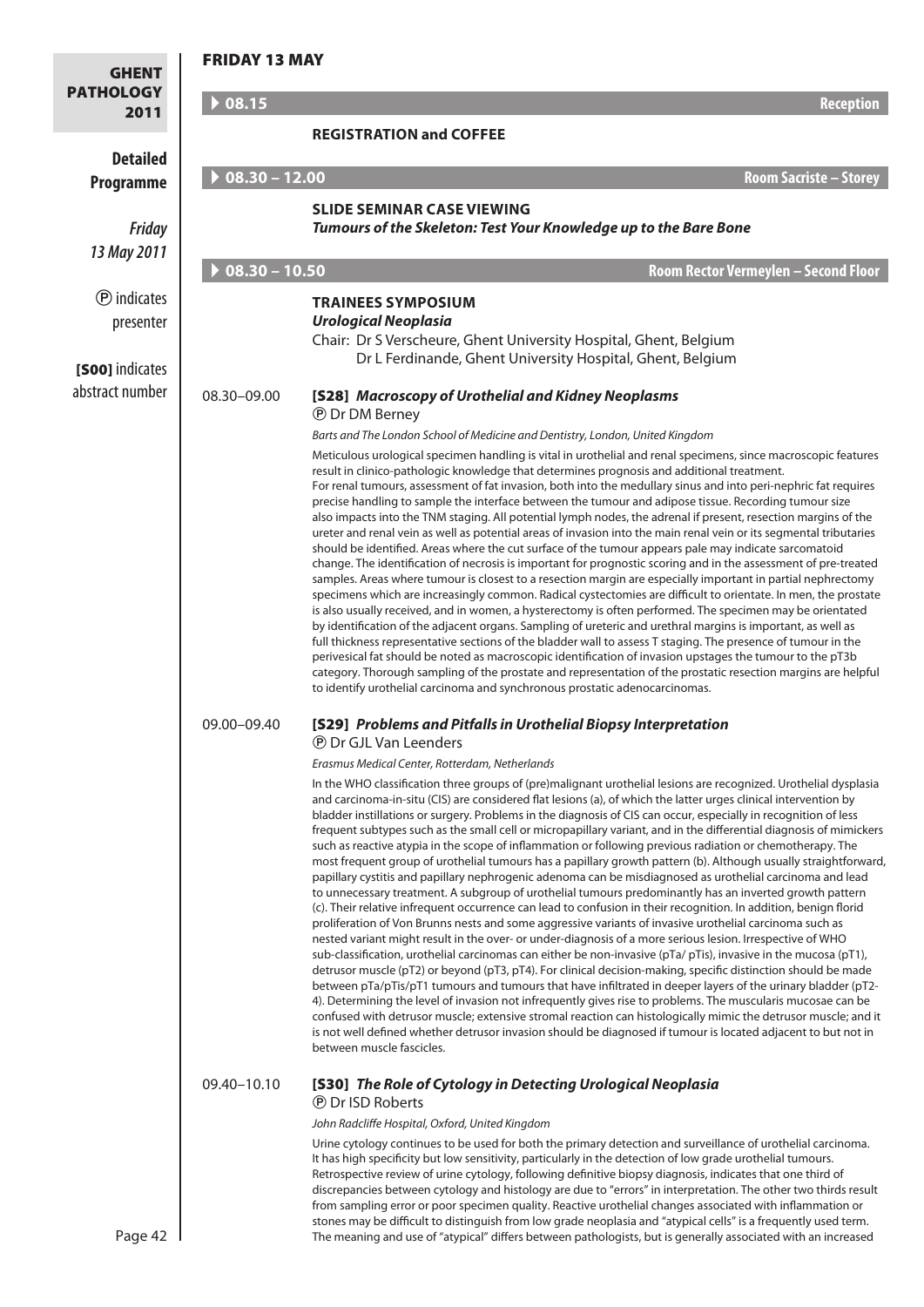| <b>GHENT</b><br><b>PATHOLOGY</b><br>2011<br><b>Detailed</b>            |                                | risk of malignancy. Similarly the interpretation of an "atypical" report differs between urologists, with many<br>regarding it as equivalent to benign. In bone marrow or renal transplant patients, polyoma virus infection<br>results in "decoy" cells that resemble high grade urothelial carcinoma and that may result in a false positive<br>diagnosis of malignancy. A number of urinary markers, including immunoassays and FISH, are available as a<br>supplement or alternative to cytology. In general, they are more sensitive but less specific than urine cytology.<br>When CT urography and flexible cystoscopy are used routinely for the investigation of haematuria, urine<br>cytology is a redundant test, as a result of its low sensitivity.                                                                                                                                                                                                                                                                                                                                                                                                                                                                                                                                                                                                                                                                                                                                                                                                                                                                                                                                                                                                                                                                                                                                                                                                                                                                                                                            |
|------------------------------------------------------------------------|--------------------------------|---------------------------------------------------------------------------------------------------------------------------------------------------------------------------------------------------------------------------------------------------------------------------------------------------------------------------------------------------------------------------------------------------------------------------------------------------------------------------------------------------------------------------------------------------------------------------------------------------------------------------------------------------------------------------------------------------------------------------------------------------------------------------------------------------------------------------------------------------------------------------------------------------------------------------------------------------------------------------------------------------------------------------------------------------------------------------------------------------------------------------------------------------------------------------------------------------------------------------------------------------------------------------------------------------------------------------------------------------------------------------------------------------------------------------------------------------------------------------------------------------------------------------------------------------------------------------------------------------------------------------------------------------------------------------------------------------------------------------------------------------------------------------------------------------------------------------------------------------------------------------------------------------------------------------------------------------------------------------------------------------------------------------------------------------------------------------------------------|
| <b>Programme</b>                                                       | 10.10-10.50                    | [S31] Differential Diagnosis of Malignant Kidney Tumours                                                                                                                                                                                                                                                                                                                                                                                                                                                                                                                                                                                                                                                                                                                                                                                                                                                                                                                                                                                                                                                                                                                                                                                                                                                                                                                                                                                                                                                                                                                                                                                                                                                                                                                                                                                                                                                                                                                                                                                                                                    |
|                                                                        |                                | <b><i><b>P</b></i></b> Prof Dr E Lerut                                                                                                                                                                                                                                                                                                                                                                                                                                                                                                                                                                                                                                                                                                                                                                                                                                                                                                                                                                                                                                                                                                                                                                                                                                                                                                                                                                                                                                                                                                                                                                                                                                                                                                                                                                                                                                                                                                                                                                                                                                                      |
| <b>Friday</b><br>13 May 2011<br><b><i>O</i></b> indicates<br>presenter |                                | University Hospitals Leuven, Leuven, Belgium<br>A diverse spectrum of renal neoplasms can arise in the human kidney, depending on age and clinical features.<br>In the main part of cases the diagnosis is made on histology only, although in a non-negligible number of<br>cases immunohistochemical panels are to be used to make the diagnosis, to subtype the renal tumour, or to<br>differentiate it from metastatic neoplasms. This presentation on renal malignancies will give an overview on<br>macroscopic and microscopic findings with the focus on immunohistochemical panels useful in daily pathology<br>practice. A brief part will cover genetic-morphological features as they are usable in the clinics.                                                                                                                                                                                                                                                                                                                                                                                                                                                                                                                                                                                                                                                                                                                                                                                                                                                                                                                                                                                                                                                                                                                                                                                                                                                                                                                                                                |
| [SOO] indicates                                                        | 10.50-11.00                    | <b>COFFEE</b> [Kapittelzaal - Storey]                                                                                                                                                                                                                                                                                                                                                                                                                                                                                                                                                                                                                                                                                                                                                                                                                                                                                                                                                                                                                                                                                                                                                                                                                                                                                                                                                                                                                                                                                                                                                                                                                                                                                                                                                                                                                                                                                                                                                                                                                                                       |
| abstract number                                                        | $\triangleright$ 09.00 - 12.00 | <b>Room Refter - Storey</b>                                                                                                                                                                                                                                                                                                                                                                                                                                                                                                                                                                                                                                                                                                                                                                                                                                                                                                                                                                                                                                                                                                                                                                                                                                                                                                                                                                                                                                                                                                                                                                                                                                                                                                                                                                                                                                                                                                                                                                                                                                                                 |
|                                                                        |                                | <b>SYMPOSIUM</b><br><b>Recent Evolutions in Endocrine Pathology</b><br>Chair: Dr A Hoorens, UZ, Brussels, Belgium<br>Prof GT Williams, Cardiff University, Cardiff, UK                                                                                                                                                                                                                                                                                                                                                                                                                                                                                                                                                                                                                                                                                                                                                                                                                                                                                                                                                                                                                                                                                                                                                                                                                                                                                                                                                                                                                                                                                                                                                                                                                                                                                                                                                                                                                                                                                                                      |
|                                                                        | 09.00-09.30                    | [S24] Thyroid Carcinoma after Chernobyl: An Update<br><b>P</b> Prof Sir ED Williams                                                                                                                                                                                                                                                                                                                                                                                                                                                                                                                                                                                                                                                                                                                                                                                                                                                                                                                                                                                                                                                                                                                                                                                                                                                                                                                                                                                                                                                                                                                                                                                                                                                                                                                                                                                                                                                                                                                                                                                                         |
|                                                                        |                                | Cambridge University, Cambridge, United Kingdom<br>Millions of people were exposed in 1986 to radioactive isotopes in fallout from the Chernobyl accident, with<br>in the first 20 years a large and continuing increase in thyroid carcinoma incidence. The increase in thyroid<br>carcinoma, attributable to the very large amounts of iodine 131 released, was first noticed in children, with a<br>strong relationship between young age at exposure and risk of developing papillary thyroid carcinoma (PTC).<br>Those exposed at a young age carry their increased risk as they grow older. The extent of the increase, the<br>reasons for the relationship to age at exposure, the reduction in attributable fraction with increasing latency,<br>and the role of environmental factors will be discussed.<br>The large number of radiation induced PTCs has allowed new observations. The subtype, molecular and clinical<br>findings change with latency. The molecular findings will be considered; the gene rearrangements common<br>in these radiation induced tumours are regarded as reflecting their aetiology. To date rearrangements in RET<br>predominate over point mutations in BRAF in these radiation induced tumours. More information is needed<br>on both breakpoints in the rearrangements and on germline mutations conferring susceptibility to radiation<br>induced PTCs, particularly DNA repair genes.<br>Current knowledge of radiation effects is largely dependent on evidence from exposure to very high dose<br>rate whole body radiation from the atomic bombs, which led to increases in a wide range of malignancies<br>including thyroid carcinomas. The radiation exposure to fallout after Chernobyl was very different, with a low<br>dose rate and differential organ dose. The type and molecular pathology of the thyroid tumours is predicted to<br>continue changing with increasing latency. Long latency tumours in other organs could occur in the future. A<br>comprehensive follow up must continue for the lifetime of those exposed. |
|                                                                        | 09.30-10.00                    | [S25] Adrenal Cortical Lesions<br><b>P</b> Prof AM McNicol                                                                                                                                                                                                                                                                                                                                                                                                                                                                                                                                                                                                                                                                                                                                                                                                                                                                                                                                                                                                                                                                                                                                                                                                                                                                                                                                                                                                                                                                                                                                                                                                                                                                                                                                                                                                                                                                                                                                                                                                                                  |
|                                                                        |                                | The University of Queensland, Brisbane, Australia<br>Adrenal cortical adenomas occur in about 5% of the population while adrenal cortical carcinoma is a rare,<br>but very aggressive, tumour. Most carcinomas are easily diagnosed because they are obviously invasive or<br>metastatic at presentation. However, it is important to identify malignant potential in intra-adrenal tumours.<br>Multifactorial histological approaches have been the most commonly used approach in making the distinction<br>between benign and malignant lesions and the uses and limitations of these will be discussed eg. in the<br>diagnosis of oncocytic tumours.<br>There are now a number of published studies on molecular genetic changes in benign and malignant tumours,<br>and some have suggested that particular changes have prognostic importance in carcinoma. Abnormalities<br>in the $\beta$ -catenin pathway and overexpression of fibroblast growth factor 2 (FGF2) in carcinomas appear to be<br>important.<br>Adrenocortical hyperplasia has long been recognised as associated with Cushing's disease (pituitary-dependent<br>Cushing's syndrome) and ectopic adrenocorticotrophin (ACTH) syndrome. It is now recognised that hyperplasia<br>may also be associated with ACTH-independent Cushing's syndrome, in which the adrenal expresses aberrant<br>receptors and responds to hormones other than ACTH.                                                                                                                                                                                                                                                                                                                                                                                                                                                                                                                                                                                                                                                                      |
| Page 43                                                                |                                |                                                                                                                                                                                                                                                                                                                                                                                                                                                                                                                                                                                                                                                                                                                                                                                                                                                                                                                                                                                                                                                                                                                                                                                                                                                                                                                                                                                                                                                                                                                                                                                                                                                                                                                                                                                                                                                                                                                                                                                                                                                                                             |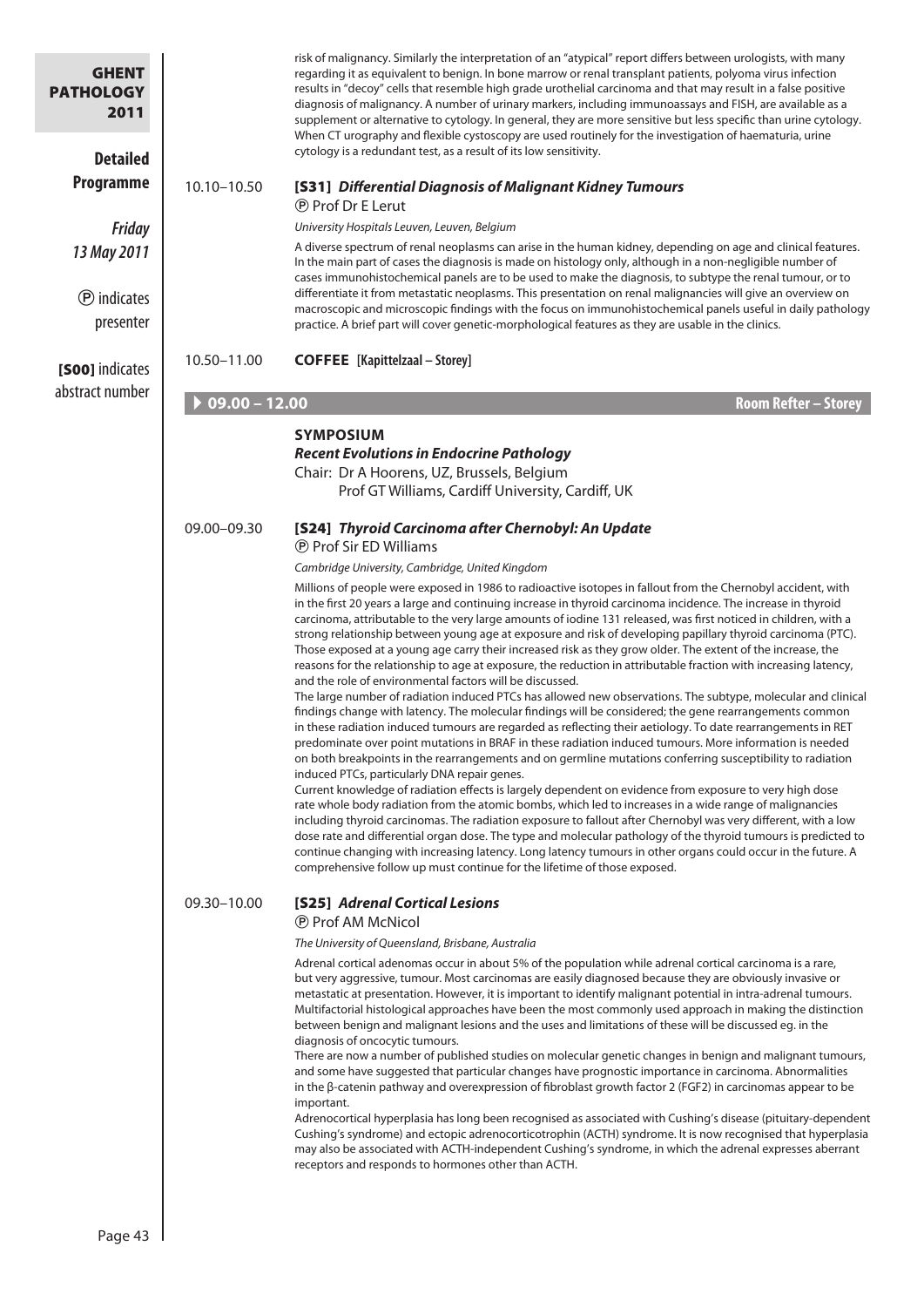| <b>GHENT</b>                             |                 | FRIDAY 13 MAY - continued                                                                                                                                                                                                                                                                                                                                                                                                                                                                                                                                                                                                                                                                                                                                                                                                                                                                                                                                                                                                                                                                                                                                                                                                                                                                                                                                                                                                                                                                                                                                                                                                                                                        |
|------------------------------------------|-----------------|----------------------------------------------------------------------------------------------------------------------------------------------------------------------------------------------------------------------------------------------------------------------------------------------------------------------------------------------------------------------------------------------------------------------------------------------------------------------------------------------------------------------------------------------------------------------------------------------------------------------------------------------------------------------------------------------------------------------------------------------------------------------------------------------------------------------------------------------------------------------------------------------------------------------------------------------------------------------------------------------------------------------------------------------------------------------------------------------------------------------------------------------------------------------------------------------------------------------------------------------------------------------------------------------------------------------------------------------------------------------------------------------------------------------------------------------------------------------------------------------------------------------------------------------------------------------------------------------------------------------------------------------------------------------------------|
| <b>PATHOLOGY</b><br>2011                 | 10.00-10.30     | [S26] Immunohistochemistry in Diagnosis of Paraganglioma and<br>Phaeochromocytoma                                                                                                                                                                                                                                                                                                                                                                                                                                                                                                                                                                                                                                                                                                                                                                                                                                                                                                                                                                                                                                                                                                                                                                                                                                                                                                                                                                                                                                                                                                                                                                                                |
|                                          |                 | <b><i>®</i></b> Dr FH van Nederveen                                                                                                                                                                                                                                                                                                                                                                                                                                                                                                                                                                                                                                                                                                                                                                                                                                                                                                                                                                                                                                                                                                                                                                                                                                                                                                                                                                                                                                                                                                                                                                                                                                              |
| <b>Detailed</b>                          |                 | Erasmus MC, Rotterdam, Netherlands                                                                                                                                                                                                                                                                                                                                                                                                                                                                                                                                                                                                                                                                                                                                                                                                                                                                                                                                                                                                                                                                                                                                                                                                                                                                                                                                                                                                                                                                                                                                                                                                                                               |
| <b>Programme</b>                         |                 | Phaeochromocytomas (PCC) and paragangliomas (PGL) are rare tumours arising from the chromaffin cells in<br>the sympathetic and parasympathetic nervous system. Both tumour types can arise in the context of hereditary<br>tumour syndromes; a proportion of these patients have a positive family history, however, at least 10-30% of<br>patients that are clinically sporadic harbour an SDHB, C or D germ line mutation. These patients are at risk for                                                                                                                                                                                                                                                                                                                                                                                                                                                                                                                                                                                                                                                                                                                                                                                                                                                                                                                                                                                                                                                                                                                                                                                                                      |
| <b>Friday</b>                            |                 | multiple (malignant) tumours, and therefore should be detected as soon as possible.                                                                                                                                                                                                                                                                                                                                                                                                                                                                                                                                                                                                                                                                                                                                                                                                                                                                                                                                                                                                                                                                                                                                                                                                                                                                                                                                                                                                                                                                                                                                                                                              |
| 13 May 2011<br><b><i>O</i></b> indicates |                 | PCC arise in the context of Multiple Endocrine Neoplasia type 2 (MEN2), von Hippel-Lindau disease (VHL),<br>neurofibromatosis type 1 (NF1), and the pheochromocytoma-paraganglioma syndrome, a syndrome caused by<br>mutations in one of the genes coding for mitochondrial complex II (SDHA, SDHB, SDHC and SDHD).                                                                                                                                                                                                                                                                                                                                                                                                                                                                                                                                                                                                                                                                                                                                                                                                                                                                                                                                                                                                                                                                                                                                                                                                                                                                                                                                                              |
| presenter                                |                 | PGL are either parasympathetic (head and neck region) or sympathetic (abdomen, bladder) of origin. pPGL<br>are due to a hereditary tumour syndrome in $\sim$ 70%, mostly due to mutations in one of the genes coding for<br>mitochondrial complex II (SDHA, SDHB, SDHC and SDHD). In rare cases pPGL can arise in the context of VHL and<br>MEN.                                                                                                                                                                                                                                                                                                                                                                                                                                                                                                                                                                                                                                                                                                                                                                                                                                                                                                                                                                                                                                                                                                                                                                                                                                                                                                                                 |
| [SOO] indicates                          |                 | PCC and PGL arising in the context of SDHA, B, C of D mutations can be detected by immunohistochemical                                                                                                                                                                                                                                                                                                                                                                                                                                                                                                                                                                                                                                                                                                                                                                                                                                                                                                                                                                                                                                                                                                                                                                                                                                                                                                                                                                                                                                                                                                                                                                           |
| abstract number                          |                 | staining. This is based on the lack of detectable SDHB protein in these tumours, resulting in negative staining<br>of tumour cells. In contrast, all tumours due to MEN2, VHL, NF1 will have positive staining. In addition, SDHA<br>immunohistochemistry can be performed, where only SDHA-related PGL and PCC will show negative staining,<br>whereas SDHB, C and D related cases will have positive staining of the intact SDHA complex.<br>By routinely doing SDHB immunohistochemistry, hereditary syndromes caused by germline mutations in SDHB,<br>SDHC, or SDHD could be identified with a high degree of reliability.                                                                                                                                                                                                                                                                                                                                                                                                                                                                                                                                                                                                                                                                                                                                                                                                                                                                                                                                                                                                                                                  |
|                                          | 10.30-11.00     | <b>COFFEE</b> [Kapittelzaal – Storey]                                                                                                                                                                                                                                                                                                                                                                                                                                                                                                                                                                                                                                                                                                                                                                                                                                                                                                                                                                                                                                                                                                                                                                                                                                                                                                                                                                                                                                                                                                                                                                                                                                            |
|                                          | 11.00-11.30     | [S27] Endocrine Tumours of the Pancreas: An Update<br><b><i><b>P</b></i></b> Prof G Kloppel                                                                                                                                                                                                                                                                                                                                                                                                                                                                                                                                                                                                                                                                                                                                                                                                                                                                                                                                                                                                                                                                                                                                                                                                                                                                                                                                                                                                                                                                                                                                                                                      |
|                                          |                 | Department of Pathology, Technical University Munchen, Munchen, Germany                                                                                                                                                                                                                                                                                                                                                                                                                                                                                                                                                                                                                                                                                                                                                                                                                                                                                                                                                                                                                                                                                                                                                                                                                                                                                                                                                                                                                                                                                                                                                                                                          |
|                                          |                 | Pancreatic neuroendocrine neoplasms (P-NENs) have received much attention in recent years regarding<br>incidence, diagnosis, classification, prognosis and treatment. The most recent achievement is the 2010<br>WHO classification. It stratifies the P-NENs into three groups: neuroendocrine tumours (NETs) that are well<br>differentiated and graded according to their proliferative activity in G1 or G2, and neuroendocrine carcinomas<br>(NECs) that are poorly differentiated, graded G3 and subtyped into small and large cell NECs. Further prognostic<br>stratification is then achieved by staging the tumour extension using the TNM classifications of ENETS and<br>AJCC/UICC. This standardized categorization of P-NENs is the basis for the current therapeutic guidelines<br>adjusted to growth and stage of the individual tumour.<br>Though all P-NENs have a malignant potential, they differ considerably in their metastasizing capacity.<br>In addition, they differ in their hormonal cell composition and consequently in the associated hormonal<br>syndromes. Thus, P-NENs producing insulin, glucagon, somatostatin, pancreatic polypeptide, gastrin, vip,<br>serotonin and other hormones show frequently distinct morphological patterns, transcription factor expression<br>and biological behaviour. They seem also to differ at the genetic level. While the well differentiated P-NENs<br>in MEN1 or the recently described glucagons cell adenomatosis require only few genetic changes for the<br>progression from hyperplasia to neoplasia, the development of poorly differentiated P-NENs is based on<br>profound genetic alterations. |
|                                          | 11.30-12.00     | <b>Review of the Neuroendocrine Tumours of the Gastrointestinal Tract</b><br><b><i>®</i></b> Dr CS Verbeke, St James's University Hospital, Leeds, UK                                                                                                                                                                                                                                                                                                                                                                                                                                                                                                                                                                                                                                                                                                                                                                                                                                                                                                                                                                                                                                                                                                                                                                                                                                                                                                                                                                                                                                                                                                                            |
|                                          |                 |                                                                                                                                                                                                                                                                                                                                                                                                                                                                                                                                                                                                                                                                                                                                                                                                                                                                                                                                                                                                                                                                                                                                                                                                                                                                                                                                                                                                                                                                                                                                                                                                                                                                                  |
|                                          | $09.00 - 09.50$ | <b>Room Priorzaal - First Floor</b>                                                                                                                                                                                                                                                                                                                                                                                                                                                                                                                                                                                                                                                                                                                                                                                                                                                                                                                                                                                                                                                                                                                                                                                                                                                                                                                                                                                                                                                                                                                                                                                                                                              |
|                                          |                 | <b>SLIDE SEMINAR COMPETITION DISCUSSION</b><br>Tumours of the Skeleton: Test Your Knowledge up to the Bare Bone<br>Chair: Dr R Forsyth, Ghent University Hospital, Ghent, Belgium<br>Prof PCW Hogendoorn, Leiden University Medical Centre, Leiden, Netherlands                                                                                                                                                                                                                                                                                                                                                                                                                                                                                                                                                                                                                                                                                                                                                                                                                                                                                                                                                                                                                                                                                                                                                                                                                                                                                                                                                                                                                  |
|                                          |                 |                                                                                                                                                                                                                                                                                                                                                                                                                                                                                                                                                                                                                                                                                                                                                                                                                                                                                                                                                                                                                                                                                                                                                                                                                                                                                                                                                                                                                                                                                                                                                                                                                                                                                  |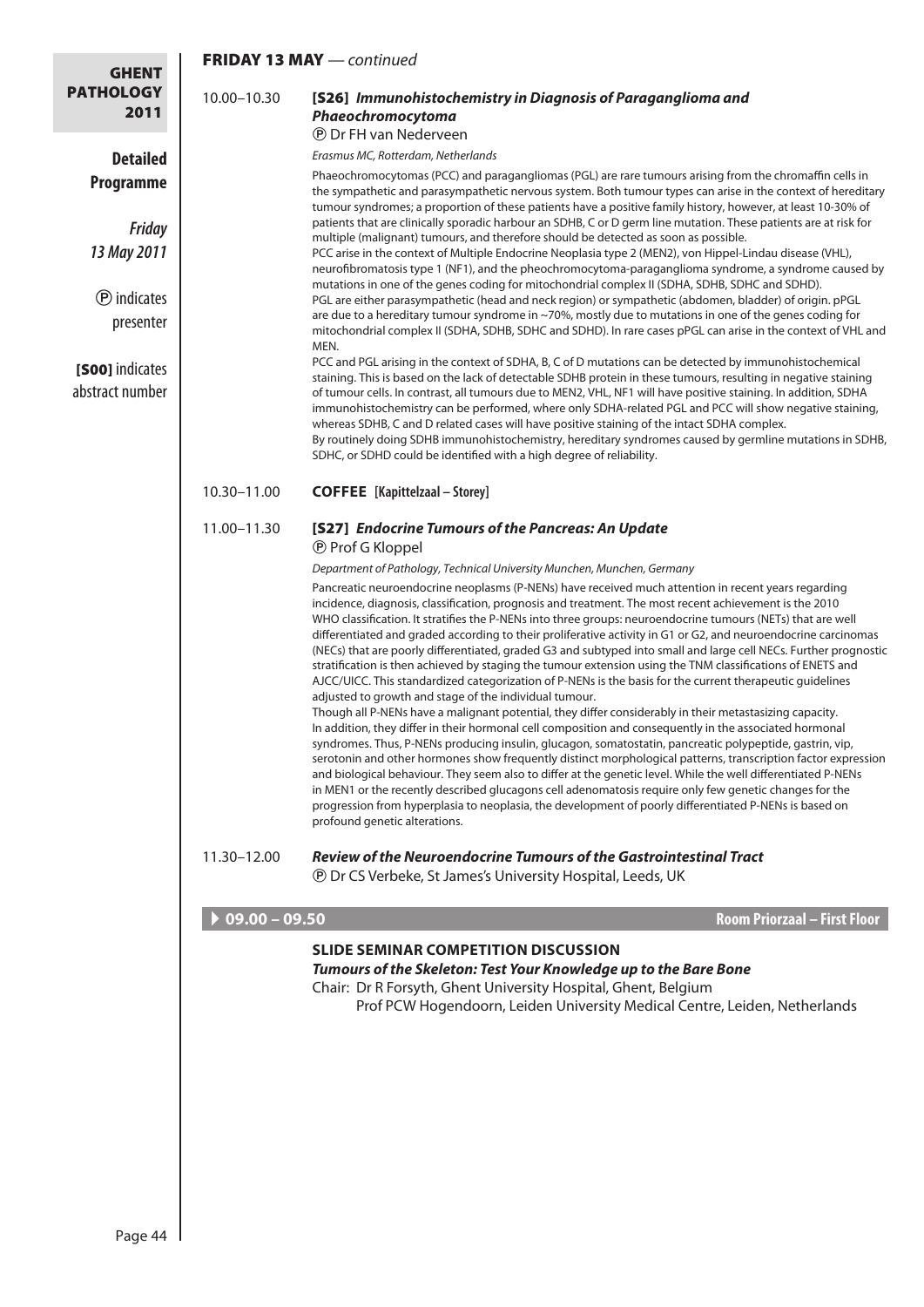| <b>GHENT</b>                        | $09.50 - 12.00$                | <b>Room Priorzaal - First Floor</b>                                                                                                                                                                                                                                                                                                                                                                                                                                                                                                                                                                                                                                                                                                                                                                                                                                                                                                                                                                                                                                                                                                                                                                                                                                                                                                                                                                                                                                                                                                                                                                                                                                                                                                                                                                                                                                                                                                                                                                                                                                                             |
|-------------------------------------|--------------------------------|-------------------------------------------------------------------------------------------------------------------------------------------------------------------------------------------------------------------------------------------------------------------------------------------------------------------------------------------------------------------------------------------------------------------------------------------------------------------------------------------------------------------------------------------------------------------------------------------------------------------------------------------------------------------------------------------------------------------------------------------------------------------------------------------------------------------------------------------------------------------------------------------------------------------------------------------------------------------------------------------------------------------------------------------------------------------------------------------------------------------------------------------------------------------------------------------------------------------------------------------------------------------------------------------------------------------------------------------------------------------------------------------------------------------------------------------------------------------------------------------------------------------------------------------------------------------------------------------------------------------------------------------------------------------------------------------------------------------------------------------------------------------------------------------------------------------------------------------------------------------------------------------------------------------------------------------------------------------------------------------------------------------------------------------------------------------------------------------------|
| <b>PATHOLOGY</b><br>2011            |                                | <b>SLIDE SEMINAR SESSION</b><br><b>Soft Tissue Tumours</b><br>Chair: Dr R Forsyth, Ghent University Hospital, Ghent, Belgium<br>Prof PCW Hogendoorn, Leiden University Medical Centre, Leiden, Netherlands                                                                                                                                                                                                                                                                                                                                                                                                                                                                                                                                                                                                                                                                                                                                                                                                                                                                                                                                                                                                                                                                                                                                                                                                                                                                                                                                                                                                                                                                                                                                                                                                                                                                                                                                                                                                                                                                                      |
| <b>Detailed</b><br><b>Programme</b> | 09.50-10.10                    | Cellular Aggressive Angiomyxomyofibroblastoma: Three or One of a Kind?<br>Prof R Sciot, KUL, Leuven, Belgium                                                                                                                                                                                                                                                                                                                                                                                                                                                                                                                                                                                                                                                                                                                                                                                                                                                                                                                                                                                                                                                                                                                                                                                                                                                                                                                                                                                                                                                                                                                                                                                                                                                                                                                                                                                                                                                                                                                                                                                    |
| <b>Friday</b><br>13 May 2011        | 10.10-10.30                    | Soft Tissue Tumour and Arthroplasty: An Increasingly Common Combination<br>Prof NA Athanasou, Oxford University, Oxford, UK                                                                                                                                                                                                                                                                                                                                                                                                                                                                                                                                                                                                                                                                                                                                                                                                                                                                                                                                                                                                                                                                                                                                                                                                                                                                                                                                                                                                                                                                                                                                                                                                                                                                                                                                                                                                                                                                                                                                                                     |
| <b>(P</b> ) indicates<br>presenter  | 10.30-11.00                    | <b>COFFEE</b> [Kapittelzaal - Storey]                                                                                                                                                                                                                                                                                                                                                                                                                                                                                                                                                                                                                                                                                                                                                                                                                                                                                                                                                                                                                                                                                                                                                                                                                                                                                                                                                                                                                                                                                                                                                                                                                                                                                                                                                                                                                                                                                                                                                                                                                                                           |
| [SOO] indicates                     | 11.00-11.20                    | <b>Giant Cell Rich or Giant Cell Tumour: What's the Difference?</b><br>Dr R Forsyth, Ghent University Hospital, Ghent, Belgium                                                                                                                                                                                                                                                                                                                                                                                                                                                                                                                                                                                                                                                                                                                                                                                                                                                                                                                                                                                                                                                                                                                                                                                                                                                                                                                                                                                                                                                                                                                                                                                                                                                                                                                                                                                                                                                                                                                                                                  |
| abstract number                     | 11.20-11.40                    | Myxoid Soft Tissue Tumours: Progress in Understanding of its Matrix<br>Prof Dr PCW Hogendoorn, LUMC, Leiden, Netherlands                                                                                                                                                                                                                                                                                                                                                                                                                                                                                                                                                                                                                                                                                                                                                                                                                                                                                                                                                                                                                                                                                                                                                                                                                                                                                                                                                                                                                                                                                                                                                                                                                                                                                                                                                                                                                                                                                                                                                                        |
|                                     | 11.40-12.00                    | Pseudomyogenic Hemanngioendothelioma<br>Prof P Dei Tos, Treviso Hospital, Treviso, Italy                                                                                                                                                                                                                                                                                                                                                                                                                                                                                                                                                                                                                                                                                                                                                                                                                                                                                                                                                                                                                                                                                                                                                                                                                                                                                                                                                                                                                                                                                                                                                                                                                                                                                                                                                                                                                                                                                                                                                                                                        |
|                                     | $\triangleright$ 12.00 - 13.00 | <b>Room Refter - Storey</b>                                                                                                                                                                                                                                                                                                                                                                                                                                                                                                                                                                                                                                                                                                                                                                                                                                                                                                                                                                                                                                                                                                                                                                                                                                                                                                                                                                                                                                                                                                                                                                                                                                                                                                                                                                                                                                                                                                                                                                                                                                                                     |
|                                     |                                | THE BRITISH DIVISION OF THE INTERNATIONAL ACADEMY OF PATHOLOGY'S<br><b>GEORGE CUNNINGHAM LECTURE</b><br>Chair: Prof NA Shepherd, Gloucestershire Cellular Pathology Laboratory, Cheltenham, UK                                                                                                                                                                                                                                                                                                                                                                                                                                                                                                                                                                                                                                                                                                                                                                                                                                                                                                                                                                                                                                                                                                                                                                                                                                                                                                                                                                                                                                                                                                                                                                                                                                                                                                                                                                                                                                                                                                  |
|                                     |                                | [S32] The Terminal Ileum, Follicle Associated Epithelium and M cells: How they<br><b>Manage to Keep our Gut Going Right or Wrong</b><br><b><i>®</i></b> Prof CA Cuvelier                                                                                                                                                                                                                                                                                                                                                                                                                                                                                                                                                                                                                                                                                                                                                                                                                                                                                                                                                                                                                                                                                                                                                                                                                                                                                                                                                                                                                                                                                                                                                                                                                                                                                                                                                                                                                                                                                                                        |
|                                     | $\blacktriangleright$ 13.00    | Ghent University, Ghent, Belgium<br>The ileal epithelial barrier separating the luminal content from the underlying internal environment and the<br>gut-associated lymphoid tissue (GALT) is permeable and allows uptake of different-sized molecules through<br>an intact layer by active and passive mechanisms. GALT, consists of Peyer's patches, subepithelial lymphoid<br>follicles and mesenteric lymph nodes, and a specialized follicle-associated epithelium (FAE). There are fewer<br>goblet cells resulting in better contacts between luminal content and FAE and there are M cells (membranous<br>or microfold cells). Absence of secretory component in the FAE facilitates uptake of antigens from the intestinal<br>lumen. Less secretory IgA makes the M cell environment more attractive to luminal microbes and antigens. M<br>cell numbers may increase rapidly in inflammatory conditions.<br>Dendritic cells(DCs), in close contact with the epithelium, can sample mucosal antigens with dendrites<br>extending via tight junctions into the lumen. These sampled luminal microorganisms are subsequently<br>delivered to cells of the mucosal immune system allowing continuous immune surveillance by which protection<br>against harmful pathogens or tolerance to commensal bacteria can be generated. When this delicate balance is<br>disturbed a pathological immune response can occur (allergy, chronic inflammation).<br>Cross-talk between luminal microorganisms and antigens on the one hand and intestinal epithelium and DCs<br>on the other hand modulates the intestinal immune system. Indeed the interaction of microorganisms and<br>antigens with pattern-recognition (PRRs) or other receptors on the epithelial cells and/or DCs activate various<br>signalling transduction pathways which lead to secretion of growth factors, chemokines and cytokines which<br>influence the outcome of the immune response, but also in immune regulatory and antimicrobial peptides that<br>influence the intestinal homeostasis.<br>Kapittelzaal - Storey |
|                                     |                                | <b>LUNCH</b> $-packet$ lunches to take away                                                                                                                                                                                                                                                                                                                                                                                                                                                                                                                                                                                                                                                                                                                                                                                                                                                                                                                                                                                                                                                                                                                                                                                                                                                                                                                                                                                                                                                                                                                                                                                                                                                                                                                                                                                                                                                                                                                                                                                                                                                     |
|                                     |                                | <b>End of Meeting</b>                                                                                                                                                                                                                                                                                                                                                                                                                                                                                                                                                                                                                                                                                                                                                                                                                                                                                                                                                                                                                                                                                                                                                                                                                                                                                                                                                                                                                                                                                                                                                                                                                                                                                                                                                                                                                                                                                                                                                                                                                                                                           |
| Page 45                             |                                |                                                                                                                                                                                                                                                                                                                                                                                                                                                                                                                                                                                                                                                                                                                                                                                                                                                                                                                                                                                                                                                                                                                                                                                                                                                                                                                                                                                                                                                                                                                                                                                                                                                                                                                                                                                                                                                                                                                                                                                                                                                                                                 |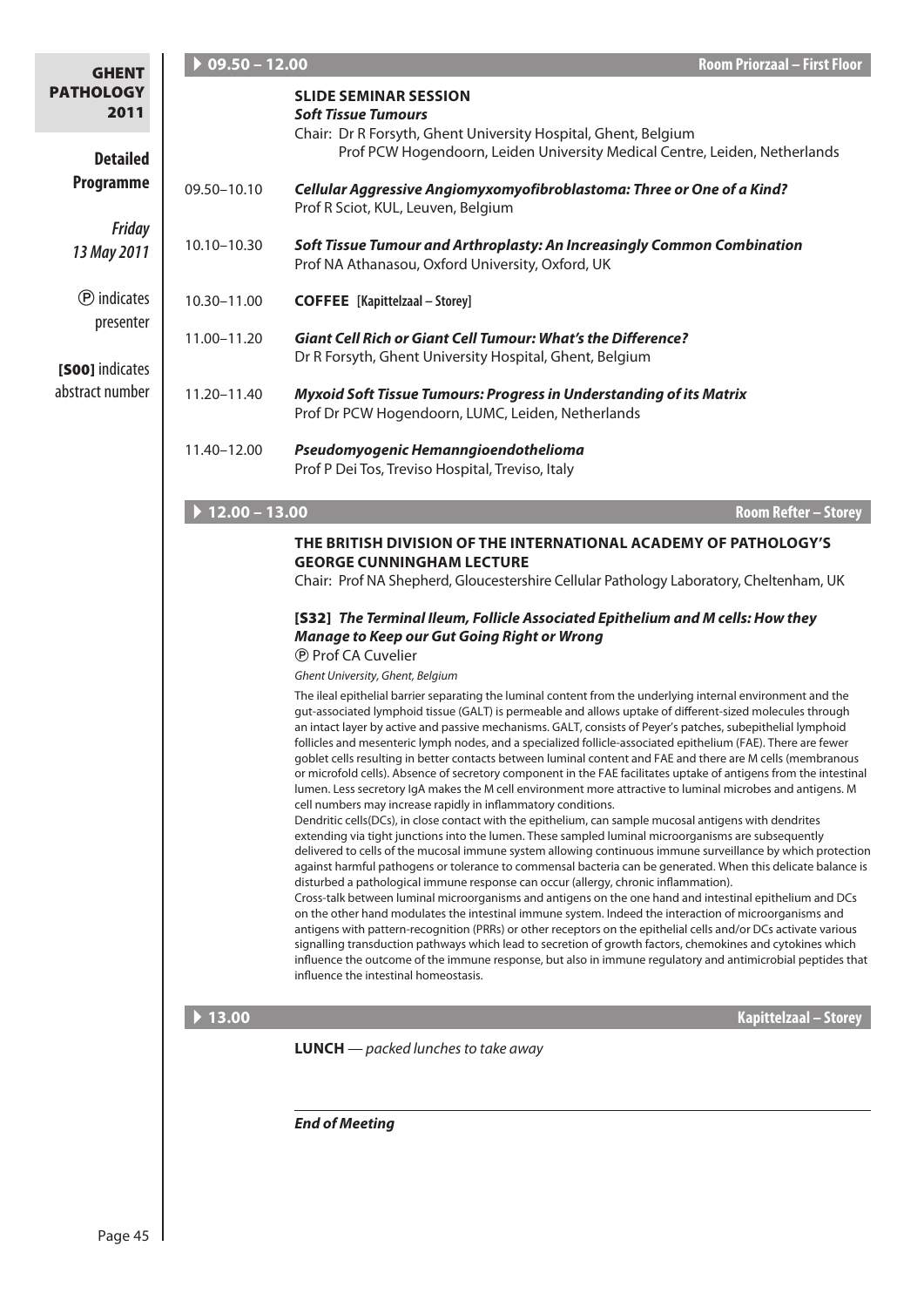> **Trade Exhibition and Supporting Organisations**

*As at time of going to press*

# Trade Exhibition

### BD DIAGNOSTICS

Aperio

BD Diagnostics – Diagnostic Systems is a leading provider of reagents and instruments used for diagnosing a broad range of infectious diseases, healthcare-associated infections and cancer. In the clinical market we offer products and services with focus on TB, Sepsis, HAIs, Sexually Transmitted Diseases and Cervical Cancer abnormal cell screening tests.

We offer complete solutions, combining products, recognized expertise and a full range of service to support laboratories and health care professionals in cervical cancer screening and clinical management of patients. Through the development of novel molecular oncology products, BD is focused on next-generation solutions in the field of cervical, ovarian and breast cancer.

Website: **[www.bd.com](http://www.bd.com)**

### Cirdan Imaging Ltd

Cirdan Imaging is focused on delivering innovative high quality imaging solutions to assist in medical diagnosis, research and teaching. The company is a developer, manufacturer and supplier of products to meet the imaging needs of pathology, radiology and surgery.

The company will be displaying a range of products to meet the imaging requirements and enhance productivity of pathologists and pathology technicians. Cirdan Imaging, as the European distributor for SPOT Imaging Solutions, will be launching at the meeting, the PathSuite™ range of products with solutions for imaging ranging from macro to micro dissection to high magnification micro observation.

Website: **[www.cirdanimaging.com](http://www.cirdanimaging.com)**

**CYTOCELL** 

Elekta Ltd

### GE Healthcare

### HAMAMATSU PHOTONICS UK LTD

#### HOLOGIC BENELUX BV

Hologic´s ThinPrep Pap Test offers several advantages, including improved disease detection and testing for HPV, Chlamydia, and Gonorrhea straight from the vial, and the ThinPrep Imaging System with Dual Review offers additional advantages over manually reviewed ThinPrep Pap Test slides.

The ThinPrep Pap Test is a great solution for your non gynae samples in combination with the Cellient Automated Cellblock system.

Cervista HPV HR is the first FDA-approved high-risk HPV test designed to detect all 14 oncogenic strains of HPV , reduce false-positive results associated with low-risk cross reactivity and contains a unique internal control.

#### i-PATH DIAGNOSTICS

### **KLINIPATH**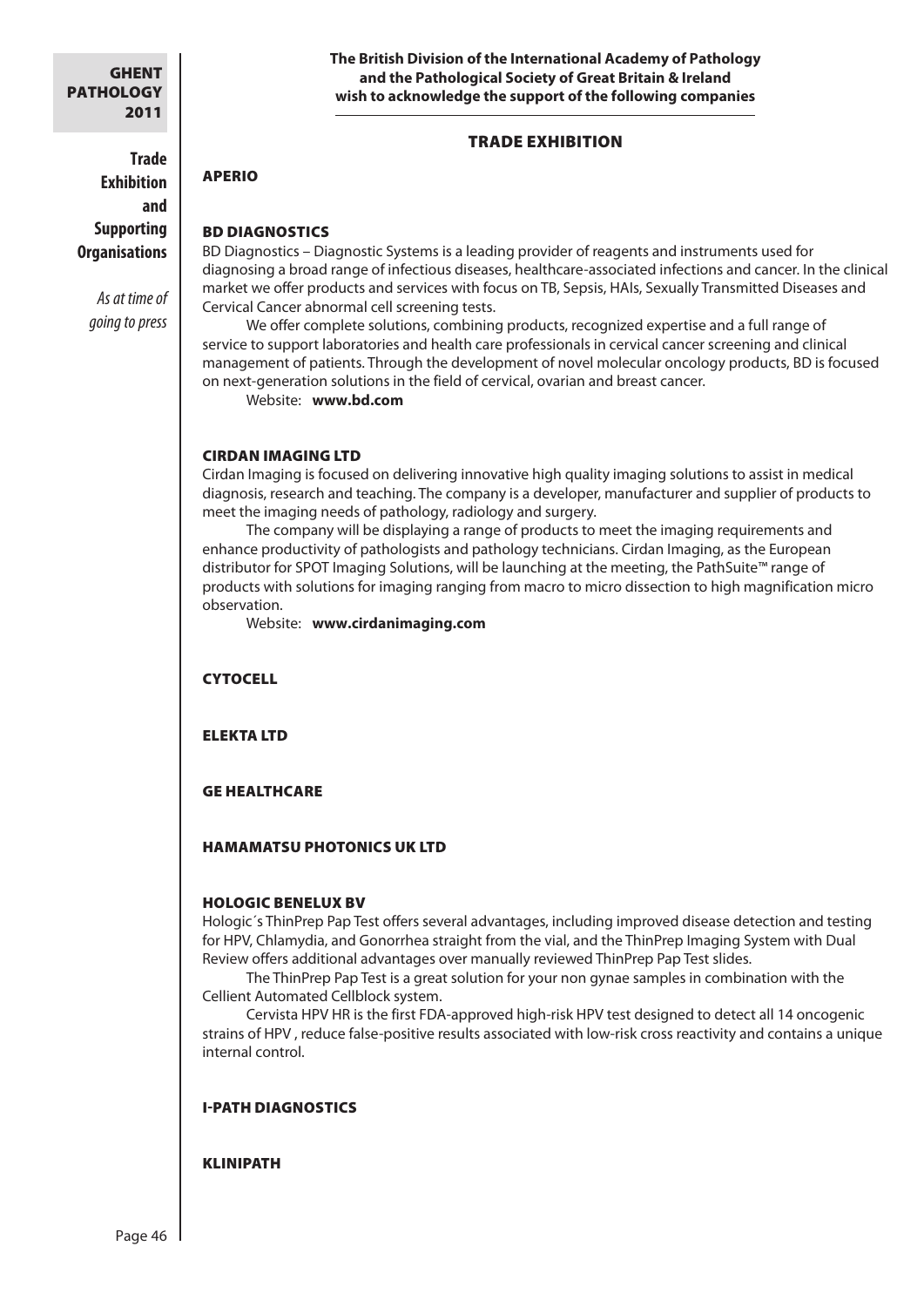> **Trade Exhibition and Supporting Organisations**

> > *As at time of going to press*

### LEICA MICROSYSTEMS

Leica Microsystems is a leading global designer and producer of innovative, high-tech, precision optical systems for the analysis of microstructures. It is one of the market leaders in each of its business areas: Microscopy, Confocal Laser Scanning Microscopy with corresponding Imaging Systems, Specimen Preparation, and Medical Equipment.

Leica Biosystems, an own operating company, offers histopathology laboratories the most extensive product range with appropriate products and consumables for each work step in histology and for a high level of productivity in the working processes of the entire laboratory.

Leica Microsystems Belgium BVBA 't Hofveld 6e, Groot-Bijgaarden, 1702 Belgium

Fax: +32 2 790 98 68

Email: **[info.belgium@leica-microsystems.com](mailto:info.belgium%40leica-microsystems.com?subject=Ghent%20Pathology%202011)**

Website: **[www.leica-microsystems.com](http://www.leica-microsystems.com)**

### Menarini Diagnostics

Menarini is one of Europe's leading pharmaceutical and healthcare companies consisting out of a Pharmaceutical and Diagnostic Division, as well as several other divisions concerned with biomedical assessment.

The Menarini Diagnostics Division was established in Belgium more than 25 years ago and has achieved a growth emphasizing the promotion of leading products, as well as integrating high quality service with technical support in the markets of clinical chemistry (human and veterinary), pathology (immunohistochemistry), autoimmune and hematology segments. We are market leader in HbA1c and build a well-known name in diabetes management mainly for the home testing market of diabetics.

Website: **[www.menarinidiagnostics.com](http://www.menarinidiagnostics.com)**

### Tispa Medical BV

#### WILEY-BLACKWELL

Wiley-Blackwell, the Scientific, Technical, Medical and Scholarly publishing business of John Wiley & Sons, is a leading publisher in pathology and is proud to publish *The Journal of Pathology* on behalf of the Pathological Society and *Histopathology* on behalf of the BDIAP. Visit the Wiley-Blackwell booth to pick up your FREE copy of the 2011 Annual Review Issues for both these journals as well as free samples of our other pathology journals. You can also browse our book collection and enjoy an exclusive 20% conference discount on any purchases. For more information, visit our website.

Website: **[www.wiley.com/wiley-blackwell](http://www.wiley.com/wiley-blackwell)**

OTHER SPONSORS

### Ferring Pharmaceuticals

**ROCHE**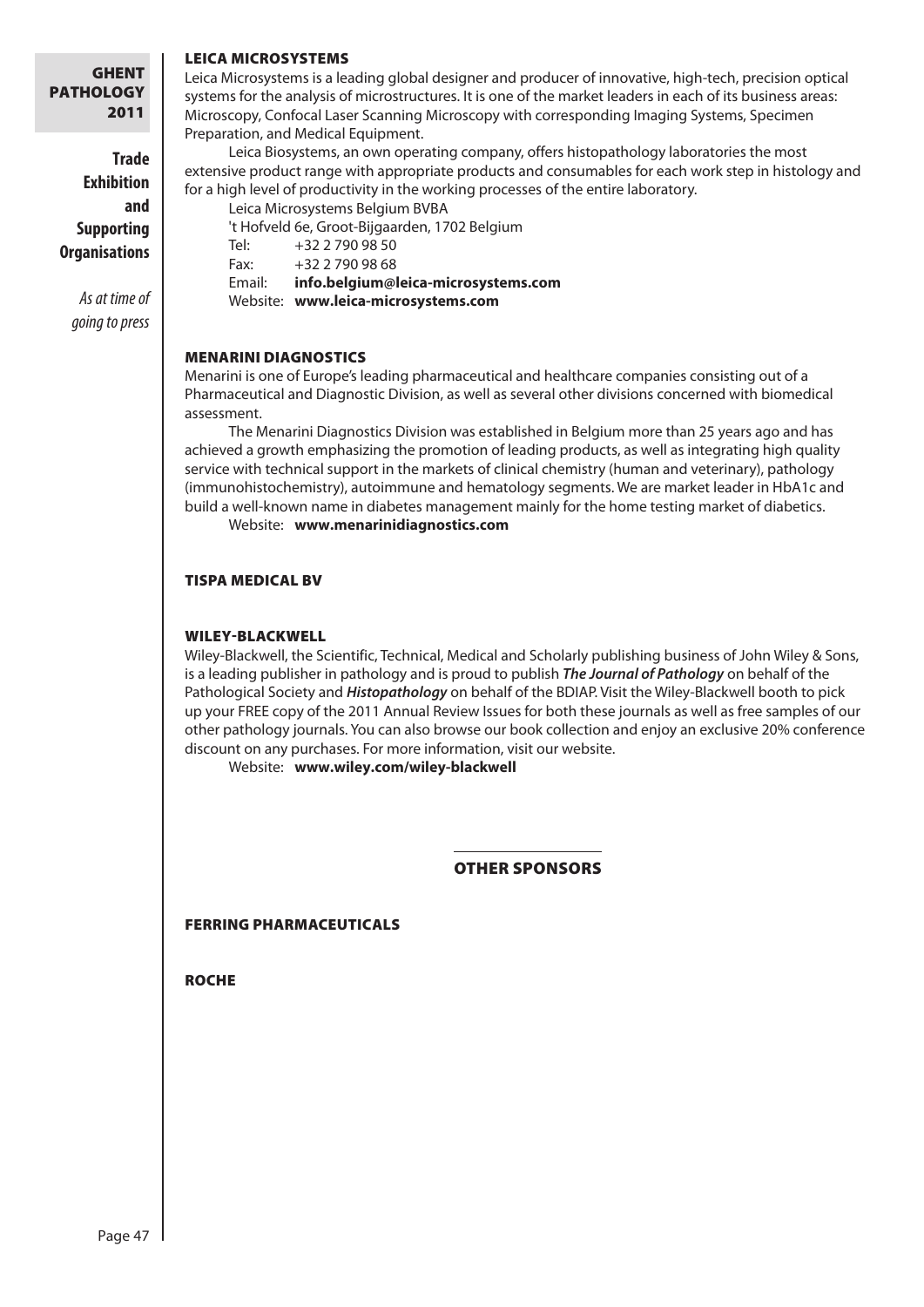### Abstract Reviewers

**Abstract Reviewers** Dr MJ Arends, Cambridge Dr EW Benbow, Manchester Dr K Blessing, Glasgow Dr I Buley, Devon Prof AD Burt, Newcastle Dr RJ Byers, Manchester Dr JWM Chow, London Dr SS Cross, Sheffield Prof AJ Freemont, Manchester Prof KC Gatter, Oxford Dr J Gosney, Liverpool Dr S Gould, Oxford Prof AM Hanby, Leeds Dr T Helliwell, Liverpool Prof M Ilyas, Nottingham Dr N Kirkham, Newcastle Dr R Liebmann, Kent Prof J Lowe, Nottingham Prof SB Lucas, London Prof AJ Malcolm, Shrewsbury Dr S Manek, Oxford Prof JE Martin, London Prof WG McCluggage, Belfast Dr RFT McMahon, Manchester Prof AM McNicol, Glasgow Prof GI Murray, Aberdeen Prof M Pignatelli, Bristol Dr P Ramani, Bristol Dr JS Reis-Filho, London Dr ISD Roberts, Oxford Dr MN Sheppard, London Dr D Treanor, Leeds Dr C Verrill, Oxford Dr KP West, Leicester Dr BS Wilkins, London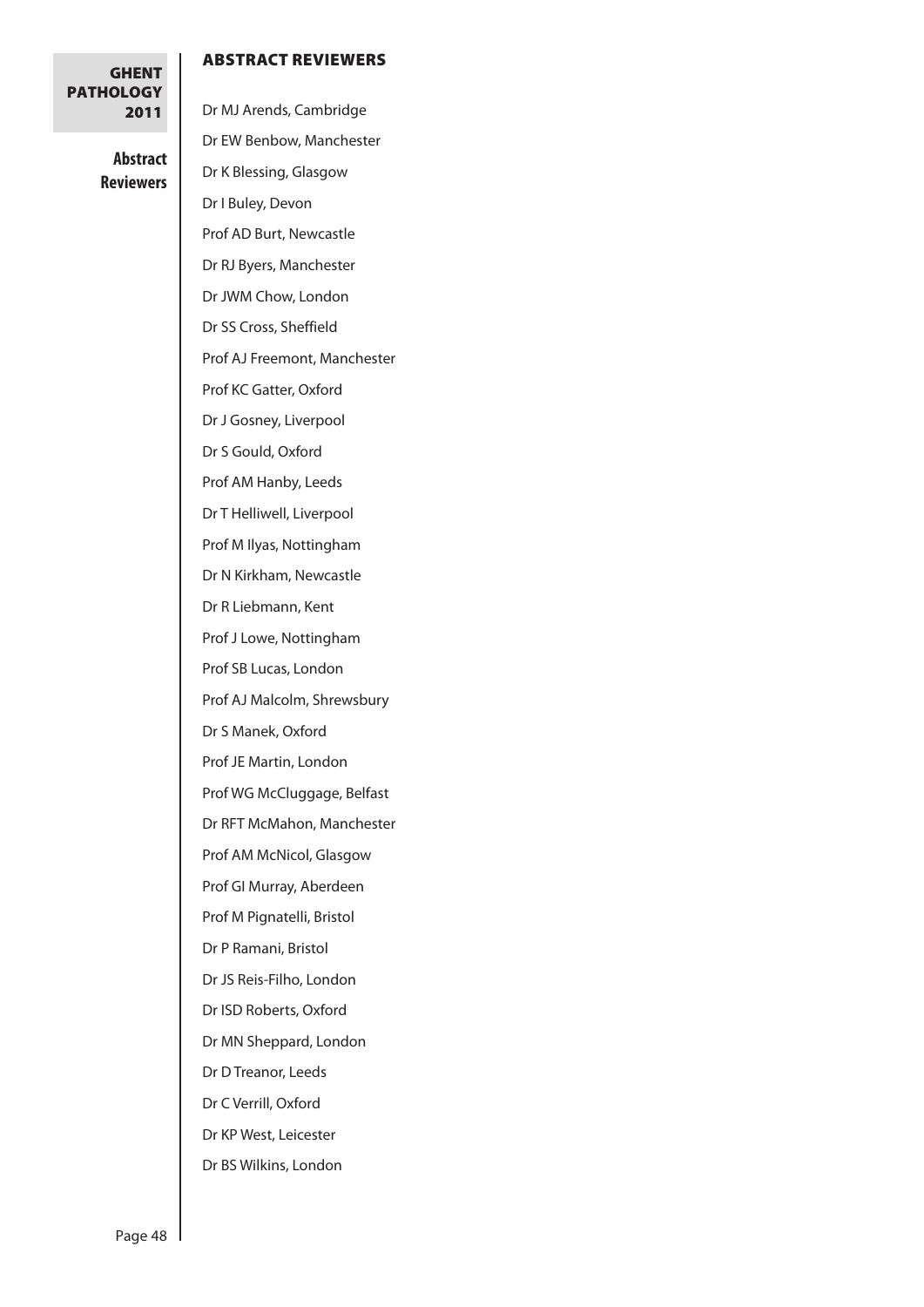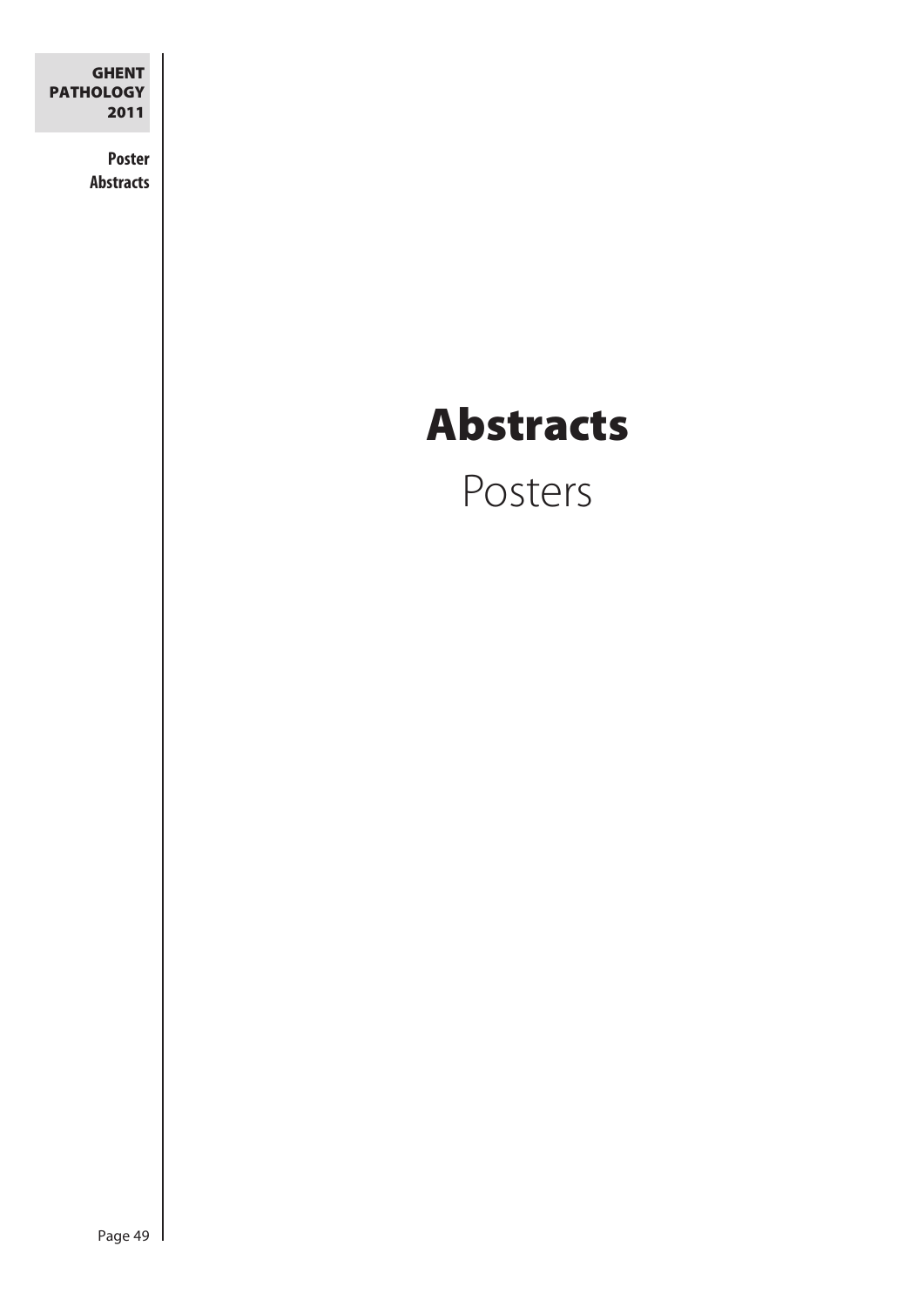# **Poster Abstracts**

**P1**

 $\circledP$  = Presenter

#### **C-met Defines a Distinct Subset of Triple Negative Breast Cancer in British Black Women**

RL Bowen<sup>1</sup>;  $\mathcal D$  C Ho-Yen<sup>1</sup>; R Vaziri<sup>1</sup>; J Hulit<sup>1</sup>; D Ryan<sup>1</sup>; M Ornstein<sup>2</sup>; Y White<sup>2</sup>; C Choy<sup>2</sup>; S Kermorgant<sup>1</sup>; L Jones<sup>1</sup> *1Barts Cancer Institute, Queen Mary University of London, London, United* 

*Kingdom; 2Homerton University Hospital Trust, London, United Kingdom* Background: C-met is a receptor tyrosine kinase thought to be an

independent poor prognostic factor in breast cancer and is associated with the aggressive basal-like (BL) sub-type. BL tumours are more prevalent in African-American women which may in part explain the poor prognosis for these patients. Cancers that lack expression of ER,PR and Her2 (Triple negative, TN) are often regarded as BL tumours, yet there is increasing evidence that TN tumours are heterogeneous, and can be further subdivided into BL (ER,PR,Her2 negative, CK5/6 or CK14 positive, EGFR positive) and unclassified (U)(negative for all markers). Further definition of the molecular profile and relative proportions of these sub-groups is crucial in understanding the progression of breast cancer in different ethnic groups and in targeting novel therapeutic strategies.

Aim: The aim of this study was to use an extended panel of immunohistochemical markers to compare sub-groups of TN tumours in black and white women and to assess the expression of c-met within these groups.

Methods: Tissue microarrays were constructed from 248 (113 black women, 135 white) cases of invasive breast carcinoma diagnosed at the Homerton hospital between 2006 and 2009. Immunohistochemistry was performed for ER,PR,Her2, Cytokeratins, EGFR and c-met.

Results:28% of black women had TN tumours versus 17% of white women. Of the TN tumours, in black women 88% were BL and 12% were U; in white women 83% were BL and 17% were U. Overall, c-met was significantly over-expressed in BL compared with U tumours (76% positive versus 0%, p=0.006). TN tumours in young black women showed increased expression of c-met compared with young white women (88% versus 0%, p=0.004).

Conclusion: Our findings suggest that BL tumours are biologically distinct from U tumours and that BL tumours in young black women are frequently c-met positive, which may contribute to the poor clinical course in these patients.

# **P2**

#### **Subcellular Localisation of Dicer Expression Correlates with Survival and Tumour Subtype in ER-Positive Breast Cancer**

 $\textcircled{P}$  J Le Quesne<sup>1</sup>; J Warren<sup>1</sup>; W Howat<sup>1</sup>; F Blows<sup>2</sup>; P Pharoah<sup>2</sup>; C Caldas<sup>1</sup>

*1CRUK Cambridge Research Institute, Cambridge, United Kingdom; 2Strangeways Research Laboratory, Cambridge, United Kingdom*

The Dicer protein is essential for the synthesis of nearly all human micro-RNAs, and reductions in its expression have been linked to malignant transformation and behaviour in several experimental systems. The loss of dicer expression has previously been linked to non-luminal subtypes of breast cancer, but no significant relationship with survival has been observed.

We sought to characterize the expression of Dicer by

immunohistochemistry in a large set of breast tumours (n=3459), and relate its expression to tumour type, micro-RNA expression, and survival. Standard immunohistochemical methods were used to quantify the expression of Dicer in breast tumour tissue microarrays, using automated immunostaining and image capture, followed by manual scoring. Other markers (ER, PR, HER2, CK5/6, EGFR, Ki-67) had previously been scored using similar methods. Micro-RNA expression data were obtained from tissue arrays by locked nucleic in situ hybridisation followed by fluorescent tyramide signal amplification.

Immunohistochemical positivity for Dicer was seen to vary markedly in the nuclear and cytoplasmic compartments of tumour tissue, and two intensity scores (from 0=negative to 3=strong) were derived accordingly. Both nuclear and cytoplasmic scores correlate with the expression of several micro-RNAs (e.g miR-205; P<1x10<sup>-6</sup>). Nuclear expression tends to be decreased in basal-type tumours (P<1x10-6), is negatively related to tumour size (P=0.00013) and grade (P<1x10<sup>-6</sup>), and predicts survival in ER-positive tumours (HR=0.767 per increment [95% CI=0.622-0.946],  $P=0.013$ ).

Conversely, cytoplasmic expression predicts poor outcome in ER-positive tumours (HR= 1.293 per increment [95% CI=1.030-1.622], P=0.027). The subcellular location of the Dicer IHC signal is critical for its prognostic impact. This may explain why previous studies do not identify Dicer as a prognostic factor, and we propose models to explain these observations.

# **P3**

#### **Tumour Macrophage Count in Breast Cancer Needle Biopsy has Limitation as a Potential Patient Selection Biomarker for Inhibitors of Colony Stimulating Factor Receptor (CSF1R): an Immunohistochemical Study with By-eye and Digital Image Analysis**

 $\mathcal{P} \subset \mathsf{Womack}^1$ ; M Jenkins<sup>1</sup>; M Cumberbatch<sup>1</sup>; G Bigley<sup>1</sup>; G Landberg2

*1AstraZeneca, Macclesfield, United Kingdom; 2University of Manchester, Manchester, United Kingdom*

Abnormal expression of CSF1R has been shown in breast cancer cells, but efficacy from tyrosine kinase inhibition of the receptor is mediated primarily by effects on the stroma, specifically macrophages. Increased macrophage infiltration in breast cancer correlates with poor prognosis. We measured and correlated the incidence and distribution of tumour macrophages in a series of archival pre-surgical breast cancer biopsies with the corresponding surgical resection. The study was done to determine the feasibility of using macrophage count as an endpoint in a Phase I trial for CSF1R inhibition. Preclinical evidence suggested 80%+ reduction in counts are expected on treatment.

Twenty one breast cancer core biopsies with matched subsequent resection tumour samples were stained for CD68 using routine IHC methods. CD 68 positive macrophages were counted using Chromavision and Aperio systems and also by-eye.

The digital and by-eye analyses were several orders of magnitude different and so results from each method cannot be compared meaningfully. Comparisons made within a single method show similar levels of macrophage count on average, but with wide confidence intervals and an imperfect pairwise relationship between results from matching cores and resections.

Irrespective of system used, CD68 agreement between core biopsy and resected tumour is imprecise, limiting the utility of the core biopsies to predict individual patients who have high CD68 counts and could be selected for CSF1R inhibition. On average the core biopsies can give an approximate indication of the CD68 infiltration at a group level. If the treatment effect due to CSF1R inhibition is large (e.g. 80% hypothesised) then even with this imprecise marker, simulations show that it may be possible to detect an average decrease with reasonable power in a clinical trial.

# **P4**

#### **Mammaglobin Expression and Receptor Status in Recurrent Breast Cancer**

P EA Baker; L Noor; D Whetter; L Hall; J France; P Bhaskar

*University Hospital of North Tees, Stockton on Tees, United Kingdom*

Human mammaglobin has been reported to be exclusively expressed in mammary epithelium and over expressed in some breast cancers. The mammaglobin protein is dramatically increased in proliferating breast cells and its production ceases upon breast epithelial cell differentiation. Therefore, mammaglobin synthesis may be involved in breast cell proliferation which would correlate with the over expression seen in some breast cancers.

Methods: Primary and subsequent breast tumour tissue from 21 patients who had recurrent breast cancer were analysed by immunohistochemistry for mammaglobin A expression (n=44). Stained sections were screened under the microscope with sections regarded as positive when >10% of lesional cells stained positive. For comparison purposes histological grade, tumour type, tumour size, ER, PR, Her-2 status (where available) and presence/absence of nodal metastasis were recorded. Controls were benign breast conditions. The study had ethics approval.

Results: Positive mammaglobin expression was observed in 67% of primary breast tumours and in 48% of the recurrent tumours. However the same mammaglobin expression was observed in only 43% paired primary and recurrent tumour samples. In two patients the tumour recurred twice and both of these tumours were mammaglobin negative. Mammaglobin expression was seen in 100% grade 1, 55% grade 2 and 56% grade 3 tumours. There were no significant correlations between mammaglobin expression with ER, PR or Her-2 status, nor with lymphatic or vascular invasion. Conclusions: Positive mammaglobin protein expression was found in a greater proportion of low grade breast tumours than higher grade. However a larger number of paired samples need to be analysed to determine the relevance to prognosis.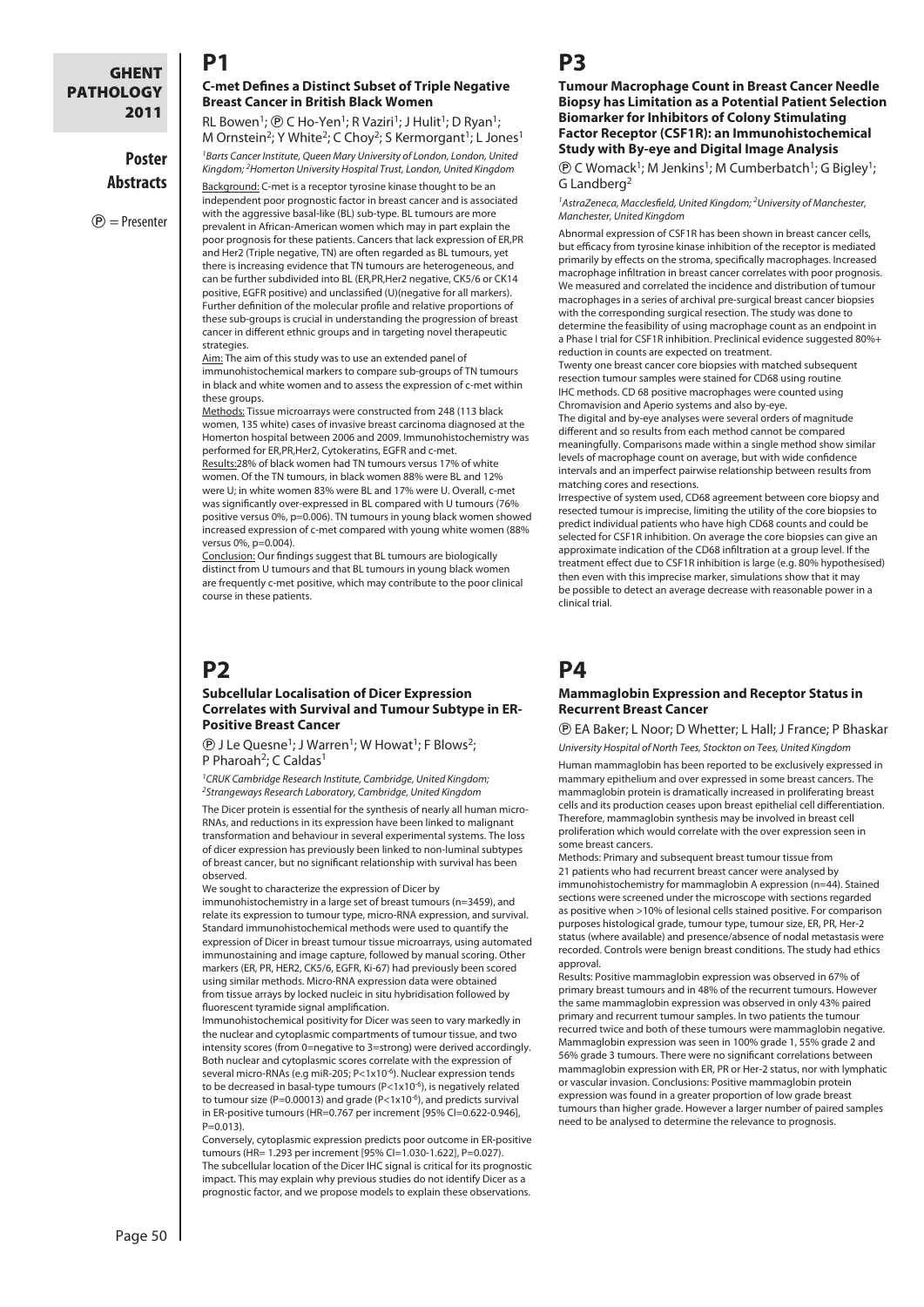# **Poster Abstracts**

 $(P)$  = Presenter

#### **A Case Report Highlighting the Diagnostic Difficulties of Malignant Transformation in a Pleomorphic Salivary Adenoma of the Breast**

P SA Collis; CJ Ross; FM Nixon; AH Clark

#### *Arrowe Park, Wirral, United Kingdom*

**P5**

INTRODUCTION: Pleomorphic adenomas of the breast are rare benign tumours. There are clinical, radiological, cytological and histological diagnostic difficulties in ascertaining whether the lesion is benign or malignant. If there is malignant transformation the diagnosis is made more difficult.

CASE DESCRIPTION: A 51year old woman with a history of bilateral fibroadenomas underwent a routine screening mammogram, which detected a 17mm lobulated density in the right breast. The lesion was graded R3 on mammogram, U4 on ultrasound and C3 on fine needle aspirate. Due to the conflicting investigations complete excision was advised. On histological examination the lesion contained a benign myoepithelial component interspersed with an undifferentiated malignant component showing an almost transitional cell pattern. Immunohistochemical staining indicated the lesion was a carcinoma with the undifferentiated areas being strongly cytokeratin positive. Hormone receptors for oestrogen, progesterone and Herceptin were negative. The lesion was diagnosed as malignant transformation in a pleomorphic salivary adenoma of the breast. A differential diagnosis of malignant transformation in a so-called adenomyoepithelioma of the breast had also been considered.

DISCUSSION: Pleomorphic salivary adenomas are usually benign but any conflicting investigations warrant complete resection of the lesion with adequate sampling to exclude potential areas of malignant transformation as the initial fine needle aspirate or biopsy may have only sampled the benign areas.

# **P6**

### **A Case Report Highlighting the Diagnostic Difficulties of a Metaplastic Carcinoma of the Breast**

P SA Collis; FM Nixon; AH Clark

*Arrowe Park, Wirral, United Kingdom*

INTRODUCTION: Metaplastic carcinomas of the breast are rare neoplasms. Their heterogeneous features can lead to diagnostic difficulty, potentially incorrect management and prognostic variability for the patient.

CASE DESCRIPTION: A 72year old woman presented with a palpable mass in the right lower quadrant. The mass was deemed P5 on clinical examination, M5 on mammography and U5 on ultrasound imaging. A fine needle aspirate showed atypical spindle shaped cells and graded C4. The core biopsy showed a fibromatous type picture with no obvious epithelial neoplasia and therefore graded B2. Following discussion at MDT the decision was made to undertake an excisional biopsy. Histological examination showed an infiltrative spindle cell lesion with a

partial storiform pattern. An extensive battery of immunohistochemistry was performed with the spindle shaped cells being positive for MNF 116 and CK5/6 providing the conformation that the lesion was a metaplastic carcinoma. The lesion was negative for oestrogen, progesterone and Herceptin hormone receptors. A further wider excision and lymph node sampling was performed.

DISCUSSION: Spindle cell lesions lacking a distinct epithelial component can be the most diagnostically difficult, especially bland spindle cell lesions. Metaplastic carcinoma of the breast forms a heterogeneous group of neoplasms, which tend to occur in older women and as a result can have a better prognosis. Diagnosis and effective management of such lesions is vital.

# **P7**

#### *'Genesearch'* **BLN Assay for the Detection of Sentinel Node Metastasis in Breast Cancer Patients: A Large Single Centre Experience**

P AJ Ironside; NC McDermott; S El-Sheikh; S Davison; S Somasundarum

*Royal Free Hampstead NHS Trust, London, United Kingdom*

Background Axillary lymph node status is the most important prognostic factor in breast cancer patients. The American Society of Clinical Oncology recommends axillary lymph node dissection (ALND) for patients with sentinel node (SN) metastases of >0.2mm. Intra-operative detection of SN metastases allows a one-step SN biopsy and ALND. This avoids surgical technical difficulties, comorbidity and increased costs associated with a second operation. 'Genesearch' Breast Lymph Node (BLN) Assay is a real time reverse transcriptase PCR method used to detect SN metastases of >0.2mm. Some studies have shown that this technique offers much higher sensitivities compared to alternative intraoperative detection methods such as touch imprint cytology and frozen section histology.

Aims To review our Trust's experience with the 'Genesearch' BLN Assay and compared the specificity and sensitivity of the technique to ranges reported in the literature.

Methods All cases of clinically node negative breast cancer which had used the 'Genesearch' BLN Assay for detection of SN metastases were reviewed along with the completed pathology report for the case. The final histological assessment of SN involvement in each case was used as the Gold Standard for comparison with the PCR results when calculating the sensitivity and specificity of the technique.

Results The assay was used to analyse 266 sentinel nodes. On a per node basis we achieved a sensitivity of 94% (Literature range 88.9-94.7%) and a specificity of 94.9% (Literature range 94.5-95%)

Conclusions The 'GeneSearch' BLN assay is an accurate rapid intraoperative diagnostic technique identifying clinically relevant SN metastases of >0.2mm. In our hands, excellent values for sensitivity and specificity were achieved. These results are superior to those reported for alternative intra-operative methods for the detection of SN metastases.

# **P8**

# **Subgross Pathology for the XXI Century**

P JJ Going; WA Smith

*Glasgow Royal Infirmary, Glasgow, United Kingdom*

Purpose: Morphological and molecular pathology are synergistic because molecular events modify cells, tissues and organs. Subgross morphology is informative but its techniques are prolonged and could interfere with subsequent immunohistochemistry (IHC) and molecular assays. We sought to accellerate staining and clearing of thick breast tissue sections to improve conformity with diagnostic time scales while retaining compatibility with histology and immunohistochemistry. Methods: Three mm thick sections of normal human breast tissue and whole mouse mammary glands were stained using alum carmine, aceto-carmine, Harris's haematoxylin, cresyl violet, neutral red, thionin, DAPI, ethidium bromide (EB) or propidium iodide. Xylene, benzyl alcohol / benzyl benzoate (BABB), xylene - BABB (X-BABB), thiodyglycol (2,2'-thiodiethanol) and anethole were evaluated as clearing agents. Tissue was then paraffin embedded for ER, PR, CD31, E-cadherin and cytokeratin 7 IHC. Results: Haematoxlin and alum carmine were the optimal non-fluorescent stains, with strong nuclear staining and minimal background. Neither DAPI nor EB penetrated well into thick sections but PI did, yielding a high signal to noise ratio which was retained after embedding in BABB or X-BABB, which were clearly better than other clearing agents. Thiodiglycol alone was particularly poor. Anethole's disgusting odour precluded its use. All evaluated clearing agents preserved immunoreactivity for all markers. Conclusions: PI is a promising stain for subgross breast studies and is compatible with BABB as a clearing agent. It was hoped that thiodiglycol being water-miscible might accelerate tissue clearing by avoiding the need for dehydration through alcohols but retained lipids probably prevent satisfactory clearing. Further streamlining of subgross technique is required for its satisfactory integration into a diagnostic setting.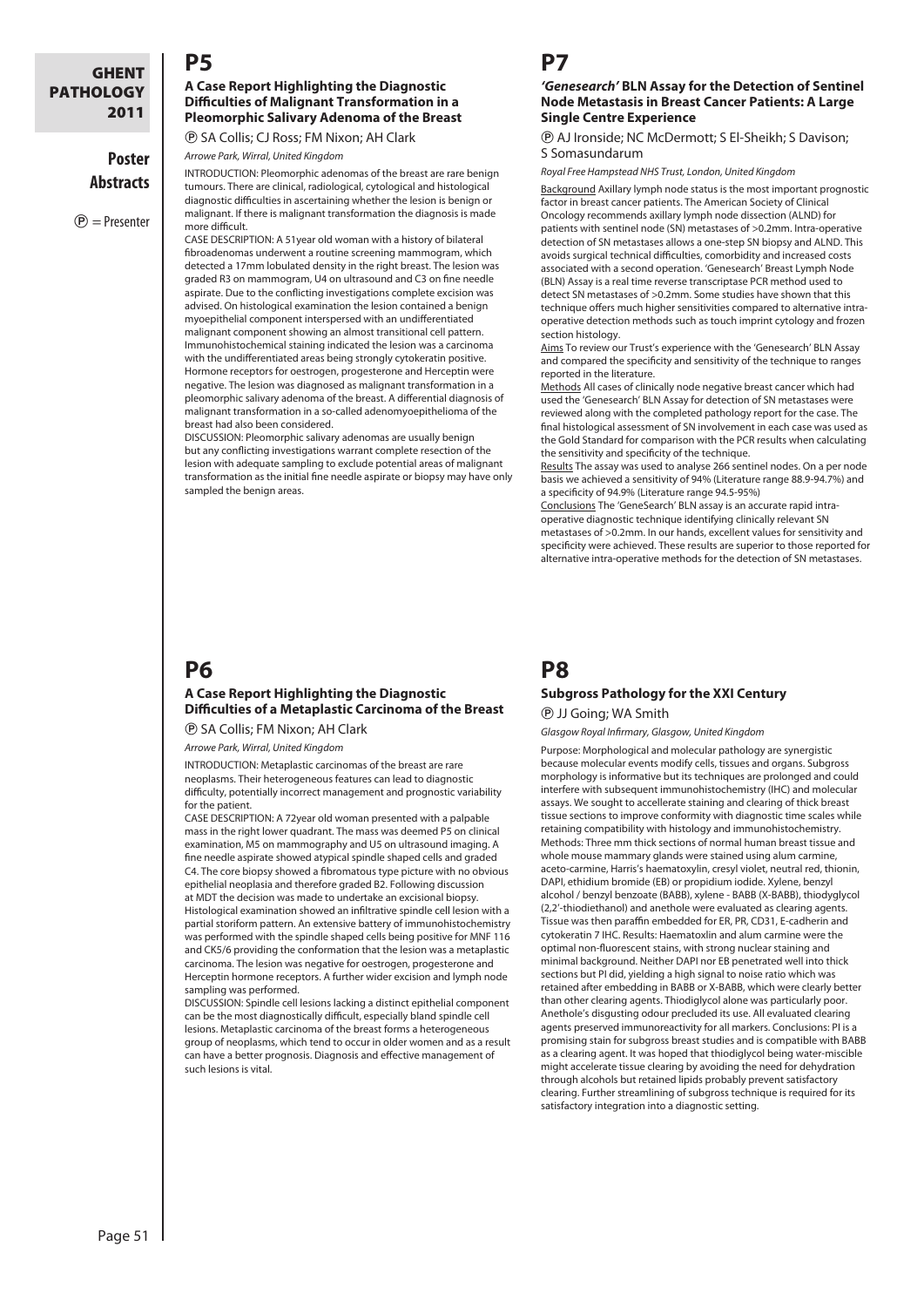# **Poster Abstracts**

**P9**

 $(P)$  = Presenter

#### **Rate and Follow-up of Adjuvant Trastuzumab Treatment in HER2+ Early Breast Cancer Patients in South Wales**

S Bhatt<sup>1</sup>; R Webster<sup>2</sup>; G Bertelli<sup>3</sup>; J Abraham<sup>2</sup>; P Barrett-Lee<sup>2</sup>;  $(P)$  B Jasani<sup>1</sup>

<sup>1</sup> School of Medicine, Cardiff University, Cardiff, United Kingdom; <sup>2</sup>Velindre *Hospital Cancer Centre, Cardiff, United Kingdom; 3ABM ULHB, Swansea, United Kingdom*

Aims: To investigate the incidence of HER2+ve disease in early breast cancer and the rate of use of adjuvant trastuzumab in these patients. We also provide data on early clinical follow up of HER2+ve patients treated with trastuzumab. Methods: The data of total over 1000 new patients collected from South West and South East Wales Cancer Cancer Networks were analysed for HER2 status and trastuzumab use. Information was retrieved by hand using immunohistochemistry reports and patients' clinical notes. Clinical follow up data, for the Cardiff and Vale patients treated with trastuzumab, was calculated using the Kaplan-Meier method using SPSS. Results: In South West Wales, 10.4% of new patients were diagnosed as HER2+ve, of which 72.3% were treated with adjuvant trastuzumab. In South East Wales, 14.1% tested to be HER2+ve of which 76.8% were treated with adjuvant trastuzumab. These were followed up to have a two-year disease-free rate of 85.7% and overall survival rate of 94.3%. Conclusion: Our results are consistent with data presented in the two index clinical adjuvant trastuzumab trials and a recent review by Coulson et al based in Sheffield area. We discuss the possible reasons why ~25% eligible patients do not receive trastuzumab, as well as the cost-benefit of the lower rate of HER2+vity in early breast cancer observed in our study as well as in concurrent UK-wide analyses conducted by UKNEQAS for IHC, compared to that anticipated from the initial metastatic breast cancer data.

# **P11**

#### **Audit: Histological Reports of Breast Lesions in Pathology Department of Komfo Anokye Teaching Hospital Kumasi, Ghana in 2010**

P NA Titiloye1; O Owusu-Afriyie2; AO Adebanji1

*1KNUST, Kumasi, Ghana; 2KATH, Kumasi, Ghana*

Background: An analysis of histopathology report of breast biopsies in the year 2010 in our department was done with the aim of assessing the information contained.

Methods: Data analysis was with SPSS 16. Results: A total of 659 breast cases were reported in the year 2010. Biopsy types were trucut, lumpectomy and mastectomy. Diagnosis were categorized as inflammatory 62(9.4%), benign 334 (50.8%), malignant 223(33.9%) and 39 cases (5.9%) were normal. Age patterns for various female categories were: benign 10-86years with modal class 20-29years (136 cases - 43.31%) and malignant 24-98years modal class 40-49years (76 cases -36.41%). Fibroadenoma were 210 (66.88%) and fibrocystic disease 63 (20.06%). No incidental finding was seen in all the 18 cases of reduction mammoplasty. Female breast cancer was 217 cases (34.61%). Invasive ductal carcinoma (nos) was the commonest histological variant with 187 cases (86.18%). Other variants include Invasive lobular Carcinoma (4-1.84%), Colloid Carcinoma (8-3.69%) and metaplastic carcinoma (3-1.38%). The histological grade are grade 3 (68 -36.56%), grade 2 (97-2.15%) and grade 1 (21-11.29%). Six insitu carcinoma cases were seen. Most of the invasive cancers were reported to be pTNM stage 3. Six cases (2.69% of all malignant cases) were male, with 5 reported as infiltrating ductal carcinoma and 1 insitu ductal carcinoma seen. None of our reports contain immunohistochemistry results as at time of sign out. Conclusion: Our data suggest that wide range of diagnosis were made on breast cases in the year 2010 and our reports answer significantly questions related to breast lesions. However, we recommend an inclusion of routine Immunocytochemistry report on all malignant cases as at time of sign out.

# **P10**

#### **Primary Localised Amyloidosis of the Breast : A report of 6 cases**

#### $\textcircled{P}$  P Rao<sup>1</sup>; N Dallimore<sup>2</sup>; V Shah<sup>2</sup>

*1University Hospital of Wales, Cardiff, United Kingdom; 2Royal Gwent Hospital, Newport, United Kingdom*

Amyloidosis of the breast can occur as a part of a systemic process or as a primary localised disease. Primary localised amyloidosis of the breast is rare with few isolated case reports in the literature.

We describe 6 cases of primary amyloidosis of the breast, 4 cases presented as suspicious microcalcifications (R3 -1 case, R4 – 3 cases) on screening mammography and 2 cases as mass lesions. The presenting age ranged from 47yrs – 79 yrs. In 2 cases there was previous history of surgery at the same site, several years ago. In one of these 2 cases, there was an associated ill defined density on mammography. One case had bilateral R4 calcifications. In all 6 cases, the needle core biopsies showed deposition of Congo red positive amorphous eosinophillic material in the breast tissue with calcifications and foreign body type giant cell reaction. In 4 cases, there was subsequent excision biopsy which confirmed the diagnosis. In one case, amyloid deposition was seen in vicinity of a radial scar. There was no evidence of malignancy in any of the cases. None of the patients had clinical evidence of systemic amyloidosis. Localised amyloidosis of the breast is a rare entity that can clinically or radiologically mimic cancer.

# **P12**

#### **Validation of MS110, an Antibody to BRCA-1 for Immunohistochemistry**

R Milner<sup>1</sup>; H Wombwell<sup>1</sup>; G Hughes<sup>1</sup>; A Kvist<sup>1</sup>; DR Hodgson<sup>1</sup>; C Harbron<sup>1</sup>; C Womack<sup>1</sup>; N Gray<sup>1</sup>; M O'Connor<sup>1</sup>; B Spaulding<sup>2</sup>;  $\oplus$  R Wellings<sup>1</sup>

*1AstraZeneca, Alderley Park, United Kingdom; 2DAKO, Carpinteria, United States*

BRCA-1, a tumour suppressor gene involved in DNA repair has been extensively studied. Mutation of BRCA-1 has been shown to be involved in the etiology of certain types of cancer such as breast and ovarian. To date, there is no conclusive data describing the protein expression of BRCA-1 within normal and malignant tissue, by immunohistochemical (IHC) methods. Here, we describe an evaluation of a commercially available monoclonal antibody to BRCA-1 (clone MS110; # OP92, Calbiochem).

BRCA-1 expression and Western blot analysis of cell lines and HeLa nuclear fractions, using MS110 was consistent with the literature. Studies in formalin fixed paraffin embedded breast and ovarian cancer tissue revealed a dynamic range of BRCA-1 expression, from apparent loss of BRCA-1 protein (i.e. 0 score) to positive staining (3+) in a small proportion of samples.

Selectivity testing was conducted with green fluorescent protein (GFP) tagged BRCA-1 coding constructs transfected in to Human BRCA-1 negative CHO cells. An overlay of BRCA-1 expression with MS110 binding was observed, indicating selectivity of the MS110 antibody for its target. We believe that MS110 is selective and therefore a useful tool for understanding expression of BRCA-1 protein in tissue. IHC may be a useful platform to aid understanding of BRCA-1 biology in relation to cancer. A technically validated, specific antibody is the first step toward defining cancers with aberrant BRCA1 expression.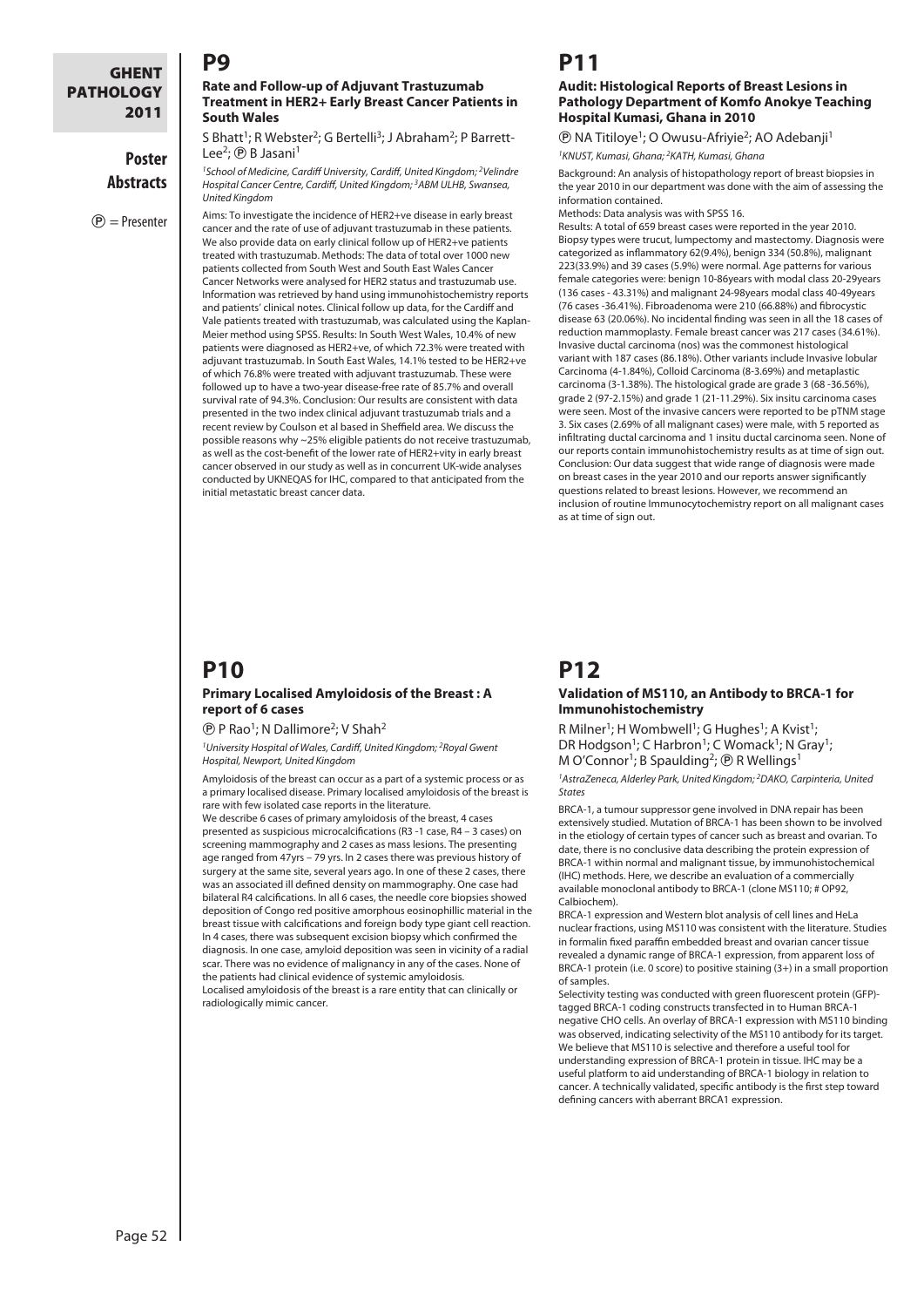# **Poster Abstracts**

 $(P)$  = Presenter

# **P13**

#### **The Role of Ultrasound Guided Fine Needle Aspiration Cytology in the Diagnosis of Hepatocellular Carcinoma: A Tertiary Hospital Experience**

GO Omoniyi-Esan<sup>1</sup>; OC Famurewa<sup>1</sup>;  $(D)$  AE Omonisi<sup>2</sup>; NA Titiloye<sup>2</sup>; OE Pelemo<sup>2</sup>; BJ Olasode<sup>1</sup>

*1Obafemi Awolowo University, ILE-IFE, Nigeria; 2Obafemi Awolowo University Teaching Hospitals Complex, ILE-IFE, Nigeria*

Purpose: To describe the usefulness of Ultra-Sound Guided Fine Needle Aspiration Cytology (USSG-FNAC) in the diagnosis of hepatocellular carcinoma in resource limited setting like Africa.

Methods: We retrospectively reviewed USS-FNAC smear reports of 30 patients. Results: The age range is 13-72 years with a mean of 40 years. The male to female ratio is 5: 1. Most cases (28%) occurred within the 21-30 age groups. Twenty - two of the cases (73.3%) were positive for HBsAg while 8 of the cases (26.7%) were negative. None of the case was positive for HCV & HIV .The mean duration of symptoms before diagnosis was 6.4 weeks .Most of the patients presented with right hypochondrial pain (46.7%) and abdominal mass (40%). The cytological diagnosis had an accompanied histological diagnosis in 20 out of the 30 cases. Out of the 20 cases with proven histological results, cytological diagnosed cases were consistent with the 19 (95%) giving a diagnostic accuracy of 95% (suspicious for malignancy were regarded as malignant, and also confirmed by histology).

Conclusions: This study revealed the high diagnostic accuracy and sensitivity of USSG-FNAC in the diagnosis of hepatocellular carcinoma. Although, we are aware of the controversy that FNAC for the diagnosis of HCC may result in the implantation of tumour on the tissue track. But we found the procedure in our setting to be simple, safe, reliable and dependable. We recommend USSG-FNAC of the liver as a diagnostic investigation in the evaluation of patients suspected for hepatic malignancy but the histological diagnosis still remains the gold standard.

# **P14**

#### **A Comparison of WT1, PTEN and the AKT Pathway in Ovarian Serous Carcinoma vs. Colorectal Adenocarcinoma.**

#### P MA Gallacher; S Fleming

*University of Dundee, Dundee, United Kingdom*

WT1 was first described as a tumour suppressor gene. Recently it has been shown to be overexpressed in a number of adult malignancies leading to a reclassification as an oncogene. PTEN is a negative regulator of the AKT pathway and has a WT1/Egr1 recognition sequence in its promoter.

Previously we have reported that the majority of ovarian serous cancers stained positively for nuclear WT1, were negative for cytoplasmic WT1 and stained positively for cytoplasmic PTEN, cytoplasmic pPTEN and nuclear and cytoplasmic AKT1.

Further work has highlighted some interesting results when comparing ovarian serous carcinoma to colorectal adenocarcinoma. In contrast to the ovarian serous carcinoma all of the colorectal carcinoma cases were negative for nuclear WT1 while the majority were weakly positive for cytoplasmic WT1,  $p = \leq 0.000002$ . There was no significant difference between ovarian vs. colorectal PTEN, or AKT1.

In contrast to the ovarian serous carcinoma there is no statistically significant difference between colorectal cytoplasmic WT1 and colorectal nuclear or cytoplasmic PTEN, however, there is a significant difference between colorectal WT1 and colorectal AKT staining.

In conclusion WT1 appears to be expressed in other carcinomas rather than principally as an ovarian serous marker, however, it appears to be expressed in different parts of the cell depending on the tumour type. This could have implications for its mechanism of action and function. In ovarian serous carcinomas WT1 appeared to display a negative relationship with PTEN. This is not the case in colorectal carcinomas and the AKT pathway may be controlled by a different mechanism. This research was funded by the Centenary Fellowship Pathological Society of GB and Ireland and Tenovus Scotland.

# **P15**

# **Evaluation of the Use of Immunohistochemistry to Identify Protein Biomarkers in Cancer Clinical Trials**

J Ridley; WYI Chan; S MacRae; ® MV Warren *Pathology Diagnostics Ltd, Cambridge, United Kingdom*

The analysis of protein biomarkers in human cancer clinical trials using immunohistochemistry (IHC) based techniques has an increasingly important role to play in the development of targeted therapeutics to identify target modulation by drug to confirm mechanism of action and drug effect; and to identify predictive biomarkers to identify patient populations that may respond or be resistant to a particular therapeutic. We reviewed publications between 2005 and 2010 relating to clinical trials involving the ten most prevalent human adult tumours. Of a total of 189 clinical trials (5% Phase I trials; 28% Phase II trials; 29% Phase III trials; and 38% other randomised controlled trials), over 120 different proteins were analysed by immunohistochemistry on tumour tissue samples ranging from growth factors, cell surface receptors, cell signalling molecules and cell cycle associated proteins. Disease pathways interrogated included proliferation, apoptosis, invasion and metastasis. The assays were used to provide information on prognosis (22% of trials); prediction of drug treatment response or resistance (45%); evidence of drug mechanism of action (21% of trials) or to aid patient selection for treatment (12% of trials). We analyse the trends according to type of drug, source of funding, year of trial onset, and contribution to decision making.

The identification of protein biomarkers in human tissues has a significant and increasing role to play in drug development, and the development of potential new clinical diagnostic tests for patient stratification. However care must be taken in trial design and issues relating to sample quality, IHC methodology and quantification.

# **P16**

### **Biopsies from the Endoscopically Normal Colorectum-Limited Clinical Value?**

P OH O'Mahony; M Burgoyne

*Southern General Hospital, Glasgow, United Kingdom*

In many histopathology departments, colonic and rectal biopsies form a significant proportion of workload. Often, biopsies are taken from an endoscopically normal colon.

Purpose of the study: We aimed to determine the diagnostic yield of biopsy in patients with normal colonoscopy and sigmoidoscopy, and whether recorded symptoms were associated with a higher probability of abnormal histological findings.

Patients/methods: We performed a one year retrospective analysis (2008/9) in a tertiary care hospital. We analysed pathology request forms and endoscopy reports for all ileal, colonic and/or rectal biopsies taken at colonoscopy or sigmoidoscopy with normal appearing ileal and colorectal mucosa. We reviewed pathology reports for all biopsies including terminal ileum.

Results: 667 of 694 patients (455 female, 239 male, average age 50) fulfilling the criteria had at least one colonic or rectal biopsy. A total of 92 patients (13.8%) had abnormal histological findings. Of 487 biopsied patients with diarrhoea there was abnormal histology in 71 (14.6%). Of 180 biopsied patients without diarrhoea there was abnormal histology in 21 (11.7%) (df=1; ÷ 2 = 0.93 p = 0.67). Detected abnormalities included microscopic colitis, distorted mucosal architecture, ischaemia, polyps, melanosis, mucosal prolapse, and schistosomiasis.

Conclusions: Biopsy in the presence of a macroscopically normal colon at endoscopy has a low yield of abnormal histological findings. Diarrhoea does not identify patients with a higher risk of abnormal histology. This data is relevant to the cost-effectiveness of mucosal biopsy in the endoscopically normal colon and rectum.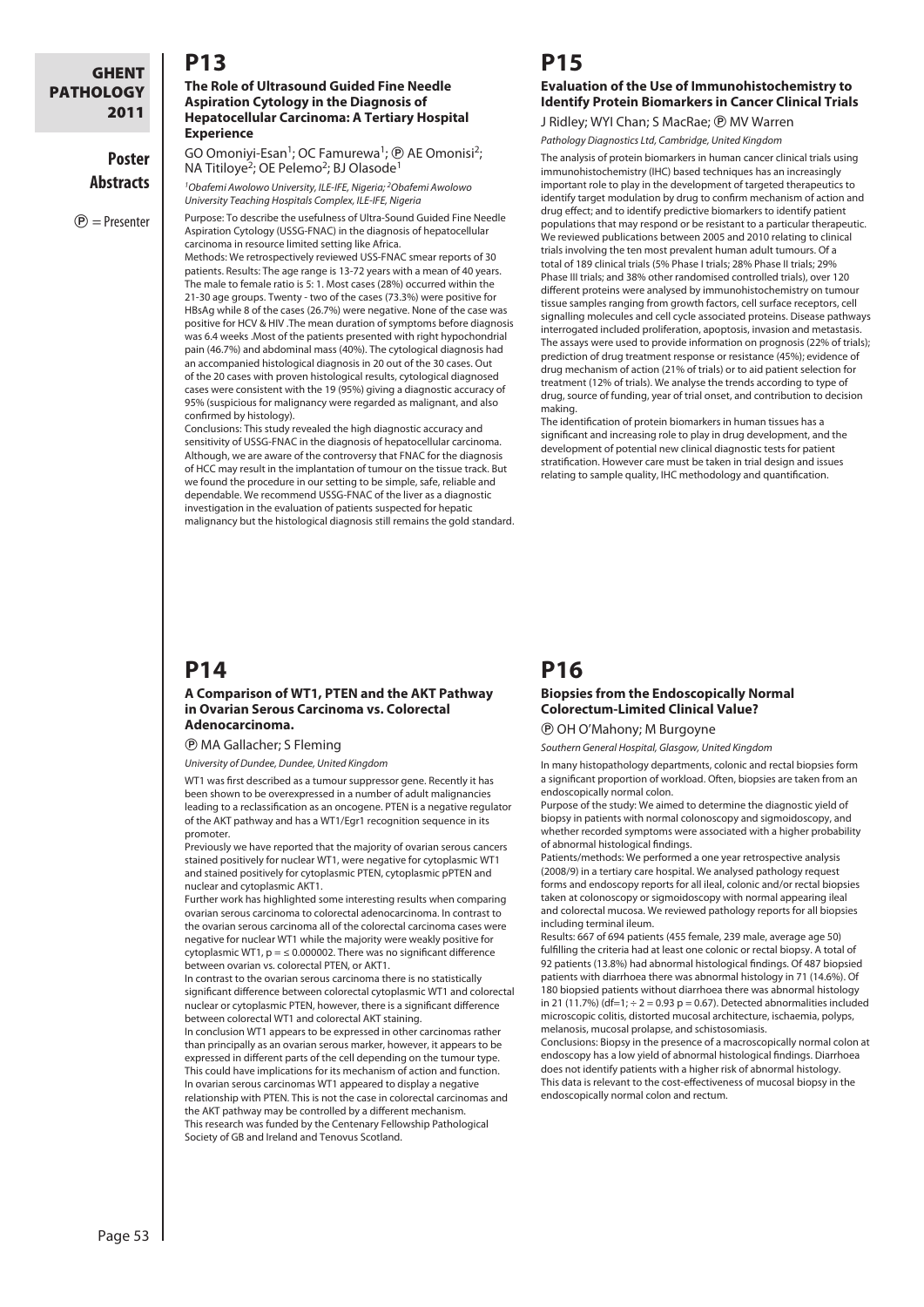# **Poster Abstracts**

 $(P)$  = Presenter

# **P17**

#### **βCatenin Expression in the Dysplastic Progression of Colorectal Adenoma: A Useful and Overlooked Diagnostic Tool**

 $\textcircled{P}$  GD Robinson<sup>1</sup>; A Abraham<sup>1</sup>; A Madgwick<sup>2</sup>

*1Milton Keynes General Hospital, Milton Keynes, United Kingdom; 2University of Westminster, London, United Kingdom*

βCatenin plays an integral role in colorectal carcinogenesis with altered localisation in adenomatous dysplastic cells resulting in transcription of target genes that can induce malignant growth. Nuclear expression of βCatenin has consistently been linked to the progression of dysplasia and malignancy. However, previous work has disregarded βCatenin as a diagnostically useful marker due to heterogeneity of staining patterns. The introduction of the NHS Bowel Cancer Screening Programme has brought with it new guidelines in adenoma reporting, using a two-tier system which classifies mild and moderately dysplastic lesions within the same 'low grade' group. This grouping affects subsequent patient surveillance and management.

A novel scoring system was designed based on immunocytochemical nuclear localisation of βCatenin. This system was applied to an unknown set of colorectal polyps (n=140) by two independent scorers. Nuclear βCatenin expression patterns proved to reliably indicate severity of dysplasia in colorectal adenomas (p=0.001). Mildly and severely dysplastic adenomas show dramatic disparity in nuclear βCatenin patterns, diffuse cytoplasmic staining with paucity of nuclear expression *versus* intense nuclear staining with cytoplasmic clearing. However, moderately dysplastic lesions also displayed two discrete βCatenin expression patterns, those which mimic mild dysplasia and those comparable to the severely dysplastic group.

The application of βCatenin shows that some moderately dysplastic adenomas can imitate the βCatenin expression of severe dysplasia and could harbour the genetic capability to induce progression to colorectal carcinoma, and may require reclassification as high grade lesions. A pragmatic scoring system for βCatenin could serve as a putative marker of adenoma progression and provide a useful diagnostic and predictive tool.

# **P18**

#### **Hepatocellular Carcinoma with Giant Hyaline Inclusions**

#### $\textcircled{P}$  JM Radhi<sup>1</sup>; Z Twaij<sup>2</sup>

*1McMaster University, Hamilton, Canada; 2Burnley Hospital, Burnley, United Kingdom*

Background: Intracellular cytoplasmic hyaline inclusions have been reported in hepatocellular carcinoma. They presumably represent a disturbance in intermediate filament metabolism by the tumour cells. The nature of these inclusions can be determined in a majority of cases by immunohistochemical method or electron microscopy. Design: We identified two unusual cases of hepatocellular carcinoma with giant intracytoplasmic inclusions. These were stained for PAS, PAS diastase, trichrome, and amyloid Immunohistochemical markers for cytokeratin, ubiquitin, alpha-fetoprotein, alpha 1-antitrypsin, alpha 1-antichymotrypsin and fibrinogen were used, together with electron microscopy to determine the nature of these inclusions.. Results: Both cases showed hepatocellular carcinoma with numerous large intracytoplasmic hyaline bodies surrounded by clear halo. These inclusions were generally dark eosinophilic in colour with variable density and stained negative for PAS, PASD and trichrome. All immunohistochemistry markers were negative. Electron microscopy revealed fibrillary dense material.

Conclusion: Hyaline globules are considered useful in the diagnosis of hepatocellular carcinoma. The nature of these inclusions can be determined in most cases by the application of immunohistochemical markers or electron microscopy. Though the nature of these giant inclusions is not clear, they probably represent degenerated proteinaceous material.

# **P19**

#### **Role of the Bone Marrow in TFF1 Knockout Mouse Gastric Adenomas**

**P AC Le Brenne<sup>1</sup>; R Jeffery<sup>2</sup>; R Poulsom<sup>2</sup>; CL Tomasetto<sup>3</sup>;** NA Wright<sup>2</sup>; WR Otto<sup>2</sup>; MR Alison<sup>1</sup>

*1Queen Mary University of London, London, United Kingdom; 2Cancer Research UK, London, United Kingdom; 3The Institute of Genetics and Molecular and Cellular Biology, Strasbourg, France*

The TFF-1 knockout [KO] mouse spontaneously develops antropyloric adenomas. To understand the potential role of bone marrow derived cells (BMDCs) in gastric carcinogenesis, we performed a sex-mismatched (male into female) bone marrow transplantation (BMT) experiment studying the following four groups: WT BM into WT mice, TFF-1 KO BM into WT, WT BM into TFF-1 KO, and TFF-1 KO BM into TFF-1 KO. We analysed the groups at 6 and 12 months after BMT to investigate longterm engraftment.

Histological analysis of tissues from the WT into WT mice showed normal morphology. KO into WT showed occasional hyperplasia and inflammation, but not the adenomas seen in KO into KO, which were tubulovillous, dysplastic, and often pedunculated. WT into KO mice showed no amelioration of KO tumours. Male bone-marrow derived myofibroblasts (Y chromosome ISH, α-smooth muscle actin IHC) were found between glands and which were increased in the tumour stroma, especially nearer the lumen (P=<0.01). ISH for Lgr5 revealed widespread expression within the gastric adenoma of one TFF-1 KO to KO mouse at 12 months. A trend was seen suggesting greater numbers of Y+ epithelial cells in the adenomas of this group. We have not formally excluded the possibility that these cells may be fusion events with CD45 positive BM cells.

We conclude that BM from TFF1 KO mice may on occasion be associated with inflammation and hyperplasia in WT recipients. The frequency of BM-derived myofibroblasts differs in adenomatous tissue. WT BM has no effect on the appearance of adenomas in KO mice.

# **P20**

#### **Insulin-like Growth Factor 1 Receptor (tIGF1R) and Phospho-IGF1R (pIGF1R) Expression in Colorectal Cancer Resection Specimens have Limited Correlation with Clinical Outcome: a Tissue Microarray and Immunohistochemical Study**

N Zeps<sup>1</sup>; L Spalding<sup>1</sup>; M Revill<sup>2</sup>; M Jenkins<sup>2</sup>; C Platell<sup>3</sup>; MV Warren<sup>4</sup>; I Chan<sup>4</sup>; NR Smith<sup>2</sup>; E Kilgour<sup>2</sup>; **D C Womack**<sup>2</sup>

*1St John of God Pathology, University of Western Australia, Perth, Australia; 2AstraZeneca, Macclesfield, United Kingdom; 3St John of God Colorectal Service, University of Western Australia, Perth, Australia; 4Pathology Diagnostics Ltd, Cambridge, United Kingdom*

Experimental and clinical evidence indicates that the membrane tyrosine receptor kinase IGF1R is important both in normal cell growth and also in tumourigenesis. We undertook IHC studies on colorectal cancer (CRC) tissue microarrays (TMA) using established, validated IHC methods using antibodies to total IGF1R (tIGF1R) and phospho IGF1R (pIGFR) on two sets of CRC TMAs on which standard quality control checks had been performed. TMA Set 1 comprised samples from 80 donors with an equal mix of stage II/III and IV. Set 2 included predominantly Stage II (252) and III (279) cases from a single hospital with clinical outcome data. Both sets included non-neoplastic mucosa.

TMAs were scored by-eye according to an arbitrary scale of 0 (no stain) to 3 (strong) staining for each cellular component. Set 1 was analysed using in-house bioinformatics platform. For Set 2 relationship to clinical outcome was illustrated by Kaplan-Meier plots following standard statistical method.

Both TMA sets showed similar expression profiles with positive staining for both markers in the epithelium of tumour and non-neoplastic tissue: predominantly cytoplasmic for t-IGF1R and nuclear for pIGF1R. In Set 1 membrane staining was observed in around 50% of tumour samples but less than 10% normal with reciprocal results for pIGF1R. In set 2, 80 samples showed evidence of specific staining of the luminal surface of the epithelium for tIGF1R. Luminal staining for pIGF1R in 14 patients correlated with a worse survival outcome. tIGF1R expression in normal cells of CRC patients was an independent marker of a poor prognosis. Findings confirm tIGF1R and pIGFR expression in CRC patient tumour and non-tumour epithelium. The association of pIGF1R on the luminal surface of CRC epithelium with a significantly worse prognosis should be interpreted with caution. No other clinicopathological features correlated with IGF1R expression.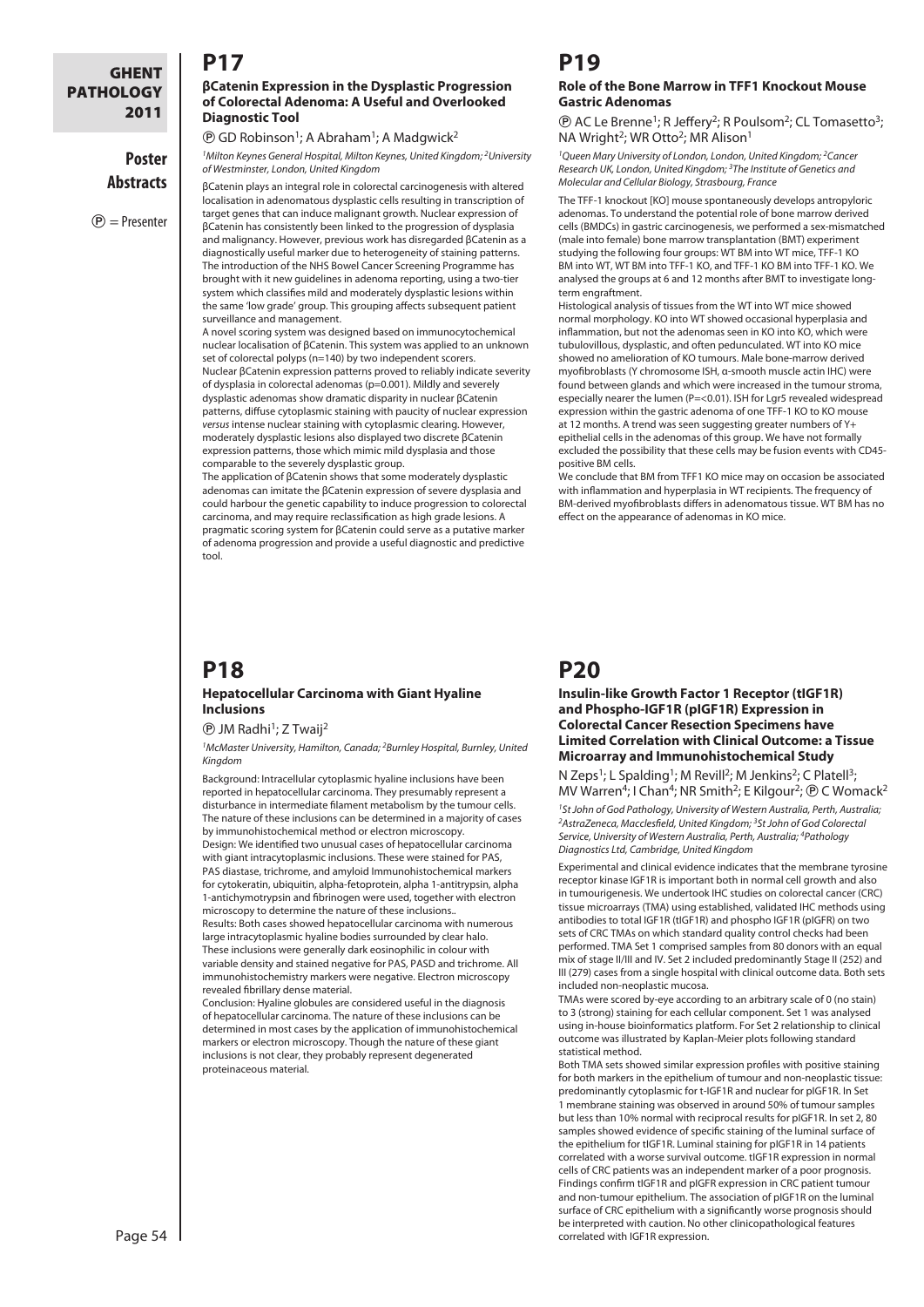# **Poster Abstracts**

 $(P)$  = Presenter

# **P21**

#### **Case Report of a Colon Stem Cell Carcinoma** P EMA Emami; SAN Saneei

*Alzahra Hospital of Esfahan Medical University, Esfahan, Iran*

A 39-year old female was admitted to undertake right hemicolectomy with lymphadenectomy. Epigastric pain was her chief complain since several months ago but it had been aggravated from one month ago. It was a colic pain with nausea and vomitting. Longterm treatment of chronic gastritis was not effective anymore. Spiral CT scan of abdominopelvis was done that demonstrated a 10\*7.5 cyst like area in RUQ with a/f level extending to subhepatic.The bowel loops in right side of abdomen were dilated, showed a/f level and suggested partial obstruction.Para aortic adenopathies were seen and a small hypodense nodule(1 cm) in medial segment of liver lobe noted.So right hemicolectomy and lymphadenectomy with liver wedge biopsy were performed. Pathology report: Gross sections of transverse colon showed mucosal thickening with firm consistency that was 7.2 in length. Mucosal atrophy was apparent after this part.Microscopic sections revealed neoplastic proliferation of small and rather uniform epithelial cells in diffuse pattern (IHC results: NSE & Chromogranin= negative, CK20= positive) which was predominant feature, but dual differentiation into adenocarcinoma and squamous cell carcinoma was also obvious, in a way that sometimes both of these features could be seen in one microscopic field. Although it's very rare, Colon Stem Cell Carcinoma was as final diagnosis.

# **P22**

#### **Chromosomal Abnormalities, Pathological Factors and Survival Following Curative Resection for Colorectal Cancer**

AGM Powell<sup>1</sup>; F Al Mulla<sup>2</sup>; PG Horgan<sup>1</sup>; J Edwards<sup>1</sup>; DC McMillan<sup>1</sup>; **(** $\Theta$  JJ Going<sup>1</sup>

*1University of Glasgow, Glasgow, United Kingdom; 2University of Kuwait, Safat, Kuwait*

Purpose: Not all Dukes' A and B colorectal cancer patients do well after surgery but we do not know how to predict who will do badly, and might therefore benefit most from adjuvant chemotherapy. Major chromosomal abnormalities detectable by comparative genomic hybridisation (CGH) are common in colorectal cancer and are known to influence outcome.

Patients and methods: 23 Dukes' A and 26 Dukes' B patients who underwent surgery with curative intent in Glasgow in 1991-1993, had classical and array CGH on formalin fixed paraffin embedded tumour tissue. There was complete follow up to 1/1/2004. Analysis of survival included clinical, pathological and CGH data in a multivariate (Cox) model.

Results: 24 (49%) patients died of their cancer. In univariate analysis no clinical or pathological factors were predictive but 1p-, 1q+, 4-, 4p-, 4q-, 5q-, 8p-, 9p-, 14q- separately predicted cancer death and in multivariate analysis 4p- (HR 4.76; 95% CI 2.0-11.5; P 0.001) and 5q- (HR 3.32; 95% CI 1.40-7.9; P 0.007) remained predictive. Loss of 4p and 5q were present in 33% and 27% of cases, respectively.

Conclusions: Adverse prognostic significance of 4p- is supported by previously published data. Loss of 5q has not previously been strongly associated with survival in colorectal cancer. These highly significant associations with survival in a relatively small series need confirmatory analysis in a larger independent cohort. The increased proportion of Dukes' A and B cancers detected by bowel screening makes this particularly timely.

# **P23**

### **An Audit of Duodenal Biopsy Histology with Evaluation of the Use of Coeliac Serology**

P AM Quinn; B Nair

*Royal Preston Hospital, Preston, United Kingdom*

Purpose of the Study: Current guidelines recommend the use of serology as a preliminary test where coeliac disease is suspected. Detection of IgA antibodies to tissue transglutaminase (tTG) and endomysium (EMA) should be followed by a duodenal biopsy to confirm the presence of villous atrophy. If serology is negative but the clinician is suspicious a duodenal biopsy should still be undertaken. The aims of this audit were to identify the number of biopsies with a histological diagnosis of coeliac disease and to examine the use of coeliac serology as part of diagnostic practice.

Methods: A SNOMED search identified duodenal biopsy reports for the year 2009. Data retrieved from the first 500 histopathology reports included age, sex, presenting symptoms and histology. Patient casenote numbers were used to access serology reports on the electronic hospital database.

Summary of Results: In 25 cases (5%) coeliac disease was diagnosed on histology, 14 (3%) reported a mild increase in intraepithelial lymphocytes (IELs), 31 (6%) were diagnosed with other conditions, and 430 (86%) were morphologically normal. 285 (57%) patients were not tested for coeliac antibodies, 190 patients (38%) tested negatively and 25 (5%) had a positive serology. Of the 25 with confirmed coeliac histology 21 patients had positive serology, 3 had none and 1 tested negatively (IgA deficient). 2 cases had positive serology and normal histology; 1 was a known coeliac on a gluten-free diet, the other had a mild increase in IELs and may represent early coeliac disease.

Conclusions: 1. Positive serology is a strong predictor of coeliac disease; It may be positive before histological changes, and is especially important in cases where the IEL count is raised. 2. Routine use of coeliac serology could reduce the number of morphologically normal biopsies assesed. 3. A combination of histology and serology is most specific for a diagnosis of coeliac disease.

# **P24**

### **Crypt Cell Carcinoma Of The Appendix: A Series Of 6 Cases Of A Rare Appendiceal Neoplasm**

**P SNK Kalimuthu<sup>1</sup>; KS Sheahan<sup>2</sup>; SB Bakhiet<sup>1</sup>; AF Fabre<sup>1</sup>** *1St Vincent's University Hospital, Dublin, Ireland; 2St University Hospital, Dublin, Ireland*

Appendiceal neoplasms with mixed neuroendocrine and glandular features are rare, and have been variously designated as adenocarcinoid, mixed adenocarcinoma and more recently referred to as crypt cell carcinomas(CCC)/goblet cell carcinoids.

We report a retrospective study of 6 cases of CCCs of the appendix during 1991-2010.It includes 3 women and 3 men, age range 45 – 82 years,. The most common clinical presentation was acute bowel obstruction (4/6). One patient had a previous appendicectomy and presented with a recurrent ovarian mass. Using the staging parameters of the UICC TNM system for appendiceal carcinoma, we found 4 cases to be pT4 and 2 cases to be pT3. Histologically, all cases were well differentiated CCCs with small clusters or large sheets of goblet cells with minimal cytological atypia (differing form signet ring cell adenocarcinomas). Pools of extracellular mucin were observed in 3/6 cases. The immunoprofile of CCCs categorise them as appendiceal carcinomas rather than a variant of carcinoid, as all were strongly positive for CK20 and CDX2 and only focally positive or negative for synaptophysin, chromogranin and/or CD56. Proliferation index assessed by Ki-67 immunohistochemical stain (performed in 5 cases) show a high index, ranging between 6 – 56%.

The pathological stage of the current series is advanced, commonly presenting with nodal disease (N1) on surgical resections. CCCs are rare appendiceal neoplasms with an unpredictable behaviour and warrant life-long surveillance for disease recurrence, even after satisfactory surgical resection.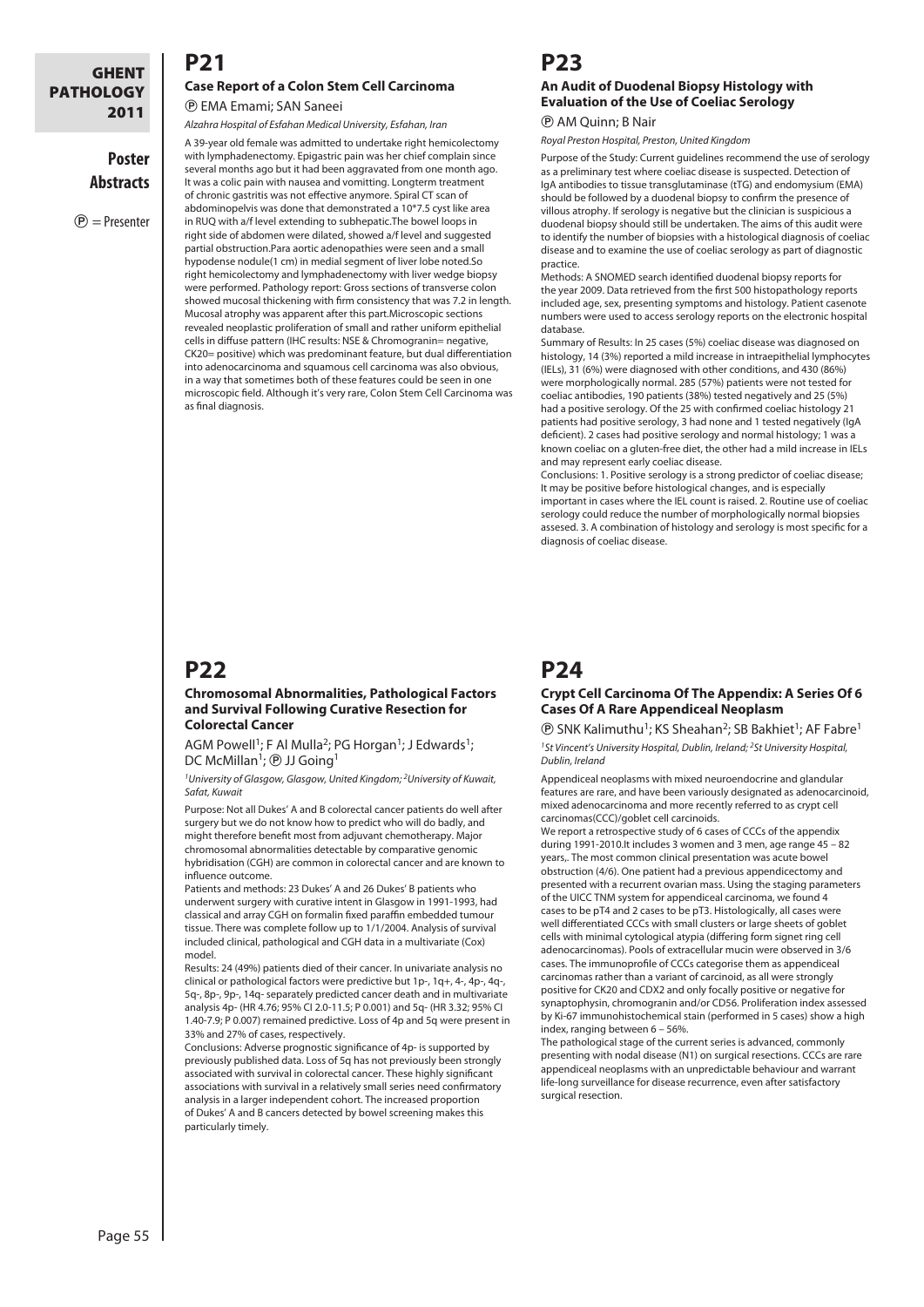# **Poster Abstracts**

 $\circledP$  = Presenter

# **P25**

#### **Neonatal Haemochromatosis — A Rare Cause for Fetal Hydrops Post Mortem Case Report**

P KL Lloyd; S George *Guy's and St Thomas' NHS Foundation Trust, London, United Kingdom*

Neonatal haemachromatosis is a rare condition. There are only a few cases in the literature which present with neonatal hydrops, placental oedema and olighydramnios.

Baby M was delivered by caesarean section at 30 weeks gestation due to severe maternal pre-eclampsia toxaemia. Baby M died at 20 hours after little autonomous respiratory effort and maximum ventilator support. At autopsy external examination revealed a 2kg (>98th centile for gestation), severely hydropic baby with distorted facial features and jaundice. Internal examination revealed bloody ascities, bilateral pleural effusions, a small liver and left liver lobe haematoma. There were also features of intra-uterine stress: thymic involution and adrenal fat deposition. Features of neonatal haemochromatosis were seen histologically; iron deposition in the liver, bile duct epithelium and pancreas. The pancreas showed islet cell hyperplasia and hypertrophy. There was liver necrosis, cholangiopathy and giant cell change. The placenta was large and hydropic with a weight >95th centile. The chorionic villi were large and oedematous with irregular outlines. Neonatal haemochromatosis is clinically and pathologically defined as severe liver disease of intra-uterine onset associated with extrahepatic siderosis that spares the reticulo-endothelial system. In this case we saw iron within the pancreatic acini. Supporting features include cholangiopathy, giant cell hepatocyte change with hypertrophy and hyperplasia of the pancreatic islet cells. Although there was no cirrhosis, there was fibrous expansion of portal tracts and pericellular fibrosis. If the baby had lived on to term this may have eventually resulted in liver cirrhosis.

The aetiology of this condition remains elusive. No genetic abnormalities were found in this case. There are theories of maternal viral infection and associations with maternal autoantibodies to RO/SS-A and LA/SS-B.

# **P27**

#### **Lymphatic Marker Expression Upregulation Correlates with Increased Stage, Unfavourable Histology and Advanced Stage Neuroblastoma**

P Ramani<sup>1</sup>; **(** $\bullet$  JV Dungwa<sup>1</sup>; M Peiris<sup>1</sup>; LP Hunt<sup>2</sup>

*1Bristol Royal Infirmary, Bristol, United Kingdom; 2University of Bristol School of Clinical Sciences, Bristol, United Kingdom*

PURPOSE: High-risk and advanced stage neuroblastoma (NB) has a dismal outcome as the majority of patients have lymphatic/ and or haematogenous metastases at diagnosis. To investigate the role of lymphatic endothelial markers D2-40, Prox-1 and LYVE-1 in lymphatic dissemination of NB, we compared their expression with clinicopathological and biological variables.

METHODS: Serial sections of 92 NB and 9 ganglioneuromas (GN) were immunostained for D2-40, Prox-1 and LYVE-1 and lymphatic vascular density (LVD) measured using Chalkley point counting. Double-staining for D2-40 and proliferation marker Ki-67, using MIB1, was also performed. Prox-1 expression in neuroblastic cells was quantified.

SUMMARY OF RESULTS: Double-staining showed the presence of proliferating lymphatic channels in the peritumoral areas of neuroblastomas. D2-40, Prox-1 and LYVE-1 stained lymph vessels were present in 78%, 51% and 27% of the NBs respectively. D2-40, Prox-1 and LYVE1-LVD was significantly higher in the abdominal NBs (p=0.010, p=0.022, p=0.038 respectively). Furthermore, D2-40 and Prox-1 LVD were significantly increased in NBs from children with stage 4 disease (p=0.044, p=0.034 respectively). Prox-1 expression in neuroblasts was significantly higher in NB with high mitosis-karyorrhexis index (p=0.043), undifferentiated- and poorly-differentiated status (p=0.004) and in children with stage 4 disease (p=0.033).

CONCLUSIONS: Higher LVD, using all three lymphatic markers and Prox-1 neuroblastic tumour cell expression correlated with unfavourable clinicopathological factors.

# **P26**

#### **Wolf Hirschhorn Syndrome and Beyond**

**P A Jacob<sup>1</sup>; L Burvill-Holmes<sup>2</sup>; KM Kurian<sup>3</sup>; CC Platt<sup>4</sup>;** M Pignatelli<sup>1</sup>

*1University of Bristol, Bristol, United Kingdom; 2North Bristol Trust, Bristol, United Kingdom; 3Frenchay Hospital, Bristol, United Kingdom; 4Bristol Royal Infirmary, Bristol, United Kingdom*

Wolf Hirschhorn syndrome (WHS) cases show multiple congenital abnormalities resulting from partial deletion of the short arm of chromosome 4. The syndrome encompasses a wide spectrum of clinical signs, with the severity of the expressed phenotype depending on the size and mechanism of the deletion. A minimal critical region, that when deleted will lead to WHS, has been defined as a 165kb segment located in chromosomal band 4p16.3. Potentially important genes within this segment include WHSC1, WHSC2 and LETM1

A minimal phenotype consists of the typical facial appearance, mental retardation, hypotonia and growth retardation. The characteristic facial features in WHS include prominent and wide-spaced eyes, prominent nasal bridge, "Greek warrior helmet", short philtrum and downward-turning corners of the mouth

Other abnormalities in cases of WHS, including microcephaly, midline defects, congenital heart defects and renal abnormalities. However, these are associated with deletions larger than that of the critical region. We present the findings from a neonate with partial monosomy 4p and trisomy 20p showing features similar to the one other case in the literature. The neonate was born at 32 weeks gestation by Caesarean section due to poor foetal growth. The birth-weight was 1247g. Congenital abnormalities evident at birth included facial features characteristic of WHS, cleft palate, low set ears and cloudy corneas. USS of the brain showed bilateral subependymal cysts and heterotopia. Examination of the organs revealed an atrial septal defect, agenesis of the corpus callosum and small dysplastic kidneys with incomplete scant nephrogenic zones.The karyotype was 46,XX, der(4)t(4;20)(p14;p11.2).

Renal agenesis,cystic dysplasia,hypoplasia, oligomeganephronia and vesicoureteric reflux have been described when WHS is deleted beyond the critical region and may be a resource for studying candidate genes for these renal pathologies.

# **P28**

#### **Accidental Childhood Deaths, a Review of Cases from a Specialist Paediatric Centre**

 $\textcircled{P}$  MS Tursini<sup>1</sup>; JW Pryce<sup>2</sup>; MA Weber<sup>3</sup>; M Malone<sup>3</sup>; MT Ashworth<sup>3</sup>; NJ Sebire<sup>2</sup>

*1University College London, London, United Kingdom; 2Institute of Child Health, London, United Kingdom; 3Great Ormond Street Hospital, London, United Kingdom*

Purpose of the Study: Accidental and unintentional injuries account for around 15% of deaths in children >1 year of age in the UK. This study reviews findings from paediatric autopsies in a single specialist centre of cases where accidents lead to the death.

Methods: Data from >1,500 consecutively performed paediatric autopsies at one centre were retrospectively recorded into an autopsy database. Cases where the cause of death was accidental and explained were identified and autopsy findings reviewed.

 Summary of Results: Of 1,516 paediatric post-mortem examinations, 407 (27%) patients were over 12 months of age. Of these, 55 (13%) were identified as having accidental deaths. Ages varied from 1-15 years, with 39 (71%) occurring before 5 years of age. Gender difference was marked from 10 years upwards, with 88% of cases being male. Of the 55 deaths, the most common cause was trauma (17, 31%), with half (9) of these cases being associated with road traffic accidents. Fire related deaths accounted for 14 (25%) cases, 12 (22%) were due to drowning, 10 (18%) were other asphyxial and two were due to iatrogenic causes. Of the 55 cases, 13 were resuscitated and showed secondary post-resuscitation findings (including ventilator-associated pneumonia (9 cases) and ARDS

(2 cases)). Conclusions: Referred cases of accidental deaths for autopsy align with National statistics in England and Wales. The autopsy confirmed the cause of death and showed expected findings as well as identifying postresuscitation changes. The autopsy examination in such cases remains an important tool, particularly in confirming injuries and mechanism of death.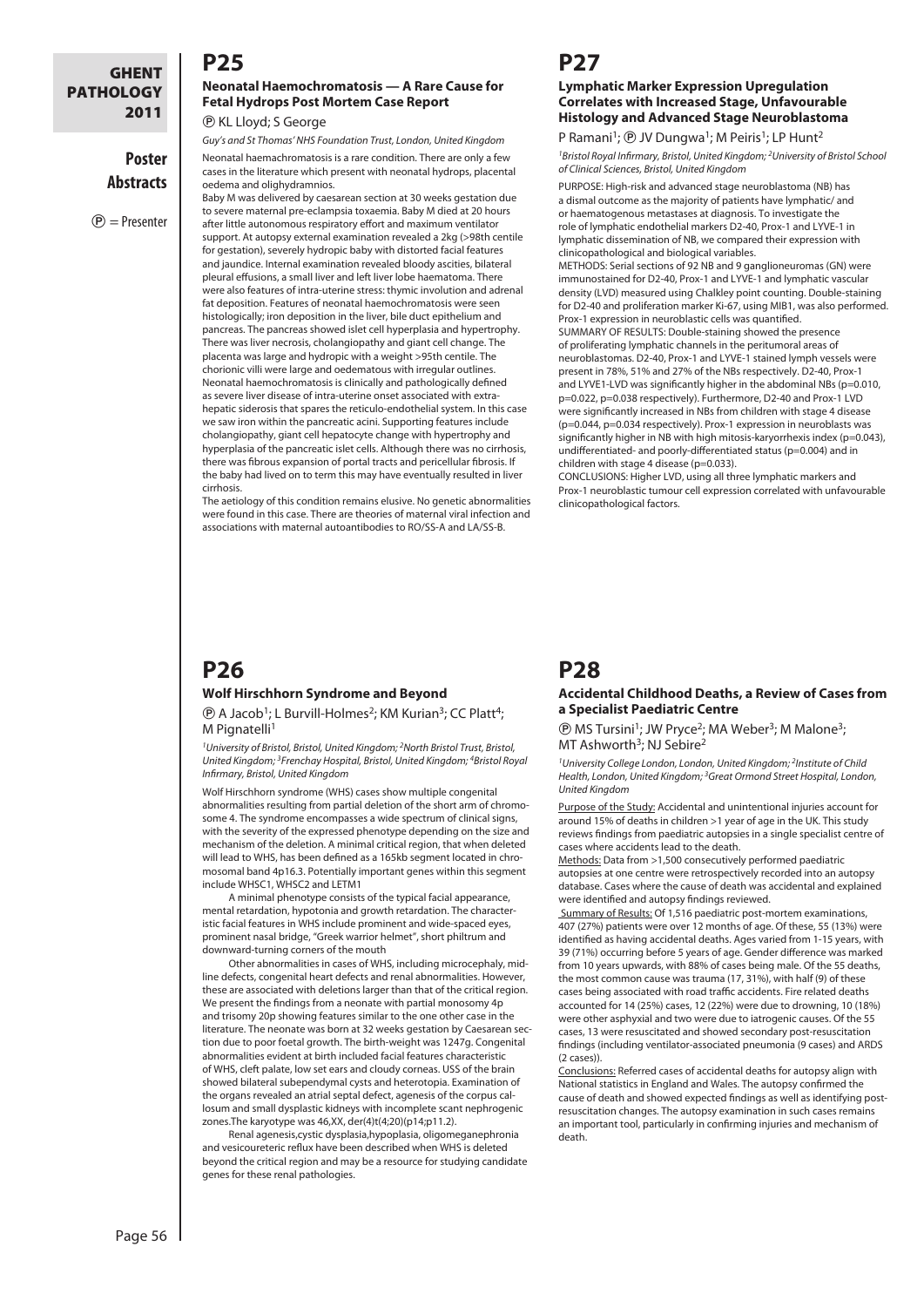# **Poster Abstracts**

 $(P)$  = Presenter

# **P29**

**Intra-alveolar Haemorrhage (IAH) and Co-Sleeping in Sudden Unexpected Deaths in Infancy (SUDI)**

**P ZM Yap<sup>1</sup>; JW Pryce<sup>2</sup>; MA Weber<sup>3</sup>; MT Ashworth<sup>3</sup>;** NJ Sebire2

*1University College London, London, United Kingdom; 2Institute of Child Health, London, United Kingdom; 3Great Ormond Street Hospital, London, United Kingdom*

Purpose of the study: Sudden unexpected death in infancy (SUDI) is defined as the death of an infant 7-365 days that was sudden and unexpected. Previous studies have suggested that SUDI with a history suspicious of possible overlaying / asphyxia have an increased incidence of intra-alveolar haemorrhage (IAH) at autopsy. This study reviews cases of SUDI with regards to frequency of significant IAH in relation to cosleeping status.

Methods: Retrospective analysis of >2,800 consecutively performed post-mortem examinations at a single centre over a 14-year period (1996-2009) was performed. This included analysis of the provided clinical history, including sleeping arrangements. The final cause of death was determined according to objective previously published criteria. Findings of lung histology, as recorded by the pathologist reporting the case at the time, were reviewed.

Results: Of 2,841 autopsies, 886 were for SUDI, of which 523 died during sleep and lung histology and sleeping arrangements were welldocumented; 272 (52%) were co-sleeping-associated deaths. Of the 523 cases, 259 (50%) had significant acute histological IAH noted by the reporting pathologist. Significantly more of the 272 co-sleeping cases, (156 (57%)) had evidence of IAH, compared to non co-sleeping cases (103 (41%) of 251; comparison of proportions test P<0.001). Conclusion: IAH is more prevalent in co-sleeping associated SUDI compared to cases without co-sleeping, regardless of final cause of death. The interpretation of what represents 'significant' IAH as a discriminator of mode of death however remains uncertain.

# **P30**

#### **Macroscopic Findings in Autopsies for Sudden Unexpected Death in Infancy (SUDI) in Relation to Cause of Death; Need for Ancillary Investigations**

**P** E Minas<sup>1</sup>; JW Pryce<sup>2</sup>; MA Weber<sup>3</sup>; M Malone<sup>3</sup>; NJ Sebire2

*1University College London, London, United Kingdom; 2Institute of Child Health, London, United Kingdom; 3Great Ormond Street Hospital, London, United Kingdom*

Purpose of the study: A thorough infant autopsy includes review of the clinical history and events prior to commencing the recommended external and internal examinations in cases of sudden unexpected death in infancy (SUDI). This study reviews the internal macroscopic findings from a consecutive series of SUDI autopsies performed in a single specialist centre over a 14 year period (1996 to 2009) to determine in what proportion of cases a cause of death could be determined from the macroscopic findings at the time of autopsy.

Methods: Data from >2,750 consecutive paediatric autopsies performed by specialist paediatric pathologists at one centre according to a standard protocol were retrospectively recorded into an autopsy database. SUDI cases were identified and the autopsy findings reviewed. Macroscopic findings were categorised including normal and abnormal appearances and the cause of death.

Results: Of 1,526 consecutive infant autopsies, 1,228 were in infants between the ages of 7- 365 days, of which 886 presented as SUDI. Of the 886 cases, 53 (6%) had macroscopic findings at autopsy which determined the definite cause of death. 51 had significant findings in one organ only whilst two cases had multiple organs involved. The heart was involved in 24 (45%) cases, followed by the brain in 19 (36%). The commonest findings were of congenital heart disease and bacterial meningitis

Conclusion: In a large series of SUDI autopsies at a specialist centre, macroscopic findings at the time of autopsy allow determination of cause of death in only a small minority of cases. Ancillary investigations, including histological examination, are required in the majority of SUDI deaths.

# **P31**

**Autopsy findings in Sudden Unexpected Death in Infancy (SUDI) due to Gastrointestinal Pathology P** JW Pryce<sup>1</sup>; MA Weber<sup>2</sup>; MT Ashworth<sup>2</sup>; M Malone<sup>2</sup>; NJ Sebire1

*1Institute of Child Health, London, United Kingdom; 2Great Ormond Street Hospital, London, United Kingdom*

Purpose of the study: A cause of death is identified in 30-40% of Sudden Unexpected Deaths in Infancy (SUDI) following autopsy, gastrointestinal (GI) causes representing an unusual group of deaths with this presentation. This study reviews findings from infant autopsies performed at a tertiary centre where an underlying diagnosis of GI pathology as the cause of death was identified.

Method: A review of over infant 1,500 autopsies was performed at a tertiary centre. This included analysis of clinical history, preceding symptoms, post-mortem findings and ancillary investigations. Cases were identified of infants in whom GI pathology was the underlying cause of death and these were subsequently reviewed.

Results: Of 1,526 autopsies, 15 (1%) were identified as having underlying GI pathology, pertinent to cause of death. This included 5 cases of volvulus, 5 of Necrotising Enterocolitis (NEC) and 3 of intussusception. Of the infants with NEC, 2 were premature, one had IUGR and one had associated congenital anomalies (anal atresia with fistula) respectively. One infant was born at term with no associated risk factors for NEC. Of all 15 cases, 6 (40%) had underlying congenital anomalies of the gastro-intestinal tract, including malrotation, Hirschsprung's disease and

tracheo-oesophageal fistula. 7 cases (47% of GI deaths and 8% of SUDI cases) presented as SUDI, including 4 cases of volvulus (2 associated with malrotation), one case of Hirschsprung's, one of intussusception and one case of NEC (with underlying congenital anomalies). Of these sudden deaths, only 3 had preceding symptoms of vomiting. Of the other 4, one was noted to be feeding poorly, one was restless and one had a cold.

Conclusion: Underlying GI pathology can rarely present as SUDI and is an uncommon finding in autopsies performed at a tertiary referral centre. Often there are associated congenital anomalies, in particular, malrotation.

# **P32**

#### **Lung Weights at Autopsy Do Not Allow Identification of Lower Respiratory Tract Infection (LRTI) in Sudden Unexpected Deaths in Infancy (SUDI)**

**P** JCH Lau<sup>1</sup>; JW Pryce<sup>2</sup>; MA Weber<sup>3</sup>; MT Ashworth<sup>3</sup>; M Malone<sup>3</sup>; NJ Sebire<sup>2</sup>

*1University College London, London, United Kingdom; 2Institute of Child Health, London, United Kingdom; 3Great Ormond Street Hospital, London, United Kingdom*

Purpose of the study: The collection of organ weights remains a traditional part of the autopsy procedure yet the clinical significance of such findings remains uncertain. In part, this is due to the difficulty in determining a 'normal' reference range for comparative analysis. Lower respiratory tract infections (LRTI) remains one of the commonest identifiable causes of death in sudden unexpected death in infancy (SUDI). This study evaluates lung weights in relation to the final cause of death in SUDI to assess the usefulness of lung weight assessment in cause of death determination.

Methods: Retrospective analysis of >2,500 consecutively performed paediatric post-mortem examinations at a single centre over a 14-year period (1996-2009). Autopsy cases of liveborn infants (between 0 and 365 days of age) were assessed and combined lung weights were identified and classified based upon macroscopic and histological findings. Using polynomial linear regression models, delta values for lung weights (to account for age) were generated for comparative groups including cases of unexplained SUDI and those with histological evidence of LRTI.

Results: Of 1,526 cases of infant death, 886 cases presented as SUDI. Of these, 397 cases were unexplained following a full autopsy including ancillary investigations. Of the 886 cases, 90 had histological evidence of LRTI. Cases of unexplained SUDI (uSUDI) had heavier lungs than the overall group (p=0.0001) as did cases of LRTI (p=0.02). However, there was no significant difference in lung weights between uSUDI and those with LRTI (p=0.34). Lung 'congestion' was reported in 210 (54%) of the cases of uSUDI.

Conclusion: Lung weights in SUDI autopsies cannot distinguish between those with and without LRTI. This appears to relate to the presence of 'congestion' in uSUDI, and the inflammatory process in those with pneumonia. Histological sampling is required in all cases to identify LRTI.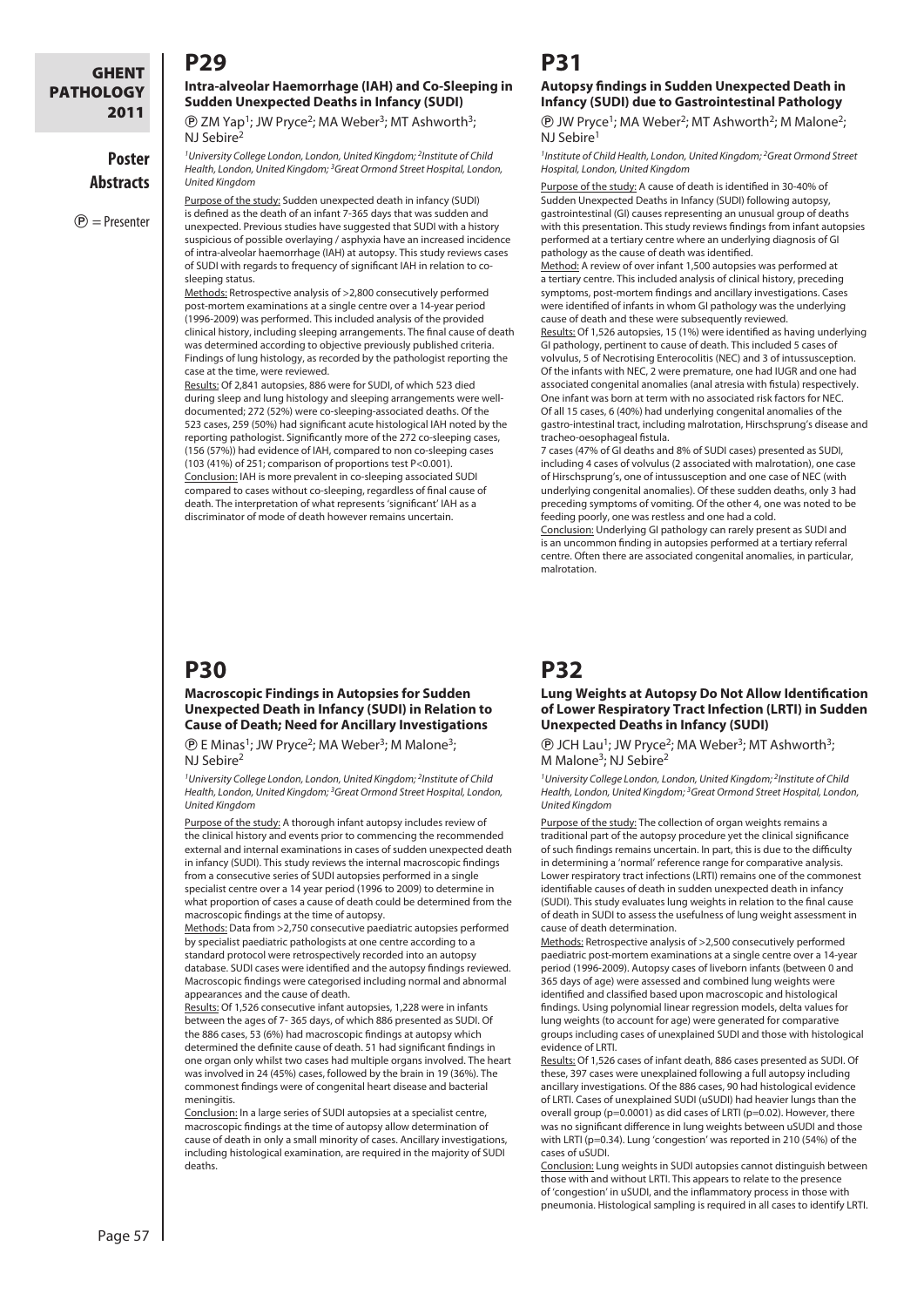# **Poster Abstracts**

 $\circledP$  = Presenter

### **P33**

**Thymus and Spleen Weight in Sudden Unexpected Death in Infancy (SUDI) in Relation to Cause of Death**

**(B)** A Warkentin<sup>1</sup>; JW Pryce<sup>2</sup>; MA Weber<sup>3</sup>; M Malone<sup>3</sup>; MT Ashworth<sup>3</sup>; NJ Sebire<sup>2</sup>

*1University College London, London, United Kingdom; 2Institute of Child Health, London, United Kingdom; 3Great Ormond Street Hospital, London, United Kingdom*

Purpose of the study: The pathophysiology of unexplained Sudden Unexpected Death in Infancy (SUDI) remains uncertain but recent evidence suggests an infectious aetiology may play some role. Since lymphoid tissue, in particular the thymus and spleen may play an important role in the immune response; we present the largest series of data to date on these organ weights in SUDI in relation to final cause of death.

Methods: Data from >1,500 consecutively performed infant autopsies performed by specialist paediatric pathologists at one centre according to a standard protocol were retrospectively recorded into an autopsy database. Cases were separated into unexplained SUDI (uSUDI), accidental deaths and non-accidental injury, systemic sepsis and those with focal histological evidence of infection (such as pneumonia and meningitis). Delta values adjusted for age of thymus and spleen weights were compared between groups.

Results: The thymus was heavier in cases of uSUDI, compared to all infants (p<0.0001) and those with focal infection (p=0.017). Cases with sepsis had heavier thymuses than all cases (p<0.0001) and those with focal infection (p<0.0001). The spleen was also heavier in cases of uSUDI, compared to all infants (p=0.027), but no difference was noted in spleen weight between the other groups including focal infection or sepsis. Conclusion: Cases of uSUDI have statistically significantly heavier thymus and spleen compared to the total infant autopsy population but no consistent difference in weights allows the identification of the subgroup of those with systemic sepsis or focal infection as the mechanism of death.

# **P35**

#### **The Status of MGMT Protein Expression is a Prognostic Factor For Meningeal Haemangiopericytoma**

P IW Chang; JW Lin; YT Wu

*Department of Pathology, Chang Gung Memorial Hospital-Kaohsiung Medical Centre, Kaohsiung, Taiwan*

Purpose: Meningeal haemangiopericytoma (HPC) have a high tendency to recur and to metastasize outside the central nervous system (CNS). Currently, the use of chemotherapy is ineffective in the treatment of recurrent HPCs. To investigate the prognostic value of the expression status of O<sup>6</sup>-methylguanine DNA methyltransferase (MGMT), and the possible role of certain chemotherapeutic agents for meningeal HPCs, we conducted the current study.

Methods: Total twelve cases were obtained from 1992 to 2010. Histological grading is based on new WHO classification of tumours of CNS. Expression status of MGMT protein was assessed by immunohistochemical stain. The percentage and the intensity of staining were semiquantitatively scored from 0 to 4+.

Results: There were five men and seven women, with a median age of 37.5 years. Histopathologically, sixty-seven per cent primary tumours belonged to WHO grade II, while 33% belonged to WHO grade III. Immunohistochemically, twenty per cent primary tumours exhibited 3+ to 4+ nuclear staining for MGMT protein. Ten per cent exhibited 2+ staining. Seventy per cent exhibited 0 to 1+ nuclear staining of MGMT protein. Local recurrence occurred in 55% patients. Distant metastasis occurred in 27% patients. The mean of disease-free survival (DFS) was 6.2 and 3.5 years for patients with grade II and III primary tumours, respectively. The mean of DFS was 6.2, 2.5 and 0.3 years for primary tumours with 0 to 1+, 2+, and 3+ to 4+ MGMT staining, respectively. Conclusion: In this study, we confirmed the frequent recurrent and metastatic rate of meningeal HPCs. Primary tumours with higher histological grade and more intensive MGMT staining had shorter DFS. Furthermore, MGMT protein is the key factor in resistance to alkylating agents, such as temozolomide. For the candidate patients for treatment of temozolomide, we suggest one should examine the MGMT expression status of the tumour before chemotherapy.

# **P34**

#### **Placental Intervillous Haematomas Associated with Fetomaternal Haemorrhage**

#### P W Rickaby; A Khalil; R Scott

*University College London Hospital, London, United Kingdom*

Pregnancy in a 31 year old lady with sickle cell trait was complicated by severe pre-eclampsia and intra-uterine growth restriction, resulting in premature delivery by Caesarian section at 27 weeks. The newborn was anaemic, with excess nucleated red cells, consistent with a response to blood loss or peripheral destruction of red cells. Blood transfusion led to full recovery. Kleihauer test was not done as the mother was Rh pos. Gross examination of the placenta revealed discrete haemorrhagic lesions measuring up to 10 mm. On histology, several haematomas were identified, some being layered intervillous haematomas at the centres of lobules, with adjacent viable villi. Others were centred on the maternal surface and were composed of central areas of haemorrhage with surrounding rims of infarcted villi and intervillous fibrin. The mother's sickle trait allowed characterisation of the lesions. The hypoxic state of the separated placenta after delivery caused entrapped deoxygenated maternal red cells to sickle, whereas deoxygenated fetal red cells retained their normal morphology. This observation presented an opportunity to study the composition of the vascular lesions, in that it demonstrated which were fetal and which were of maternal origin. It was observed that the intervillous haematomas were composed of normal fetal red cells, but the haemorrhages within infarcts were maternal sickled red cells. There were no fetal nucleated red cells in the placental fetal vessels or in the haemorrhages. These findings suggest that the cause of anaemia could be fetal haemorrhage into the maternal

intervillous space. Fetal haemorrhage can complicate pregnancy, and can contribute to fetal anaemia or demise. It is detectable by Kleihauer test when suspected clinically. This case demonstrates the fetal origin of intervillous haematomas, which when found in placental specimens should raise the possibility of acute fetal haemorrhage.

# **P36**

#### **Effect of Prolonged Formalin on Immunohistochemical Staining for the Proliferation Marker Ki67**

 $\textcircled{P}$  ER Hitchman<sup>1</sup>; C Hodgkinson<sup>1</sup>; D Roberts<sup>1</sup>; G Ashton<sup>1</sup>; Z Yunus<sup>1</sup>; R Byers<sup>2</sup>; T Ward<sup>1</sup>; C Womack<sup>2</sup>; C Dive<sup>1</sup>

*1Paterson Institute for Cancer Research, Manchester, United Kingdom; 2University of Manchester, Manchester, United Kingdom*

Immunohistochemistry remains the gold standard, semi quantitative method to measure tissue biomarkers in situ, but protocols must be standardised for it to be of robust diagnostic, prognostic or predictive value in clinical trials. The length of formalin fixation time is known to affect the ability to detect some tissue biomarkers by IHC and numerous methods have been established to retrieve antigens in formalin fixed tissue. Formalin is the most commonly used fixative that maintains tissue integrity. Here, the impact of formalin fixation time on immunohistochemical detection of the commonly used proliferation marker Ki67 was evaluated. Ki67 IHC is considered to be robust in clinical and research settings but our results showed that formalin fixation for 48 hours or more led to significantly decreased Ki67 staining in both human tumour xenografts and in a clinical leiomyosarcoma specimen. We conclude that standardisation and recording of length of formalin fixation should be taken into consideration when Ki67 measurements are performed and results compared in clinical and research settings.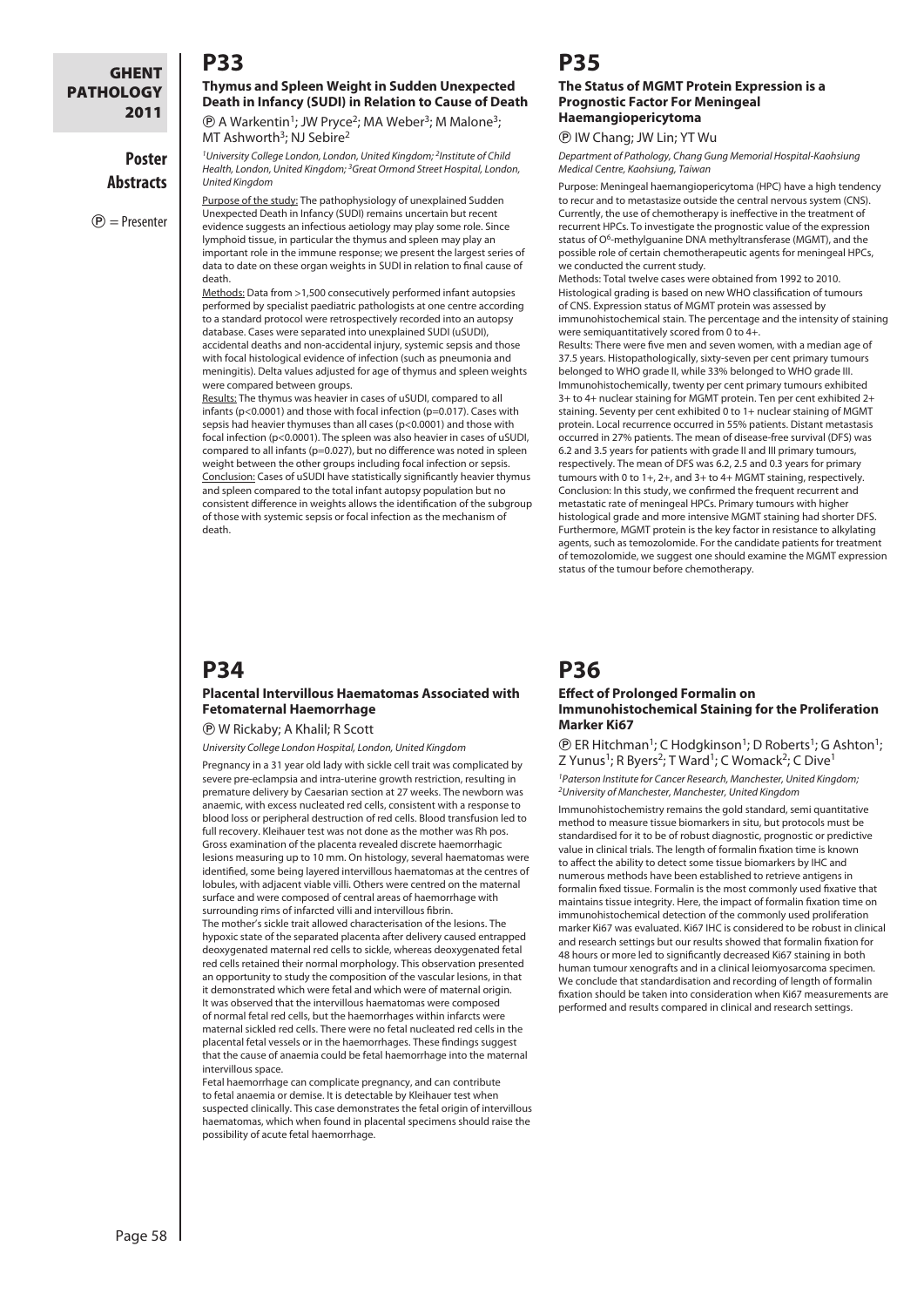# **Poster Abstracts**

 $(P)$  = Presenter

### **Application of Genie™ Pattern Recognition Software for the Automated Analysis of Immunohistochemical (IHC) Markers in Preclinical Xenograft Models**

P M Cumberbatch; N Gray; S Loddick; C Womack

*AstraZeneca, Macclesfield, United Kingdom*

**P37**

Automated analysis of xenograft tumour samples currently involves manual annotation of digital slides followed by application of an appropriate image analysis algorithm to the regions of interest. However, some projects comprise large numbers of slides leading to a lengthy manual annotation process. Genie™ (Aperio Technologies Ltd.) is a pattern recognition software tool which can be trained to recognise specific tissues or cell types and then combined with a tuned image analysis algorithm for the automated analysis of digital slides. We have examined here the utility of GenieTM for the automated markup and analysis of pAKT in PC3 and BT474 xenograft samples and for the automated quantitation of androgen receptor in tumour versus stroma in a transgenic model of prostatic cancer, the rat Dunning model. GenieTM classifiers were developed, focusing on recognition of tumour versus necrosis (PC3 and BT474) or tumour versus stroma (Dunning). For PC3 and BT474, the accuracy of automated versus manual markup was examined, together with concordance of image analysis output. For Dunning tumours, the precision of automated recognition of tumour versus stroma was explored.

A high degree of concordance was observed between manual and automated markup, and image analysis output for pAKT expression, in PC3 and BT474 tumours. The classifier developed for structure recognition in the Dunning model identified with a reasonable degree of accuracy tumour versus stroma; however, results were less consistent across the samples due to the more varied morphology of this model. Our data suggest that Genie<sup>™</sup> will have utility in the automated annotation and analysis of IHC markers in routine xenograft models.<br>Furthermore, we demonstrate that Genie™ may be valuable in the recognition of tumour versus stroma in Dunning tumours, enabling quantitative assessment of compartment specific IHC markers.

# **P38**

#### **KRAS Mutation Assessment between Tumour DNA and Circulating Free DNA in Plasma and Serum Samples**

 $\textcircled{P}$  SR Morgan<sup>1</sup>; E Donald<sup>1</sup>; J Whiteley<sup>1</sup>; J Smith<sup>1</sup>; M Eisenberg<sup>2</sup>; E Kallam<sup>2</sup>; L Kam-Morgan<sup>2</sup>

*1AstraZeneca, Macclesfield, United Kingdom; 2LabCorp, North Carolina, United States*

Biomarkers that require a tumour sample can impose constraints on clinical utility, particularly in disease settings where obtaining tumour tissue prior to treatment is problematic (e.g. lung cancer). A patient's tumour mutation status has become increasingly important to guide targeted drug therapy, e.g. KRAS in colorectal and non-small cell lung cancers. The development of blood-based biomarkers that accurately reflect the genetic profile of the host tumour is an emerging field. The use of easily obtainable samples such as plasma or serum would be ideal if tumour derived material could be readily extracted and contained the same predictive mutations as the source tumour.

The aim of the study was to correlate KRAS mutations in tumour DNA with tumour-derived cell free or circulating DNA (cfDNA), which may allow biomarker blood tests for detection of cancer and prediction of a likely treatment effect. KRAS mutations were evaluated in a cohort of 71 colorectal cancer cases with matched tumour, serum and plasma. Allele specific PCR tests (ARMSTM) were used to detect and quantify tumour, and cfDNA. Mutation detection was compared across the sample types.

KRAS mutation analysis was successful in all colorectal tumour samples, 70/71 plasma samples (98.6%) and 67/71 serum samples (94.4%). Tumour versus plasma sensitivity and specificity was 25.0%, 100% respectively. Tumour versus serum sensitivity and specificity was 15.6%, 100% respectively in this sample set.

In conclusion, cfDNA derived from serum or plasma may be a useful surrogate for mutation detection when a tumour sample is unavailable.

# **P39**

#### **Automated Identification of Regions of Interest in Digital Images from Paraffin Sections of Human Non-Small Cell Lung Cancer Using Genie™ Pattern Recognition Software**

 $\mathcal{P}$  C Womack<sup>1</sup>; GD Young<sup>2</sup>; T Johnson<sup>2</sup>; M Cumberbatch<sup>1</sup>; NM Gray<sup>1</sup>

*1AstraZeneca, Macclesfield, United Kingdom; 2Flagship Biosciences, Flagstaff, AZ, United States*

Despite the increasing speed and utility of digital image recording, marking regions of interest (ROI) for subsequent automated analysis is still relatively time consuming. We have found that Genie™ pattern recognition software (Aperio Technologies Ltd) can be trained to recognise ROI (tumour, necrosis, stroma etc) with reliable and reproducible results in preclinical xenograft samples. This is the first of a series of studies we are undertaking to evaluate GenieTM on human tumour samples.

Fifty non-small cell lung cancer (NSCLC) resection tissue samples were stained with hematoxylin alone and H&F. Whole slide digital images were uploaded into Flagship's Clipper slide database and a small subset were used as trial tissues to generate classifiers for subsequent histology pattern recognition. Images were analyzed using Genie™ software with classifiers for differentiation for different tissue elements, including tumour epithelial cells, stroma, lymphoid infiltrate, and necrosis. Multiple iterations of Genie™ were run and reviewed for sensitivity of tissue type detection.

When compared to visual ROI selection, the sensitivity of Genie™ to identify and annotate the tissue types accurately (tumor, stroma, necrosis and lymphoid tissue) is 85% at best. This is despite adding or removing tissue types from the training montage to try and better refine the solution after each Genie™ run. Results are also dependant on IHC staining intensity.

To increase precision and speed of automated morphological recognition, some degree of manual image mark up is required for NSCLC ROI selection. It is difficult to train Genie™ software to differentiate normal lung morphological features and inflammatory elements from adjacent tumour tissue. A pre-processing manual delineation of ROI is recommended for NSCLC tumors when using this automated tool. Further classifiers will be required for NSCLC morphological subtypes.

# **P40**

#### **The Effect of Digital Microscopy on Diagnostic Accuracy and Patient Outcomes in Histopathology: A Systematic Review**

P BJ Williams; D Treanor; R Randell

*St James' University Hospital, Leeds, United Kingdom*

Background – Digital pathology (viewing scanned glass slides on a computer screen) is an internationally established educational and research tool, but digital slide technology is now being considered for primary and secondary diagnostic use. Digital pathology promises a number of benefits, both in terms of efficiency and safety, however, the evidence regarding diagnostic accuracy and impact on clinician performance and patient outcomes is not clear. It is therefore important to determine whether the diagnostic information content of digital slides is equivalent to that of glass slides.

Objective – To conduct a systematic review to assess the effect of digital microscopy on diagnostic accuracy in histopathology. Additional outcomes such as speed of diagnosis and patient outcomes are also evaluated. The review identifies and reflects on issues (technological, case related and training related) that are associated with effective use of digital slides.

Methods – A search was conducted on a number of electronic databases, with no language limitations imposed. We identified crossover trials, multiple reader multiple case studies and validation studies that compared the diagnostic accuracy of digital slides and glass slides. Further studies were identified through hand searching of relevant literature and citation mapping of included studies. Two independent reviewers extracted data and assessed quality of included studies using a recognised assessment tool.

Results – An extensive electronic database search yielded a total of 2248 references. Those deemed potentially eligible were retrieved and assessed for inclusion in the review. We consider the implications of the results of the review, including issues for future implementation of digital pathology and promising areas for further research. We reflect on the methods of the included studies and make recommendations for the design of future studies.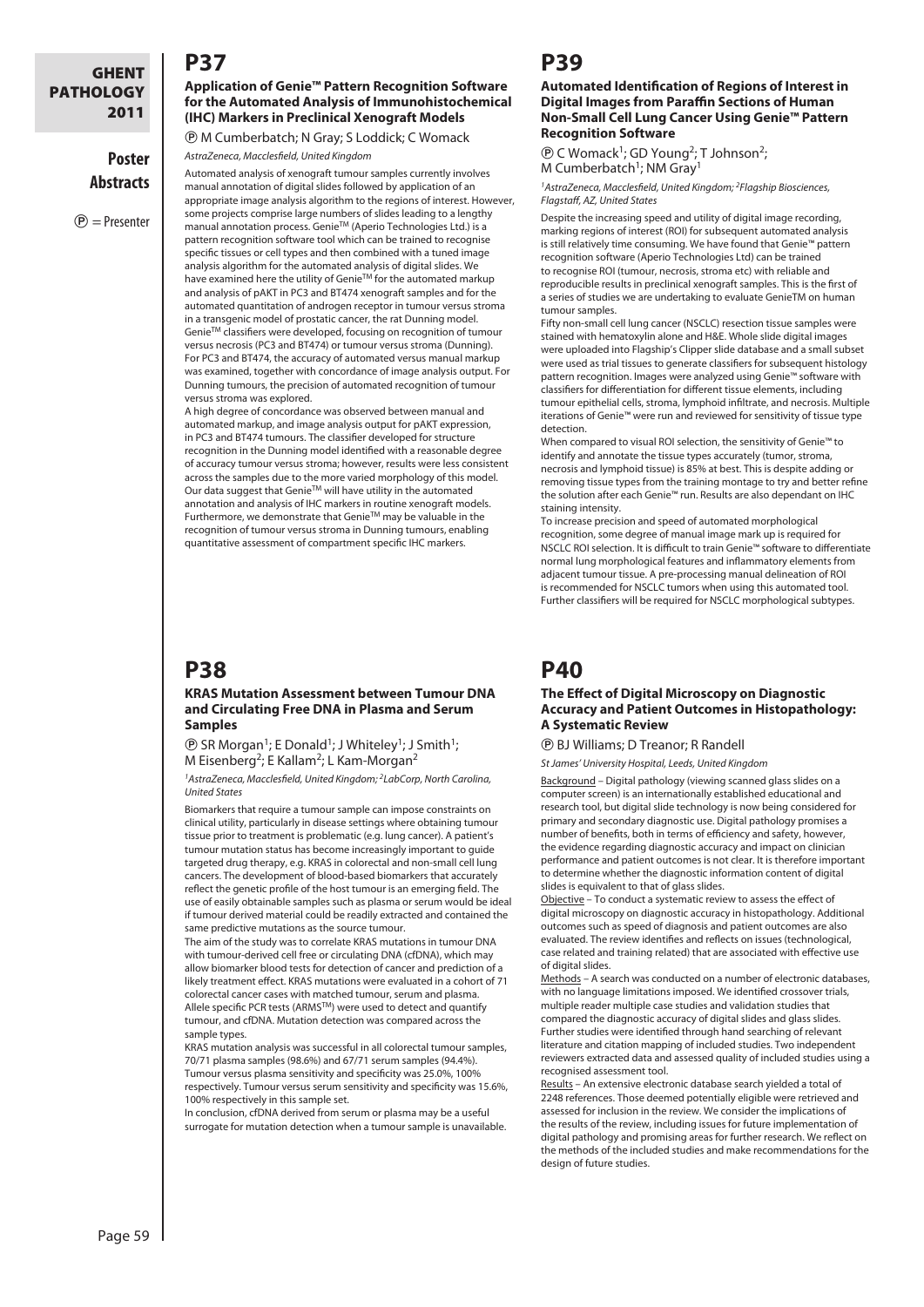# **Poster Abstracts**

**P41**

 $(P)$  = Presenter

#### **Tissue MicroArrays, Immunohistochemistry and Informatics: Novel High Throughput Disease Linkage Supporting Decision Making in Oncology Drug Discovery**

P G Beran; NM Gray; NR Smith; S Luke; S Fenton; T French; C Womack

*AstraZeneca, Macclesfield, United Kingdom*

Tissue Microarrays (TMA) enable immunohistochemistry (IHC) to deliver high dimensional analyses to link potential drug target to disease. Hundreds of cores of tissue allow high-throughput identification of cellular location and relative amount and distribution of protein in tumour and normal tissue by IHC. We have established a cascade of multitumour, oncology disease specific and disease sub segment TMAs in order to enable a systematic approach to protein expression identification. We describe the informatics platform developed to process the thousands of data points produced.

Delivery of TMA data in a consistent and high throughput manner has been hampered by lack of universal standards, data management tools and analysis software. We have developed an informatics workflow described by standard operating procedures and based on commercial software that incorporates information from TMA maps and tissue metadata including basic histological subtype, grade and stage, with analysis scores generated by-eye and automated systems. Complex analyses looking at pathway markers and classification of disease are visualised with heatmap and clustering tools and bespoke informatics/ statistical scripts.

In 2010 we performed nearly 200 TMA IHC biomarker analyses that can be exemplified by androgen receptor IHC expression in a 400 core prostate cancer progression TMA in relation to its localisation in progressive disease and site specific metastasis.

Development and application of informatics tools and infrastructure: increased efficiency through standardisation of analysis of TMAs; centralised archiving of high dimensional IHC information, produced images and data that can be complemented with other forms of analysis data; developed infrastructure being deployed across global research sites and demonstrated that clinical tissue samples can be utilised to address key cancer biology questions regarding target expression.

# **P42**

#### **Perforation of a Gastric Peptic Ulcer into the Left Ventricle of the Heart Mimicking Ischaemic Heart Disease: A Case Report**

WB Al-Qsous;  $\circledR$  L Moore; CC Nwafor; JHK Grieve

*Pathology Department, Aberdeen Royal Infirmary, Aberdeen, United Kingdom*

Gastro-epicardial fistula is a rare condition which is associated with high morbidity and mortality. It can occur as a complication of gastrooesophageal surgery and in association with oesophageal and gastric malignancies and ruptured peptic ulcers.

We report a case of a 49-year old man who was admitted with chest pain, breathlessness and intermittent back pain. His past medical history included hepatitis C, intravenous drug abuse and oesophagogastrectomy for a ruptured oesophageal ulcer. The clinical impression was that of acute coronary syndrome; he was prescribed anti-ischaemic medications, and was later discharged home. Several days later he had a sudden onset chest pain and subsequentely died.

At autopsy he was found to have perforation of a peptic ulcer of the stomach in a hiatus hernia with erosion of the ulcer into the left ventricle causing myocardial fibrosis. There was no evidence of significant coronary artery disease. Gastro-epicardial fistula should be included in the differential diagnosis of chest pain, mainly in patients with a history of complex gastro-oesohageal disease as early diagnosis can prevent disastrous consequences and death.

# **P43**

#### **Pulmonary Carcinoids: A Single Centre 10-Year Retrospective Review**

P LPM Clarke; W Bartosek; A Fabre

*St Vincent's University Hospital, Dublin, Ireland*

We conducted a retrospective, single-institutional review of histology specimens of pulmonary carcinoids over a 10-year period, including a qualitative review of specimen reports.

Results: 44 patients were identified (18 male; 26 female), with an age range of 17-81 years. There were 37 therapeutic and 7 diagnostic procedures.

Lymph node sampling was undertaken in 35 cases and was the primary diagnostic procedure in 1 case (mediastinal biopsy).

There were 34 typical and 10 atypical carcinoids (32 central; 12 peripheral). Atypical features assessed were the presence of mitoses and necrosis and Ki67 proliferation rate. Ki67 was recorded in 10 of 44 cases, all within the latter half of the 10-year period.

In the atypical carcinoid group, mitoses were quantitatively analysed in 4 cases. Necrosis was focal in 2 cases.

There was histological confirmation of lymph node metastases in 8 atypical cases and, in 1 of these, metastasis to liver was confirmed. Using the 2009 TNM staging system, 25 cases were T1N0, 1 T1N1, 8 T2N0, 2 T2N1, 1 T2N1M1, 1 T4N0 and 1 TxN2.

Median follow-up was 41 months (3-127). Recurrent carcinoid developed in 1 typical and 5 atypical carcinoids. The overall survival was 94% for typical carcinoids and 70% for atypical carcinoids.

Conclusion: Identification of atypical histological features in pulmonary carcinoids is critical due to the higher rate of recurrence in these patients, higher mortality rate and higher incidence of lymph node metastases.

# **P44**

### **A study of Fatal Pulmonary Embolism within a defined population on the South Coast of England.**

**P A Alimo<sup>1</sup>; J Shott<sup>1</sup>; BE Lockyer<sup>2</sup>; PJ Gallagher<sup>3</sup>** 

*1School of Medicine, University of Southampton, Southampton, United Kingdom; 2Department of Histopathology, Queen Alexandra Hospital, Portsmouth, United Kingdom; 3Department of Pathology, Southampton General Hospital, Southampton, United Kingdom*

Pulmonary thromboembolism (PE) is a major cause of morbidity and mortality in hospitalized patients, with PE being the cause of 10% of all hospital deaths. There are 60,000 deaths due to venous thromboembolism (VTE) (pulmonary embolism/deep vein thrombosis) each year in the UK, with 36% of community based incidences linked to a surgical procedure or hospital stay in the preceeding 90 days. However, adequate prophylaxis against VTE during and after hospital stay has the potential to markedly reduce the frequency of VTE related deaths. Despite this, studies show that implementation of prophylaxis is inconsistent with the guidelines, with one study finding that just 60% of eligible patients received VTE prophylaxis.

The primary aim of this study is to ascertain the proportion of patients shown to have fatal PE at post mortem, and those who were not receiving prophylaxis at time of death. The audit also sought to identify individuals at increased risk of fatal PE and therefore candidates for prophylaxis by collating epidemiological variables including age, sex and ethnicity as well as post mortem measurements of BMI and details about the patient's past medical history and medication. In addition the study aims to quantify the rate of fatal PE in the community compared to the hospital setting.

We collected data both prospectively and retrospectively from post mortem examinations undertaken within a defined community between two Coronial districts within the south coast of England between 2009 and 2011. Patients who died of causes other than PE were excluded from the study. Preliminary findings have shown that pharmacological prophylaxis was absent in 92% of cases of fatal PE. 68% of fatal PE cases were female vs. 32% male. 33% of cases had a history of previous PE/ DVT. 50% of deaths occurred within hospital, 17% within the emergency department and 33% of deaths were from the community.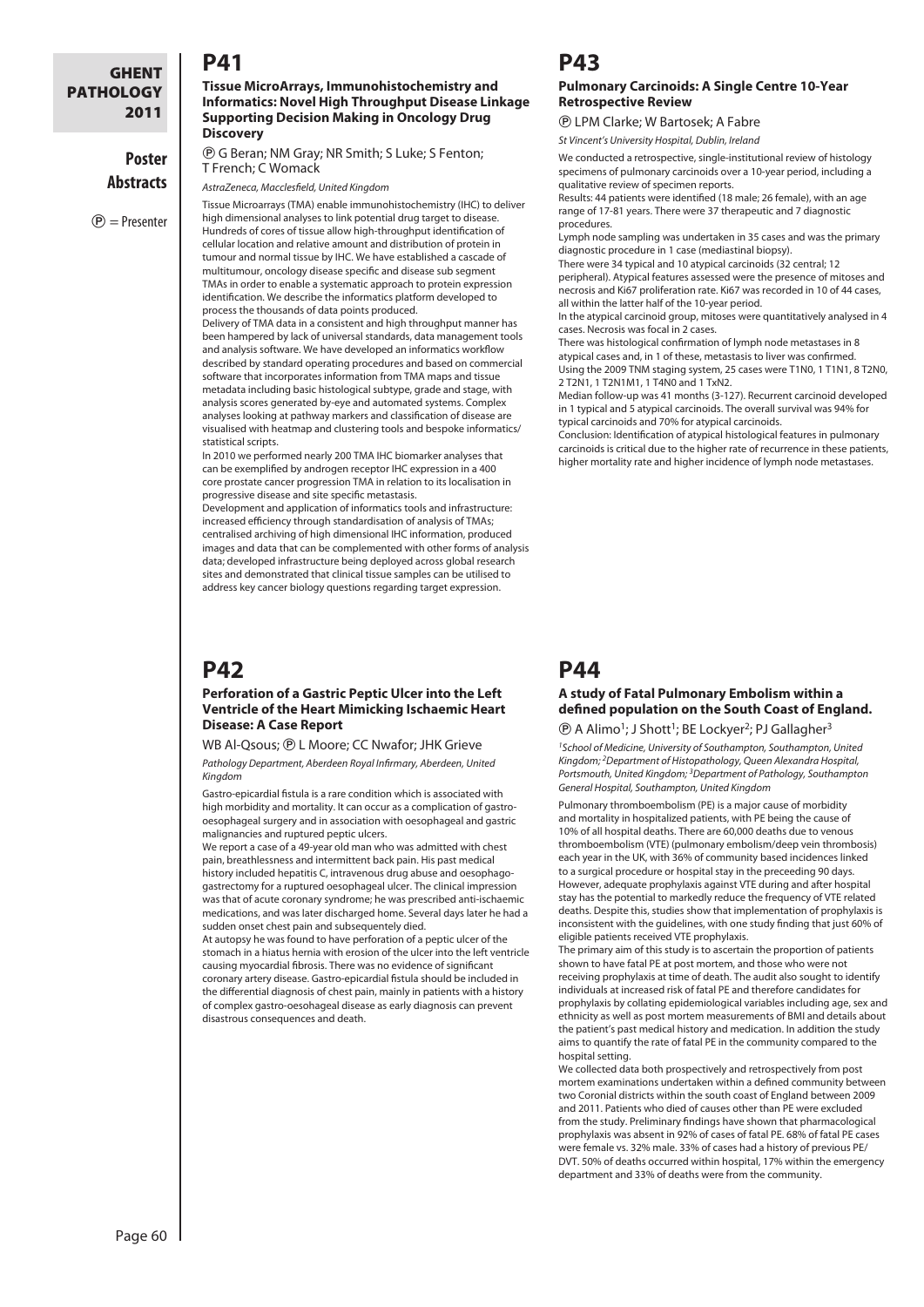# **Poster Abstracts**

 $(P)$  = Presenter

# **P45**

#### **Autopsy Findings within Heart Failure Patients from a Defined Population**

 $\textcircled{P}$  JD Shott<sup>1</sup>; A Alimo<sup>1</sup>; B Lockyer<sup>2</sup>; PJ Gallagher<sup>3</sup>

*1University of Southampton Medical School, Southampton, United Kingdom; 2Department of Histopathology, Queen Alexandra Hospital, Portsmouth, United Kingdom; 3Department of Pathology, Southampton General Hospital, Southampton, United Kingdom*

Congestive heart failure presents a significant burden on healthcare services in developed nations. Ageing demographics are expected to account for a 50% rise in congestive heart failure related admissions over the next 2 decades mounting upward spending pressures on already financially constrained health services. Prognosis remains poor with long-term survival worse than for patients diagnosed with bowel and breast cancer.

Heart failure can be difficult to diagnose clinically and identification of pathological lesions associated with heart failure can also be difficult especially in patients who have received appropriate treatment. Review of articles relating to post-mortem findings in patients with congestive heart failure show limited analysis of the frequency of the classical pathological findings in congestive heart failure.

The primary aim of this audit was to record the pulmonary, cardiac, hepatic, splenic and systemic changes which may be seen in patients with evidence of unknown or clinically diagnosed heart failure and to assess the frequency of these pathological findings being seen at post-mortem. This audit also seeks to identify patients most at risk of developing congestive heart failure by collating drug histories, past medical histories and place of death.

We prospectively collected data from post-mortem examinations from a defined population from two Coronial districts along the south coast of England between 2010 and 2011. Patients with no clear evidence of heart failure (determined by either pathological or clinical findings) were excluded from data collection. Preliminary findings show that cardiovascular pathology was evident in 92% of post-mortem cases; pulmonary pathology in 94%; hepatic changes were seen in 79%; splenomegaly in only 26%; and peripheral oedema was noted in 44% of cases. Hypertension, ischaemic heart disease and diabetes were the most common identifiable contributory factors.

# **P46**

### **"Macro Round" Teaching — An Under-utilised Teaching Format in Histopathology?**

P KL Lloyd; S Fraser

*Guy's and St Thomas' Hospital, London, United Kingdom*

Accurate macroscopic description underpins all histopathological examinations. It is vital in the correct staging of some tumours and if not done well it can make microscopic examination very difficult. To underline its importance, there are macroscopic components in the Year 1 assessment and FRCPath part 2 examination. Despite this, teaching sessions more often concentrate on the development of microscopy skills.

Our department has a monthly consultant-led Macro Round which uses surgical specimens and photographs. Trainees are asked to provide accurate descriptions, formulate an appropriate differential diagnosis and outline their block taking strategy.

We conducted a survey of 12 histopathology trainees (ST1-5) in our department to assess their previous exposure to macroscopic teaching and to explore their attitudes to the Macro Round.

11 trainees responded. They had worked in 23 different departments, predominantly in the South East of England. 5 (21%) of these departments had used macroscopic training methods, outside of dayto-day cut-up. 10 trainees had attended Macro Round teaching in our department with 9 agreeing or strongly agreeing that this was; relevant to their stage of training, interesting and challenging. All trainees agreed or strongly agreed that the training was of high quality. 10 stated they would arrange Macro Rounds when they were consultants. Good macroscopic description is a key part in the reporting of any histopathology specimen but specific teaching on it is infrequent in the departments within the region. A Macro Round is an interesting and easy session to organise and one that affords valuable learning opportunities in macroscopic description and presentation. We would encourage other trainees to set up this style of teaching in their departments.

# **P47**

#### **Evaluation of Histopathology Training School Board Year 1 Block Teaching**

**P G Petts<sup>1</sup>; E Byrne<sup>2</sup>; A Green<sup>3</sup>; E O'Hagan<sup>4</sup>; S Cossins<sup>5</sup>** 

*1Thames 2009/10 ST1 Representative, Histopathology Training School Board, London, United Kingdom; 2Northern 2009/10 ST1 Representative, Histopathology Training School Board, Leeds, United Kingdom; 3Southern 2009/10 ST1 Representative, Histopathology Training School Board, London, United Kingdom; 4Midlands 2009/10 ST1 Representative, Histopathology Training School Board, Leicester, United Kingdom; 5Training Schools Administrator, Histopathology Training School Board, Leeds, United Kingdom*

Introduction: Department of Health (DOH) funding, through the Histopathology Training School Board (HTSB), for Year 1 Histopathology training is likely to be reduced in the future and may not support the current level of intensive block teaching. In this situation of reduced funding it was felt necessary to evaluate block teaching in order to provide useful information for future financially unsupported Training Programme Directors regarding trainees' opinions on block teaching. Method: An electronic questionnaire was sent to all Histopathology trainees who had experienced Year 1 DOH funded teaching from 2006-2009. The questionnaire asked qualitative questions regarding the national Bristol block teaching week and regional teaching programm Results: 95 trainees responded (37% return). The majority of trainees found both Bristol and regional teaching programmes a valuable experience in terms of theoretical knowledge, practical skills and social networking. When asked to choose either Bristol or regional teaching programmes 50% of non-Thames trainees and 20% of Thames trainees chose Bristol. 70% of non-Thames trainees and 18% of Thames trainees reported that they would attend the Bristol teaching if the funding was to come from their individual study leave budget. Discussion: The difference between non-Thames and Thames trainees may be a reflection of different teaching programme structure; non-

Thames trainees experienced at least two further block teaching weeks whereas Thames trainees received a programme of day release teaching. Training Programme Directors throughout the country may wish to consider the data from this questionnaire when planning their individual training school block teaching needs.

# **P48**

#### **A Correlation Review of Diagnostic Modalities for Assessing Thyroid Nodules**

P K Brougham; F Nixon; Y Maurice; AH Clark; V Srinivasan

*Wirral University Teaching Hospital, Wirral, United Kingdom*

CASE REVIEW: This is a 36 year old female who presented with a thyroid nodule. The patient initially underwent an FNA. This was reported as a Thy5, consistent with papillary carcinoma. The features being hypercellularity, intranuclear grooves, frequent intranuclear inclusions and a coarse chromatin pattern.

At the time of surgery a frozen section was requested. This demonstrated a follicular cystic lesion. There was nuclear crowding and overlapping, the cells had an irregular chromatin pattern with intranuclear inclusions. On the basis of the cytology and frozen section it was felt that this was likely to be a follicular variant of a papillary carcinoma and the patient had a total thyroidectomy.

The paraffin sections confirmed this cystic lesion made up of small thyroid follicles, some containing colloid, again crowded, overlapping nuclei were noted with a few intranuclear inclusions and grooves. Psammoma bodies were not present and typical nuclear clearing "Orphan Annie Eye nuclei" was not prominent. Immunohistochemical staining was performed to confirm the initial cytological diagnosis. Cytokeratin 19 and HMBE were positive the diagnosis of follicular variant of papillary carcinoma was confirmed.

Discussion:This case highlights the difficulties in diagnosing papillary carcinoma, a diagnosis traditionally made on its cytological features. We believe that architectural features and Immunohistochemistry also play important roles in making this diagnosis.

The British Thyroid Association (BTA) advocates surgical management on the basis of a Thy5 alone. The authors wish to emphasise that by taking an MDT approach we should wherever possible adhere to this guidance and encourage our surgical colleagues to do the same. In the current economic climate pathology departments are under pressure to make large financial savings and adding in unnecessary and expensive tests is unhelpful to the departments concerned and the patient.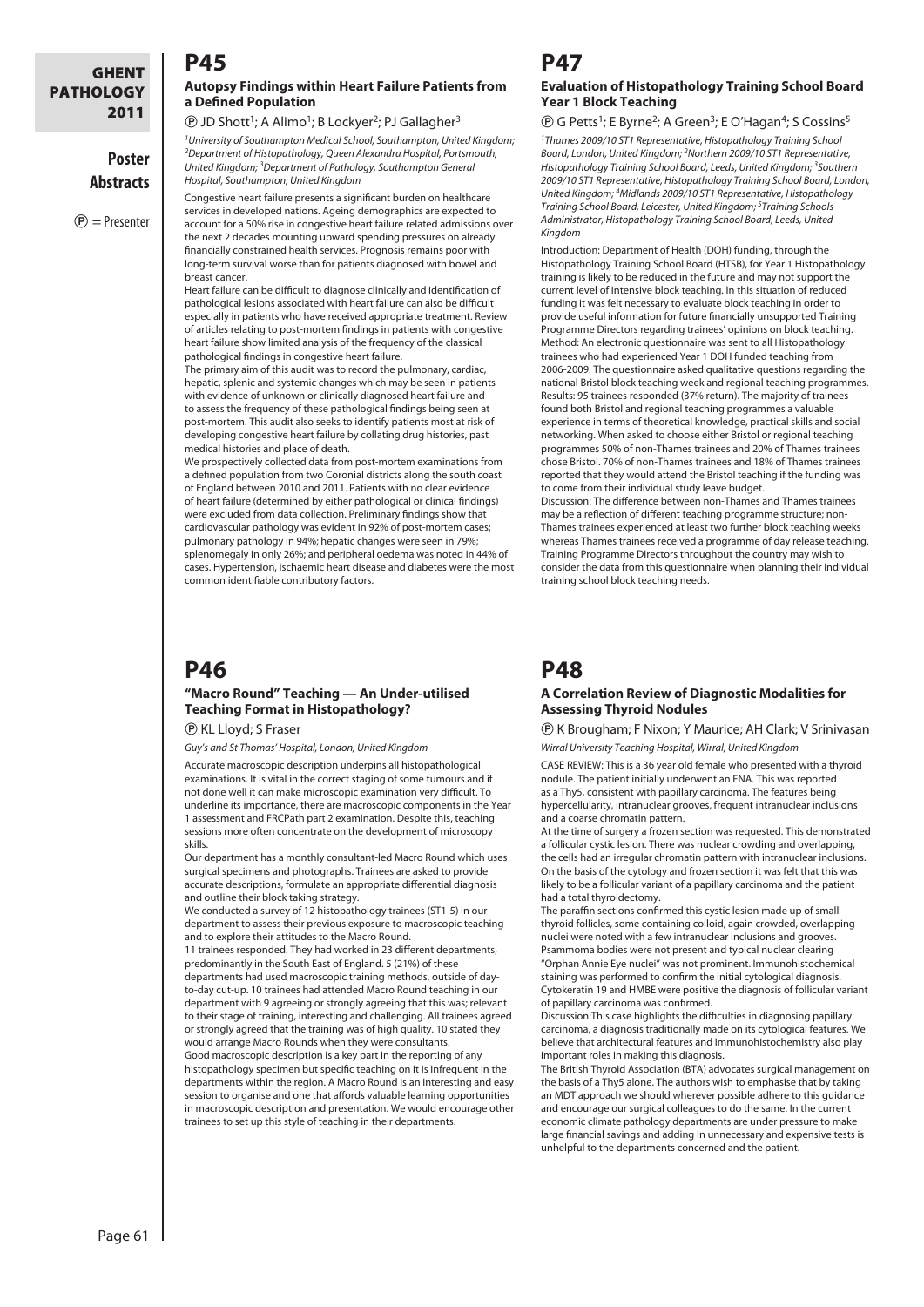# **Poster Abstracts**

 $(P)$  = Presenter

# **P49**

#### **An Audit of Pathology Reports of Suspected Renal Cell Carcinoma Specimens**

P MS Mellor; U Chandran

*Stepping Hill Hospital, Stockport, United Kingdom*

The pathologist plays a crucial role in the urological multidisciplinary team by reporting on renal cell carcinoma specimens and providing prognostic information that can be used by the team to determine which patients might benefit from further therapy. It is therefore important that pathologists' reports of the specimens are accurate so that the risk and prognosis associated with the tumour can be determined and an appropriate management plan made early. The Royal College of Pathologists (RCP) set out a dataset for adult renal parenchymal cancer histopathology reporting in November 2006. This dataset lists the core data items that should be included in reports of renal cell carcinoma specimens. A retrospective audit of thirty renal cell carcinoma histopathology reports made in 2009-10 was undertaken at a district general hospital in the North West of England. The reports were audited against the RCP dataset to determine compliance with their reporting standards. Findings show that compliance was 100% with all standards except for sarcomatoid change where only 50% of reports included information about this. In three of these cases (10% of the total) the tumour was grade 4 but evidence of sarcomatoid change was not reported. Good compliance with other items of the RCP dataset is likely due to the use of a standardised proforma which acts as an aide memoir when reporting. We aim to disseminate these findings within the pathology community to improve awareness of the importance of reporting on sarcomatoid change in high grade renal cell carcinoma tumours.

# **P51**

#### **Multiple Subtypes of Renal Cell Carcinoma in End-stage Kidneys: A Morphological and Immunohistochemical Study of Two Cases**

IV Prematilleke; (P) L Browning; ISD Roberts

*John Radcliffe Hospital, Oxford, United Kingdom*

End-stage renal disease (ESRD) carries an increased risk of renal cell carcinoma (RCC). Those with acquired cystic disease (ACD) are especially at risk. RCC in end-stage kidneys occurs in younger patients and is more often multifocal and bilateral. It has been reported that the majority of tumours in such kidneys are of two distinct subtypes: ACD-associated RCC and clear cell papillary RCC of end-stage kidneys.

We present two cases in which multiple subtypes of RCC, including ACDassociated tumours, are present in a single nephrectomy specimen. Case 1: A 41 year-old male with a renal transplant for ESRD had a left native nephrectomy. This contained 6 tumours, including (i) ACDassociated RCC (solid, cystic, papillary and cribriform architecture, with large cells containing eosinophilic or clear cytoplasm with mild nuclear atypia and prominent nucleoli; c-kit positive; focally CK7/vimentin/ MOC31 positive; RCC/AMACR negative), (ii) clear cell papillary RCC (papillae lined by clear cells of low nuclear grade; CK7/MOC31 positive; RCC/AMACR/vimentin/c-kit negative), (iii) type I papillary and (iv) conventional clear cell subtypes.

Case 2: A 61 year-old male with a renal transplant for ESRD had a right native nephrectomy. This contained 4 tumours, including (i) ACDassociated (RCC/AMACR/c-kit/MOC31/CD10/Ber-EP4 positive; focally CK7 positive; vimentin negative), (ii) type I papillary and (iii) conventional clear cell subtypes.

The morphology and immunohistochemistry of ACD-associated tumours is characteristic and differs from that of conventional types of RCC. The genetics of the new subtypes also appears to differ from recognised subtypes of RCC. The occurrence of multiple tumour types in one kidney supports the concept that a "field defect" due to the carcinogenic milieu in ACD leads to the production of multiple clones of neoplastic cells.

# **P50** *This abstract has been withdrawn*

# **P52**

#### **11 beta Hydroxysteroid Dehydrogenase Type 2 is a Key Component of Neoangiogenesis in Renal Carcinoma and Glioma**

 $\textcircled{P}$  S Galbraith<sup>1</sup>; M Gallacher<sup>2</sup>; C Smith<sup>3</sup>; L Christie<sup>2</sup>; S Fleming<sup>1</sup>

*1University of Dundee, Dundee, United Kingdom; 2Ninewells Medical School, Dundee, United Kingdom; 3University of Edinburgh, Edinburgh, United Kingdom*

11 beta hydroxysteroid dehydrogenase type 2 (11HSD2) converts active cortisol to inactive corticosterone to protect mineralocorticoid and glucocorticoid receptors from illicit activation by high levels of circulating glucocorticoids. It has an important role in salt and water regulation in the distal tubule, is important in the maturation of the developing vasculature but may also limit the effectiveness of steroid based therapy.

In a study of expression of 11HSD2 in carcinomas derived from mineralocorticoid responsive tissue we noted 11HSD2 in new blood vessels in some tumours. This study was undertaken to systematically examine for the expression of 11 HSD2 in tumour vasculature during neoangiogenesis. We used immunocytochemistry on tissue microarrays of renal, ovarian, prostate and colorectal carcinoma and whole section staining of glioblastoma.

We found strong reactivity in pericytes of new blood vessels in 5/5 glioblastomas and 29/30 clear cell carcinomas of kidney. 11HSD2 was found infrequently (<10%) in other renal carcinoma subtypes and in the prostate, overian and colorectal carcinomas. RNA was extracted from frozen glioblastoma samples and 11HSD2 specific mRNA identified by rtPCR.

11HSD2 is crucial for normal artery and arteriole formation during development and these data suggest it may be important in protecting tumour neoangiogenesis from the growth inhibitory effects of endogenous or, importantly, therapeutic glucocorticoids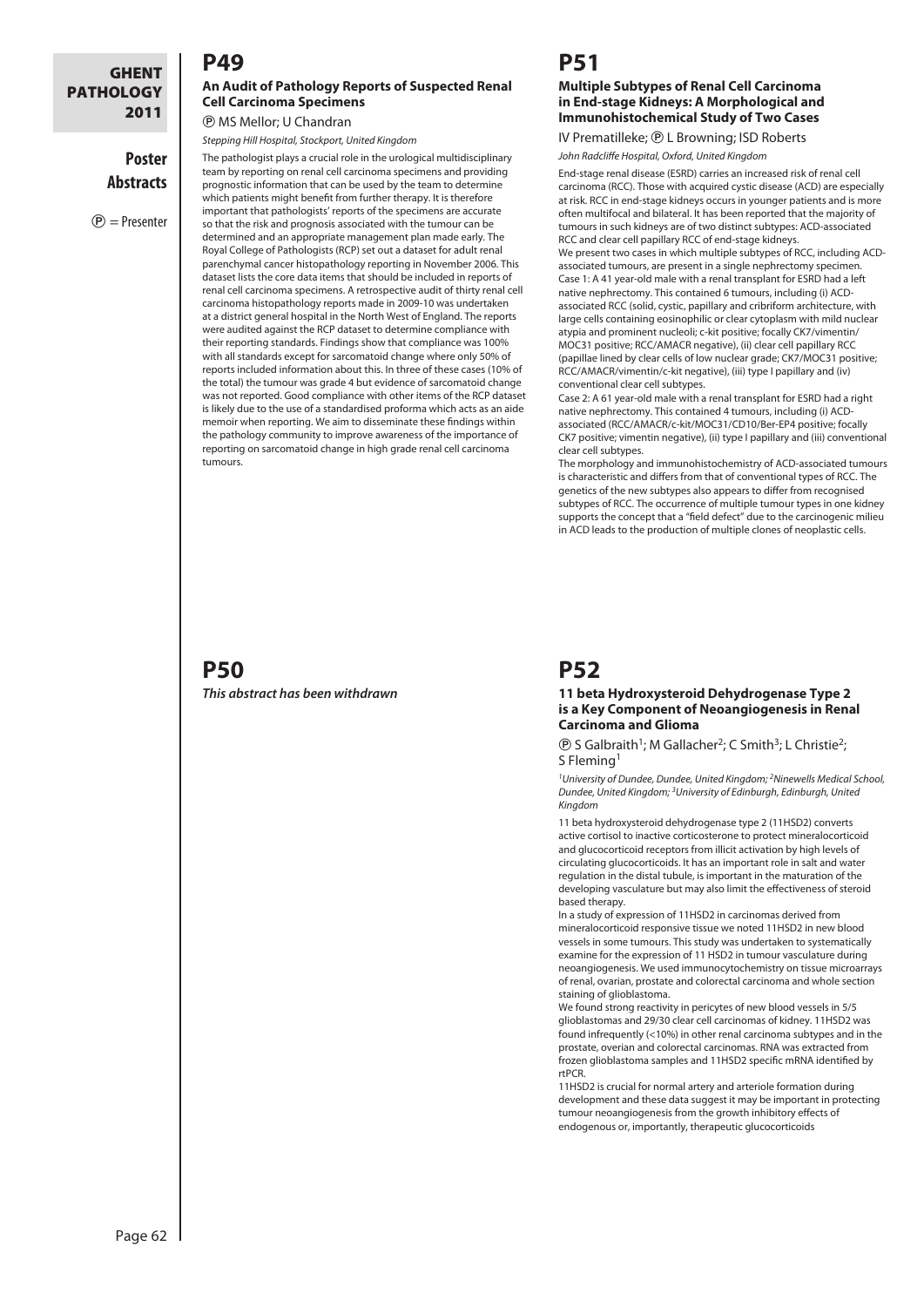# **Poster Abstracts**

 $(P)$  = Presenter

# **P53**

#### **Tubulovillous Adenoma of the Bladder associated with Ectopic Colonic Mucosa**

P GVS Wathuge; M McCole; ISD Roberts

*John Radcliffe Hospital, Oxford, United Kingdom*

Tubulovillous/villous adenomas of bladder are rare benign neoplasms of the urinary tract. They are thus called because they are histologically identical to those common tumours of the gastrointestinal tract. The common sites for urinary tract villous adenomas are bladder and urachus. We report a case where an 86 year-old female patient was found to have an extensive but superficial looking solid/papillary tumour in the bladder.

The biopsy of this tumour showed a tubulovillous adenoma with high grade dysplasia resembling a colonic adenoma with foci suspicious of lamina propria invasion. Subsequently, the whole tumour was resected and submitted for histology which confirmed the previous diagnosis. Together with this resection, a bladder biopsy from a possible diverticulum was also received which showed a fragment of normalappearing colonic mucosa, indicative of ectopic mucosa rather than glandular metaplasia/cystitis glandularis.

There are two views postulating the possible origin of colonic-type adenomas in the bladder. One suggests that chronic irritation and intestinal metaplasia may later give rise to glandular neoplasia. The other view suggests that cloacal rests may remain in the adult bladder and urachus with the potential to give rise to glandular neoplasms. The presence of well-formed colonic mucosa associated with a tubulovillous adenoma in our case favours the latter view.

Due to their association with invasive malignancies, these lesions must be thoroughly sampled when found. Isolated villous adenomas in the urinary tract have an excellent prognosis. However, those with coexisting infiltrative adenocarcinomas or urothelial carcinomas have a more aggressive course. As such, follow up of patients with adenoma of the bladder with associated invasive carcinoma is recommended.

# **P54**

#### **MicroRNA-141 Expression in Clear Cell Renal Cell Carcinoma is Linked with Sunitinib Response**

P JHM Berkers; O Govaere; P Wolter; B Beuselinck; P schoffski; TAD Roskams; S Joniau; H Van Poppel; ESM Lerut

#### *Catholic University Leuven, Leuven, Belgium*

Study Purpose: Sunitinib is the first line targeted therapy for stage IV clear cell renal cell carcinoma (ccRCC) in good and intermediate risk patients according to Memorial Sloan-Kettering Cancer Center criteria. Objective response is reached in ±40% of patients. MicroRNA's from the miR-200 family are linked with tumour aggressiveness, progression and therapy resistance. Downregulation of microRNA-141, a member of the miR-200 family, is linked with proliferation and invasion through epithelial-to-mesenchymal transition in various types of cancer. We aim to identify whether these epigenetic mechanisms might be linked with sunitinib response.

Methods: Fresh-frozen ccRCC tissue samples from a single institution nephrectomy-specimens database of patients who underwent sunitinib treatment between 2006 and 2010 as first-line targeted therapy were included in the study population. Bad responders were considered those patients with progressive disease within 6 months. Patients with progression free survival of more than 1 year were considered good responders. Currently 20 fresh-frozen nephrectomy ccRCC specimens have been analyzed. Fold expression of micro-RNAs was attained by means of real-time qPCR and statistical analysis was performed using a Mann-Whitney U test. Validation by means of in situ hybridization of microRNA-141 was performed on formalin-fixed paraffin embedded ccRCC tissue of the same patients.

Results: Expression of microRNA-141 was significantly lower in the bad responders group (p=0,0098). In situ hybridization of microRNA-141 shows that bad responders display lower expression of microRNA-141 as compared to good responders.

Conclusion: MicroRNA-141 downregulation could play an important role in sunitinib-resistant ccRCC suggesting epithelial-to-mesenchymal transition as an important underlying mechanism. A larger population as well as functional data will be obtained to validate these results.

# **P55**

### **Audit of Testicular Tumour Expert Histopathology Referrals**

### $\textcircled{P}$  A Merve<sup>1</sup>; A King<sup>2</sup>; S Williams<sup>2</sup>; D Berney<sup>2</sup>

*1Blizard Institute, Barts and the London SMD, London, United Kingdom; 2Molecular Oncology, Barts Cancer Institute, London, United Kingdom*

Introduction: Testicular pathology is difficult due to rarity and complexity of tumour sub-typing. But the accuracy of the report is paramount as treatment is dependent on histology. The aim of this audit was to review the disagreement rate among the cases referred for expert opinion to North-East London Centre.

Methods: 124 cases referred between 2007-2010 from 33 hospitals across the UK were reviewed. Cases were categorised into 'agreement' or 'disagreement' with the initial report. The latter was further subdivided into 'minor' (with no possible effect on patient management) and 'major' (which might have significantly affected treatment). The disagreements were either of tumour 'type' or 'stage'. Where the referrer was undecided on the diagnosis, it was registered as a 'disagreement' if a definitive opinion was reached.

Results: There was 'disagreement' in 48 (39%) cases. In 38 (31%) there was major disagreement, 9 (7%) of which were disagreements on vascular or rete testis invasion involving changes in stage between T1 and T2. 29 (23%) of them were significant changes in tumour typing. In 10 (8%) the disagreement would have no effect on patient management. These included 9 over types of germ cell tumour present and 1 with vascular invasion in a T3 tumour.

Conclusion: This series included challenging and rare cases referred nationally which may explain the high disagreement rate. This audit emphasises the necessity of continuing specialist referral nationally and for specialist referral for testicular tumours to ensure optimal assessment of the tumour.

# **P56**

### **Unusual Morphological Features of Uterine Leiomyomas Treated With Progestogens**

P C Boyd; WG McCluggage

*Royal Group of Hospitals, Belfast, United Kingdom*

Uterine leiomyomas are extremely common in surgical pathology practice and in the vast majority there are no issues in diagnosis. Progestogens are widely prescribed drugs for a variety of indications and are often given to women with leiomyomas but the pathological features of leiomyomas treated with progestogens are poorly described. We report the pathological features in 8 cases of uterine leiomyomas in women who had been treated with oral progestogens or a progestogen containing intrauterine device; all cases were received in consultation because the features raised concern for leiomyosarcoma, smooth muscle tumour of uncertain malignant potential (STUMP) or a benign leiomyoma with unusual features. Additionally, we reviewed a series of cases of uterine leiomyomas (n=99) in women who exhibited progestogenic effects in the endometrium. The morphological features in the consult cases, which were widespread and marked and which varied somewhat from case to case, included small and/or large areas of infarct-type necrosis (sometimes mimicking coagulative tumour cell necrosis) with surrounding increased cellularity, mitotic activity, nuclear pyknosis, cytoplasmic eosinophilia, epithelioid morphology, stromal oedema, haemorrhage and myxoid change and infiltration by CD56 positive granulated lymphocytes. Sometimes the features resulted in an almost deciduoid appearance. Similar features were present in minor degree in significant numbers of the additional series of cases. Pathologists should be aware of these progestogenassociated features when reporting uterine leiomyomas since otherwise a diagnosis of leiomyosarcoma or STUMP may be rendered. Useful features in suggesting a benign leiomyoma, in addition to recognition of the morphological features described which in combination are characteristic of progestogens, are the lack of true nuclear atypia and the low mitotic activity away from the abnormal areas.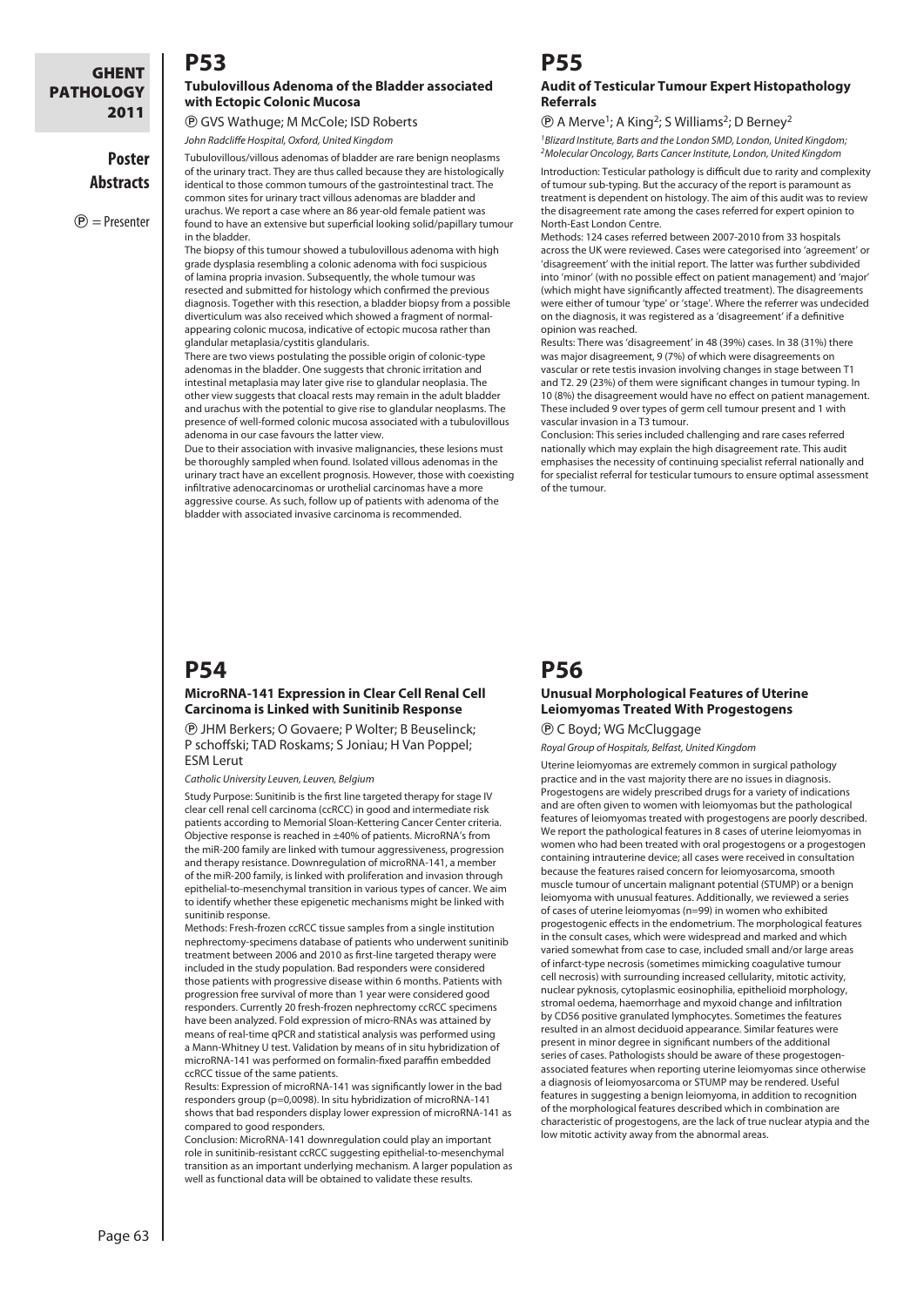# **Poster Abstracts**

**P57**

 $\circledP$  = Presenter

#### **A Detailed Immunohistochemical Analysis of Two Cases of Papillary Cystadenoma of the Broad Ligament: an Extremely Rare Neoplasm Characteristic of Patients with Von Hippel-Lindau Disease.**

*<b>@* A Brady<sup>1</sup>; WG McGluggage<sup>1</sup>; A Nayar<sup>2</sup>; P Cross<sup>2</sup>; A Patel<sup>2</sup>; R Naik<sup>2</sup>; S Lee<sup>3</sup>; S Kaushik<sup>3</sup>; D Barton<sup>3</sup>

*1Royal Victoria Hospital, Belfast, United Kingdom; 2Queen Elizabeth Hospital, Gateshead, United Kingdom; 3St George's Hospital, London, United Kingdom*

We report two cases of papillary cystadenoma, a rare neoplasm characteristic of patients with Von Hippel-Lindau (VHL) disease, involving the pelvic soft tissues of females and probably arising within the broad ligament. In only one of the women was there a history of VHL disease. The other woman was investigated for VHL disease following the diagnosis of papillary cystadenoma and all tests were negative. There has been debate as to whether papillary cystadenomas in females are of mesonephric (Wolffian) or Mullerian origin and to investigate this we undertook a detailed immunohistochemical analysis. Both tumours were positive with AE1/3, Ber EP4, EMA, CK7, CD10, CA125, CA19.9, calretinin and vimentin. One exhibited focal nuclear staining with WT1 and PAX8. The tumours were negative with oestrogen receptor, progesterone receptor, androgen receptor, CK20, CEA, TTF1, inhibin, RCC marker and hepatocyte nuclear factor 1 beta. Although favouring a mesonephric origin, the immunohistochemical findings are essentially inconclusive and not definitive for either a mesonephric or Mullerian origin. We believe that patients found to have papillary cystadenoma should be investigated for VHL disease if there is no history of this. This is the second reported example of papillary cystadenoma in a female not known to have VHL disease and the first in which investigations have excluded this disease.

# **P59**

#### **Cervical LLETZ Cone Biopsies: How accurate is the histological assessment of depth?**

P G Petts; B Poskitt; S Soliman; S Ahmed; D Gould; I Lyndsey; D Lyons

*St Mary's Hospital, Imperial College Healthcare NHS Trust, London, United Kingdom*

Purpose of Study: Colposcopists need to be able to assess the depth of cervical tissue taken by a cone biopsy so that they can achieve adequate excision of ectocervical lesions and counsel women regarding their risk of poor pregnancy outcome. Currently this information is gained from the histology report. Tissue received for histological examination undergoes chemical and physical processing which alters the tissue. Therefore, are histology report dimensions of a cervical cone biopsy a true representation of the actual depth of tissue taken? Method: Independent data was prospectively collected on the depth of cone biopsies in theatre/outpatients ('fresh tissue depth'), on arrival in the histopathology department (after fixation and prior to dissection – 'macroscopic depth') and from the histology reports and slides. Summary of Results: 62 cervical LLETZ cone biopsies were included in the study. There was no statistically significant difference when comparing the fresh tissue depth with the macroscopic depth [paired t(60)=0.046, p(0.05)=2.009] or the slide depth [paired t(60)=0.729, p(0.05)=2.009] There was no significant difference between the study macroscopic depth and the histology report depth [paired t(34)=0.002, p(0.05)=1.691]. Conclusion: The results support the reliance on macroscopic histology reports to guide clinicians on the depth of cone biopsies. Although not statistically significant, interesting trends were seen in the mean tissue depths during the specimens processing (data not included in abstract) which is of interest to Colposcopists and Pathologists.

# **P58**

**Misplaced Skene's Glands: Glandular Elements In The Cervix, Vagina And Vulva Which Are Variably Prostate Marker Positive And Which Encompass Vaginal Tubulosquamous Polyp And Cervical Ectopic Prostatic Tissue**

**P** PJ Kelly<sup>1</sup>; HA McBride<sup>1</sup>; K Kennedy<sup>2</sup>; LE Connolly<sup>1</sup>; WG McCluggage<sup>1</sup>

*1Royal Victoria Hospital, Belfast, United Kingdom; 2Belfast City Hospital, Belfast, United Kingdom*

So-called ectopic prostatic tissue in the cervix and vaginal tubulosquamous polyp are rare morphologically similar lesions which may exhibit positive immunohistochemical staining with prostatic markers. It has been suggested that they are related to paraurethral Skene's glands which are the female equivalent of prostatic glands in the male. We report a large series of lesions in patients aged 23 to 81 within the cervix (n=24), vagina (n=10) and vulva (n=2) which we believe to be part of a spectrum of lesions derived from Skene's glands, either eutopic or more commonly misplaced during embryonic development. In all cervical cases, the lesion was predominantly situated in the ectocervix and was an incidental finding in specimens procured for a variety of reasons. In the vagina, the lesions usually presented as polyps or cysts, although occasionally they were an incidental finding. The two vulval cases were incidental findings in punch biopsies. The basic morphological features were of epithelial elements of both glandular and squamous type; in some cases, the glandular elements formed a double cell layer. Uncommon findings included the presence of sebaceous glands in 2 cases (1 cervix, 1 vagina), basaloid formations resembling hair follicle structures in 4 (2 cervix, 2 vagina) and a microglandular proliferation resembling nephrogenic adenoma in 1 vaginal case. Prostate specific antigen was positive in 13 of 26 cases and prostatic acid phosphatase in 16 of 26 tested. Six cases were negative with both markers. We propose that these benign lesions in the cervix, vagina and vulva are derived from eutopic or misplaced Skene's glands. Although we recommend retention of the term tubulosquamous polyp for those cases forming vaginal polyps, we consider that these lesions which occur at all sites within the lower female gential tract should be recognised as being of Skene's gland derivation and reported as such.

# **P60**

### **A Rare Case of Diffuse Peritoneal Malignant Mesothelioma in a Young Female**

 $\textcircled{P}$  Y Alizadeh<sup>1</sup>; P Da Costa<sup>2</sup>; EJ Buxton<sup>1</sup>; N Wilkinson<sup>1</sup> *1St James's University Hospital, Leeds, United Kingdom; 2Airedale General Hospital, NHS Trust, Airedale, United Kingdom*

Peritoneal malignant mesothelioma (PMM) in young female population is extremely rare and histologically and radiologically can mimic the far more common papillary serous carcinoma of the female genital tract. The purpose of this case report is to raise awareness and to avoid misdiagnosis. This is a case report of a 38 year old female patient who presented with abdominal discomfort. The abdominal cross-sectional imaging was performed which demonstrated diffuse peritoneal and left iliac fossa abnormality. The initial left ovarian biopsies showed a well-differentiated papillary neoplasm with psammoma bodies, suggestive of a low-grade papillary serous carcinoma but with equivocal immunohistochemistry. Following the review of the ovarian biopsies at a tertiary centre and discussion of the patient's radiology and histology fidings at the MDT meeting, a decision for staging laparotomy was made. The resection specimen was examined and the diagnosis of diffuse welldifferentiated PMM was confirmed by immunohistochemistry. On review a previous history of asbestos exposure was established. Conclusion: Papillary PMM is a rare diagnosis and can closely mimic low-grade papillary serous carcinoma of the female genital tract. Early histological diagnosis may alter prognosis and subsequent treatment. In this case report we discuss the diagnostic pitfalls and review the literature.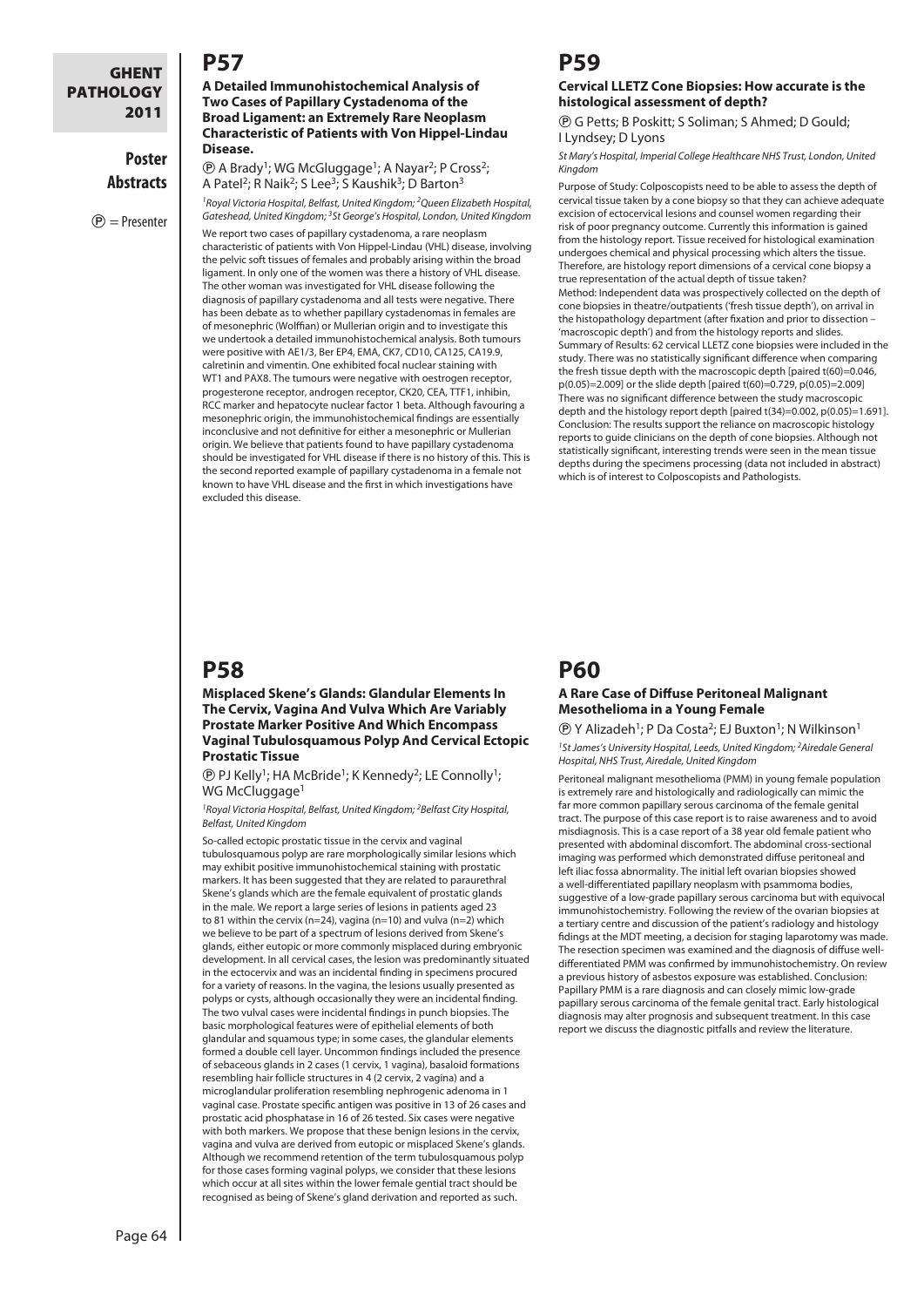# **Poster Abstracts**

 $(P)$  = Presenter

# **P61**

#### **Inverted Transitional Papilloma of the Cervix and Vagina: Report of Two Cases of an Extremely Rare Lesion.**

**P CL Hennell<sup>1</sup>; WG McCluggage<sup>1</sup>; J Jamison<sup>2</sup>; M Wells<sup>3</sup>** 

*1Department of Pathology, Royal Group of Hospitals, Belfast, United Kingdom; 2Antrim Hospital, Antrim, United Kingdom; 3Sheffield Teaching Hospital, Sheffield, United Kingdom*

We report two cases of inverted transitional papilloma of the lower female genital tract, occurring in the cervix and upper vagina of 60 and 50 year old women respectively. Microscopically, the features were similar to those of the corresponding tumour of the urinary bladder with interconnecting solid sheets of bland transitional epithelium with an inverted growth pattern. There were small foci of squamous and mucinous differentiation in the cervical case. Linear array human papilloma virus (HPV) genotyping revealed HPV type 42 in the cervical case. Inverted transitional papilloma in the lower female genital tract is extremely rare with, as far as we are aware, only two previously reported cases in the cervix and none in the vagina. Our results suggest that these neoplasms when occurring in the lower female genital tract may be associated with low risk HPV.

# **P63**

#### **Gamna-Gandy Bodies Associated with Corpora Albicantia**

#### $\textcircled{P}$  YA Bury<sup>1</sup>; T Chalhoub<sup>2</sup>; AM Ralte<sup>1</sup>

*1Cellular Pathology, Royal Victoria Infirmary, Newcastle Upon Tyne, United Kingdom; 2Women's Services, Royal Victoria Infirmary, Newcastle Upon Tyne, United Kingdom*

Gamna-Gandy bodies are nodules of fibrosis containing deposits of iron and calcium encrusted on connective tissues and elastic fibers. They are most commonly observed in congestive splenomegaly. Extrasplenic Gamna-Gandy bodies are rare. No published record of this occurring in the ovary is available in English literature. A case of a 44year old lady who presented with pelvic pain of 1 year duration is reported here. Imaging revealed an ovarian mass with solid and cystic elements, possibly a mature teratoma. Microscopy showed capsular adhesions, corpora albicantia and haemorrhagic cystic follicles. The corpora albicantia were associated with aggregates of grey-brown refractile structures with a 'fungal filament-like' configuration, showing tinctorial features of elastic fibres. Stellate nodules of yellowish-brown structures containing iron and calcium were also seen adjacent to these nodules.

As far as we are aware, this is the first case report in English literature of Gamna Gandy Bodies in the ovary associated with corpora albicantia. These nodules are thought to result from organization of small haemorrhages. Although haemorrhage is fairly common in the ovary, it is unclear why this entity is so rarely observed in this organ. Recent literature suggests that Gamna-Gandy bodies are more commonly observed on MRI T2 weighted scans producing a hyperdensity. Although we are not aware of a radiological report of Gamna-Gandy bodies in the ovary, an increasing proportion of the population undergo radiological investigations, and we expect that Gamna-Gandy bodies in the ovary will be identified more commonly, leading to surgical removal of suspicious ovarian masses. We would like to raise awareness of this pathology in the ovary to avoid misdiagnosis and prevent over treatment.

# **P62**

**Clinico-pathological Spectrum of Primary Ovarian Malignant Mixed Mullerian Tumours (OMMMT) from a Tertiary-care Oncology Centre and Correlation with Outcome Variables**

P S Menon; KK Deodhar; B Rekhi; R Dhake; S Gupta; J Ghosh; A Maheshwari; H Tongaonkar; SK Shrivastava; R Kerkar

*Tata Memorial Hospital, Mumbai, India*

Purpose of the study: OMMMTs are extremely rare. We aimed to analyse the clinico-pathological characteristics of OMMMT and assess the factors associated with treatment outcome and survival.

Methods: Consecutive cases of OMMMT diagnosed and managed at our institute from 2004-2010 were included. The histology was reviewed and clinical details and follow-up was obtained from hospital medical records in all cases.

Summary of results: A total of 27 cases were included. Median age at diagnosis was 51 years (range, 33-70 years).The mean pre-operative serum CA 125 levels was 5125.2 U/ml (range, 29.6–34851 U/ml). Twenty cases presented as advanced FIGO stage (III/IV). Histology revealed biphasic tumours with 37%% epithelial-dominant (ED) and 44% stromaldominant (SD) with the rest showing equal epithelial and stromal components. The most frequent epithelial and stromal components were endometrioid carcinoma (37%) and rhabdomyosarcoma (29%), respectively. Germ cell/yolk-sac tumour elements were demonstrable in 3 cases. Clusters of intra- and extra-cellular spheroid hyalineglobules amidst sarcomatous zones were striking as "archipelago in a sea of spindle cells" in 60 % cases. Upfront cytoreductive surgery was performed in 18 cases whereas 7 patients received neo-adjuvant chemotherapy followed by surgery. Median follow-up was 15 months (range, 3-40 months). The median recurrence-free survival in SD tumours was 10.5 months in comparison to 13 months in ED cases. On Kaplan-Meier survival estimates, stromal-dominant, suboptimal debulking and advanced stage exhibited trends of worse outcome. Conclusions: Ovarian MMMT are rare malignancies. Advanced stage, suboptimal cytoreduction and stromal-dominant tumours may portend

worse outcome. Also, hyaline globules amidst sarcomatous areas are an under-recognised feature which may serve as a diagnostic clue in a small biopsy.

# **P64**

#### **Analysis of Monocarboxylate Transporters 1 and 4 as Biomarkers for Prognosis after Radiotherapy**

 $\textcircled{P}$  AL Chadwick<sup>1</sup>; C Womack<sup>2</sup>; G Watkins<sup>3</sup>; BM Bola<sup>1</sup>; N Slevin<sup>4</sup>; J Homer<sup>3</sup>; P Smith<sup>5</sup>; S Critchlow<sup>6</sup>; CM West<sup>3</sup>; S Wedge<sup>6</sup>; IJ Stratford<sup>1</sup>

*1School of Pharmacy and Pharmaceutical Sciences, University of Manchester, Manchester, United Kingdom; 2Oncology Clinical Development, AstraZeneca Pharmaceuticals, Macclesfield, United Kingdom; 3School of Cancer & Enabling Sciences, The University of Manchester, Manchester, United Kingdom; 4Christie Hospital, Manchester Cancer Research, Manchester, United Kingdom; 5Bioscience, AstraZeneca Pharmaceuticals, Macclesfield, United Kingdom; 6Cancer Bioscience, AstraZeneca Pharmaceuticals, Macclesfield, United Kingdom*

Hypoxia contributes significantly to tumour progression and rates of disease-free and overall survival. Hypoxic tumour cells utilize the glycolytic pathway for survival, producing vast quantities of lactate. Monocarboxylate Transporters (MCTs) 1 and 4 are key transporters of lactate, MCT1 may transport lactate in a bidirectional manner, whereas MCT4 is responsible for lactate efflux. Efflux of lactate enables sustained high glycolytic rates, maintaining a stable intra-cellular pH. The aim of this research is to carry out the first study evaluating tumour MCT1 and 4 expression as potential biomarkers of prognosis in patients with head and neck squamous cell carcinoma (HNSCC) undergoing radiotherapy. 125 histologically confirmed SCC pre-treatment diagnostic oropharyngeal cancer biopsies (tonsil or posterior third of the tongue) were collected retrospectively from diagnostic archives. The biopsies were analyzed immunohistochemically to evaluate MCT1 and 4 membrane expression. MCT expression was assessed in a double blind manner using a semi-quantitative scoring system. Scores were analyzed for possible correlations with clinicopathological data relating to outcome 5 years post diagnosis, where all patients had received radiotherapy to the primary site. A univariate analysis comparing high (top 25% of scores) vs low MCT expression (lower 75%) showed that MCT4, but not MCT1, is a significant adverse prognostic factor for radiotherapy outcome. High MCT4 expression correlates with poor loco-regional control  $(p = 0.017)$ , reduced cancer-specific survival  $(p = 0.02)$  and reduced overall survival ( $p = 0.055$ ). In a multivariate analysis high MCT4 expression retained prognostic significance for poor loco-regional control ( $p = 0.007$ ). MCT4 should be explored further as a novel target and biomarker for prognosis and prediction of benefit from hypoxia-modifying therapy in patients undergoing radiotherapy.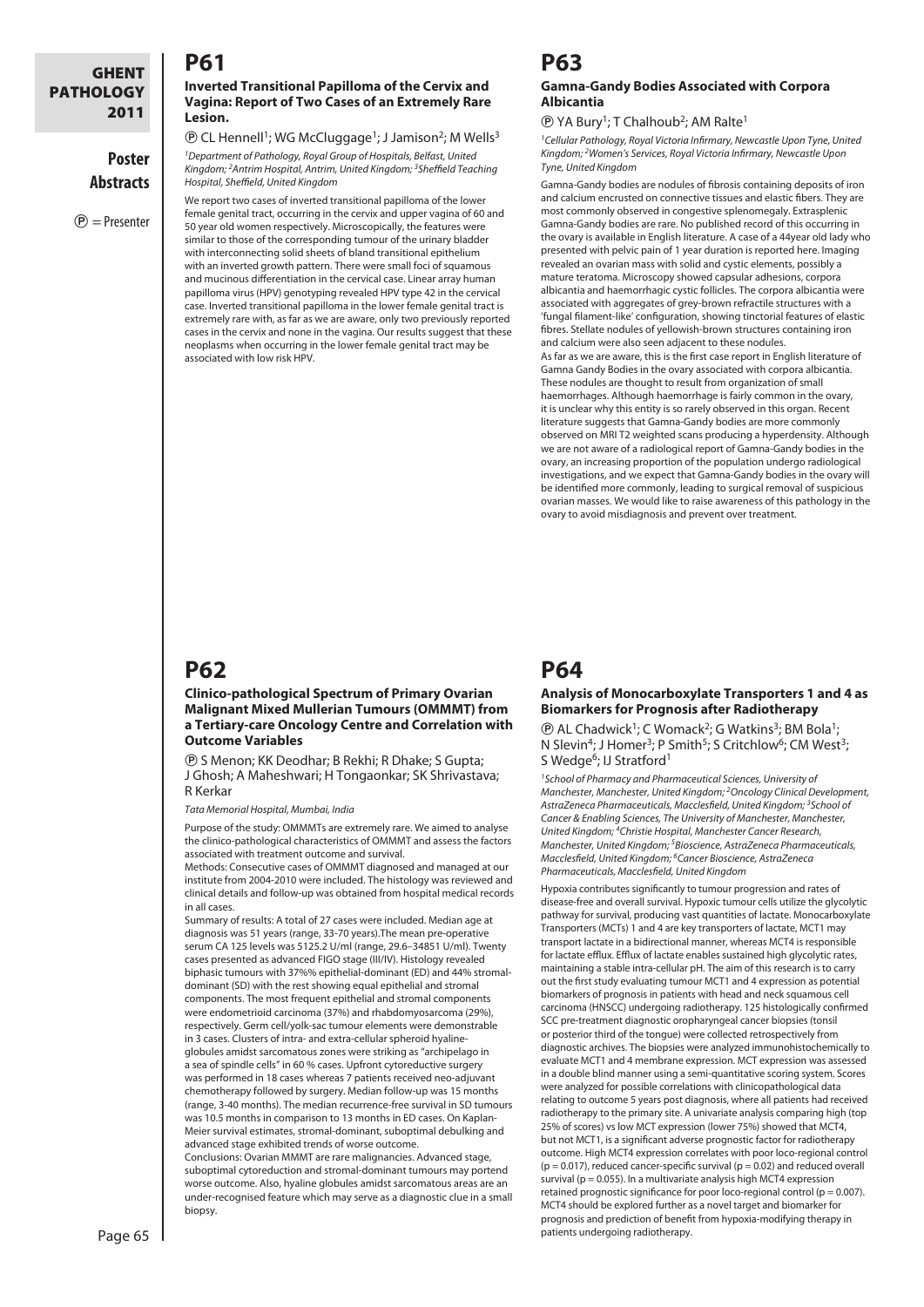# **Poster Abstracts**

 $\circledP$  = Presenter

# **P65**

#### **Diagnostic Head and Neck Biopsies – An Audit of the Value of Levels**

P A Nagy; AJ Marker

*Addenbrooke's Hospital, Histopathology Department, Cambridge, United Kingdom*

Diagnostic Head and Neck biopsies have a crucial role in patient management and should be reported in a timely and accurately manner. Analysis of data from our laboratory information system (LIMS) showed that only 71% of samples were being reported in 7 days.

As part of a vertical audit, which had been carried out to follow a biopsy from tissue sampling at the clinic to authorization of histology report, we analyzed the number of levels needed for diagnosis with a view to improving our turnaround time.

40 consecutive Head and Neck diagnostic biopsies were identified using the LIMS. We recorded the specimen dimensions and the number of initial and additional levels. Each case was reviewed with a consultant histopathologist with special interest in Head and Neck pathology to determine which level was diagnostic, whether extra levels were needed for the diagnosis and the reasons for this.

28/40 samples had been cut and stained at 3 levels and 1/40 at 2 levels. In 27.5% (11/40) of cases further levels had been requested. In 77.5% (31/40) of biopsies no more than 2 levels were required for diagnosis. In 9/40 cases the first 2 levels were not diagnostic mainly due to (a) poor orientation resulting in cross-cutting (4/9) and (b) the need for deeper levels in larger biopsies (≥ 4.0mm) to demonstrate more epithelium and stroma (4/9).

Our recommendations were that these biopsies should have 2 initial levels and that larger biopsies should be bisected prior to embedding. A reaudit of 32 cases has shown that in 84.4% (27/32) of cases no more than 2 levels were required for diagnosis and only 15.6 % (5/32) of cases required further levels. Thus the measures introduced have not resulted in a compensatory increase in requests for further levels and have contributed to a reduction in laboratory workload. This has contributed to an increase in the proportion of diagnostic Head and Neck biopsies reported in 7 days (>80%).

# **P67**

#### **Carcinoma Head of the Pancreas Masquerading as Hepatocellular Carcinoma: A Case Report**

P AE Omonisi1; OO Olaofe1; GO Omoniyi-Esan2; AO Adisa<sup>2</sup>; BJ Olasode<sup>2</sup>

*1Obafemi Awolowo University Teaching Hospitals Complex, ILE-IFE, Nigeria; 2Obafemi Awolowo University, ILE-IFE, Nigeria*

Purpose of the Study: To highlight the usefulness of postmortem examinations in diagnosing cases of misdiagnosis. Method: A comprehensive review of the case note of this patient, autopsy findings and appropriate literature was done. Summary of Results: A 70 year old trader who presented with upper abdominal swelling of 4 months and yellowish discolouration of the eyes.There was history of weight loss and she smoked 5 sticks per week for 20 years. Physical examination revealed an elderly woman that was moderately pale, severely jaundiced . Examination of the abdomen revealed an epigastric mass which measured 16x10cm, hard, craggy and tender. The liver span was 12cm. Investigations done were; PCV 21% , total bilirubin 516 micro mol/L bicarbonate of 21 micro mol/L , potassium 3.1mmol/L, sodium 126 mmol/L ,Urea 17.5mmol/L. Serum hepatitis B Antigen was positive and ultrasound done revealed a pancreatic tumour. A diagnosis of hepatocellular carcinoma was made. Autopsy findings revealed a pancreas which weighed 900g ,it contained an ill-defined mass in the head of the pancreas with local involvement of peripancreatic tissues. Serial sections of the pancreatic substance revealed a tumour at the head of the pancreas. This tumour obstructs the distal common bile duct as it coursed though the head of the pancreas with marked distension of the biliary tree. The liver weighed 1980g. The capsular surface was rough and showed multiple variably sized tumour nodules displaying umbilication. There were multiple metastatic tumour masses in the lungs. Histology of the pancreatic tissue revealed a well differentiated pancreatic adenocarcinoma, mucin secreting type. While that of the liver and lungs revealed metastatic adenocarcinoma. Conclusions: This case typifies the important of conducting an autopsy because things are not always what they seem to be. Therefore, high index of suspicions should be the rule when managing a patient.

# **P66**

#### **Hyaline Vascular Castleman's Disease Involving the Biliary Tract**

P SNK Kalimuthu; KS Sheahan; DG Gibbons

*St Vincent's University Hospital, Dublin, Ireland*

Purpose of study : Castleman's disease(CD) of hyaline vascular subtype is an uncommon lesion which most frequently occurs in the mediastinum. We report a case of CD, hyaline vascular subtype involving the biliary tract with obstruction.

Methods : A 43 year old man presented with a 5 week history of abdominal and back pain with biliary obstructive symptoms. He was jaundiced with persistently elevated LFTs. Radiological investigation revealed a stricture in the extrahepatic biliary tract with lymphadenopathy in the gastrohepatic ligament. The clinical impression at the time was of sclerosing cholangitis with bile duct cholangiocarcinoma. Surgical resection of the gallbladder, cystic duct, common bile duct together with the porta hepatis was performed. Summary of results : Histology revealed a follicular lymphoid hyperplastic process exhibiting prominent central hyaline vascular proliferation with hyalinization and 'onion skinning' of lymphocytes. Immunohistochemistry supported the histologic diagnosis of CD of hyaline vascular subtype. There was no evidence of disease elsewhere and the patient was disease free after a 6 year follow-up. Conclusions : Our case describes the hyaline vascular subtype of CD, a relatively rare disease occurring in a previously undescribed location. Surgery is the primary treatment of choice in unifocal cases, emphasizing the importance of an accurate histopathological diagnosis as clinical and radiological findings are of limited value.

# **P68**

#### **Occurrence and Clinicopathological Relevance of Prognostic Markers in Hepatocellular Carcinoma.**

P O Govaere1; A Katoonizadeh1; M Komuta1; C Janssen1; F de Luca<sup>2</sup>; S Vander Borght<sup>1</sup>; C Verslype<sup>1</sup>; R Aerts<sup>1</sup>; B Topal<sup>1</sup>; F Nevens<sup>1</sup>; J Pirenne<sup>1</sup>; VJ Desmet<sup>1</sup>; M Pinzani<sup>2</sup>; T Roskams1

*1University Hospitals Leuven, Leuven, Belgium; 2Università degli Studi di Firenze, Firenze, Italy*

The heterogeneous nature of hepatocellular carcinomas (HCCs) poses a variable clinical outcome which impairs the prognosis for the patient. Currently several markers linked with overall poor survival are being advocated to stratify HCCs, including keratin(K) 19, Epithelial cell adhesion molecule(EpCAM) and α-fetoprotein(AFP). Although these markers have been used to describe subtypes of HCCs, none of these markers have been simultaneously validated on a large series of HCCs. The incidence of K19, EpCAM, and AFP expression was obtained from 411 FFPE liver biopsies(n=411) from 242 patients with HCC and semiquantitatively assessed by means of immunohistochemistry with a cutoff value of five percent. Statistical analysis was performed to correlate marker expression to clinicopathological parameters including tumoursize, -differentiation, microvascular invasion and metastasis. Out of the 411 HCCs 12 percent showed K19 positivity(n=49), 17

percent EpCAM positivity (n=68), and 7 percent AFP positivity(n=30). K19 expression was significantly correlated with an increased tumour size(p=0.03), decreased tumour differentiation (p=0.0001), metastasis (p=0.0005), and microvascular invasion(p=0.0001). Although 73 percent of the K19 positive HCCs showed EpCAM expression, EpCAM expression itself was not significantly correlated with the clinicopathological parameters. In contrast, AFP expression was significantly correlated with decreased tumour differentiation(p=0.003) and microvascular invasion(p=0.001).

Correlation to histopathological parameters indicated that both K19 and AFP can be used to signify a more malignant subtype of HCC. However the incidence of AFP in HCC is much lower which implies that K19 is a more relevant marker. In the future these markers can be decisive in establishing guidelines for patient treatment and follow up.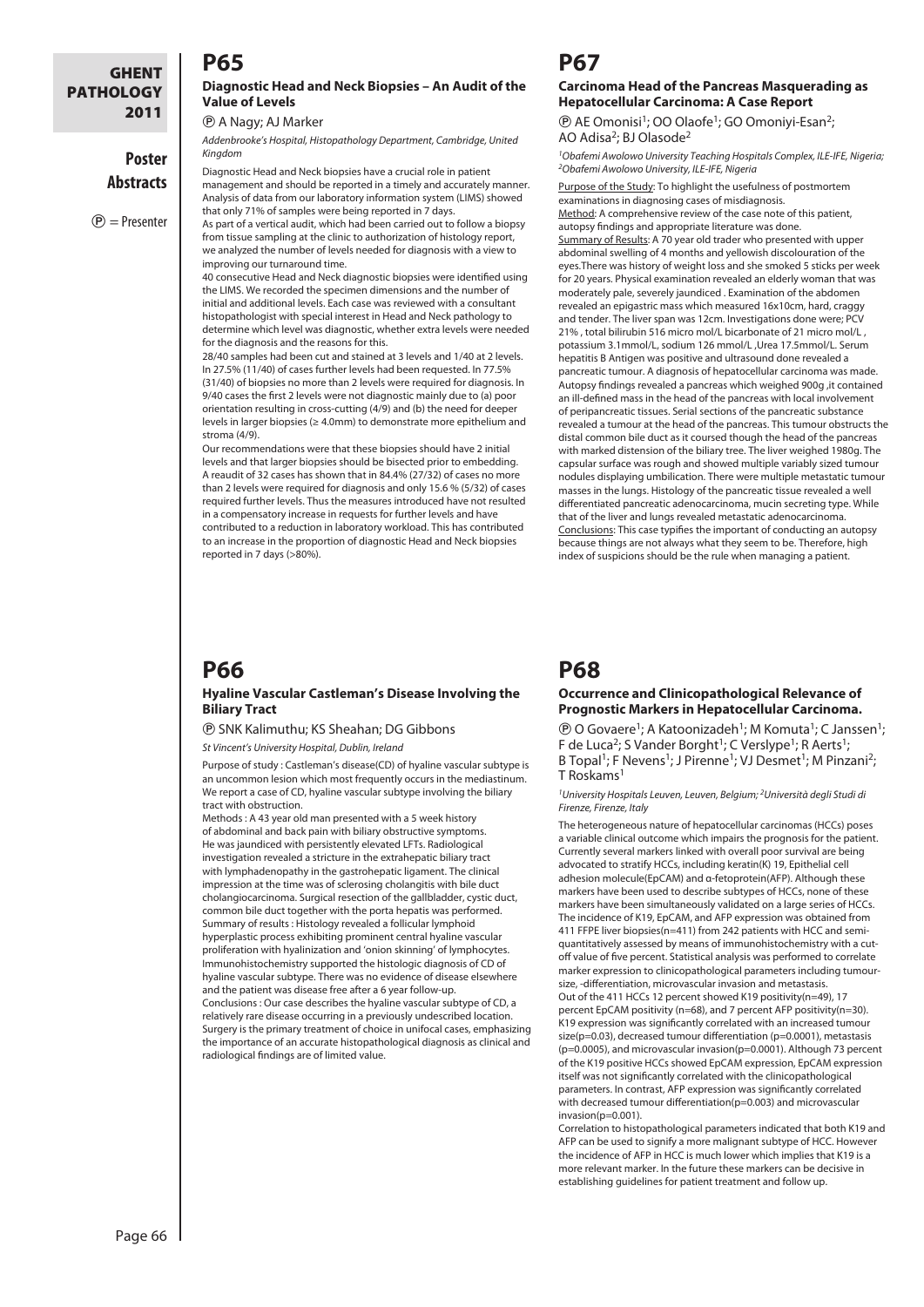# **Poster Abstracts**

 $(P)$  = Presenter

# **P69**

#### **Bile Canalicular Protein Expression is Altered in Chemotherapy-induced Sinusoidal Obstruction Syndrome (SOS)**

 $\textcircled{P}$  A Koshy<sup>1</sup>; A Knisely<sup>2</sup>; SM Robinson<sup>1</sup>; S White<sup>1</sup>; AD Burt<sup>1</sup>

*1Institute of Cellular Medicine, Newcastle University, Newcastle upon Tyne, United Kingdom; 2Institute of Liver Studies, King's College Hospital, London, United Kingdom*

Oxaliplatin is used as a neoadjuvant therapy in the treatment of colorectal liver metastases. Several groups have demonstrated that this agent can cause sinusoidal obstruction syndrome (SOS) which is associated with a poorer post-surgical outcome. SOS is characterised by sinusoidal dilatation and atrophy of perivenular hepatocytes and with nodular regenerative hyperplasia. The precise nature of liver cell injury is uncertain; the purpose of this paper was to investigate changes at the canalicular domain of hepatocytes in oxaliplatin-induced SOS. Resected liver tissue was available from 50 patients with metastatic colorectal cancer that had received neoadjuvant chemotherapy: (i) 5FU/ capecitabine (n=12); (ii) oxaliplatin alone (n=17); (iii) irinotecan alone (n=13); oxaliplatin and irinotecan (n=5). Significant SOS (at least grade 2) was seen in 53% of those receiving oxaliplatin alone and in 15% of those with irinotecan alone but not in any of the two remaining groups. Immunohistochemistry was performed on sections from a subset of cases from the oxaliplatin alone group and the 5FU/capecitabine group for the following canalicular proteins: BSEP; CD10; CD13; CD66; GGT; MDR3; MRP2.

In cases with SOS, there was either loss or reduction in the expression of CD10 and CD66 but no apparent change in the expression of the transporter proteins; the down regulation of the former molecules was seen in areas of atrophy and there was a correlation between the extent of loss and severity of the sinusoidal changes. We speculate that the canalicular alterations may be the result of local ischaemia although the mechanism for the apparent selective loss is unclear. Nevertheless, this may be of functional significance: post operative bilirubin and alkaline phosphatase levels were higher in patients with SOS than those without  $(n=0.006$  and  $n=0009)$ .

# **P70**

#### **The Pathology of Flupirtine-induced Liver Injury: Histological and Clinical Study of 6 Cases**

P F Puls1; C Agne2; M Koch3; K Rifai2; MP Manns2; J Borlak<sup>4</sup>; HH Kreipe<sup>5</sup>

*1University Hospital Hannover, Hannover, Germany; 2Department of Hepatology, Gastroenterology and Endocrinology, University Hospital Hannover, Hannover, Germany; 3Institute of Pathology, Charite University Hospital, Berlin, Berlin, Germany; 4Fraunhofer Institute of Toxicology and Experimental Medicine, Centre for Drug Research and Medical Biotechnology, Hannover, Germany; 5Institute of Pathology, University Hospitals Hannover, Hannover, Germany*

Flupirtine, a non-opioid analgesic, has been reported to cause liver injury of idiosyncratic type in rare instances. The aim was to characterize the histopathological features of flupirtine induced liver injury, which have not been reported so far. Liver biopsies of five patients with flupirtine induced liver injury and the liver explant of one patient requiring liver transplantion were reassessed. In addition clinical presentation and course were reviewed and clinical follow up was performed. Extensive perivenular necrosis with associated pigmented ceroidladen macrophages and a mild to moderate lymphocytic infiltrate was a common feature in all cases. Four of six patients showed severe impairment of liver function, transplantation was required in one case. Histological extent of liver necrosis corresponded well to serum aminotransferase levels. An accidental reexposure of one patient resulted in a plasma cell rich hepatitis with perivenular necrosis. This series suggests that flupirtine can cause substantial liver injury, which produces a characteristic morphological picture. Clinical and histological features suggest a drug-induced and immune-mediated toxicity.

# **P71** *This abstract has been withdrawn*

# **P72**

#### **T-cell Large Granular Lymphocytic Proliferations; How Well Do Histology and Flow Cytometry Correlate?**

**P** E Byrne<sup>1</sup>; R Morilla<sup>2</sup>; NM Killeen<sup>3</sup>; E Matutes<sup>2</sup>; KN Naresh<sup>4</sup> *1Department of Histopathology, Hammersmith Imperial College Healthcare NHS Trust, London, United Kingdom; 2Section of Haemato-Oncology, Institute of Cancer Research, London, United Kingdom; 3Department of Haematology, Hammersmith Hospital Campus, Imperial College Healthcare NHS Trust, London, United Kingdom; 4Department of Histopathology, Hammersmith Hospital Campus, Imperial College Healthcare NHS Trust, London, United Kingdom*

Introduction: T-cell large granular lymphocyte (T-LGL) leukaemia is a rare lymphoproliferative disorder that generally has indolent behavior. Though the roles of peripheral blood, bone marrow aspirate and flow-cytometry are well-defined in the diagnosis of T-LGL leukaemia, the contribution of bone marrow trephine biopsy (BMTB) has yet to be established.

Aim: To compare BMTB investigations with flow-cytometry in patients with suspected T-LGL leukaemia.

Methods: BMTB, flow-cytometry and T-cell clonality reports, from January 2003 to December 2010, from patients suspected to have T-LGL proliferations on either flow-cytometry or BMBT were reviewed. Flowcytometry panels included antibodies to CD2, CD3, CD4 CD8, CD5, CD7, CD 56 and CD57. Immunohistochemical panels on BMTB included CD3, CD5, CD4, CD8, CD56, CD57 and perforin/granzyme B. Results: A total of 15 cases were studied. In 3 cases the BMTB was

inadequate and in 1 case the flow-cytometry sample was suboptimal. Of the remaining 11 cases: a) In 7 cases both the BMTB and flow-cytometry reported T-LGL proliferation, of these 5 cases were tested for T-cell receptor gene rearrangements and 3 showed a clonal T-cell population. b) In 2 cases BMTB suggested LGL proliferation which was not confirmed on flow-cytometry, a clonal T-cell population was seen in 1 of these cases. c) In 2 cases, flow-cytometry suggested LGL proliferation, while the BMTB did not. In 1 of these cases the T-cell clone was small and the other case represented a patient with acute myeloid leukaemia on chemotherapy.

Conclusion: BMTB and flow-cytometry correlated in 64% of cases (7/11). This study supports the need to perform flow-cytometry, BMTB and T-cell clonality to aid in the diagnosis of T-LGL leukaemia and highlights the complementary nature of these three investigations.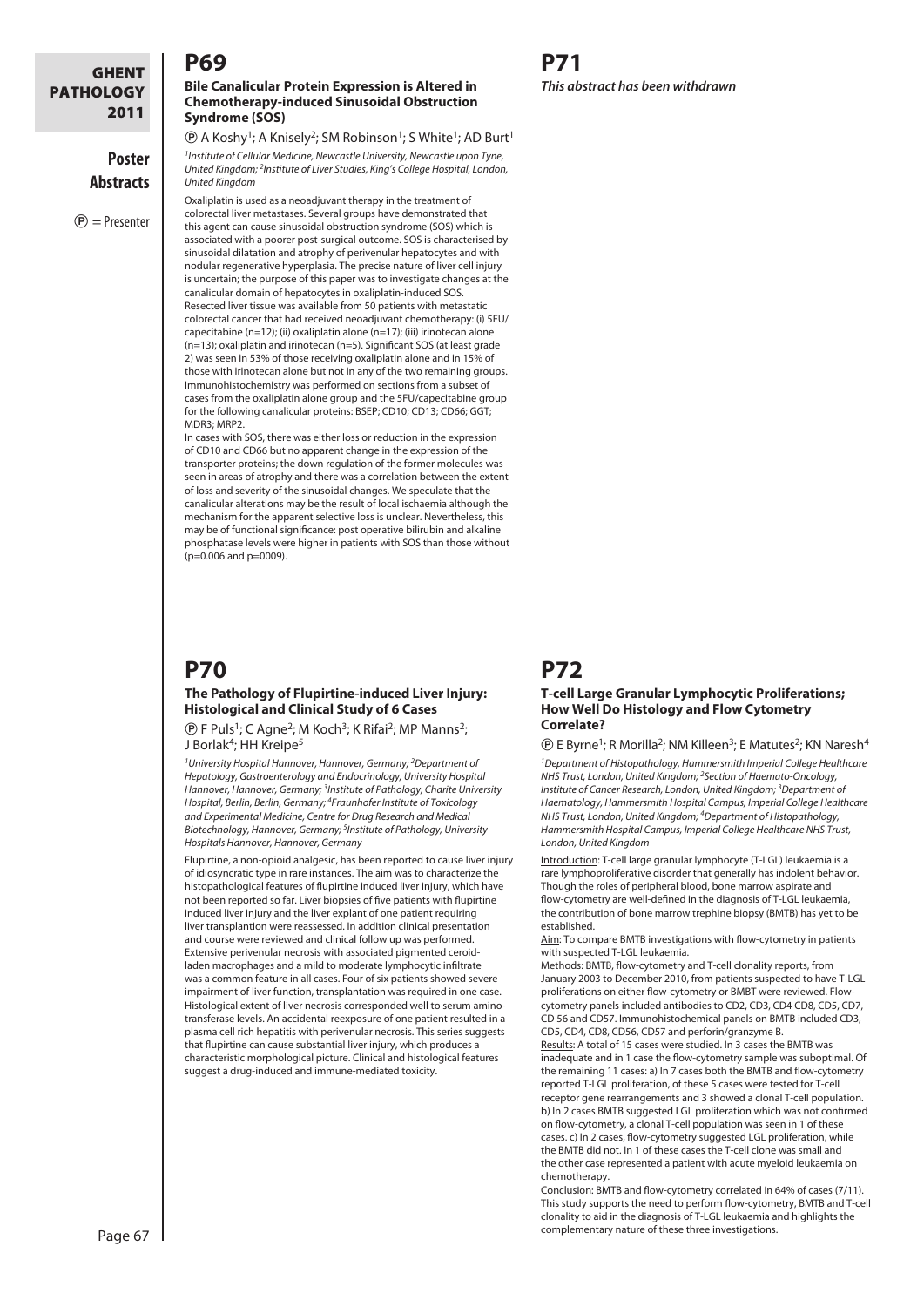# **Poster Abstracts**

 $\circledP$  = Presenter

# **P73**

#### **In-situ Mantle Cell Lymphoma**

P E Byrne; PS Trivedi; D Horncastle; KN Naresh

*Department of Histopathology, Hammersmith Hospital Campus, Imperial College Healthcare NHS Trust, London, United Kingdom*

Introduction: Mantle cell lymphoma (MCL) is a rare, aggressive B cell non-Hodgkin lymphoma composed of small lymphoid cells. It is associated with a translocation between chromosomes 11 and 14 that results in increased expression of cyclin D1, which regulates cell cycle progression. Case History: A 69 year old male smoker presented with increasing shortness of breath. A mediastinoscopy was performed and lymph

node biopsy taken. The differential diagnoses at the time included bronchogenic cancer, lymphoma and tuberculosis. Histology: The lymph node biopsies showed small follicles, some of

which appeared primary and others having small, reactive germinal centres with mild to moderate expansion of the mantle zones. Immunohistochemistry: A proportion of the primary follicles and the expanded mantle zones surrounding reactive germinal centres contained cells which were positive for CD20, CD5, IgM, IgD and cyclin D1 and negative for CD10, there was also a suggestion of lambda light chain restriction in these areas. Ki-67 expression was <5% in the cells. Diagnosis: In-situ MCL.

Discussion: Although very rare, In-situ MCL may easily be misdiagnosed as a reactive process due to the perseverance of normal architecture. Mantle zone expansion or a monotonous population of cells within the mantle zone should arouse suspicion. Cyclin D1 immunohistochemistry is invaluable in these cases. The biology of in-situ MCL and therapeutic implications are unclear at the present time.

# **P74**

#### **Two Rare Manifestations of Haematological Malignancies**

P RJ Anaspure; CS Holgate; M Powari; MEF Smith

*Derriford Hospital, Plymouth, United Kingdom*

PURPOSE OF STUDY: To report two rare presentations of haematological malignancy: 1) A solitary cutaneous lesion as the first and only presentation of Hodgkin lymphoma and 2) Extramedullary haematopoiesis in a patient with myelofibrosis presenting as pleural effusion.

METHODS: Case notes and pathological specimens of both the cases were reviewed. A literature search was done.

SUMMARY OF THE RESULTS: The first patient, an 83-year-old lady presented with a slowly growing lesion on the forehead. No lymphadenopathy was seen clinically or radiologically. Skin biopsy showed morphological features of nodular sclerosis Hodgkin lymphoma which was confirmed by immunohistochemistry. Truly localised cutaneous disease was confirmed by PET scan and the excellent response to chemotherapy and ongoing remission suggest an indolent course.

Whilst cutaneous involvement by Hodgkin lymphoma is rare, but well described, it is highly unusual for it to present as a solitary cutaneous lesion with no evidence of disseminated disease. The majority of reported cases of cutaneous Hodgkin lymphoma occur as a manifestation of stage IV disease. The second patient, a 60-year-old man presented with cough, breathlessness and a left pleural effusion revealed on CT thorax. He had a history of myeloproliferative disease. Video assisted thoracoscopy was performed and biopsies taken confirmed extramedullary haematopoietic tissue in the pleura.

CONCLUSIONS These cases highlight two very unusual clinical manifestations of haematological malignancies. 1. Solitary cutaneous Hodgkin's lymphoma is exceedingly rare but one must be aware of this possibility. 2. Extramedullary haematopoiesis causing pleural effusion is very occasionally observed but needs to be considered in patients with haematological diseases.

# **P75**

#### **Intraoperative Flow Cytometry Diagnosis of Follicular Lymphoma During a Renal Transplantation Procedure**

P MAU Rahman; S Dojcinov; C Rowntree

*University Hospital of Wales, Cardiff, United Kingdom*

Intra-operative pathological diagnosis relies on rapid assessment of H&E stained frozen sections (FS). Ancillary diagnostic tests are not feasible due to time constraints. We present a case in which flow cytometry (FC) crucially complemented FS diagnosis.

A 68-year woman underwent a live related donor renal transplantation for end stage focal segmental glomerulosclerosis. During the procedure a large right iliac lymph node (LN) was noted compressing the ureter and causing hydronephrosis. The donor kidney from patient's daughter had already been removed. FS of the LN revealed a monomorphic follicular proliferation suspicious of follicular lymphoma (FL). As the features were not diagnostic, following an advice of a haematopathologist, an urgent FC analysis on disaggregated cells from the LN was completed within 30 minutes. FC revealed a B-cell clone of germinal centre immunophenotype, confirming the diagnosis of FL. This was later corroborated on paraffin sections. An intra-operative consultation between the surgeon, haematopathologist and haematologist concluded that FL would pose a low risk for disease progression under immunosuppression provided additional lymphoma specific therapy is administered. The transplant procedure was completed with uneventful postoperative recovery. A modified immunosupression regimen without Tacrolimus was administered also including Rituximab. Two months post intervention the patient is alive and well with no rejection and with stable FL.

To the best of our knowledge intraoperative use of FC has not been reported in diagnosis of lymphoma and has rarely been applied for other malignancies. This technique gives an opportunity for rapid immunophenotyping of solid tissue samples in emergency circumstances such as FS. Our case also highlights the importance of multidisciplinary and subspecialist expert opinion in handling difficult FSs.

# **P76**

#### **A Mouse Model for Osseous Heteroplasia**

J Peters<sup>1</sup>; K Vowell<sup>1</sup>; L Jones<sup>1</sup>; **@** M Warren<sup>2</sup>; M Cheeseman<sup>1</sup>

*1Mammalian Genetics Unit, MRC Harwell, Oxfordshire, United Kingdom; 2Pathology Diagnostics Ltd, Cambridge, United Kingdom*

In humans, loss of function mutations in the imprinted gene GNAS1 give rise to pseudohypoparathyroidism type 1A (PHP1a) with PTH resistance when maternally inherited, and pseudopseudohypoparathyroidism (PPHP) when paternally inherited. Both can be associated with dermal ossification which on paternal inheritance can lead to progressive osseous heteroplasia (POH). In this condition, ectopic bone formation in the dermis and subcutaneous fat progresses to extend into deep connective tissue and skeletal muscle.

In the mouse, oedematous-small (Oed-Sml) is a loss of function mutation in Gnas. When maternally inherited it gives the Oed phenotype characterized in adults by a reduced metabolic rate and susceptibly to obesity. Paternal inheritance gives rise to the Sml phenotype where adults have increased metabolic rates and are resistant to high fat diets. In this study we investigated the radiological and pathological changes associated with heterotopic ossification in adult Oed and Sml mice up to 15-months-old. Oed mice are strongly resistant to PTH and Sml mice are partially resistant. Both Oed and Sml mice have hypocalcaemia, reduced bone mineral density and males and females develop dermal ectopic ossification. The incidence of heterotopic ossification is >84% and while the number and cumulative area of skin lesions increase in severity with age, heterotopic ossification does not affect deeper tissue. 12-32% of mice have a second skin phenotype characterized by pedunculated or sessile fibromatous masses on sparsely haired skin of the tail and feet. Thus the Oed-Sml mouse mutant is a model for dermal osseous heteroplasia but is not truly 'progressive' (POH).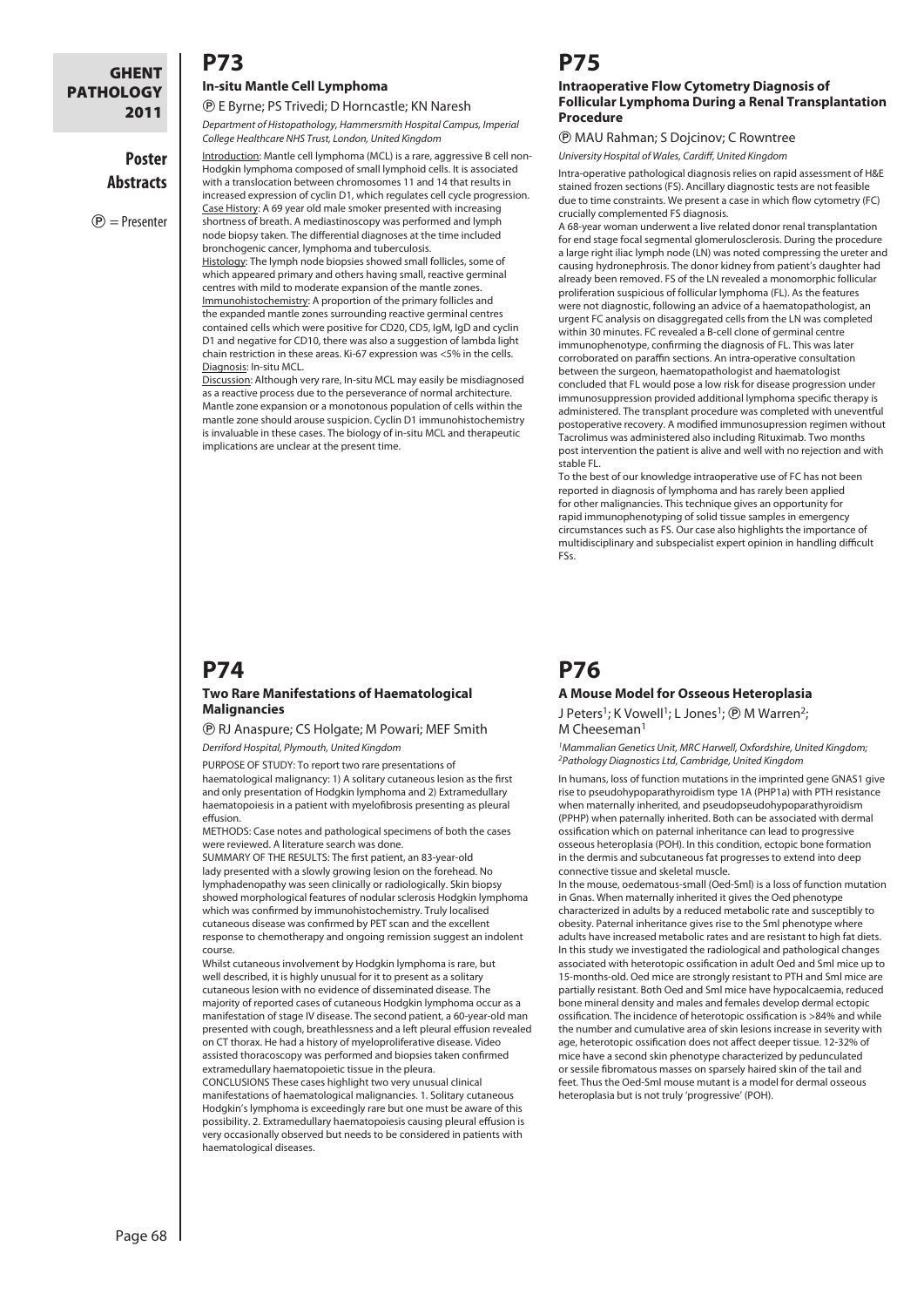# **Poster Abstracts**

 $(P)$  = Presenter

# **P77**

#### **Extra-gastrointestinal Stromal Tumours: A Clinicopathological and Immunohistochemical Analysis of Forty-four Cases at a Single Tertiary-care Oncology Centre**

P MM Bal; M Deshpande; K Deodhar; S Arya; S Shrikhande; M Mallath; B Rekhi; NA Jambhekar; M Ramadwar

*Tata Memorial Hospital, Mumbai, India*

Purpose of the study: Extra-gastrointestinal stromal tumours (EGISTs) are mesenchymal neoplasms identical to their gastrointestinal (GI) counterparts, albeit without evidence of GI attachment. We analysed the clinico-pathological and immunohistochemical spectrum of EGISTs. Methods: All consecutive intra-abdominal gastrointestinal stromal tumours (GISTs) with no gross or histological evidence of attachment to GI tract were reviewed and diagnosis confirmed according to WHO classification. Metastatic/recurrent GIST, other specific mesenchymal neoplasms and cases with inadequate histological material were excluded. Clinical details and follow-up was obtained from hospital medical records.

Summary of Results: Of the total 543 GISTs, 44 cases (including 23 consultation cases) were identified as EGIST. Age ranged from 23-80 years and male to female ratio was 2.6:1. Mean tumour size was 12.6 cm. The commonest site of tumour localisation was retroperitoneum  $(n=15)$ , followed by mesentery  $(n=12)$ , omentum  $(n=8)$ , pelvic cavity (n=7), rectovaginal septum (n=1) and prostate (n=1). Tumours formed either a solitary (n=29) or multiple masses (n=15). Tumour cells exhibited spindled (66%), epithelioid (28%) or mixed morphology (6%). Spindletype predominated at all sites except in the mesentery. Tumours expressed c-Kit (100%), CD34 (40%), bcl-2 (55%), smooth muscle antigen (14%) and S-100 (5%) while none expressed desmin. Follow-up information was available in19 cases (range, 4-69 months; median, 13 months). Six cases recurred while 8 patients developed metastasis. Conclusions: EGISTs are neoplasms with identical histological and immunohistochemical characteristics as conventional GISTs. However, their origin remains conjectural. Inclusion of EGIST in the differentialdiagnoses of mesenchymal intra-abdominal neoplasms is prudent to avoid diagnostic and treatment errors.

# **P78**

#### **Five Year Audit of Skin Immunofluorescence Reports: The Mater Hospital Experience**

 $\textcircled{P}$  MR Downes<sup>1</sup>; NJ Mulligan<sup>2</sup>

*1Department of Histopathology, Mater Misericordiae University Hospital, Dublin, Ireland; 2Mater Misericordiae University Hospital, Dublin, Ireland*

Purpose: We performed a retrospective audit of all in-house skin direct immunofluorescence (DIF) reports between 2005-2009. The aim was threefold, to assess the correlation of clinical impression and H&E histology with DIF results and determine the false negative and positive DIF rates, secondly to assess the value of DIF according to diagnostic category and finally to develop a workflow to minimise inappropriate requests. Methods: The immunology records were searched for all skin biopsies performed between 2005 and 2009. The corresponding histology reports for these specimens were also accessed. The cases were divided into four diagnostic categories based on the clinical indication for the biopsy: blistering, autoimmune, vasculitic disease and those with an inappropriate indication were designated to the category 'other'. The data was audited using agreed dataset criteria: sex, age, clinical indication, histology result and DIF result. The data was analysed in Excel spreadsheet format. False positive and negative DIF rates were recorded. Results: We identified 320 cases in the review period: blistering (n=114), autoimmune (n=63), vasculitic disease (n=59) and 'other' (n=84). Clinical/ histological correlation varied from 83% in the vasculitic group to 48% in the blistering group. Overall, the false negative DIF rate was 30% (52% in vasculitis category) and the false positive rate was 0.02%. 26% of cases were inappropriate referrals for DIF ('other' category). Conclusions: We concluded that routine DIF for vasculitis is mostly unnecessary and recommend that assessment of all skin DIF requests be performed by a pathologist prior to analysis to minimise inappropriate resource usage.

# **P79**

#### **Case Report of an Unusual Skin Tumour Mimicking Basal Cell Carcinoma**

P WR Rickaby; T Maruthappu; C Perrett; A Freeman; C Bunker

*University College London Hospital, London, United Kingdom* Adamantinoid trichoblastoma (also known as cutaneous lymphadenoma) is an unusual cutaneous neoplasm which typically arises on the head and neck of young to middle-aged patients. We report a case of an adamantinoid trichoblastoma from the forehead of a 30 year old Mexican lady, initially reported as a basal cell carcinoma of infiltrative subtype. Clinically, she had a lightly pigmented nodule on her left forehead, which had been slowly increasing in size over the past seven years. The patient underwent a skin punch biopsy, which showed an unencapsulated dermal lesion composed of irregular epithelial islands embedded within a fibrous stroma. A key feature of adamantinoid trichoblastoma is the characteristic biphasic appearance of the epithelial islands with peripheral palisading of basaloid cells and a central area composed of larger pale cells with a florid lymphocytic infiltrate. The differential diagnosis includes infiltrative or clear celltype basal cell carcinoma, trichoepithelioma, clear cell syringoma, and lymphoepithelioma-like carcinoma of the skin. We present the clinical, histological, and immunohistochemical findings of this rare tumour. In addition, we provide a review of the literature and summarize key points helpful in distinguishing the tumour from other histologically similar cutaneous lesions.